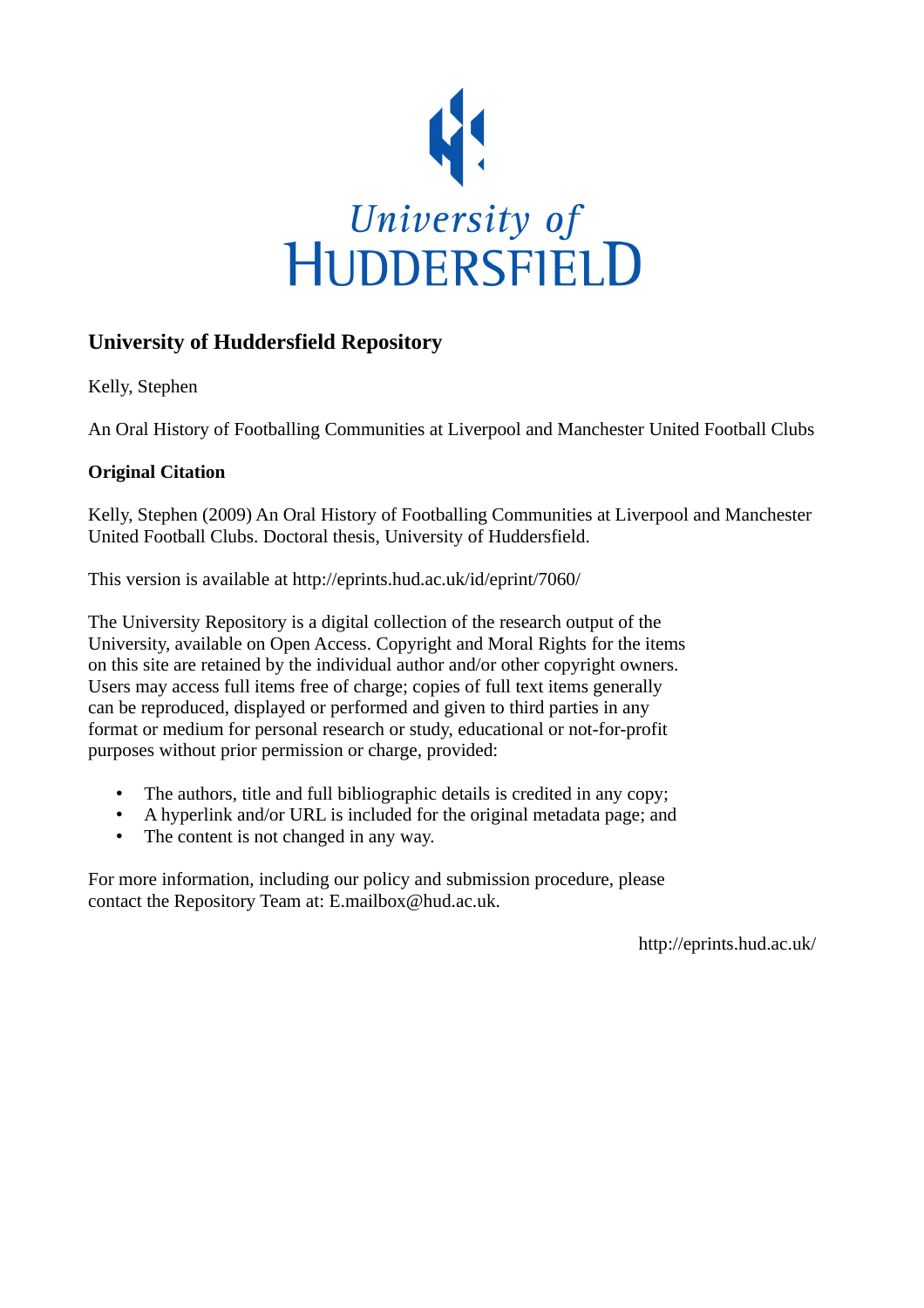# **PhD by Publication**

*An Oral History of Footballing Communities at Liverpool and Manchester United Football Clubs* 

*The Kop R ed Voices T he Boot Room Boys*

Stephen F. Kelly

University of Huddersfield,

School of Music, Humanities & Media

June 2009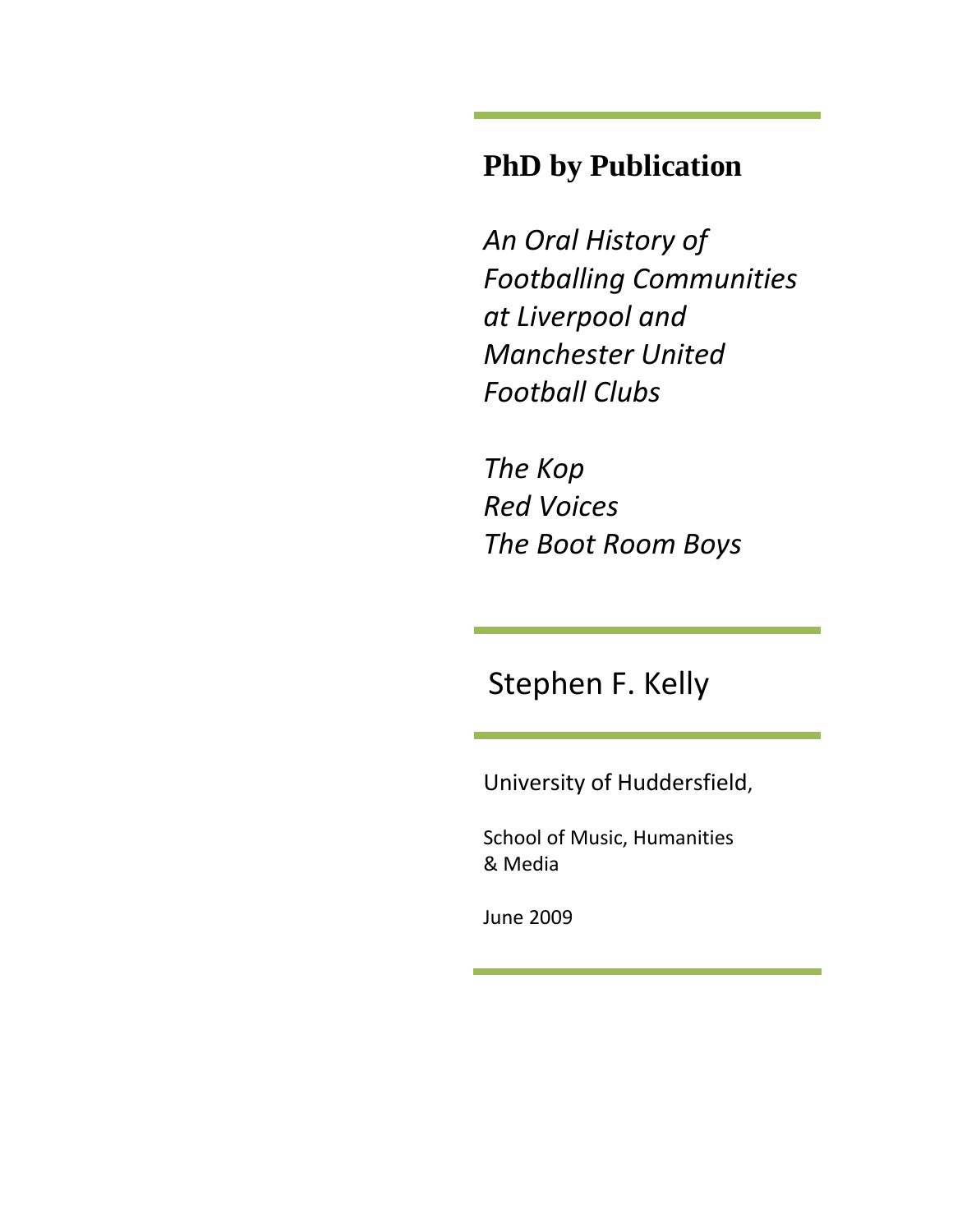**Table of Contents** 

**\_\_\_\_\_\_\_\_\_\_\_\_\_\_\_\_\_\_\_\_\_\_\_\_\_\_\_\_\_\_\_\_\_\_** 

| <b>Abstract</b>                                        | p.3  |
|--------------------------------------------------------|------|
| <b>Introduction</b>                                    | p.4  |
| <b>Literature Review</b>                               | p.10 |
| <b>Thematic Review of the Current Academic Debates</b> | p.18 |
| <b>The Submission</b>                                  | p.28 |
| The Pre-1960s Experience of Fandom: People's Fandom    | p.30 |
| The 1960s and 70s: The Emergence of Fanatical Fandom.  | p.34 |
| The 1990s: The Bourgeoisification of Football Fandom   | p.46 |
| <b>Conclusion:</b>                                     | p.48 |
| <b>General Note:</b>                                   | p.53 |
| Methodology                                            | p.54 |
| <b>Bibliography</b>                                    | p.58 |
| <b>List of Interviewees</b>                            | p.62 |
|                                                        |      |

**\_\_\_\_\_\_\_\_\_\_\_\_\_\_\_\_\_\_\_\_\_\_\_\_\_\_\_\_\_\_\_\_\_\_\_\_\_\_\_\_\_\_\_\_\_\_\_\_\_\_\_\_\_\_**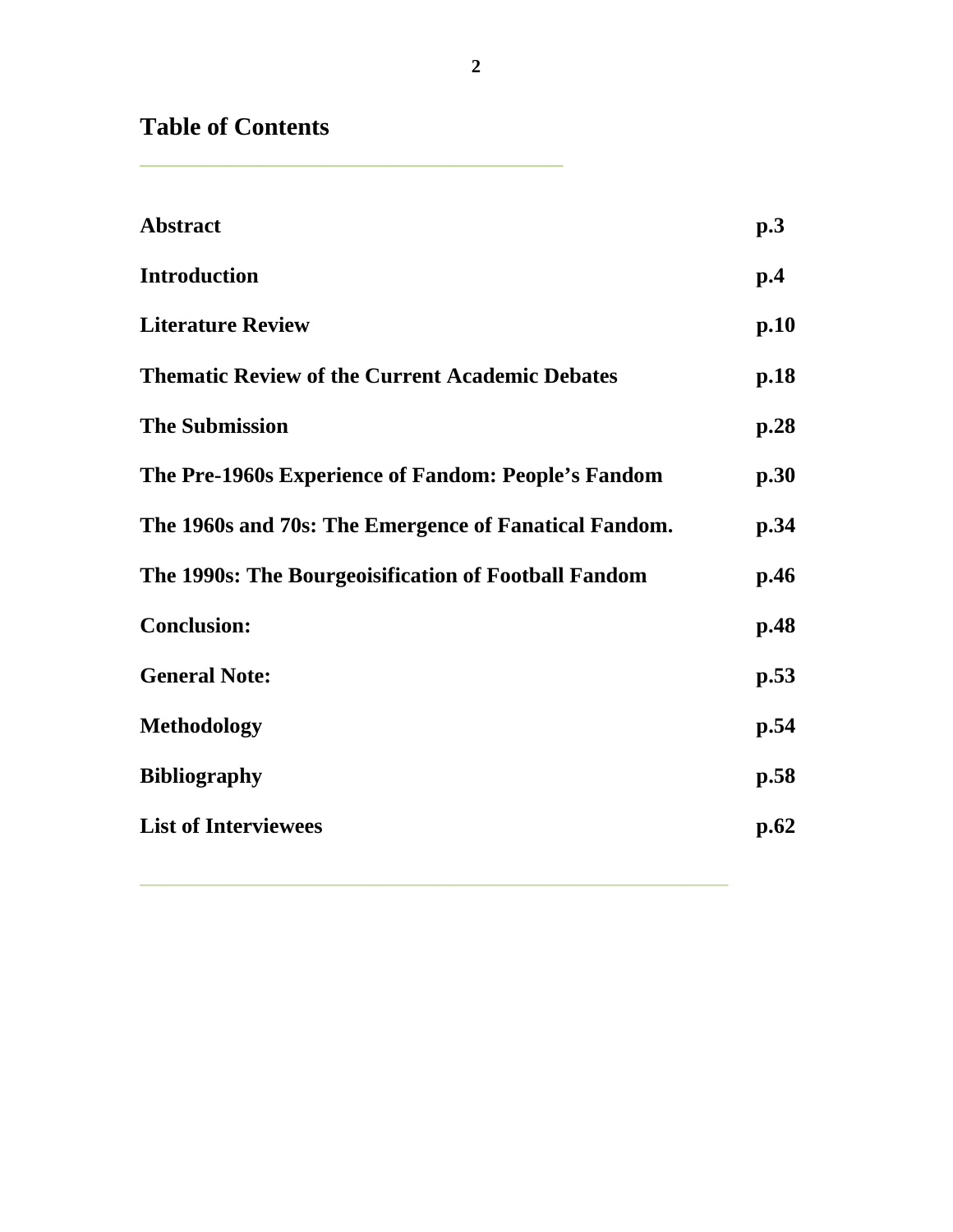## **Abstract**

My three cited studies, *The Kop, Red Voices* and *The Boot Room Boys*, focus on two English football clubs, Liverpool and Manchester United and some of the footballing communities within these clubs. All three books use oral history as means of detailing various aspects for historical study.

The clubs have been deliberately chosen because they rank as the most successful and best supported clubs in English football. *Red Voices* is an oral history of fans at Manchester United and as such is a wider examination of the social history of the club's fans and the culture of fandom at Old Trafford since the 1930s. The two other books are about Liverpool Football Club and focus on different communities. *The Kop* focuses on a particular area of the ground known as the Spion Kop, where the most fervent of Liverpool fans used to stand but now sit. The other book, *The Boot Room Boys,* focuses on a community that is centred on the club's coaching staff who took up residence in the club's boot room beneath the Main stand. This room took on mythical proportions during the 1960s, 70s and 80s when the club's successes seemed to have emanated from the discussions, tactics and approach of its occupants.

Across these three publications interviews have been conducted with more than 250 people ranging from ordinary fans to owners, directors, players, administrators and managers. By drawing on this wide range of personal experiences, many going back to before the Second World War, it is possible to gauge the importance of the various communities to the footballing map and to ascertain the various changes that have taken place in the culture of football.

Backed by extensive research, the reader is able to reconsider the history of football spectatorship in the twentieth century through the experiences of pre-generational fans. My findings suggest that spectatorship divides into three distinct: the pre-1960s; the period 1962 to 1989; and the post Hillsborough period, 1989 to the present. The interviews detail the social, ethnic and gender makeup of spectators throughout the years and also reveal important findings on rites of passage and the role played by fathers and elder siblings in the initiation of younger people into spectatorship. Ritual also emerges as a crucial element in spectatorship. In the case of Liverpool Football Club the interviews suggest that being a 'Kopite' is a crucial statement in terms of social identity. Anfield, the home of Liverpool is also identified as the focal point for the emergence of chanting and singing by fans on the terraces in the 1960s. Fashion at Liverpool and hooliganism at Manchester United are shown to have been important in the later period identified as 'fanatical fandom'. And finally there is evidence from the interviews to suggest that significant cultural changes in fandom have taken place with the introduction of all-seater stadia.

Not only does this testimony highlight the social history of spectatorship but it also encourages a new perspective, based on the individual experience which can also include emotional responses to spectatorship. In doing so this has had the effect of fleshing out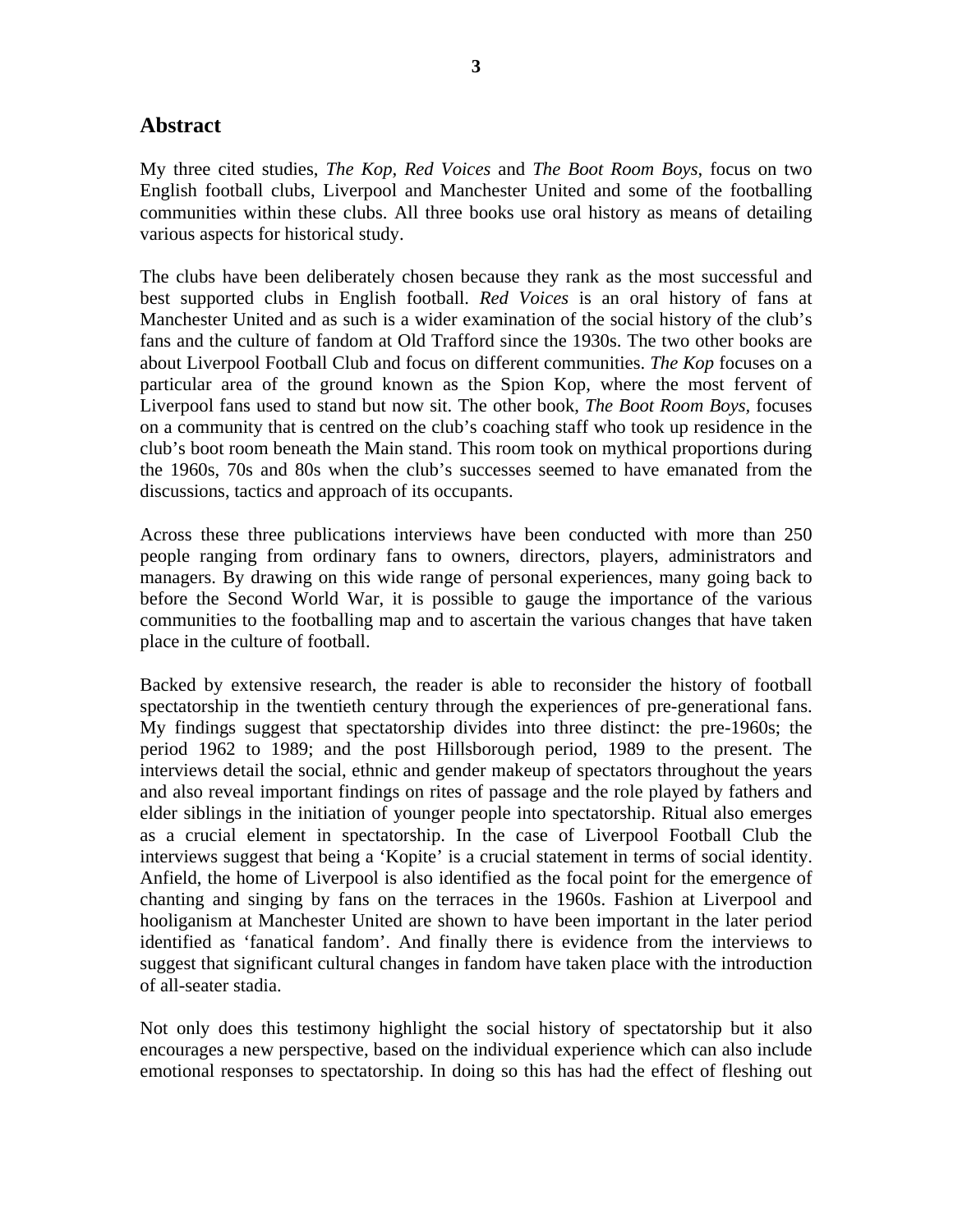the history of football, enabling it to break free from the traditional perspective of events on the pitch towards the inter-relationship between sport and everyday life.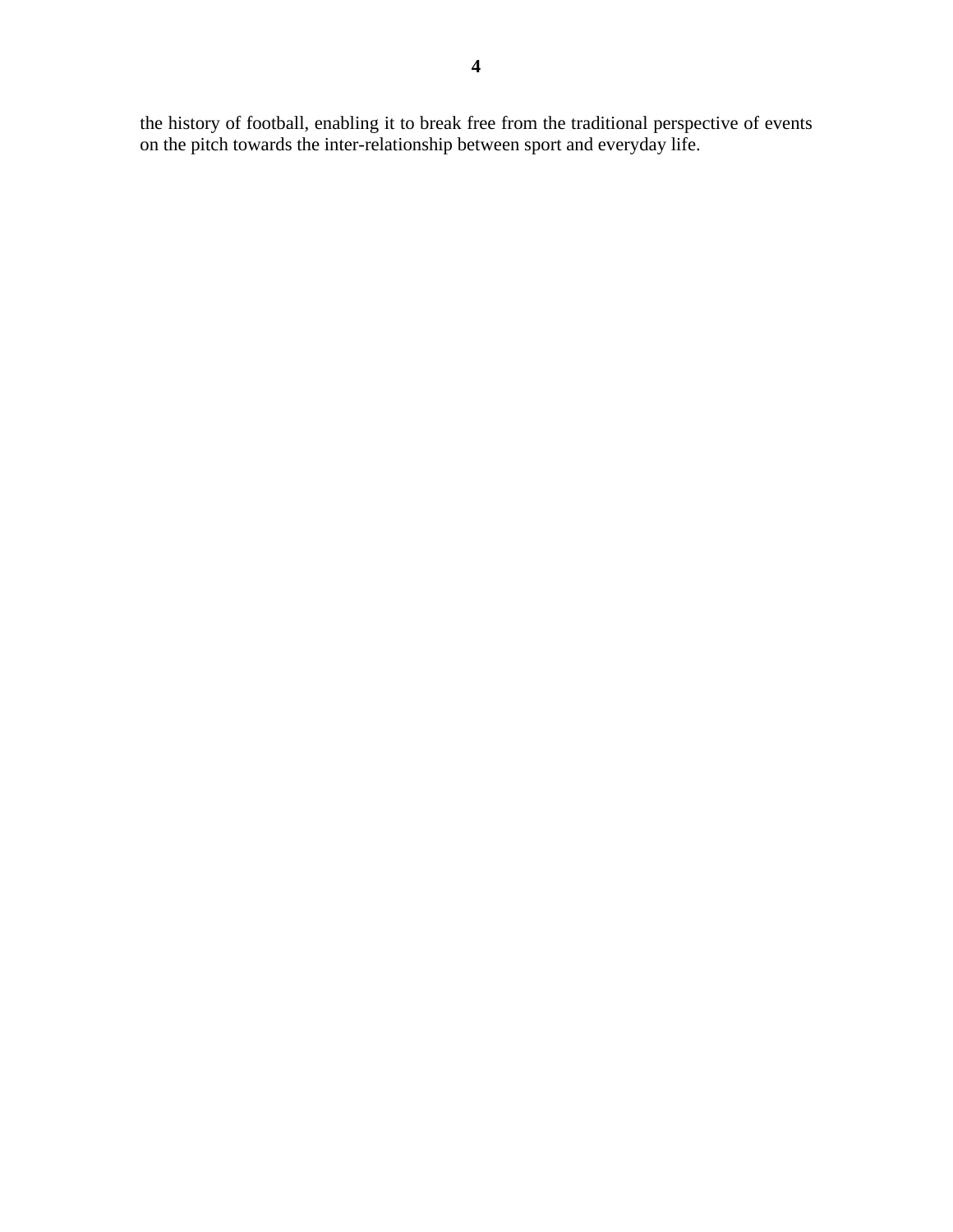## **Introduction**

In the last five years the study of sport as history and as a sociological phenomenon has become an accepted academic discipline within British universities. Indeed, sport has long been an accepted area of study in American universities. The emergence of sports history, sports journalism, and sports studies as respected degree pathways has provided a further impetus for the study of sport.  $\frac{1}{1}$  $\frac{1}{1}$  $\frac{1}{1}$ 

Similarly oral history has been regarded as an imperative and empirical method of recording people's experiences. In the discipline of labour history and social history, the use of oral interviews has proved to be a rich and valid means for investigating the daily working activities, conflicts, protests, and family relationships of ordinary people. But until recently an examination of leisure time, leisure activities and sport, through oral testimony was not considered a rich area for the oral historian. $<sup>2</sup>$  $<sup>2</sup>$  $<sup>2</sup>$ </sup>

Since then an increasing number of sports historians, in exploring the social development of sport, have turned to oral interviews as a means of exploring the concept of sport and its development.

These three books (*The Kop, Red Voices* and *The Boot Room Boys*) were among the first attempts at exploring the use of oral history in a sporting context. *Cricket Voices* (Bose, 1990) was possibly the first commercially published oral history to look at some aspect of sport; in this case cricket. *The Kop* was the first oral history of its kind to cover football. Below is a brief summary of each of the publications.

#### **a) Kelly, S. F. (2005)** *The Kop: Liverpool's Twelfth Man.* **London, Virgin.**

This book was the first oral history publication to focus on football fandom as a legitimate area of study. It was first published in 1993 as an original paperback by Mandarin to coincide with the closure of the Kop, the terracing behind one of the goals at the Anfield Road stadium, home of Liverpool Football Club. It was titled *The Kop: The End of an Era*. The closure of the Kop in 1993 made it an ideal time to conduct such an oral history.

<span id="page-5-0"></span><sup>&</sup>lt;sup>1</sup> Mason, T. (1988) *Sport in Britain*. London, Faber & Faber p. 69, noted the growing acceptance of sport as a serious academic study when he wrote that 'the sociology of sport…has become a vigorous subdiscipline in universities and colleges.' Since then the number and range of academic journals and academic societies devoted to sport also lends credence to this point. De Monfort University has a long tradition involving the study of sport.

In 2003, the University of Huddersfield introduced a degree in Sports Journalism, the first of its kind in Europe.

<span id="page-5-1"></span><sup>&</sup>lt;sup>2</sup> In the spring of 1997, *Oral History*, the journal of the Oral History Society, devoted an entire issue to sport. An editorial commented that 'this is the first issue of *Oral History* devoted to the theme of sport, which reflects the fact that until recently little attention has been directed to oral accounts of 'ordinary' people's sporting activities. Whilst there have been hagiographies and biographies of sporting stars, few have used oral evidence and where they have done, precious few tapes have found their way to public archives or libraries.'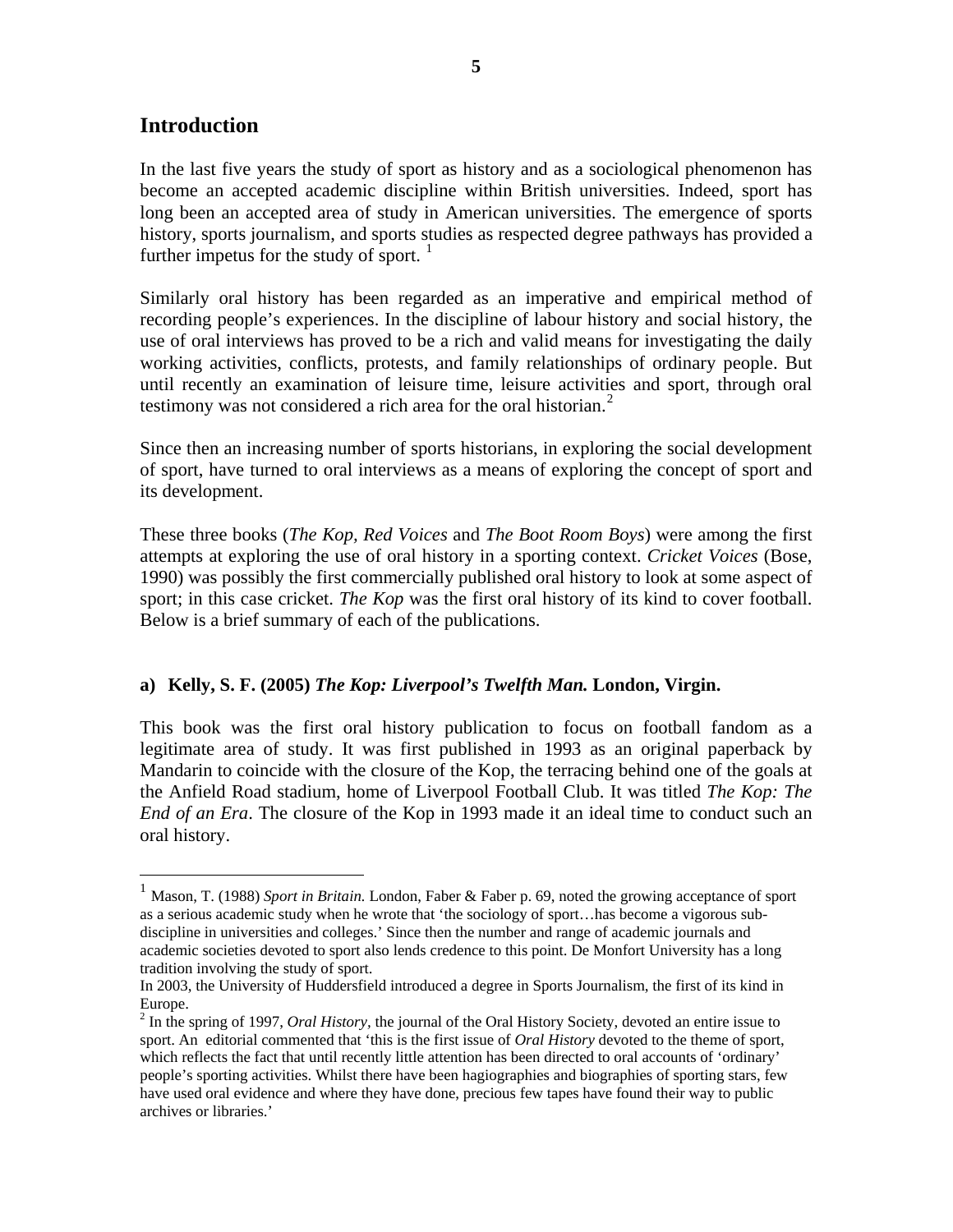*The Kop* was subsequently reprinted seven times over the next ten years. In 2005 it was republished by a new publisher, Virgin, with a new cover and an additional chapter which took into account the experiences of the new seated Kop. No text from the previous publication was omitted. It was however retitled as *The Kop: Liverpool's Twelfth Man.* It is this later edition that I have used in referencing.

Through a series of interviews with fans, employees of the club, players, opposition fans and journalists, the book explores the social history of support, the culture, and the communalisation of fandom. It examines, through personal accounts, such phenomena as identity, loyalty, away support, hooliganism, communal chanting and singing, and the importance of location to the fan. The book also contains some published extracts, either from other books or newspapers, appertaining to the Kop.

The book inevitably concentrates on the post-war era (1946-1993). Potential interviewees for the pre-war period were, by then, approaching their eighties and more difficult to find as well as being less reliable as eye-witnesses. Nevertheless there are a number of interviews with individuals going back to the pre-war period. One interview even goes back as far as 1907. Since the book's publication in 1993 a number of those interviewed have died, making the book even more valuable as a source of material as it is now impossible to get interviews stretching as far back as was possible fifteen years ago.

In all, approximately 110 individuals were interviewed with 104 of these providing appropriate recordings for use. Interviews were carried out in a variety of places. Many of these participants provided lengthy interviews though others gave briefer accounts. Most of the interviews were recorded and some of the tapes for these interviews are now held in the archive of the FIFA National Football Museum at Preston (see later note on Methodology).

Some of the interviews were subsequently rejected because they either proved to be unreliable, were superfluous to the structure, repeated what had been more eloquently articulated by others or interviewees were simply incapable of articulating their memories in a manner that would not have necessitated major editing.

All of the interviews were carefully structured and chosen with some individuals more able to describe specific aspects than others. Originally published more than fourteen years ago, the book has now emerged as an even more important publication and piece of research as it deals with a period when standing at football grounds was both 'the norm' and permitted. That experience has now gone and there is little oral evidence remaining which recounts the experience. Subsequent oral history publications on football have dealt largely with the post-Taylor period.<sup>[3](#page-6-0)</sup>

<span id="page-6-0"></span><sup>&</sup>lt;sup>3</sup> The Report of Lord Justice Taylor, following the Hillsborough Disaster of 1989 when 96 Liverpool fans were crushed at an FA Cup semi-final, made a number of recommendations that were to have a significant effect of spectatorship. In particular Lord Taylor recommended the introduction of all-seater stadia and also recommended changes in ticketing processes which meant that fans could no longer be admitted to games by paying at the turnstile, on the day, as they had in the past. This was to have a dramatic effect on fan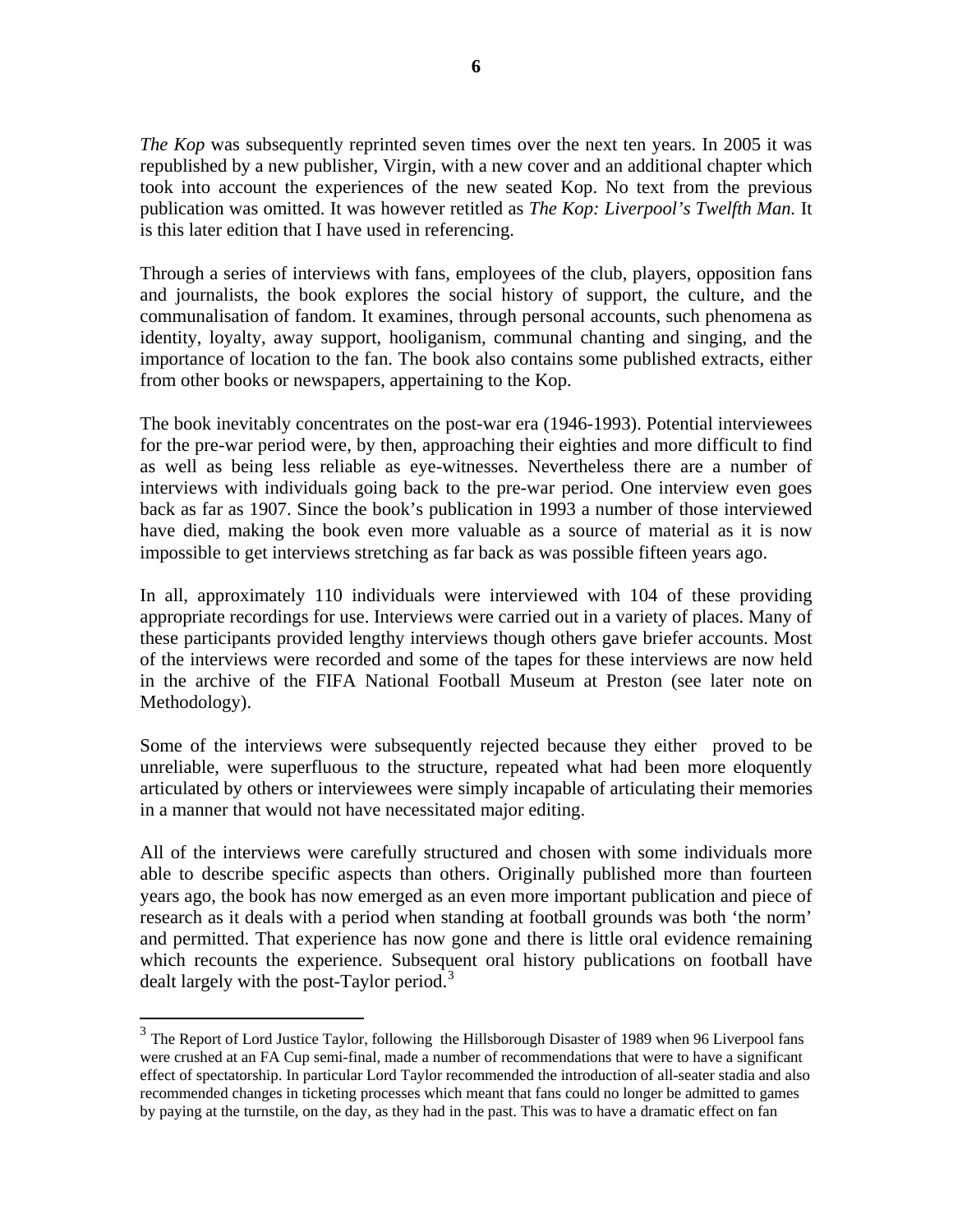### **b) Kelly, S.F. (1999)** *Red Voices: An Oral History of Manchester United.* **London Headline.**

This book is an oral history of fandom support for a particular football club, in this instance, Manchester United. Whereas *The Kop* concentrates on a specific area of terracing, this book tackles a wider perspective by exploring the general nature of fandom at a specific club. Through a series of interviews it examines the changing nature of fandom between 1920 and 1998.

The book was published as a hardback in February 1999 by the commercial publisher Headline. It was subsequently published as a paperback by the same publisher in 2000 with an updating chapter that included Manchester United's European Cup triumph of the 1998/99 season year and the winning of three trophies. Much of the new chapter was focused on the experiences of fans during the club's European triumph. Interviews for the original publication were conducted between 1996 and 1998. Interviews for the updated paperback version were carried out in 1999. A total of 70 individuals were interviewed for the original publication with 61 of the interviews retained. As with *The Kop* some interviewees were rejected for the same reasons.

All of the participants provided lengthy interviews. The interviews were carried out in the homes or offices of individuals and were recorded on minidiscs and were subsequently transcribed. A handful of interviews were conducted via the telephone. The tapes for these interviews are now held in the archive of the FIFA National Football Museum at Preston. The interviewees ranged from the club chairman and directors, to players, fans and employees of the club. The interviews focused largely on the experience of individuals as fans.

Through these interviews the book highlights the cultural and social changes which have taken place in fandom since the 1920s. In particular it analyses such issues as the nature and meaning of fandom, the physical experience of fandom, and the social and technological influences on fandom between 1920 and 1990. It also examines in detail the emotional impact on fans of the Munich air disaster in 1958. Because it was published some years later than *The Kop*, it was able to assess some of the major changes that were taking place in fandom since the Taylor Report and the adoption of all-seater stadia.

#### **Kelly, S.F***. (1999) The Boot Room Boys.* **London, Collins Willow.**

This is an oral history of a footballing community different to the ones previously listed. In this instance the community is not the public face of the club as seen through its supporters but the private face of the club, that is the backroom coaching staff. The study attempts to look at a different aspect of football culture by examining the contribution

culture and is dealt with in more detail later. See Taylor (1990). Taylor, Rt Hon Lord Justice (1990) *The Hillsborough Stadium Disaster 15 April 1989. Final Report Home Office*, *Cmnd 962.* London, HMSO.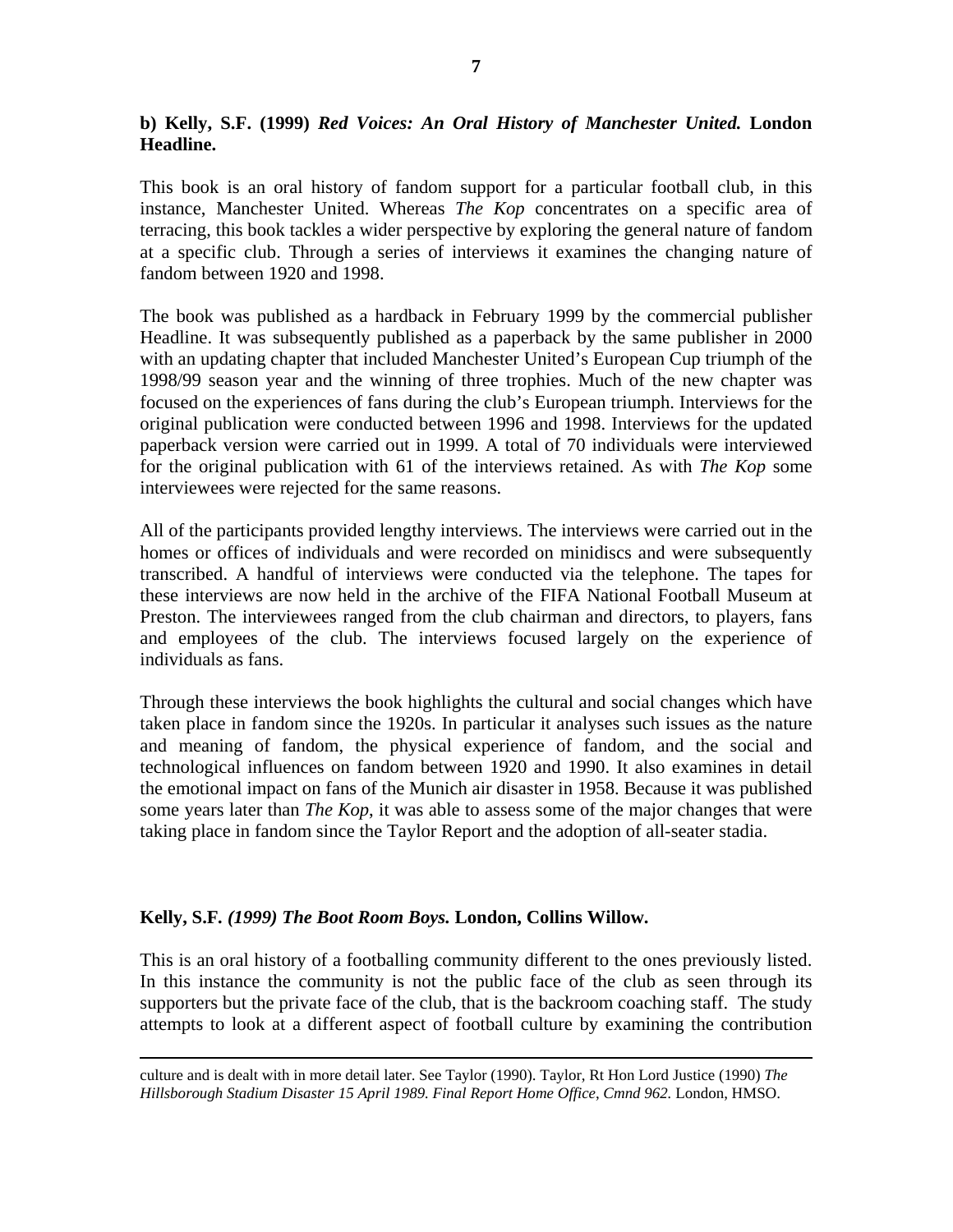made to Liverpool Football Club by the coaching staff and management of the club. It also examines in detail the importance of their particular environment, widely and fondly known as the boot room. This was the venue, the workplace and the office for certain members of the coaching staff of the club. In essence it was simply a room where the players' boots were stored but over a period of time it also became the room where the coaching staff would gather to relax and where meetings would be held. With time it took on a mystical aura as much of the club's success was attributed to its personnel and operations. The study examines the mythology of this venue and considers whether there were any defining factors which helped influence the success of the club during the period or whether a simple myth has developed. It also examines this mythology through interview with many of those most closely engaged with the Boot Room to access their perception of the mythology against the reality.

The book also explores the relationship between those employed by the club – players, directors, coaches, managers – and the supporters. It examines a series of relationships, including those between the coaching staff, the relationship of the coaching staff to the fans, the relationship of the coaching staff to journalists, the relationship of the coaching staff to management and the relationship of players to the coaching staff.

Interviews for this book were carried out in 1998 and 1999. Like the other books this too was published by a commercial publisher, Collins Willow, in 1999. It was not subsequently published in paperback and has not since been republished in any other form.

Through an extensive series of interviews with spectators, players, coaches and others engaged with the game these three publications have drawn on memories which are now no longer a part of the general experience of today's spectators. As such we can begin to develop a flavour of the nature of fandom for previous generations. We can also detect factors which have evolved to change the subsequent profile of football fandom. Andy Ward and Rogan Taylor (*Oral History*, Spring 1997) urged historians not to forget the role of spectators in their analysis and argued that sport must be understood through a variety of relationships: player and player, spectator and player, father and son/daughter, spectator and rival spectator, player and coach, etc. In addition to these relationships, the relationship between manager/coaches and spectator is also important and was considered in one of the publications (*The Boot Room Boys*).

The three books also attempted to explain the importance of football to the makeup of a community through the constituent parts of its members. In the case of *The Kop* it was possible to examine, through interviews, the impact and relationship of a particular terracing to the larger community. By examining football fandom from three different perspectives – Liverpool fans, Manchester United fans and players and coaches – I have been able to assess whether the conditions at one locality have any commonality. In particular I asked whether fans at the two clubs had similar experiences and traditions or were their experiences unique to either of the clubs.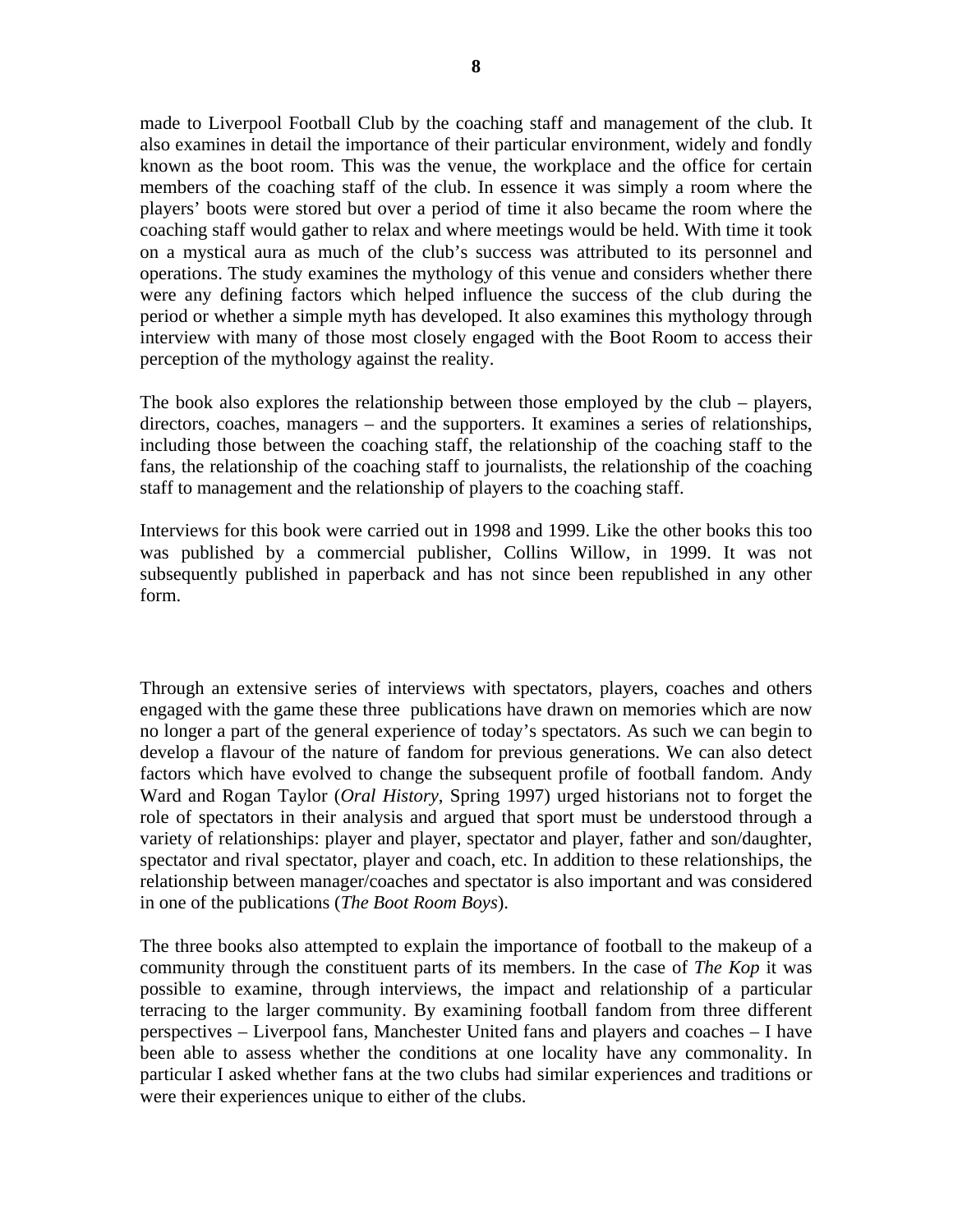Finally, the books have explored the very nature of fandom and the importance of identity in the culture of the football fan. They have also examined whether this culture has changed and what factors prevail today that were absent generations ago.

Through these studies I have been able to address the concept of loyalty to a particular location and shown that individuals who meet regularly in a specific locality on terraces adopt a community identity and common rules. And that this applies to both Liverpool and Manchester United. I have also assessed how this identity expresses itself, and shown that it is done so through the use of wit and songs. I have also looked at whether this use of wit and song is spontaneous or pre-planned. My study detailed some of these songs for the first time, particularly at Anfield, to show how lyrics were adapted to express a mood or feeling in the common language of the community. I have also demonstrated the importance of local music, both popular and traditional, and its adaptation for specific purposes, particularly during the 1960s.

The publications also explore the ways in which individuals have been introduced to the terraces, at what age, and under what conditions and if attendance on this particular terracing acted as a rite of passage for young people into adult life. In addition, I have considered whether this facilitated the bonding processes within the family, particular between fathers and sons/daughters as well as between siblings.

I have also analysed the changing character of support and the effects that this has engendered, looking specifically at such things as crowd violence and have examined whether one particular terracing (the Kop) has any features common to other terracings in other stadia or whether it has characteristics peculiar to Liverpool.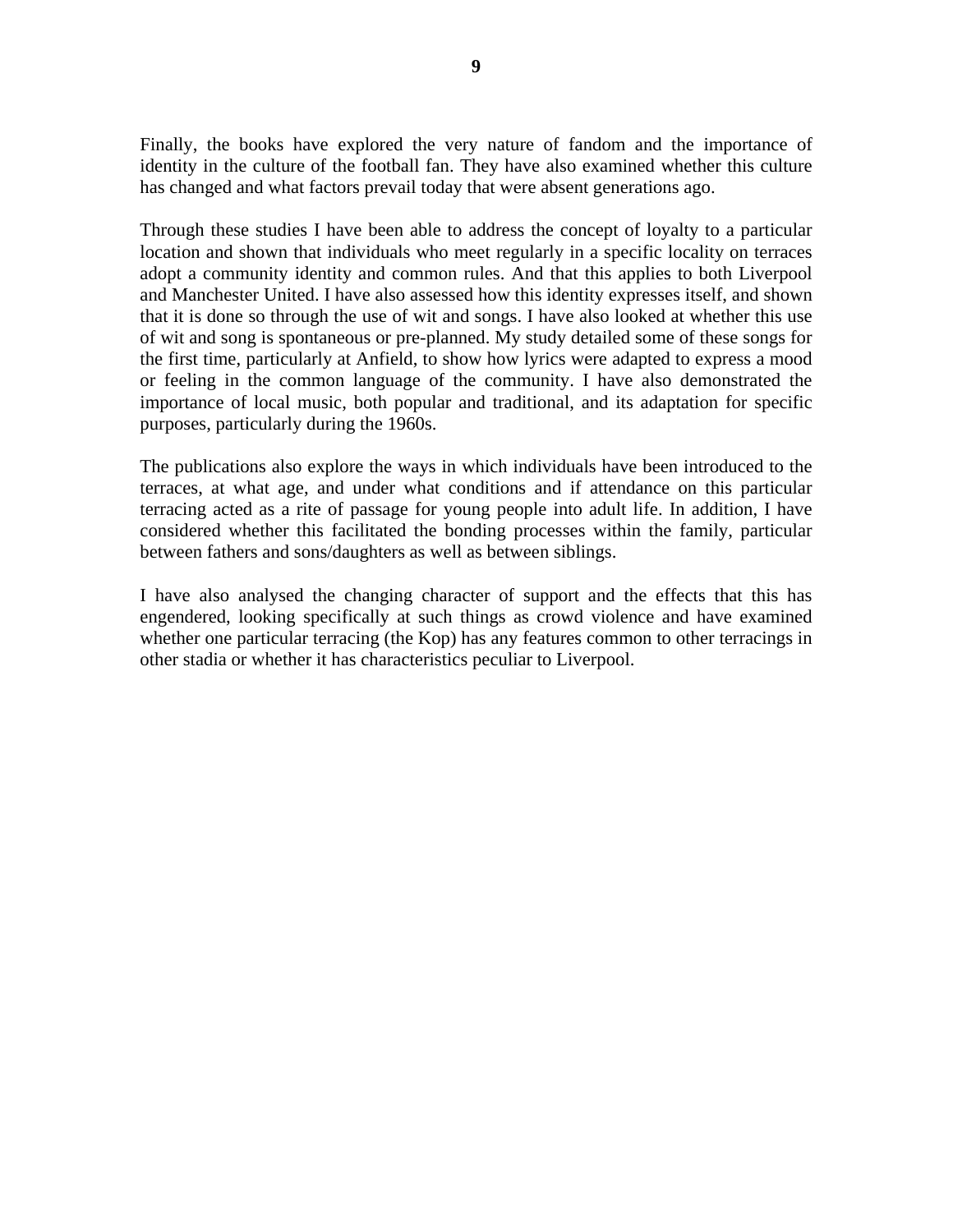## **Literature Review**

The makeup of the footballing library falls into a number of categories. Prior to the 1980s the vast majority of book publications in Britain that focused on football were of a limited nature. Most publications were designed for a popular audience with few publications designed to challenge the reader or to provide any insights into the history and organization of the game.

Seddon (1999) detailed, for the first time, the literature devoted to the game and in particular detailed some of the earlier and rarer publications.<sup>[4](#page-10-0)</sup> The earliest known football publication is believed to be *Beeton's Football* (Wood, 1867) which was published just four years after the formation of the Football Association. This, now scarce text, had just 96 pages with numerous illustrations but offered few insights into the development of the game. Seven years later *Football: Our Winter Game* (Alcock, 1874) was the first truly comprehensive account of the growth of football, coming eleven years after the formation of the Football Association and some 14 years before the founding of the Football League. Its author Charles Alcock was to become an important administrator in the game, even suggesting the FA Cup competition, thereby lending his literary contribution some value to historians.

Although a number of other 'minor' publications on the game appeared during the latter years of the  $19<sup>th</sup>$  century, it was not until 1906 that any volume of significance was published with the four-volumed *Association Football and the Men Who Made It* (Gibson & Pickford, 1906). This publication not only detailed the history of the game to date but also offered biographies of players and administrators that have proved of invaluable use to historians of the game. A handful of club histories followed during the 1920s and 1930s with Arsenal Football Club particularly active in producing annual handbooks. Most publications however tended to be short in content and certainly short on accurate information. Many popular newspapers also published soft-cover, season statistical books.

After the Second World War and with the growing popularity of football, a second and distinct genre was born with the advent of the book clubs. The Soccer Book Club was founded as an imprint of publishers Stanley Paul in order to provide popular publications to a growing market of more affluent and educated readers. Indeed it was part of an overall trend that saw numerous general book clubs entering the market, such as the Good Companions. Over the next decade the Soccer Book Club supplied cheap, hardback football books to a growing market. Most titles were generally player autobiographies but there were also a few coaching manuals, World Cup summaries, and the occasional, more serious history. Among the autobiographies were ones on Nat Lofthouse, Tom Finney, Stanley Matthews and Billy Wright. All of these 'autobiographies' were written by, or had substantial help, from practicing journalists and were to become known as 'ghosted'

<span id="page-10-0"></span><sup>4</sup> For a detailed and thorough examination of the literature of football see Seddon, P. (1999) *A Football Compendium*. London, British Library.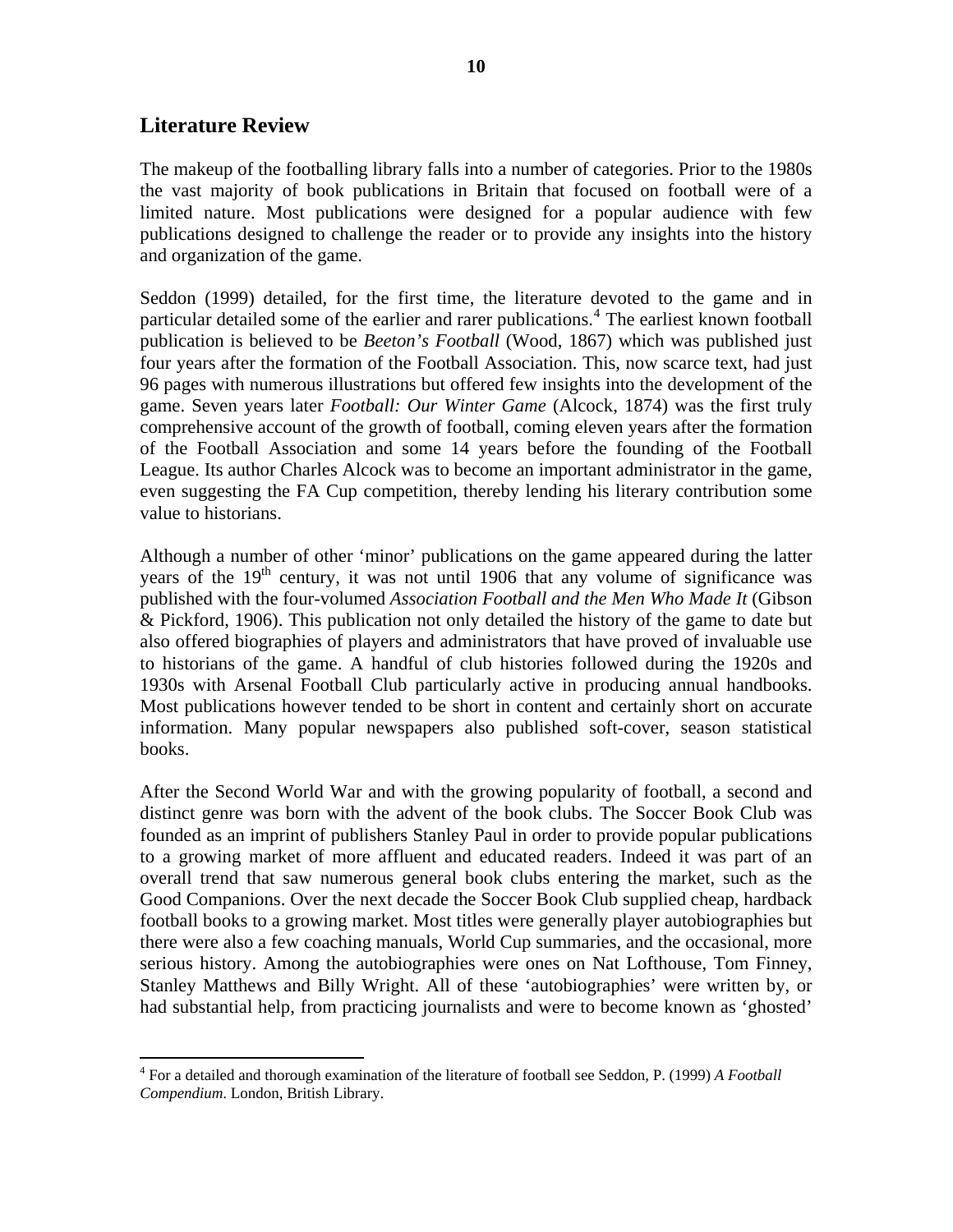autobiographies. This is a practice that continues to this day and has become a genre within its own right.

One of the most notable of the brief histories was *Football on Merseyside* (Young, 1963) which tackled the early history of Liverpool, Everton and Tranmere Rovers Football Clubs. Young also produced *Football: Facts and Fancies or the Art of Spectatorship* (1950) as well as *The Appreciation of Football* (1951). Though short in length, both books offer some serious reflections on the nature of supporting a football club.

In contrast to the scarcity of serious football books at this time, there was a far richer library of quality cricketing titles, explained possibly by the educational background of players, readers and writers. These books tended to be detailed accounts of cricketing tours, Test Matches, and of course player autobiographies, again usually ghosted by a journalist. Genuine biographies did not appear on the market until the 1990s. No other sport offered any volume of publications of any note although boxing was often written about by respected writers, such as Norman Mailer, Bernard Shaw and Ernest Hemingway.<sup>[5](#page-11-0)</sup>

This trend of 'popular' autobiographies and club histories continued until 1972 when the first genuinely 'serious' football publication *The Glory Game* (Davies, 1972) was published. This was an 'inside' account of the 1971/72 season at Tottenham Hotspur and proved highly successful. It has been reprinted on a number of occasions and remains a 'classic' in the genre. *Only a Game* (Dunphy, 1976) followed and provided a season's diary from the player's perspective, and was well regarded by the publishing and sporting communities. The 'insider' genre was to be short-lived as clubs and players soon realised the dangers of exposing themselves as the tabloid press headlined some of the more outrageous antics of footballers that had been detailed in the books.

*The Soccer Tribe* (Morris, 1981) was an early and innovative publication attempting to develop an anthropological analysis to football and to this day remains an important, though popular publication, into the serious nature of fandom. The book depicted football as a conflict between opposing tribes and many of the books assertions on ritual, fashion, colour and support, remain relevant to this day.

These publications broke with tradition and in doing so opened the way for an academic approach to examining the cultural phenomena of football. *The People's Game*  (Walvin,1975*)*, for the first time, seriously examined the social history of football in some detail. Tony Mason's *Association Football and English Society*, *1863-1915 (1980)*  and *Sport in Britain* (1988) continued the trend of giving academic consideration to the role of sport and football in society. The term 'fandom' which had previously been applied to describe fans of science fiction, quickly became common currency for describing the unique activities of football fans. Although new ground had been broken by this more serious approach to examining football, it appealed only to a minority academic audience mainly of sociologists. Football books still remained a minority part of publishing.

<span id="page-11-0"></span> 5 See Mailer (1975) *The Fight*. Also Shaw (1979) *Cashel Byron's Profession.*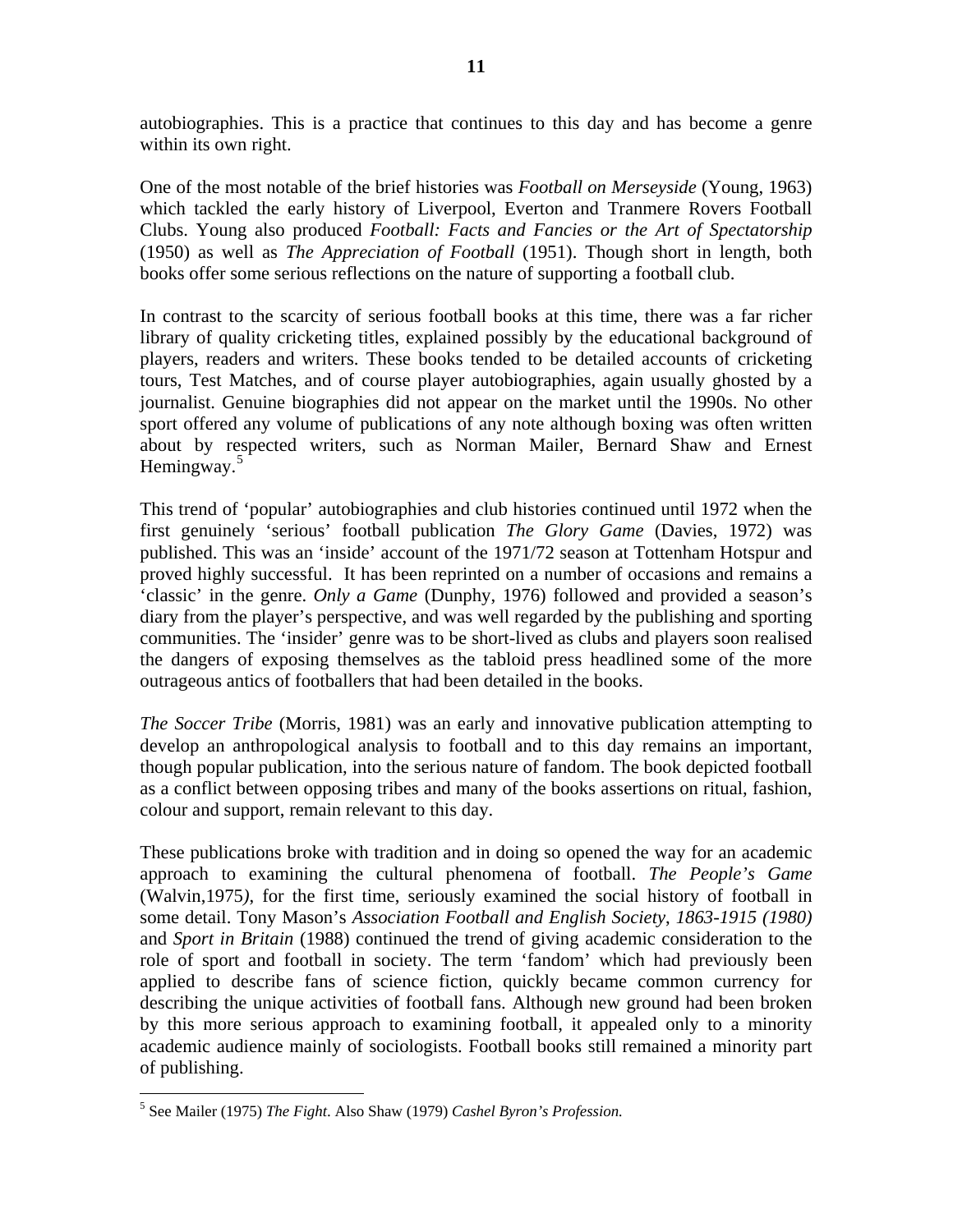The boom in football book publications did not however generally begin until the mid 1980s. My own book, *You'll Never Walk Alone* (Kelly, 1987), offered a popular approach to club history with a highly illustrated volume and 70,000 words of text. This was a hugely successful publishing venture that would sell more than 100,000 copies over the next ten years. My history of Liverpool was followed by a similar illustrated history of Everton Football, *Forever Everton* (1988). These two publications led to a plethora of similar studies on individual clubs that saw a boom in sports publishing.

But it was the phenomenal success of Nick Hornby's *Fever Pitch* (1992)<sup>[6](#page-12-0)</sup> which is sometimes classified as fiction rather than non-fiction, accompanied by the 'bourgeoisification' of football with its new audience during the 1990s, that was to lead to a growing market for serious football publications. Since then publications examining all aspects of football have been published as academics, serious journalists, and other writers of both non-fiction and fiction, have added significantly to the library of football publications. *Fever Pitch* would in itself initiate a new genre of football-supporting, fictional autobiographies.

Of the two clubs highlighted in my oral histories neither had a wealth of publications devoted to them prior to my own. The first recognised Liverpool publications did not come about until after the Second World War and were so limited as to be of little value. Young (1963, *op cit*) and Prole (1967) offered the first histories of the club although again, whilst interesting, merely sketched an outline of the club's formal history. There was nothing on fans or fan culture and the club did not even have a handbook until 1950. The same was largely true of Manchester United with the first written history of the club not appearing until 1926.<sup>[7](#page-12-1)</sup> Again there was nothing else until after the Second World War when the success of the club, particularly in the 1950s with the Busby Babes and the subsequent Munich Disaster, led to any textual interest. Even then it was sparse**.** 

Another textual development came in the form of fanzines. The publication of informal and unofficial fan publications, which began in 1986 with *When Saturday Comes*, led quickly to a glut of such publications, attached to specific clubs<sup>[8](#page-12-2)</sup>. This began a process where the fans' opinions became of increasing importance and opened up a new potential area of study. This democratisation of football, for the first time, gave a voice to fans. These publications became known as 'fanzines'.<sup>[9](#page-12-3)</sup>

Apart from *The Soccer Tribe* (*op. cit*.) fandom was a generally neglected area of study prior to 1993. No other sport offered any such approach either. Once a more serious approach had become accepted, fandom became defined by academics as the cultural

<span id="page-12-0"></span><sup>&</sup>lt;sup>6</sup> Hornby's *Fever Pitch* sold over one million copies to make it the highest selling football book of all time. A highly successful full length feature film was also produced.

<span id="page-12-1"></span><sup>7</sup> This publication was *Souvenir of the International Match Played at Old Trafford, April 17th 1926 and*  History of Manchester United Football Club. Manchester, The Club. The author is unknown.

<span id="page-12-2"></span>The first Liverpool fanzine, *Through the Wind and Rain*, was published in the spring of 1988. The first Manchester United fanzine, *United We Stand* began in 1989.

<span id="page-12-3"></span><sup>&</sup>lt;sup>9</sup> Fanzines were not however unique to football. The first fanzines appeared in the music industry. Among the first was *Merseybeat*, founded in July 1961.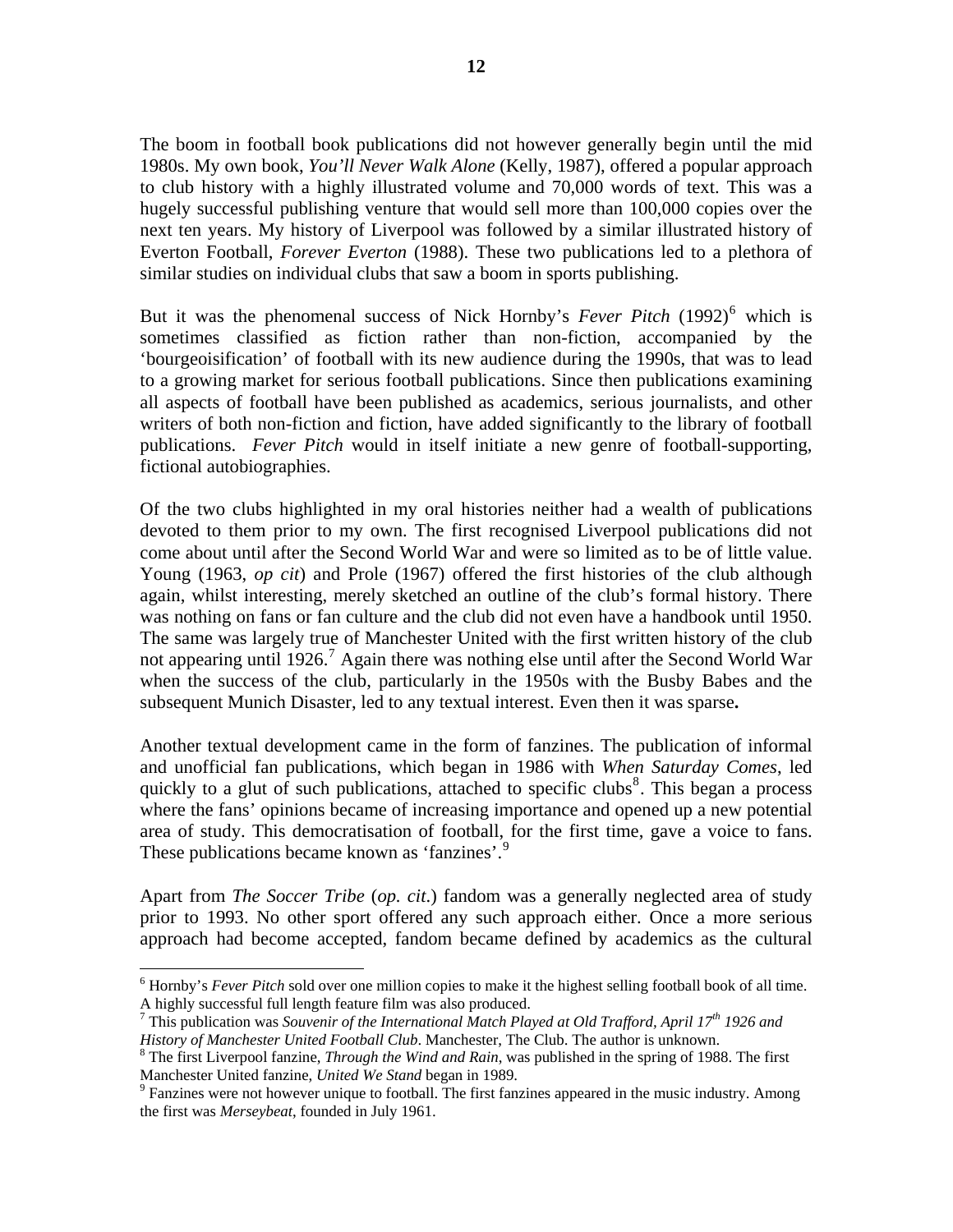characteristics of support, involving the experiences, traditions and activities of fans. Academics soon began to examine a range of features associated with support. Much of this however was carried out without reference or consultation with the fans themselves. My studies however, by employing oral interviews, have attempted to see fandom through the eyes of the fans themselves. As a consequence my studies have provided a new approach and in doing so have given fresh value to the growing volume of academic work as well as providing a different perspective.

Labour historians in the 1960s had seized up labour and trade unions as a rich area of unexploited study. In particular E. P. Thompson, Raphael Samuel, Christopher Hill and Eric Hobsbawm began to approach history from a new angle. Their approach became known as 'history from below' and focused on the lives of 'ordinary' people, rather than decision-makers. Raphael Samuel, with his History Workshops, encouraged working class students at Ruskin College to examine their own pasts and to draw upon their own rich experiences. Samuel was also one of the first historians in Britain to invoke the potential of recorded oral testimony in this arena.<sup>[10](#page-13-0)</sup>

Oral history had first been adopted by George Ewart Evans in the early 1960s as well as by Raphael Samuel.<sup>[11](#page-13-1)</sup> As interest grew in this approach over the next twenty years oral historians tended to concentrate on more traditional areas of exploration, such as work, war and communities. Leisure was, however, to become an increasing interest but sport was still largely ignored as a valuable area of oral research. The publication of my books, though, led to the development of a further genre with oral history examining various aspects of the game and its communities. In effect my publications have fused the study of sport with this fresh oral approach.

An editorial in *Oral History*, the journal of the Oral History Society, in 1997 commented that 'this dearth of oral historical research is in part a reflection of the preoccupation of oral historians with radical protest, with working lives and family experience. Where memories of sport and leisure have cropped up in interviews, they have not been forefronted. Few major life stories have included sport as a topic worthy of much interest.'(*Oral History*, Spring 1997).

The three publications dealt with here (*The Kop, Red Voices* and *The Boot Room Boys*) have been at the forefront of demonstrating that sport, and particularly through the use of oral testimony, is a potentially rich area for research. Each of the books, which use oral testimony as their basis, takes a different angle by exploring different footballing communities, thereby allowing us to acknowledge that sport can be best understood through a variety of relationships and perspectives. By compiling a series of lengthy interviews with more than 220 individuals of various ages, professions, backgrounds and

<span id="page-13-0"></span>**<sup>10</sup>** The History Workshops began at Ruskin College, Oxford under the tutelage of Raphael Samuel in 1968 and continued for many years.

<span id="page-13-1"></span>**<sup>11</sup>** For examples of George Ewart Evans' early work see Evans (1956) *Ask the Fellow Who Cuts The Hay* and George Ewart Evans (1970) *Where Beards Wag All.* Much of Evans' work was focused on the declining agricultural industry and its accompanying way of life. The introduction of portable recording equipment in the early 1960s also opened the way for historians to conduct 'field' interviews and was to significantly lead to the development of oral history.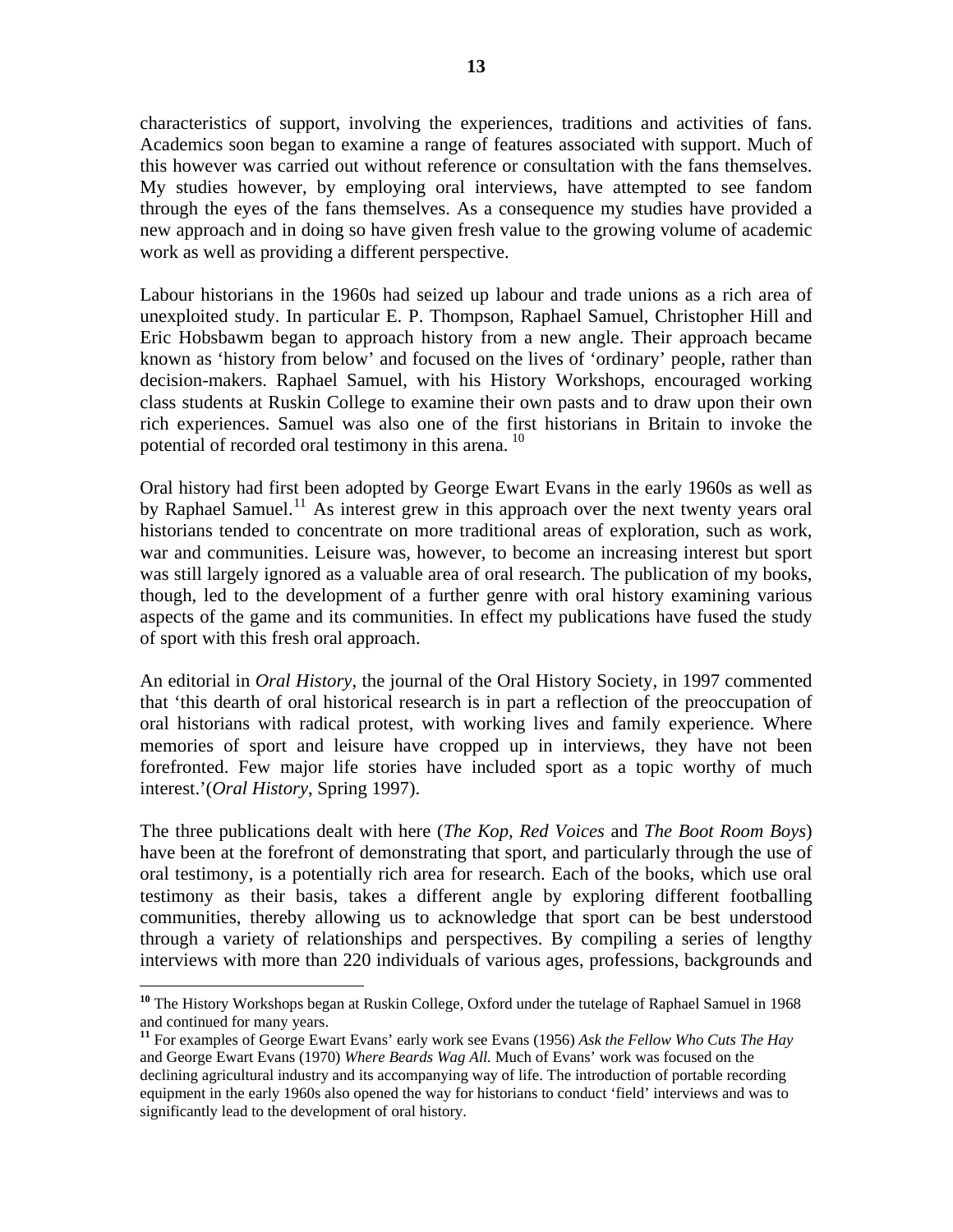alignments, these publications offered a fresh and innovative approach to the increasing volume of football histories. In particular they have allowed us to witness sporting experience through immediate observations.

The editorial in *Oral History* argued that 'sporting oral history is a new field…it has been argued that sports writing developed as a genre of its own, appropriate for its own audience. Perhaps oral history sports writing will be a similar departure. For now, surely more attention needs to be devoted to investigating why people participated in sport. How did sport relate to friendship and kinship networks, and to the relationship in the workplace?' (*Oral History*, Spring 1997).

I believe that these texts do precisely that. In particular they detail a range of relationships, looking at how class, ethnicity and gender have played a role in football fandom. In doing so they suggest that football remained a largely male, working class, preoccupation until the 1990s when the compulsory introduction of the all-seater stadia encouraged the influx of the 'new', bourgeois fan. My interviews show that in many cases these new fans were middle class, female and from ethnic minorities. My work also examines the geographical and demographic nature of support, and whether the question of 'identity' is regarded as important by the fan, and if so, whether this importance transcends itself to inside the football stadium. In particular the texts trace how parliamentary legislation has impacted on the experience of football fandom, especially since the 1990s and how this has changed the experience of football spectating. The books also trace how transport developments have changed the nature and experience of attendance at games and whether any other significant technological developments have added to the game's attraction. In addition the books question the impact of success on a local community and whether it increases the status of the city community within the wider nation.

The first edition of *The Kop:The End of an Era* (Kelly, 1993) was the first such publication to study a specific community of fans by using the technique of oral testimony to explore aspects of football history and culture. Since then others have explored football fandom through this method.<sup>[12](#page-14-0)</sup> A variety of sports have also begun to adopt this technique, most notably cricket. A second football oral history, *Red Voices*  (Kelly,1999), took a wider view of a club's fans, this time focusing on Manchester United, the most popular and most supported club in the land, and looking at fandom across all stadia localities, rather than one locality. A third oral history, *The Boot Room Boys* (Kelly, 1999), tackled a further perspective by concentrating on another community with the experiences of players, coaches, managers and administrators at Liverpool Football Club.

These three oral history books between them offer a thematic body of research into the historical and sociological experience of fandom, both as an innovative approach to the subject but also by providing a wide range of experience from a variety of perspectives. Together they offer a genuinely different insight into the social history of fandom, in this

<span id="page-14-0"></span><sup>12</sup> These include Taylor & Ward (1998) *Three Sides of the Mersey;* Watt (1993) *The End* and Taylor and Ward (1995) *Kicking and Screaming*.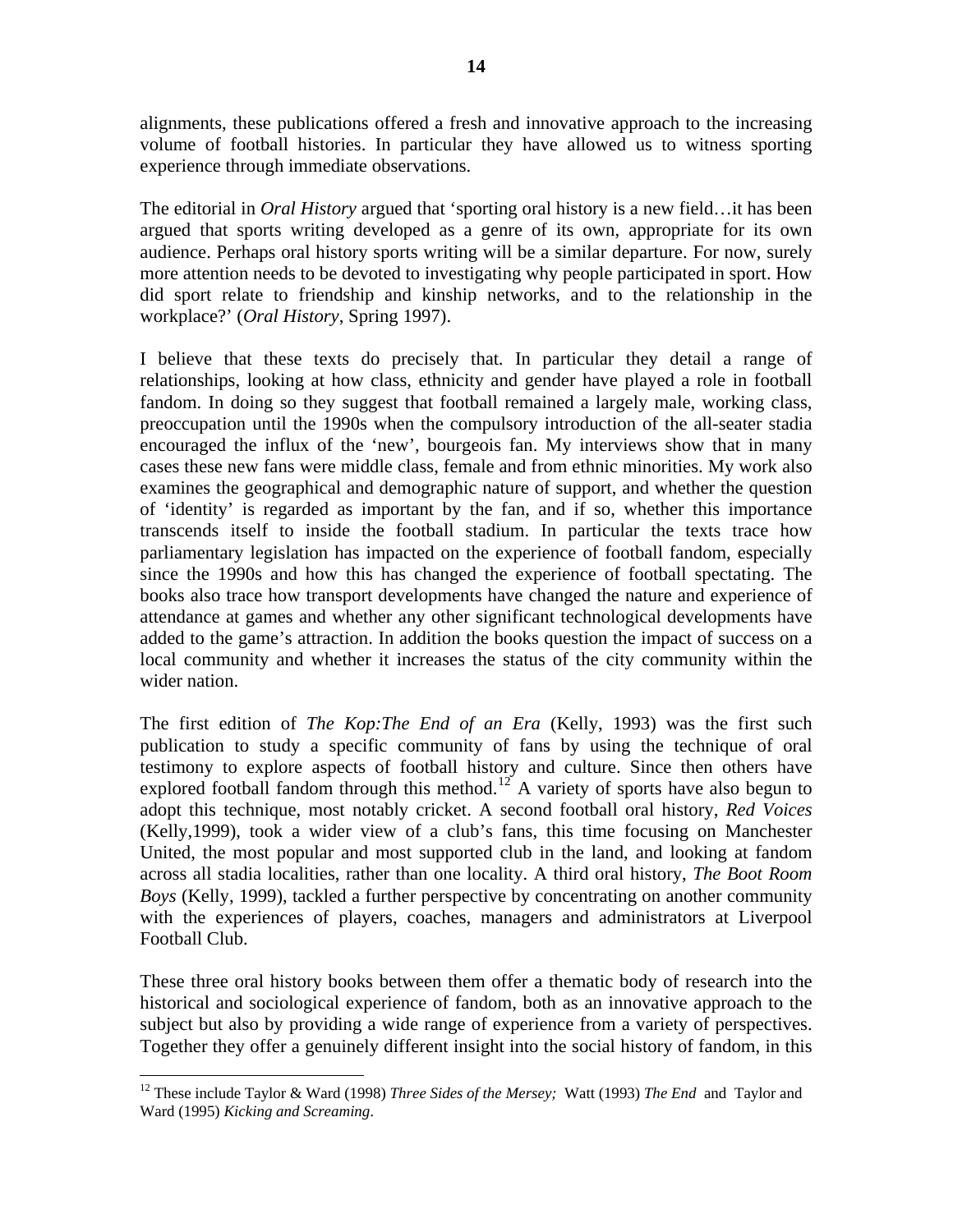case, from the fans' perspective. Many of the interviews reflect on experiences as far back as the pre-war years and offer a rare and now almost impossible to re-create record of football fandom in the period. There are few if any, other recorded experiences by fans dating back as far as the 1920s or 1930s and there is little possibility of ever making such recording as fans grow older or die. Even a football fan in the 1930s will today be in his nineties.

In the time since their publication the books have been referred to by numerous academics and journalists. Indeed, a number of academics were interviewed for the books, including Dr John Williams, Director of the Centre for the Sociology of Sport at Leicester University, Dr Rogan Taylor of Liverpool University, Professor Roger Webster of Liverpool John Moores University, Dr John Doyle of Brighton University and the late Dr Derek Wynne, Director of the Institute for Popular Culture at Manchester Metropolitan University. Other notable interviewees include the late Lord Stan Orme, Graham Stringer MP, Steve Morgan, former chairman of Redrow Homes and chairman of Wolverhampton Wanderers Football Club and, Martin Edwards, former chairman of Manchester United FC. Numerous well-known players and officials of both clubs were also interviewed.

All three books have been commented upon and used as evidence in a number of publications. Jeff Hill, Director of the International Centre for Sports History and Culture, writing in *Sport, Leisure and Culture in 20th Century Britain* (2002) makes mention of *The Kop*. *Passing Rhythms, Liverpool F.C. and the Transformation of Football* (Williams, Hopkins & Long, 2001) contains frequent references to *The Kop* and to *The Boot Room Boys.* Simon Inglis (1996) also makes reference to *The Kop* in his highly acclaimed study of English football grounds as does Professor Dave Russell (1997). Professor Steve Redhead (1997) also makes reference to the book and its important use of oral history as a means of illustrating changes in the social history and fabric of the national game. *The Boot Room Boys* is referenced in *Ghost on the Wall* (Dohren, 2004). *Red Voices* is referenced in *Jack and Bobby* (McKinstry, 2002) and frequent references are made to the same book by the distinguished writer Jimmy Burns in *When Beckham Went to Spain* (2004).

A number of journalists writing in the national press have also heaped praise on the publications. On its publication *The Kop* was described by the doyen of sports writers Frank Keating in *The Guardian* (30.4.94) as 'a touching labour of love to preserve forever the legend.' A reviewer in *The Independent* (30.4.94) also called it 'commendable', while the *Liverpool Daily Post* (24.12.94) described it as 'a lament for an age that is about to pass into history'. *The Kop* is also acknowledged in *Lives of the Great Songs* (de Lisle, 1995).

Henry Winter, chief football correspondent of the *Daily Telegraph* and one of the country's most esteemed football writers, recently writing about *The Kop*, observed that these 'anecdotes of Anfield life have been brilliantly compiled.' He added that it was a 'fascinating tribute' (*Daily Telegraph,* 12.5.2005).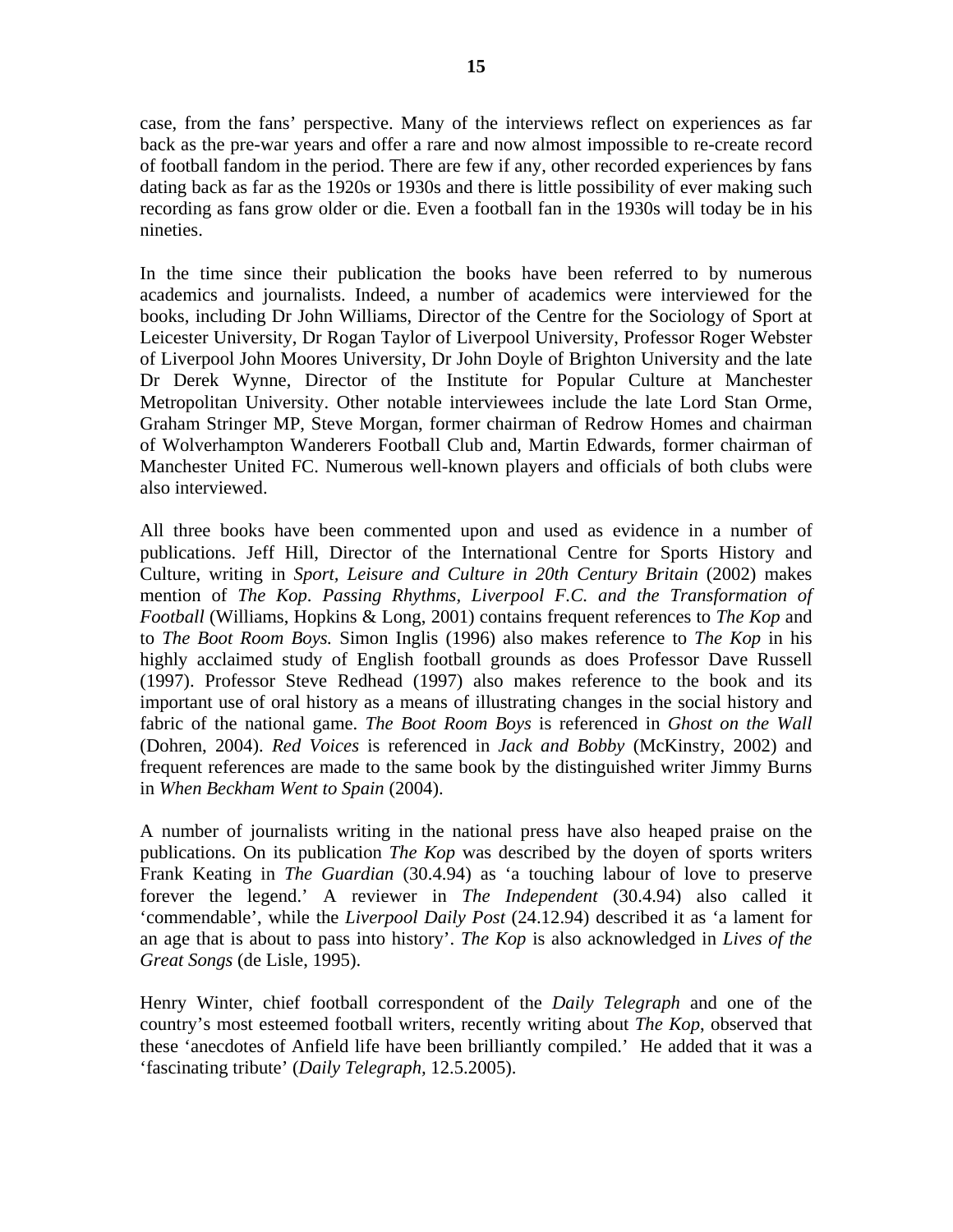The author has been interviewed on BBC Radio, BBC Television, Granada Television, SKY Television and MUTV about the books as well as being interviewed by numerous newspapers and magazines. The author has also been interviewed on a number of occasions by researchers completing PhDs on the subject of fandom. In addition academic papers have been given to various conferences.<sup>[13](#page-16-0)</sup> The books have also proved to be of value in the writing of a number of other books by myself, in particular *Bill Shankly: It's Much More Important Than That* (1996), *Dalglish* (1992) and *Fergie* (1997).

The traditional attitude towards sporting history has changed in recent years as historians, and in particular oral historians, have widened their field of research and taken onboard the importance of leisure and sport in people's lives. The increasing popularity and the bourgeoisification or gentrification of football fandom since 1990 have also led to a growing interest in the history of the game and consequently a re-examination of sport as a cultural activity. The publication of *The Kop* and *Red Voices* have played some part in this change of attitude.

The theme of oral histories, focusing on football clubs, has since been added to by R. Taylor and A. Ward, *Three Sides of the Mersey* (1993), whose oral history of football on Merseyside interviewed fans and players of the three Merseyside clubs, Liverpool, Everton and Tranmere Rovers. It contained additional interviews with some of the individuals who I had interviewed and further explored a variety of issues, such as identity and rites of passage, which *The Kop* had initially raised. David Paul (1998) also produced an oral history of Liverpool Football Club some years later further examing some of these issues. In a subsequent publication Taylor and Ward, *Kicking and Screaming* (1995), produced a more general oral history covering English football, again developing many of the themes, such as rites of passage and ritual, that had emerged in my publications and which were now becoming rich territory for academics. In 1993 Taylor produced a deeply-moving oral history devoted to the Hillsborough disaster.

A further exponent of the oral history genre at this time was Tom Watt (1993) whose first work focused on Arsenal Football Club. Like Taylor and Ward, Watt mirrored many of the areas that I had initially explored in *The Kop.* Another publication by Watt (1995) was a more general study dealing with a variety of people active in the game, examining their occupations and functions within the game. The theme of oral history with fans voicing their own experiences of the nature of support focused around specific football clubs have since been published.

<span id="page-16-0"></span><sup>&</sup>lt;sup>13</sup> A summary of the work in this area was presented by the author as a paper to The Institute of Popular Culture at Manchester Metropolitan University in 1994. A further paper was given to the Representing Sport Conference at Liverpool John Moores University in May 2006 as well as at a research seminar at the University of Huddersfield in 2007. Papers have also been presented at the  $5<sup>th</sup>$  annual conference of the Centre for Liverpool and Merseyside Studies in November 2008 and at the Sport and Oral History conference at the University of Huddersfield in April 2009. A further paper will be presented at the Oral History Society's annual conference in July 2009.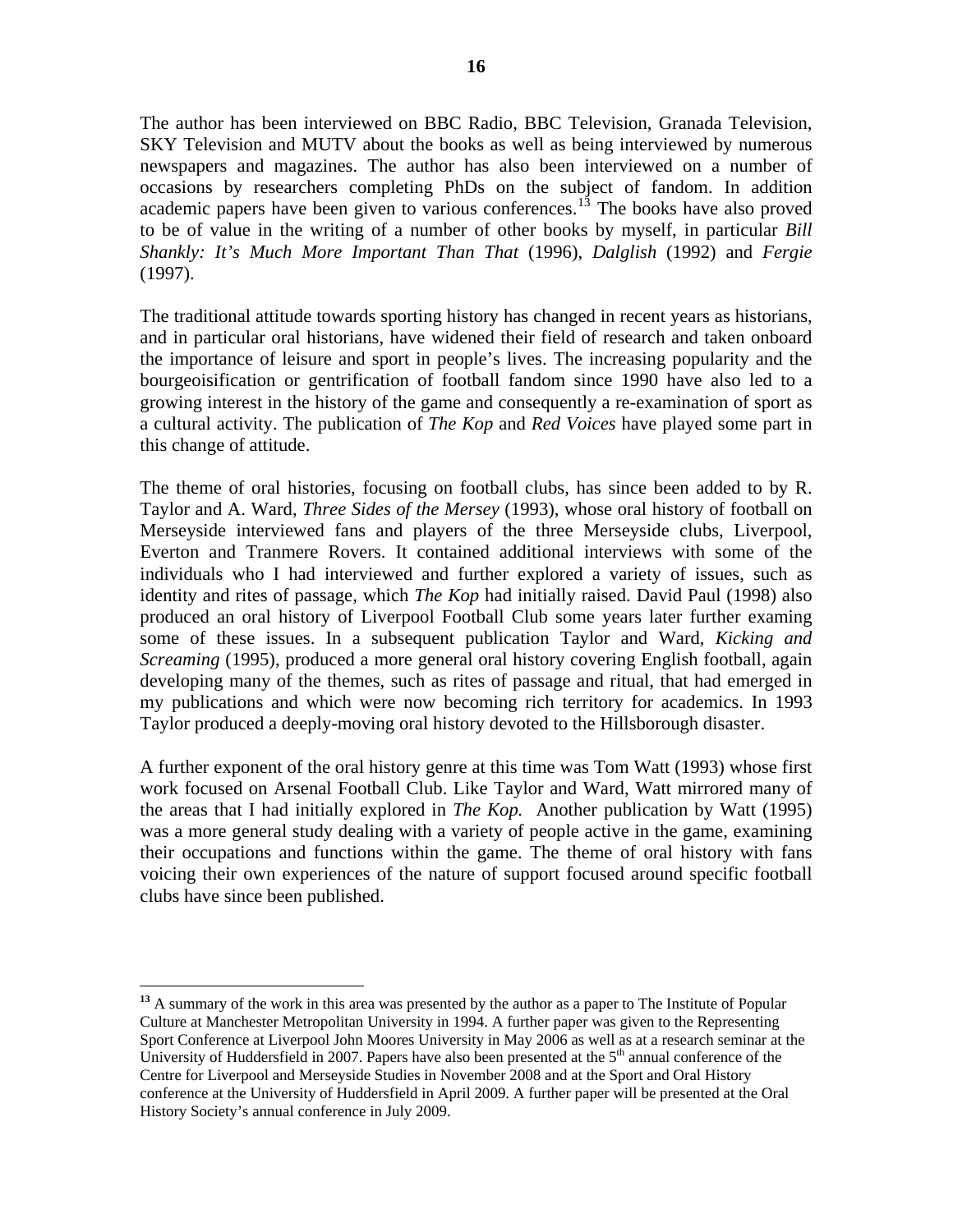A published oral history of rugby league also appeared recently as well as one on professional golf.<sup>[14](#page-17-0)</sup> The University of Huddersfield's Centre for Oral History Research, under my own leadership, has been involved in a three-year research project collecting the oral memories of fans, administrators and players involved in rugby league.<sup>[15](#page-17-1)</sup> Again this project has used all three of my cited oral history publications as a template. Some of the themes that emerged in my football publications have similarly emerged in this study of rugby league and much concentration has been on the social history of spectatorship.

In the United States, a number of baseball and American Football teams have become the subject of oral histories<sup>[16](#page-17-2)</sup>. Indeed American universities have pioneered much work connecting oral history and sport. The Oral History Society in Britain has also recognized this increasing area of study by devoting an entire issue of its quarterly publication *Oral History* <sup>[17](#page-17-3)</sup> to the subject of sport. Although the genre of sporting oral history has now become more commonplace, there still remains considerable scope for the study of sports other than football.

 $14$  See McMillan (2004) and Barkow (2000)

<span id="page-17-1"></span><span id="page-17-0"></span><sup>15</sup> *Up and Under: An Oral History of Rugby League in West Yorkshire.* See website www.rugbyleagueoralhistory.co.uk

<span id="page-17-2"></span><sup>&</sup>lt;sup>16</sup> For example, see Loverro (2007) and Royal & Wheat (2005)

<span id="page-17-3"></span><sup>&</sup>lt;sup>17</sup> See *Oral History*, Volume 25, no.1, Spring 1997, pages 40-74. The edition also contained articles on golf, athletics and rounders.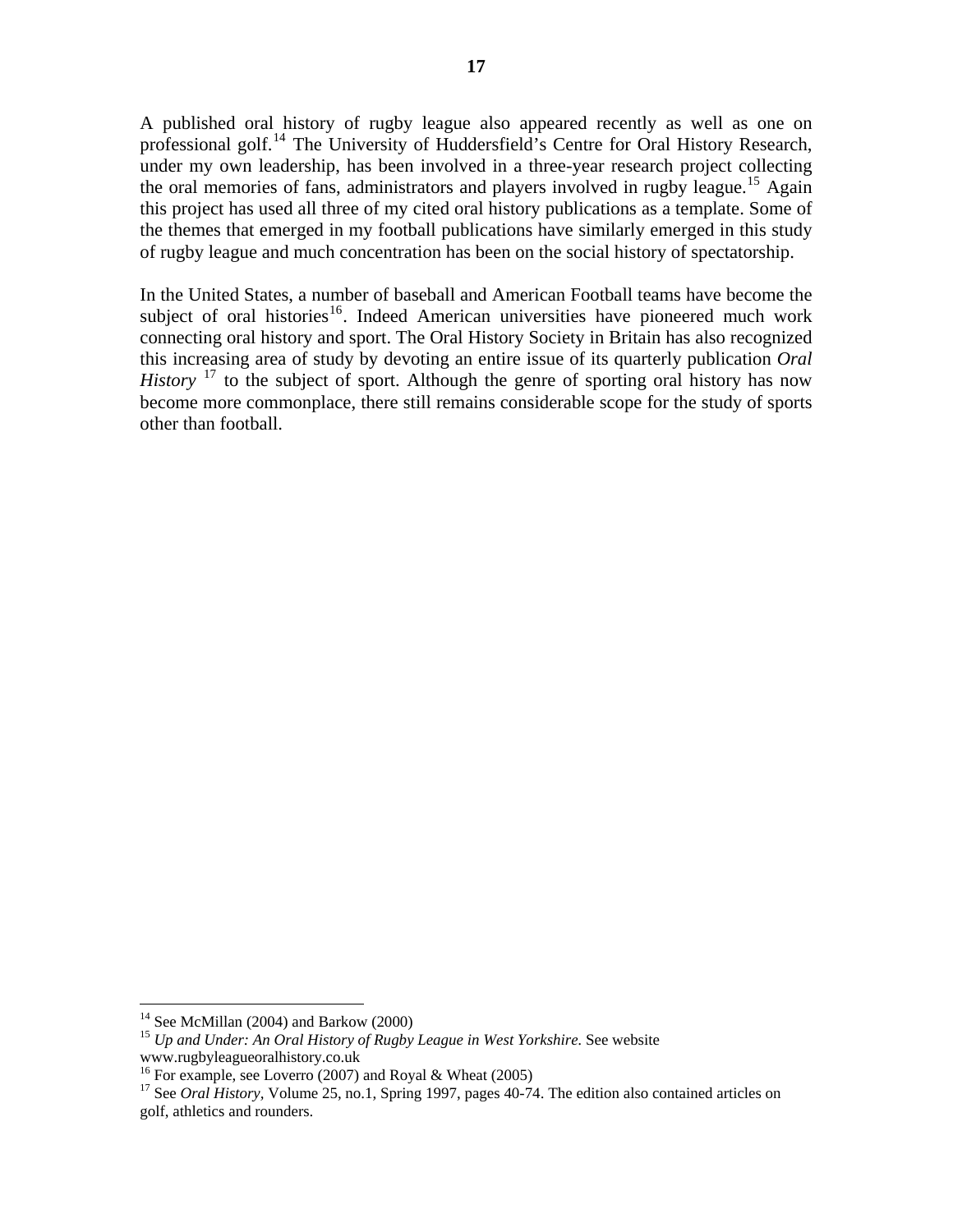## **Thematic Review of the Current Academic Debates**

As a result of a recent increased interest by academics in football as a serious area for study, various schools of thought have developed. In particular some of these focus on fandom. A number of distinct schools have emerged around social history, sociology, social anthropology, business and media.

Social historians have explored the birth and development of the game, relating it to other social developments in society, including legislation, the uniformity of rules, travel infrastructures, professionalism, gambling and so forth.<sup>[18](#page-18-0)</sup> This has also allowed historians to further examine other sports, such as cricket and rugby and to compare developments in those sports with football.<sup>[19](#page-18-1)</sup>

Sociologists have examined a variety of inter-personal relationships within the game, many focused on fans and fandom. These include among others, crowd behaviour, alienation, hooliganism, social identity, gender, ethnicity, class, fashion and the consequences of the shift to all-seater stadia. In more recent years there has been considerable interest shown by business academics who have explored the influx of money into the game and its impact on the sport.<sup>[20](#page-18-2)</sup> They have examined football as a business, looking particularly at such aspects as foreign ownership, business structures, the impact of ticket pricing, advertising and sponsorship. They have also looked at the mechanics of football as a business. More recently media influences on the game have attracted interest from media academics who have explored the relationship between football and its fans, and media organizations such as  $SKY$  Television<sup>[21](#page-18-3)</sup>. They have also examined the celebrity cult of the football player in the tabloid press and the emergence 'new' writing.

My three oral history books have highlighted and initiated many of these themes for subsequent academic exploration. These include the social history of fandom, the nature of fandom, the make-up of fans, rituals, the use of song and chanting, fashion, identity and rites of passage. These books have provided some of the first oral evidence in these fields and have been taken up by social historians, sociologists and social anthropologists alike. And even where it has not been the first oral evidence it nevertheless has been valuable oral evidence that has added to the fabric and development of scholarly work.

For example, the issue of gender was raised by a number of respondents in both *The Kop* and *Red Voices* and this is a particularly important and relevant aspect of fandom. Liverpool fan Sheila Spiers talked about going on the Kop in the years immediately after the Second World War but admits that it was 'a totally male dominated area in those

<span id="page-18-0"></span>**<sup>18</sup>** See Taylor, M. (2008) *The Association Game, A History of British Football* and Walvin, J. (1975) *The People's Game.* 

<span id="page-18-1"></span>**<sup>19</sup>** In particular see Hill, J. (2002) *Sport, Leisure and Culture in 20th Century Britain*; Birley, D. (1995) *Land of Sport and Glory;* and Mason, T. (1988) *Sport In Britain.*

<span id="page-18-2"></span>**<sup>20</sup>** For examples see Conn, D. (1998) *The Football Business;* Garland, J. Malcolm, D. & Rowe, M. (2003) *The Future of Football.*

<span id="page-18-3"></span>**<sup>21</sup>** See Boyle, R. & Haynes, R. (2004) *[Football in the New Media Age](http://www.amazon.co.uk/Football-New-Media-Raymond-Boyle/dp/0415317916/ref=sr_1_1?ie=UTF8&s=books&qid=1242214510&sr=1-1).*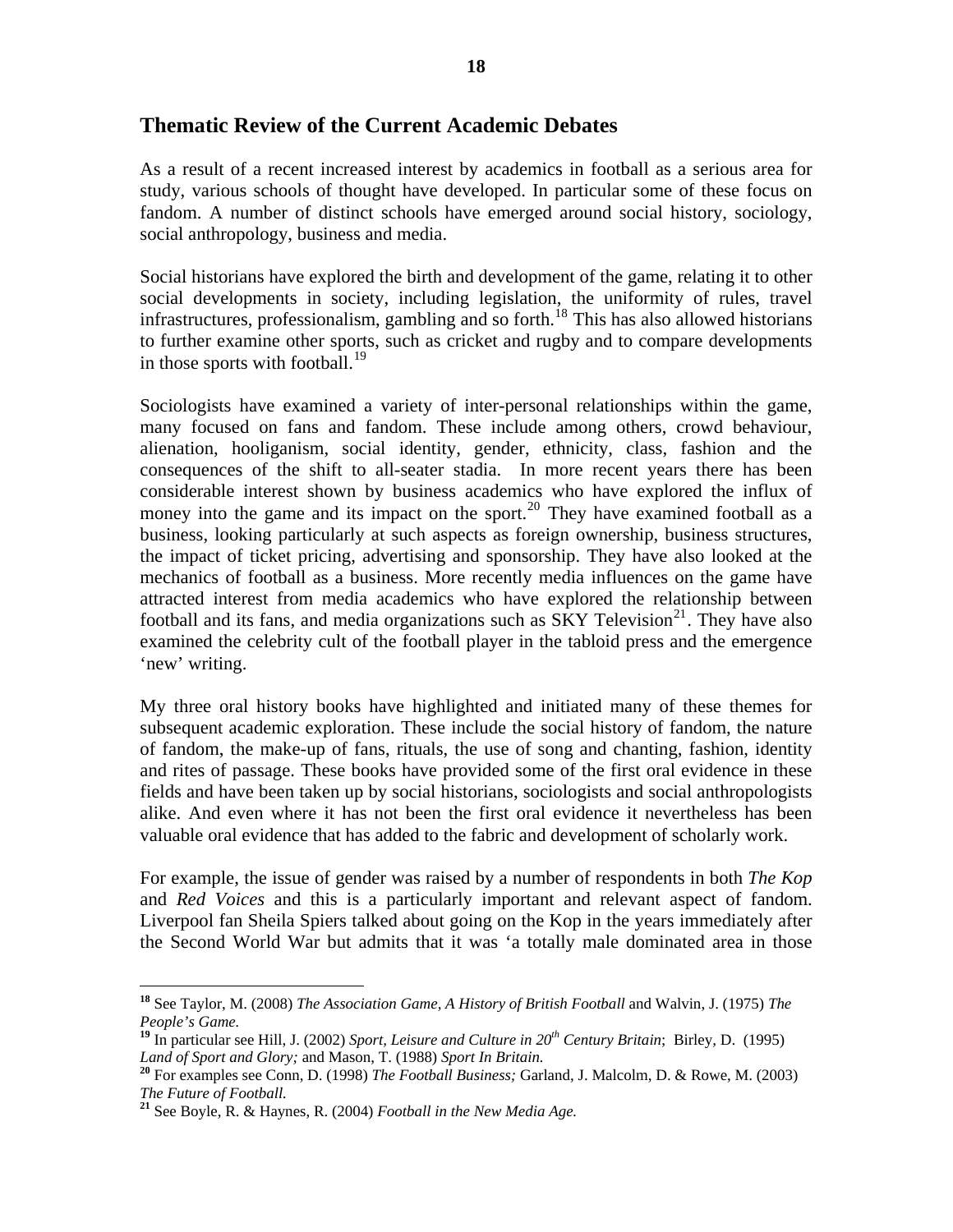days' and that when she was in the boys' pen she was 'the only girl there'. She does however admit that nonetheless 'all the other boys accepted her' (*The Kop*, p.23).

This response was echoed by a number of other women and men in the books, particularly about female attendance prior to the Second World War. Liz Crolley and Cathy Long in Williams, Hopkins and Long (2001) however, suggest that contrary to speculation it was not uncommon for women to attend football matches in the 1940s and 1950s and the authors cite evidence from a number of women who attended matches at this time. Fishwick (1989) also claims that 'contingents…of women and middle class supporters' existed during the inter-war period.

Although there may be some oral and photographic evidence to support these claims about the late 1940s and 1950s, it is dangerous to make too substantive a judgment from the evidence available. There does however seem to be even less evidence to support any claim about female football attendance *prior* to the Second World War. The likelihood is that while there may be examples of women attending football matches before the 1960s, oral histories have not examined this proposition in any detail. Only further photographic evidence from newspaper archives and a far more detailed study focused on this issue would be able to deal more adequately with the question of gender attendance at football. Given that no attendance surveys were conducted in earlier years, we may never know the full extent of female attendance at Anfield or Old Trafford prior to the Second World War.

The same is true when it comes to examining the general makeup of the football audience. Some of those interviewed talked about the changing makeup of fans in more recent years as football has become more bourgeoisified. The assumption is that higher prices, new ticketing arrangements, executive boxes, family stands, banqueting suites and so forth have attracted a new clientele into football and that it is more affluent than it was ten years and more ago. Others though, such as Derek Wynne<sup>[22](#page-19-0)</sup> in *Red Voices* (p.252), deny this and reflect that the make-up of those supporters sitting near them has not changed and is remains largely working class. This view was echoed in the late 1990s. Much subsequent analysis and evidence has been produced and ten years later this is an issue which still causes some debate among academics<sup>[23](#page-19-1)</sup>. Surveys conducted at numerous clubs have identified the changing make-up of fans although many clubs, particularly in the lower leagues and in certain regional areas, still attract a substantial working class audience.

Mellor (1999) in his study of the make-up of fans during the 1950s and 60s suggests that the building of car parks in the vicinity of, and alongside football grounds, with subsequent photographic evidence of them being crammed with vehicles prior to the games, offers some evidence of a sizable middle-class audience. This view is also echoed by a number of testimonies in *The Kop* with respondents, such as Harry Wilson talking

<span id="page-19-0"></span> $^{22}$  The late Derek Wynne was himself a writer on football and Director of the Institute for Popular Culture at Manchester Metropolitan University

<span id="page-19-1"></span><sup>23</sup> See Mellor, G. (1998) *The Social and Geographic Make-up of Football Fans in the North West of England*, in *The Sports Historian*, Vol 19, No 2.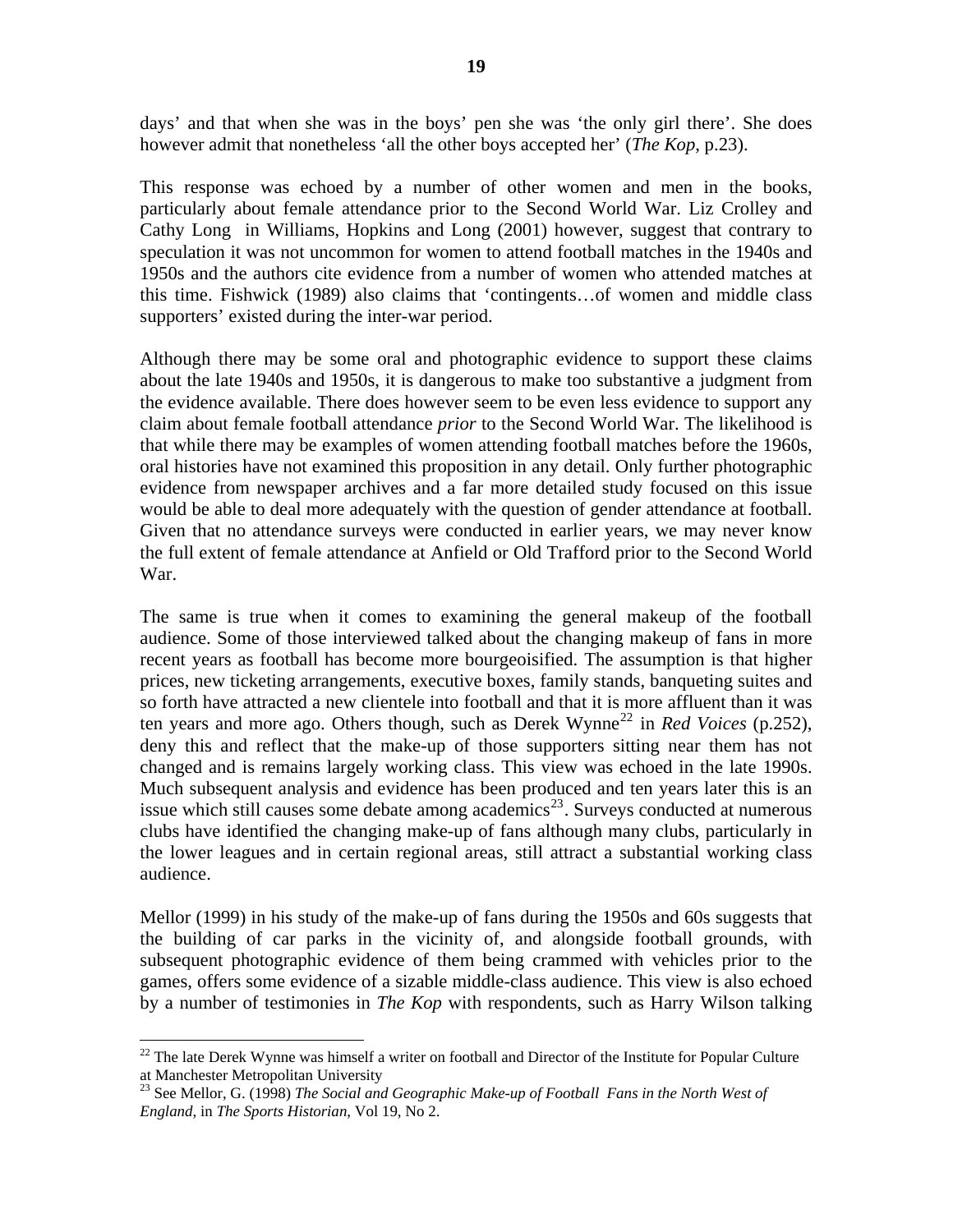about the 'toffs' who sit in the stands (p.16). Given the price of admission to the stands it is likely that only the better paid, more professional workers could afford entry. Taylor (2008) also examines the changing nature of football fandom, citing such things as the influx of money into the game through television deals, the emergence of a literature surrounding the game, seating and a heightened media interest, as factors which have encouraged the growth of a middle class audience.

Another aspect of fandom taken up in my books is that of local identity. There are many interviewees who talk about supporting Liverpool one week and Everton the next week prior to the 1960s. This is however not just common to Merseyside. Manchester United fans talked also of supporting United one week and Manchester City the following week, particularly when Manchester United were playing at Maine Road immediately after the war following bomb damage at Old Trafford<sup>[24](#page-20-0)</sup>. This argument also does not appear to be confined to the locked localities of Liverpool and Manchester. In developing this theme Mellor (1999) suggests that it was not uncommon in other localities for football fans to support two clubs. His study argues that in the north west of England where there was a preponderance of professional football clubs, it was not uncommon, during the 1940s and 1950s for fans to travel the short distances around Lancashire to attend football matches.

In his study of the changing pattern of support and the transformation of English football in the 1990s, King (2002), has examined in particular this changing culture of fandom. He has relied upon a similar interviewing pattern as I have in my books with the difference that he has taken a much smaller group of supporters (about 20) and regularly interviewed them in order to ascertain changes in their attitude, style and approach to supporting. Indeed three of the 20 people he has focused on were initially interviewed by myself for *Red Voices*.

King describes the transformed model fan that he finds as the 'new consumer fan' and argues that the emergence of this signifies an end to many of the traditions and rites of passage that were associated with the past. The new fan is more demanding, more of a consumer than a blind follower. The traditional fan still exists among the 'lad' culture but it is the new fan – more wealthy, more consumerist and more professional - who has become the more attractive fan for the clubs themselves in the new financial climate of football administration. And it is to these fans that the clubs have made most overtures and concessions. This has led to a division among fans at some clubs with one set of fans ('the lads') claiming to be the true heirs of the club whilst the consumerist fans provide the financial being of the club. The roots of this debate can be detected in both *The Kop* and *Red Voices.*

The issue of all-seater stadia and its impact on spectatorship and fan culture is of crucial importance and is raised on numerous occasions in *The Kop* and *Red Voices.* Indeed the updating of both books deliberately focused on this aspect. Many fans in *The Kop* and *Red Voices* argued that whilst they could fully understand the inevitability of all-seater

<span id="page-20-0"></span> <sup>24</sup> Old Trafford was bombed on  $11<sup>th</sup>$  March 1941 with the grandstand and part of the pitch suffering heavy damage. As a result United played at Maine Road for a number of seasons until the damage had been repaired.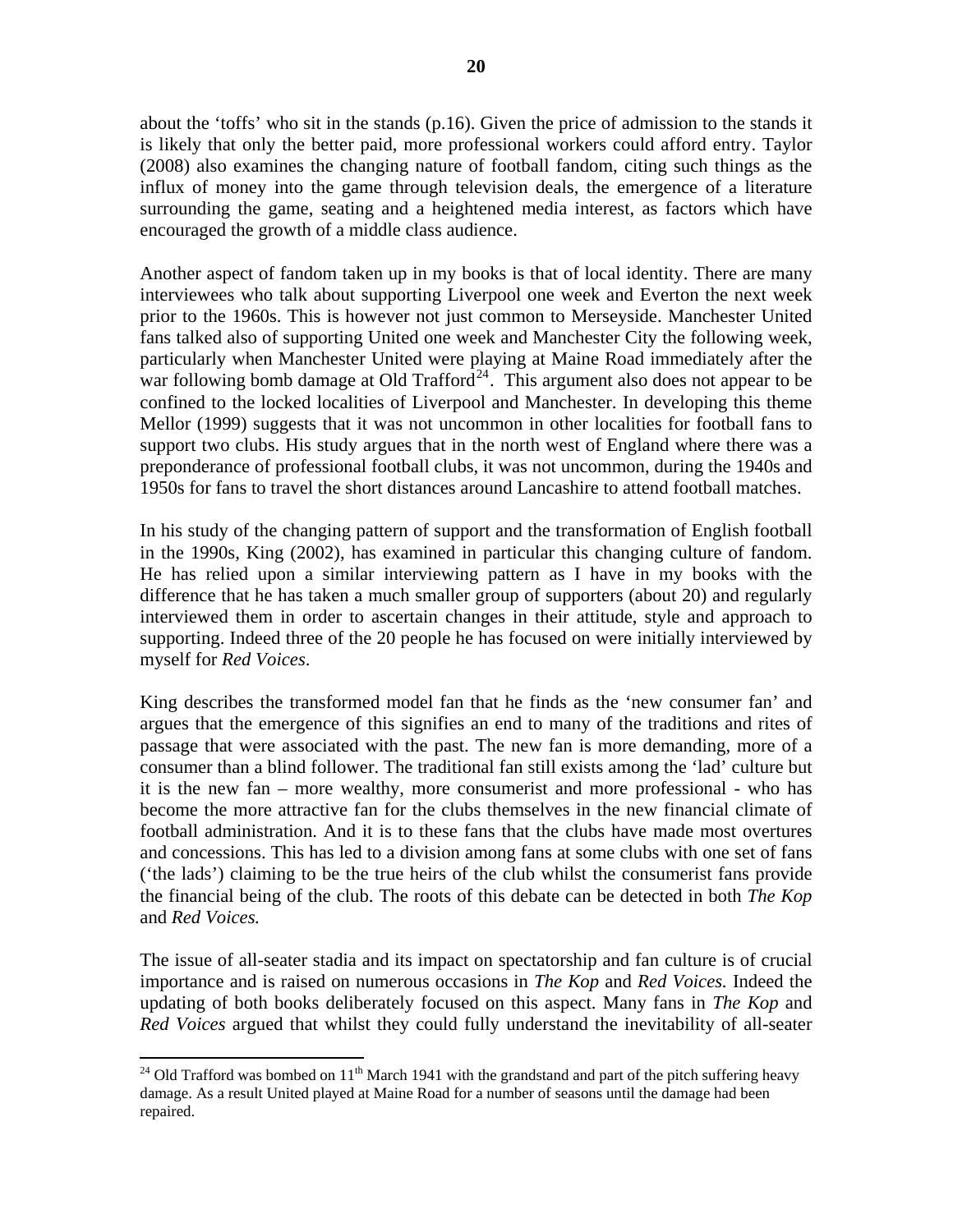stadia following the disaster at Hillsborough, it unfortunately had instigated a marked change in fandom. Fans felt that seating muted the passion of the crowd with less singing and chanting. There were also concerns that the makeup of the crowd was shifting with its traditional working class make-up less in evidence and that football was becoming more 'middle class'. Ticket prices, and the complexities in buying tickets beforehand, have also alienated the traditional fan who liked to make a spontaneous decision about attendance.

All these issues, which are expressed in my oral histories, are taken up by King (2002) who analyses the transformation of football in the 1990s and the end of terrace culture. King argues also that it reflects similar transformations taking place across British society.

King also points out that the emergence of new football writing, spearheaded by Nick Hornby and myself, has provided football with a new audience; middle class, professional and educated. Taylor (2008) also lends considerable credence to this discussion. The emergence of fanzines has also indicated a more demanding audience, not prepared to accept what they regard as club propaganda or national and local newspaper epiphets. Indeed, football has now become 'above ground'; accepted, academic and a popular talking point within society that transcends gender and class. Compared to 15 years ago, following the Heysel disaster when it went 'underground', this has been a seismic shift.

Football has changed however not just in the make-up of fans but also in its on-field management. The changing role of the football manager is highlighted in *The Boot Room Boys* and this theme is taken up by Neil Carter (2006). *The Boot Room Boys* details the operations of another footballing community, in this case the back room staff at Anfield with the role of the Boot Room and Bill Shankly being seen as crucial not only in the success of Liverpool Football Club but also in the development of the modern manager and the infrastructure now surrounding the position. Carter explores the historical context of these changes from the anonymous, amateurish manager of Nineteenth century football to the well-paid, motivational, television manager of recent years and finally to what he describes as the postmodern manager of today. This he describes as a manager versed as much in business techniques, psychological skills and a knowledge of the world game as in the traditional portfolio of management skills. Shankly is seen as one of the first motivational managers whose successes helped spearhead many changes in football management, particularly in modernising the role and giving the manager a 'public' voice. Shankly's style of management and the techniques he used are detailed in *The Room Boys* through a range of interviews with those who were most closely associated with him.

In particular we can discern from the oral testimony the importance and increasing influence of the boot room community in running the affairs of the club on the pitch. Shankly also helped, perhaps unconsciously, to develop the role of the football manager into that of media manager, even at times manipulating the press to his own ends. Shankly also became heavily involved in choosing which players were to be signed,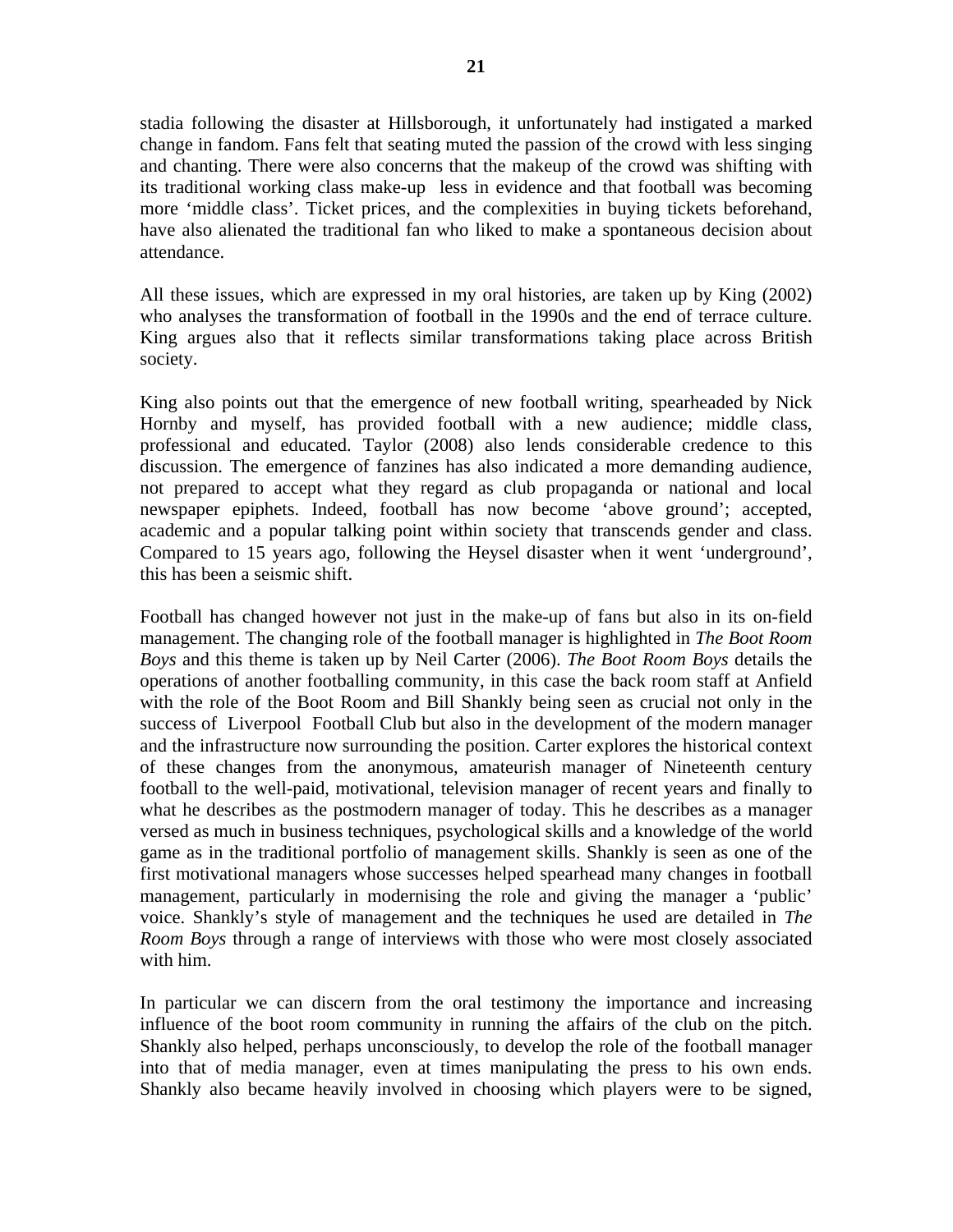something which has not been common place with previous managers. Shankly also deliberately fostered a relationship with the fans and crowd thereby unwittingly ensuring his own security.

Nevertheless, it was to be Shankly's work with the boot room staff that was to be his principal legacy. Each member of the staff had a particular role to play; Shankly was the leader and motivator, Bob Paisley was the tactical expert, Ronnie Moran was the disciplinarian while Joe Fagan acted as the link with the players. Subsequently, as one manager retired, each member of the boot room stepped up the promotional ladder with a new person usually being added to the staff at the lowest rung. This familiar style was to suit Liverpool well up until 1985 when they broke with tradition by appointing a manager outside of the boot room.

*The Boot Room Boys* covers the period 1960 to 1999 and thereby examines not only this ongoing system but also maps the crucial years of change. In particular it identifies the importance of Shankly and his period at Liverpool when, under his leadership, a second division side was transformed into the championship-winning side of later years. Indeed, it underlines the crucial role played by Shankly in the subsequent success of Liverpool Football Club in the modern era. The Shankly legacy was to establish a structure that would serve the club successfully for the next 25 years until 1985 when player Kenny Dalglish was appointed player manager. The appointment of Dalglish broke with this lineage and came as something of a surprise to many Liverpool followers. Dalglish however would merely tinker with the Liverpool style of management although when he did make changes, such as the sacking of chief scout Geoff Twentyman and trainer Chris Lawler, it caused considerable comment within the wider community of Liverpool Football Club. Dalglish's continuing successes on the pitch, though. eclipsed any criticisms.[25](#page-22-0)

It was not until Dalglish retired through ill-health in 1991 and another former Liverpool captain, Graeme Souness, was appointed manager that any significant changes were to be made to the systems and structures that were in place. Again the appointment of Souness did not follow in the traditions of boot room promotion. Souness, who had initiated revolutionary changes in his previous position as manager of Glasgow Rangers, took further radical measures at Liverpool, including changes in training, diet, staffing and structures at the club. New appointments were made in staff to the boot room when he appointed his assistant at Rangers Phil Boersma as trainer. The boot room was also to be demolished as too was the Kop although both these measures were taken as a result of external factors. The appointment of Souness also underlined the shift to a new era of the 'television' manager.<sup>[26](#page-22-1)</sup>

Following the departure of Souness in 1998 a further shift took place with the appointment of the Frenchman Gerard Houllier as joint manager with Roy Evans. This was considered extraordinary in the Liverpool tradition, the club never having had joint

<sup>&</sup>lt;sup>25</sup> For more details on Dalglish's role with Liverpool Football Club see Kelly (1992)

<span id="page-22-1"></span><span id="page-22-0"></span><sup>&</sup>lt;sup>26</sup> Information on Graeme Souness' period as manager at Glasgow Rangers and Liverpool is detailed in Kelly (1994).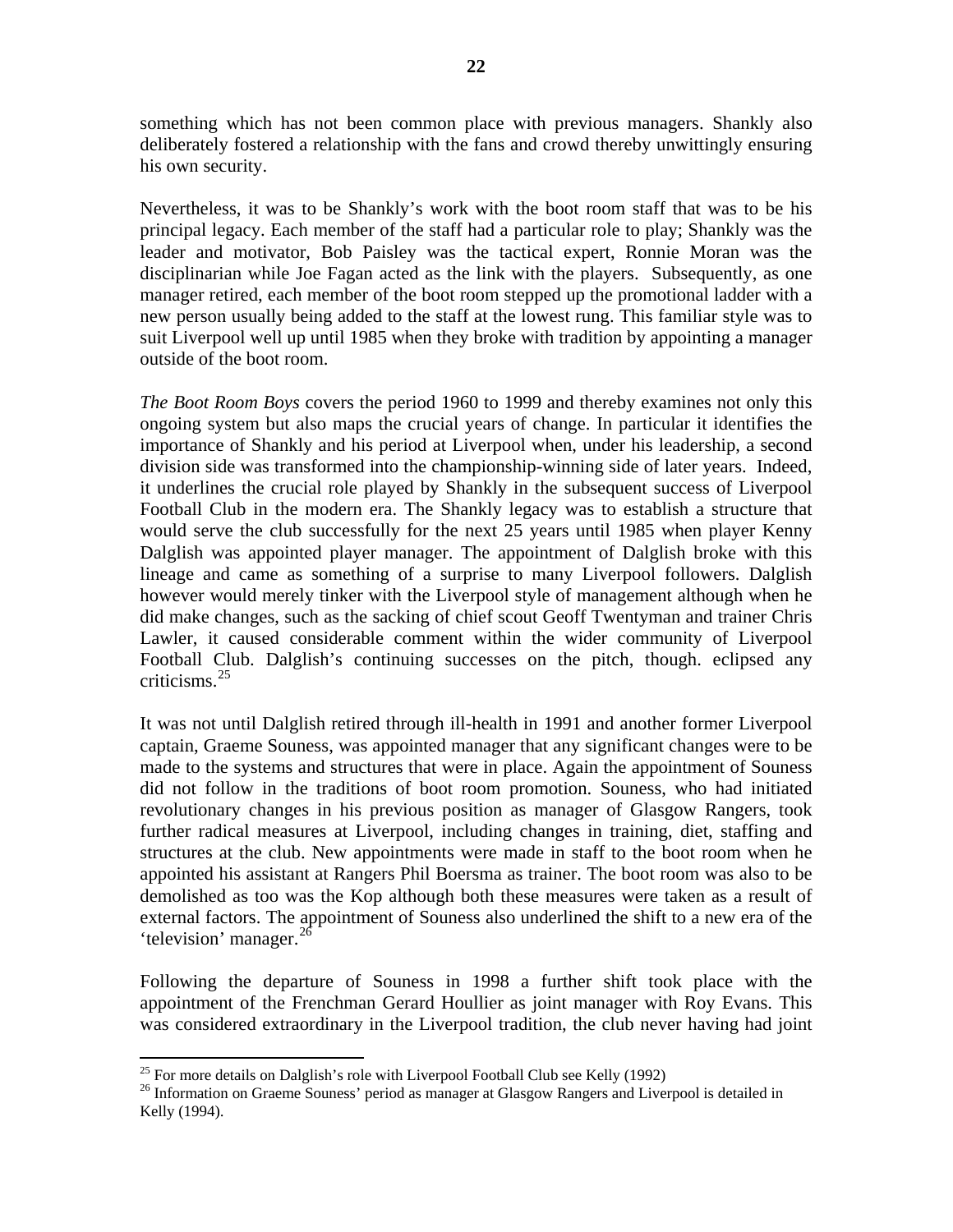managers in its long history and nor a foreign manager. The joint management structure was not however a situation that was to last very long and by November 1998 Houllier had been appointed as sole manager.<sup>[27](#page-23-0)</sup> This shift is described by Carter (2006) as the move to the 'postmodern manager'. Again this development is identified in *The Boot Room Boys* including oral testimony from Houllier himself, as well as Roy Evans, outlining the changes that he implemented. The move towards a European manager was mirrored at other clubs as well, including Arsenal, Chelsea and Tottenham Hotspur.

This changing shift in the modern game is examined in detail by Morrow (2003) when he asks whether football clubs are businesses or social institutions. The Liverpool model had always been that the club was a social institution with its roots deeply embedded in the local community. Nonetheless, the club's success in the 1980s widened its appeal not only throughout the length and breadth of Britain but in Europe and the Far East so that the club is now a global enterprise operating in an international sports commercial market.

Manchester United similarly have widened their base support in more recent years due to their ongoing success so that today they too are a global brand. Inevitably the influx of money into football, via a stream of television and sponsorship deals, has changed the relationship between fan and club. Other increasing revenues, through larger stadia and attendance, sales of merchandise and sponsorship have also sustained the challenge for success. But perhaps more importantly in recent years is that the influx of foreign managers has been followed by an influx of foreign owners. Both Manchester United and Liverpool are currently owned by American businessmen. The postmodernist manager has been superseded by the postmodernist global club. Inevitably this has led to the alienation of fans, particularly those who attend matches. The new culture of the TV fan has grown with fans owning and wearing the kit of their favourite club but never actually attending games. Whilst this might be developing phenomena in the UK it is a common occurrence in the United States where many NFL fans are unable to support their team due to the unavailability of tickets, travel costs and ticket costs themselves, plus the fact that there are so few NFL teams operating in the major leagues.

Williams, Hopkins and Long (2001) also rely heavily on my research and oral testimony as their study develops an overall examination of the history and other relevant aspects of Liverpool Football Club. Their study uses much of the oral testimony from *The Boot Room Boys*, placing it in context and comparing it with wider developments in the English game. In doing so, they provide a framework that uses Liverpool Football Club as a means of understanding enhancements elsewhere. In particular they see the boot room as a developed structure being copied and implemented at other clubs though rarely with much success. Indeed it was often the case that former Liverpool players moving into management attempted to transfer the structures, ideology and techniques of the boot room to their new abodes. Again however it resulted in little or no success.

Williams, Hopkins and Long (2001) also examine fan culture at Liverpool, and in particular the Kop, which they perceive as a dynamic force in the success of the club, and

<span id="page-23-0"></span> <sup>27</sup> For further information on Gerard Houllier, see Kelly (2003)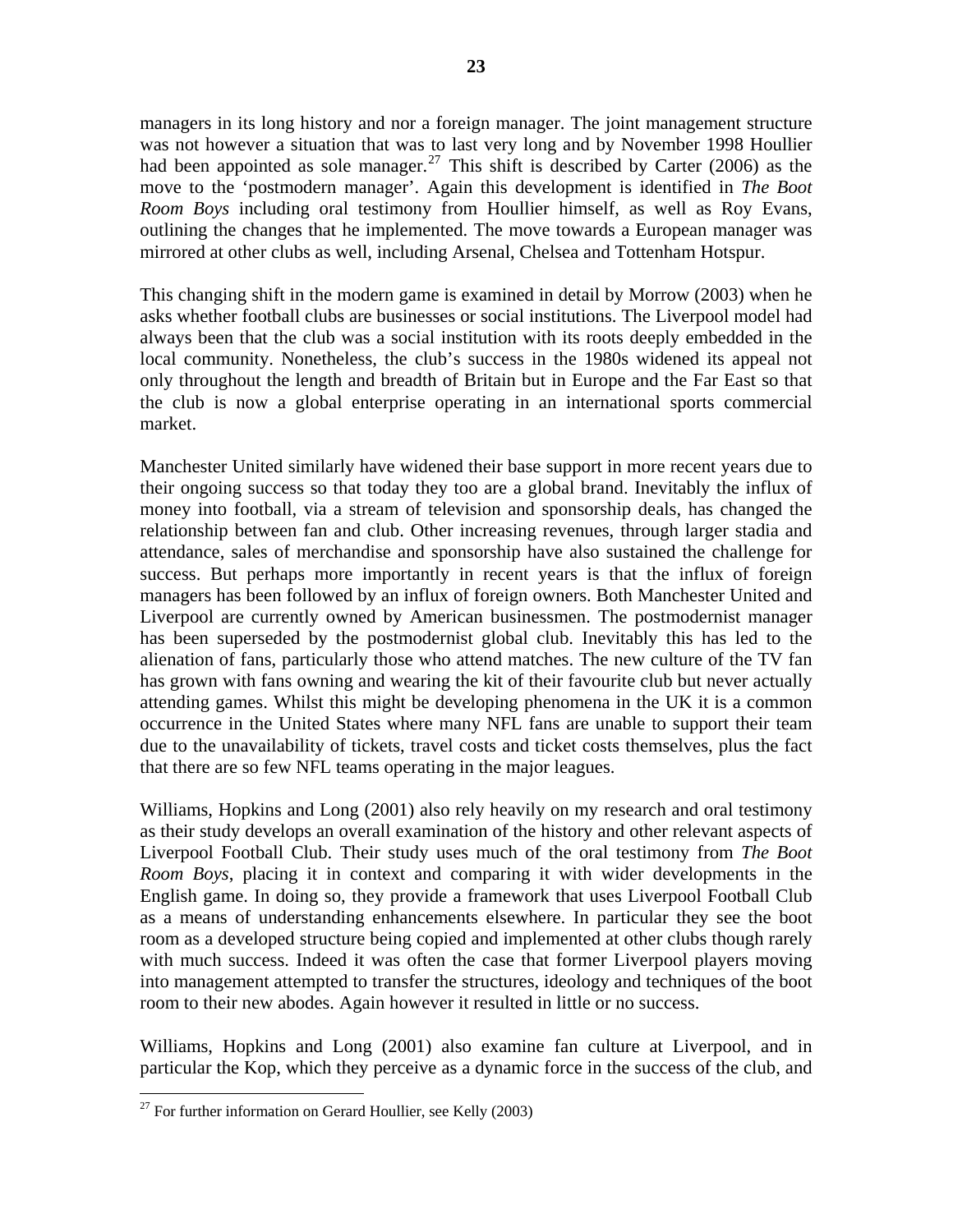note the changes in fan culture that have taken place since the Second World War. In particular they highlight Hillsborough as having a major impact on fan culture with its emotional responses as well as the architectural changes forced on it through the Taylor Report. Citing my various studies they also examine racism, gender, fashion and hooliganism at Liverpool as well as the impact of the club's modern global appeal on fandom.

Like King (2002), Professor Steve Redhead (1997) has also highlighted the development of football writing and the new media and its importance to the bourgeoisification of spectatorship. He cites my own contributions towards this development of the study of bourgeoisification. Redhead describes this as a connective culture between music, writing, fashion and media and refers to it as post-fandom. Redhead has previously argued that there was a crossover between popular music, youth culture and football.

The link between football and music can be traced back to the early 1960s and the singing culture that emerged on the Kop which is detailed in *The Kop*. Redhead acknowledges this link and makes the point that many subsequent Liverpool-based bands, such as The Farm, and later the Zutons, have established their credibility by being linked with Liverpool Football Club and its culture. As a consequence there has long been a link between football fandom and music in the city of Liverpool and extending from this culture is a further wider link to 'laddishness' and hooliganism. Connected into this also is fashion which is outlined in the oral testimony contained in *The Kop.* 

Redhead takes as his starting point the notion that football prior to the Millennium was an identity-forming aspect of adolescence. Young men, and he stresses that it was predominantly male, adopted the culture of their fathers/brothers/uncles/ grandfathers as they pursued a rites of passage in football attendance. Much of this was trumpeted in my own studies of *The Kop* and *Red Voices*. Redhead however believes that this youth culture is being reshaped and argues that the disappearance of terraces does not necessarily indicate an end to the terrace culture. Rather, he says, the post-fan soccer culture is simply changing and adapting, not disappearing and has now been reshaped by a youth culture heavily influenced by globalization and mediatisation.

Both *Red Voices* and *The Boot Room Boys,* however, examine footballing communities other than fans or backroom staff. In the case of both these books interviews have been recorded with administrators and officials of Manchester United and Liverpool. In the case of Liverpool interviews were carried out with Rick Parry, the current Chief Executive; Peter Robinson, the former Chief Executive; and Tom Saunders, a former director. At Manchester United interviews were conducted with Martin Edwards, the former owner and Chief Executive Officer; Danny McGregor, the Commercial Director; Les Olive the former Club Secretary; and Sir Bobby Charlton, the former player and now club director. These interviews provided a different perspective from that of the ordinary fan, allowing for an examination of the way both clubs operate on a business level, rather than a footballing level. Bose (2007) and Andrews (2004) have also examined the commercial development of United and subsequent business model.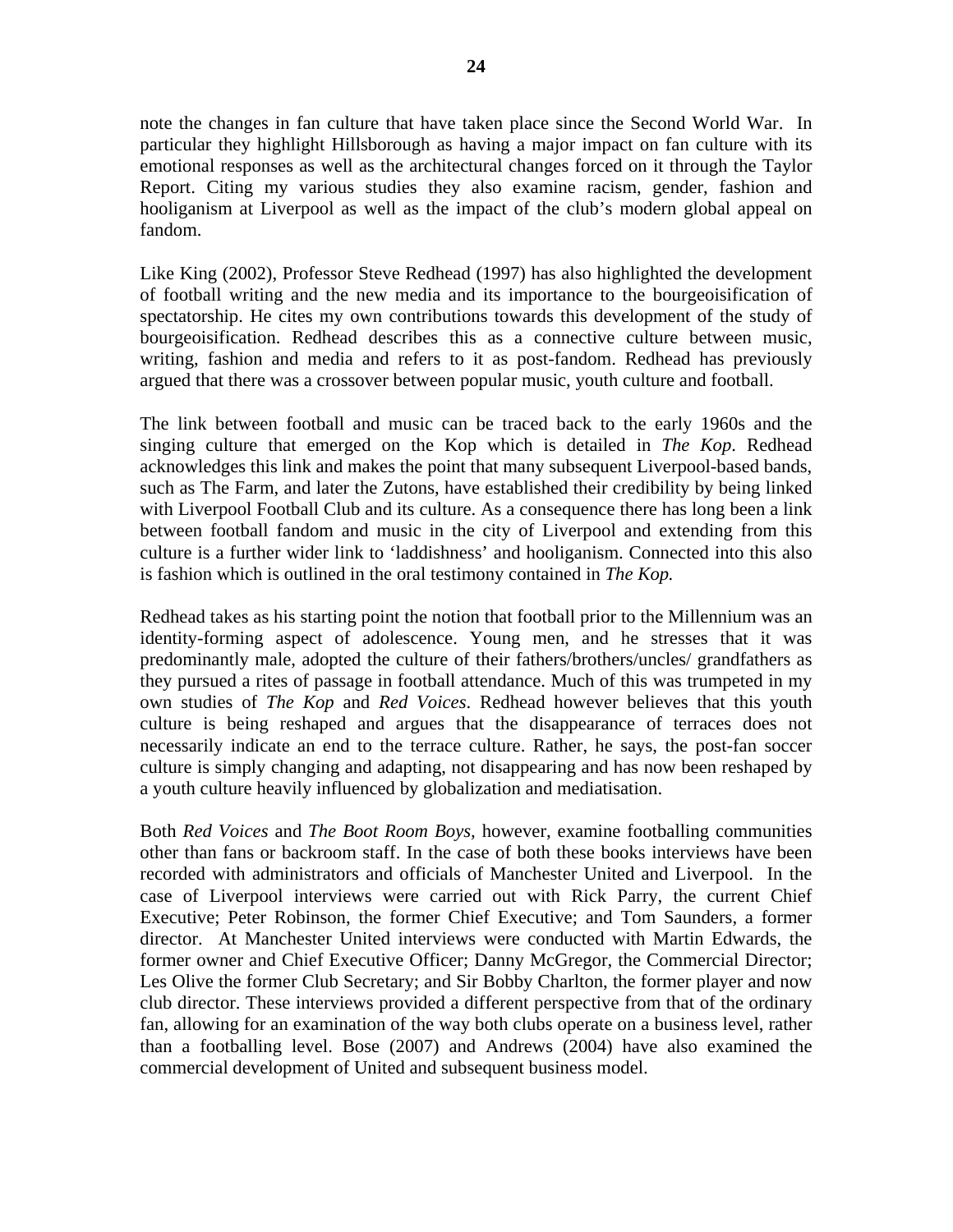The phenomenal success of Manchester United, both on and off the pitch, is examined in detail in *Red Voices*. In particular the interview with Martin Edwards reveals the importance of the club's decision to become a publicly quoted company on the stock exchange. His evidence is also supported by other important personnel at Old Trafford.

The decision to float on the stock exchange was part of a business plan to raise capital. It allowed fans and investor institutions to purchase shares in the club, thereby extending its capitalization base. The money raised from the flotation was used primarily for the reconstruction of Old Trafford as it was transformed into an all-seater stadia to comply with the recommendations of the Taylor Report. Further ground developments at a later stage brought about rapid increases in capacity and thus ensured more revenue through the turnstiles. As part of the continuing commercial plan the number of executive boxes and executive areas were also increased and guaranteed further revenue earning. In turn the increases in revenue allowed for the purchase of top quality, expensive players in the transfer market.

While the business plan brought in significant revenues, it was equally important to ensure that there was success on the pitch. This was achieved by allocating a substantial proportion of the budget to signing top quality players. In turn success on the pitch would lead to continuing commercial successes off the pitch and guaranteed a demand for tickets. Of course, failure on the pitch might well have endangered this plan but the ability to compete for players at the highest level and to be able to outbid other clubs in the transfer market at least meant that there was a strong possibility of success on the pitch. All these factors were to prove crucial, as is recognized in Mellor (Summer 2002) as well as Andrews (2004).

Mellor (2000) has examined the reasons behind United's emergence as a national and international super-club, looking particularly at the legendary status that was afforded United following the Munich disaster. Mellor concludes however that the club's success and popularity is due more to careful economic and business planning than to the mythical status afforded by the Munich disaster. He argues that this coupled with the growing popularity of the club in the 1960s, when it became the first English club to win the European Cup, boasting exciting players such as Denis Law, George Best and Bobby Charlton, has underpinned its rise to become one of the most important clubs in world football. In *Red Voices* numerous interviewees also talk of the club's rising popularity in the 1960s and its importance. For many fans this was their initiation into supporting United. With the club's current status founded on the 'romance' associated with the club during this period, Manchester United have been able to go from strength to strength.

It is clear however from the interviews with Rick Parry and Peter Robinson in *The Boot Room Boys* that Liverpool have shied from adopting a similar model. Whilst Liverpool enjoyed phenomenal success in the 1970s and 1980s there was a reluctance to exploit this success commercially, preferring instead to be seen as doing things the 'Liverpool way' rather than as a major commercial enterprise. This decision would have later repercussions.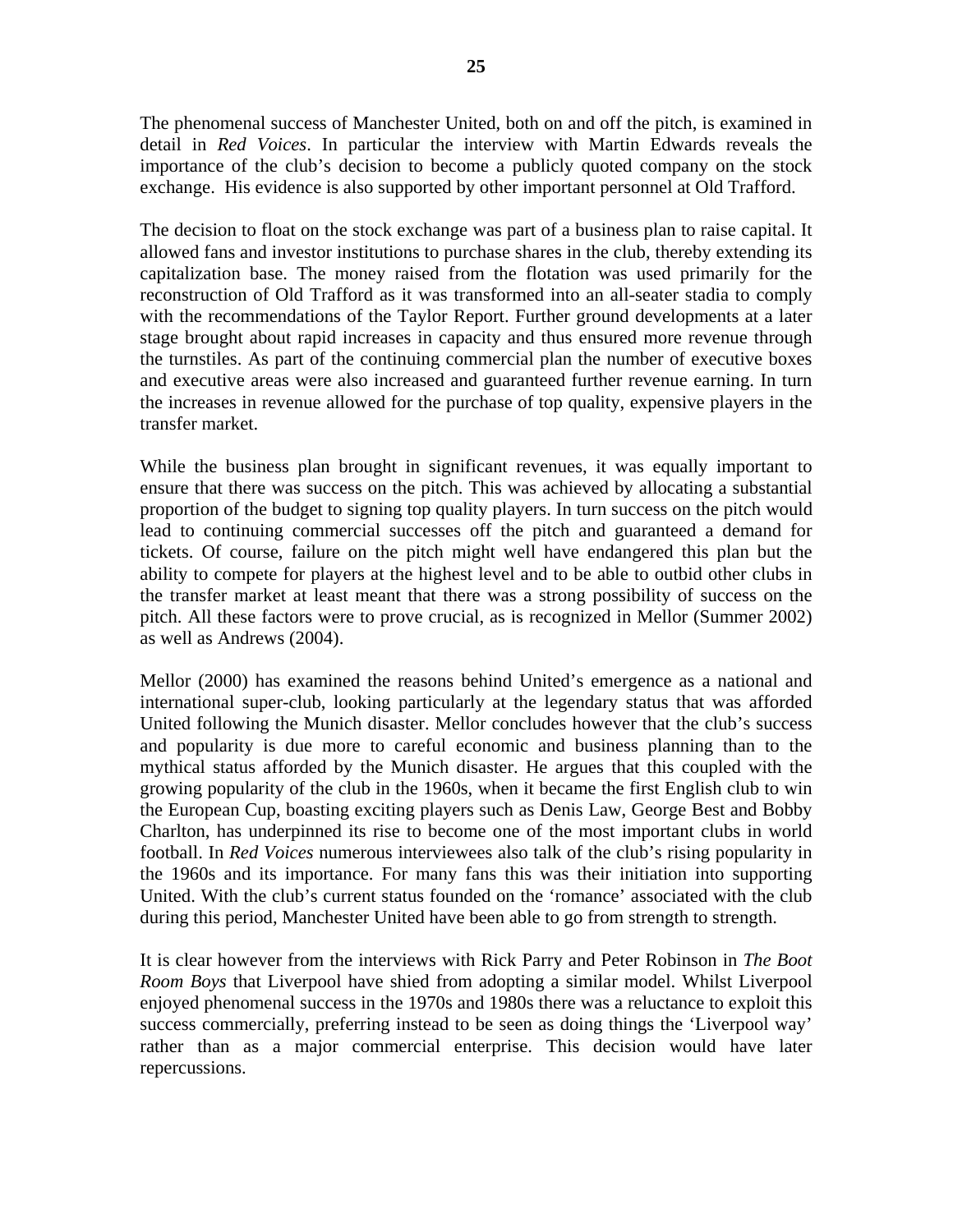Both *The Kop* and *Red Voices* raise a number of complex societal issues that have faced football fans, administrators and authorities. One of these is hooliganism. The books however do not try to analyse or moralise about this problem but rather prefer to allow the fans to voice their own experiences in an open manner. In some cases this does not make for comfortable reading. Hooliganism is an issue which has since become a major preoccupation with sociologists and criminologists, producing a plethora of publications and analyses. Taylor (2002) for instance argues that it is a societal problem as much as it is a 'football' problem. The onus therefore is on society to resolve some of the issues rather than to place the burden on footballing authorities, police, clubs and fans. Others such as Redhead (1991) pinpoint a contradiction for fans between a need for greater identification with an increase in alienation resulting from unemployment and other social problems during the 1970s and 1980s. King (2002) points to the commoditisation and commercialisation of football alienating the conventional fan from the terraces and working class communities where football traditionally operated and thrived. Stephen Wagg (2004) also raises this concern.

Another issue dealt with in my books which has since been at the forefront of concerns facing football administrators and authorities, is the problem of racism. Again this is an issue which has been taken up and examined by sociologists and historians alike with Guilianotti (2005), for instance, arguing that racism in sport cannot be viewed as peculiar to any singular sport or group of individuals but instead has to be analysed through wider social structures and cultural practices. It is, he points out, fundamentally a societal and cultural problem. A series of interviews in both *The Kop* and *Red Voices* attempted to examine the issue through interviews with black football fans who related their terrace experiences when confronted with racists chanting and abuse. In particular one black fan of Manchester United talks of how he and his friends reacted to continued abuse by meeting it with violence. Others studies, such as King (2004) and Moran (in Garland, 2003), have also examined race from a black perspective and have concluded that racism is broader than unwitting prejudice but is inherent and institutionalized as much in society as it is in sport.

My own biography of Kenny Dalglish (1992) also examines the signing of the black player John Barnes and the controversy that followed. Barnes, was only the second black player to have played for Liverpool but, unlike his predecessor, he was a high-profile signing, joining the club for a record fee. His arrival was greeted by racist daubing on the walls at Anfield and a significant amount of racist abuse from the crowd during his early games. These incidents are also detailed in Hill (1989).

Many of these themes have also been developed in my other publications, most notably my biographies. In *Fergie: the Biography of Alex Ferguson* (1997), there is considerable reference given to the changing nature of Manchester United Football Club and its development as a global commercial enterprise. Two of my other publications, *Dalglish* (1992) and *Souness: A Soccer Revolutionary* (1994) deal with the changing nature of management at Liverpool Football Club as well as detailing the history of the club during the period 1977-1992. My history of Liverpool Football Club, *You'll Never Walk Alone* (1987) also examines in more detail the history of the club since its inception in 1892.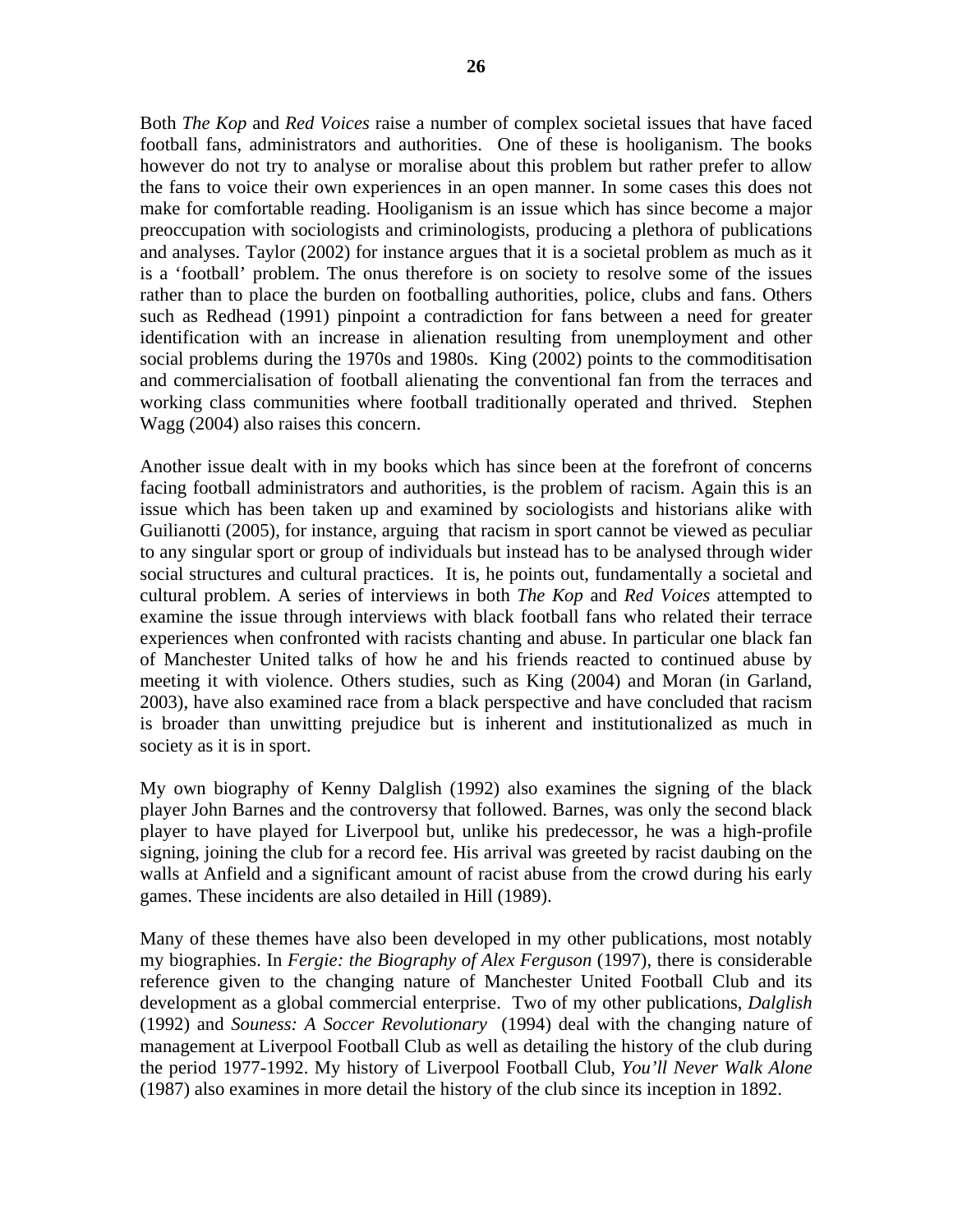The question of authenticity and the reliability of memory is one which constantly exercises the minds of all historians but none more so than oral historians, all of whose work is associated with memory and the articulation of recall. It is certainly reasonable to claim that memory sometimes mythologizes vagueness into accuracy and reality. The oral historian must always be aware of this. Nonetheless, it should not impede the efforts of the oral historian, nor denigrate their work and its value.

At a recent conference (*Remembering War,* Wellcome Collection, London, 31.1.2009) Dr Martin Conway, Director of the Institute of Psychological Sciences at the University of Leeds and a leading authority on autobiographical memory argued that what was important with memory was the overall impression. He believed that while there may be elements within the particular memory which may not be accurate, it was the overall impression or emotion that was of utmost importance, thereby making the recollection credible. He further argued that it was no less plausible as evidence as many other aspects of historical research, including textual and visual material. It may not be an accurate reflection but it is a representation of experience. Analyses carried out by Dr Conway have shown that while memory may not always be accurate it can nonetheless be a true reflection of experience. And this is primarily what oral historians are attempting to achieve.

Oral historians would add that much of their work anyhow is focused on impression and emotion rather than dealing with 'defined' factual evidence. And this is especially so in the case of my own work. My books are not so much focused on the historical facts surrounding football fandom but rather on the 'experience' and the emotion attached to it. In my work I have corrected factual inaccuracies where they have been relevant (see later note) but my work is not essentially about historical facts but rather about the impressions and emotions attached to the activity of football supporting.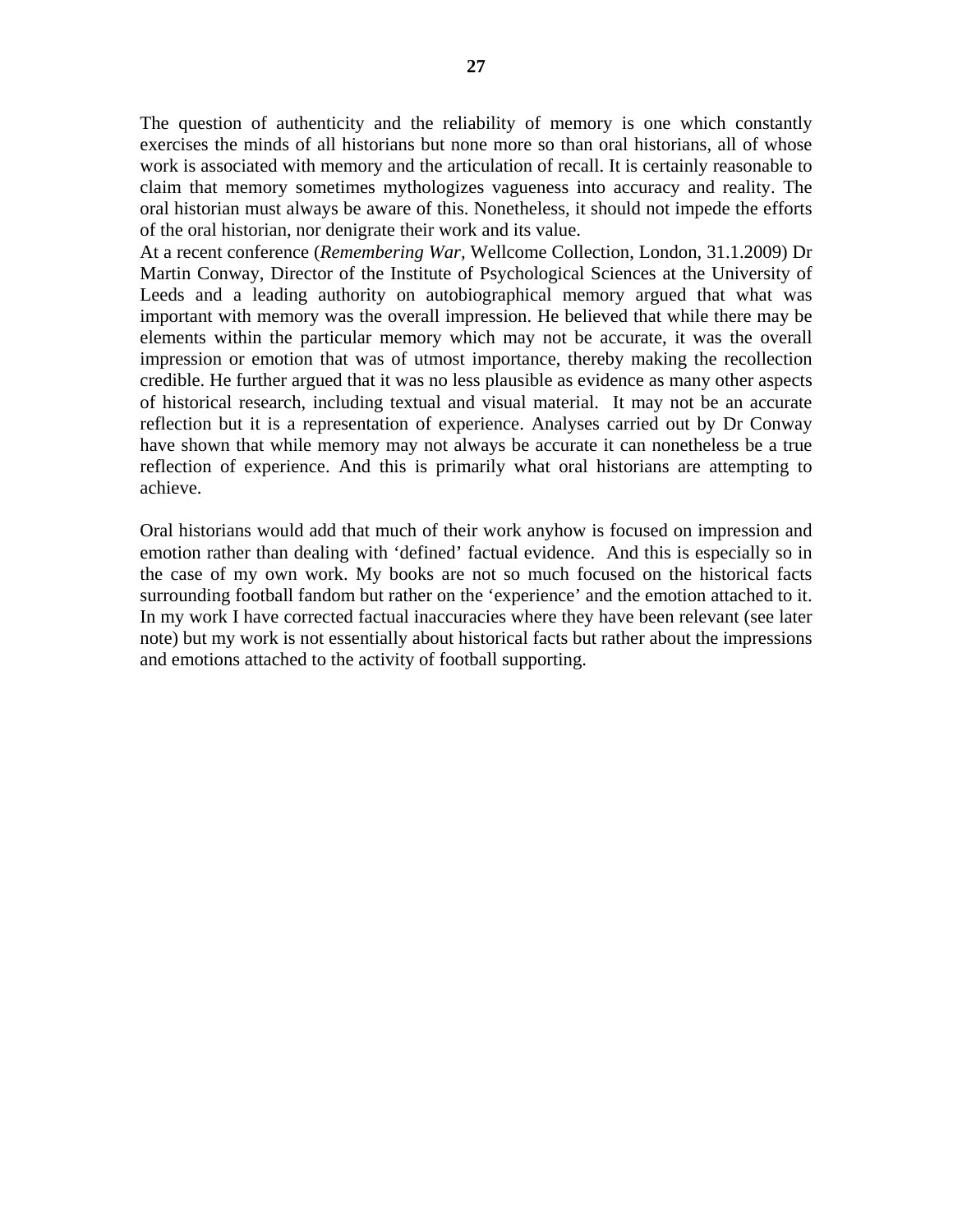#### **The Submission**

The clubs, Liverpool Football Club and Manchester United Football Club, were deliberately chosen because they rank as the most successful and best supported clubs in English football. Whilst the study of Manchester United, *Red Voices*, is a wider examination of the social history and culture of football at Old Trafford, the two books on Liverpool focus on two separate communities. One is the Kop which is the area occupied by the most fervent of Liverpool fans and as such is a history of fandom on this particular terracing. The other book, *The Boot Room Boys*, focuses on the coaching staff at Liverpool who took up residence in the club's boot room. Following the phenomenal success of the club during the period 1960-1985, this room became something of a myth in footballing circles as it was regarded as the operational headquarters for this success.

This standing terrace, known as the Spion Kop, was constructed in 1906 and demolished in 1994. It was originally built as a reward to Liverpool fans for their support during the 1905/06 season when Liverpool had won their second league championship. At the time of construction it was the largest single terracing in British football and remained so until its demolition in the summer of 1994. The terracing stood behind the goal, adjacent to the Walton Breck Road. When it was first built it was capable of holding around 20,000 people. The book's introduction details the design and construction of the Kop. It was called Spion Kop after a hill in Natal in South Africa which had been the centre of a particularly bloody conflict during the Boer War. In January 1902 the battle of Spion Kop resulted in the loss of life of hundreds of British soldiers. Many of these soldiers belonged to Liverpool and Lancashire regiments. It was suggested by the then Sports Editor of the *Liverpool Echo*, Edward Edwards, that Spion Kop would be an appropriate name for the newly constructed terracing and would be a fitting memorial to the many Liverpool soldiers who had died and who might have been supporters of Liverpool Football Club (*The Kop*, p. 9). In 1928 the Kop was enlarged with a roof erected on it so that it could hold around 27,000 fans. Again, its design and construction are detailed in the Introduction to *The Kop.* 

By drawing on a wide range of personal experiences, many going back to before the First World War, it is possible to gauge the importance of the Kop as a status symbol for Liverpool fans throughout a lengthy period of time. The Kop became of increasing importance during the 1960s with the emergence of a popular music culture in Liverpool. This was reflected on the Kop by the fans' own practice of singing songs of particular popularity at that given time. Mostly these songs reflected the fame and popularity which Liverpool music groups had assumed.

The closure of the Kop at the conclusion of the 1993/94 season provided a fitting moment for reflection on its significance within the community. Given that the experience of standing on terraces is no longer permitted in Premiership football, the study has taken on even more importance as the comments and observations by fans are now unique and gradually becoming unobtainable. Likewise, the experiences recorded in *Red Voices,*  provide a cross reference of accumulated memories which provide a unique insight into football fandom at two of the largest football clubs in Britain.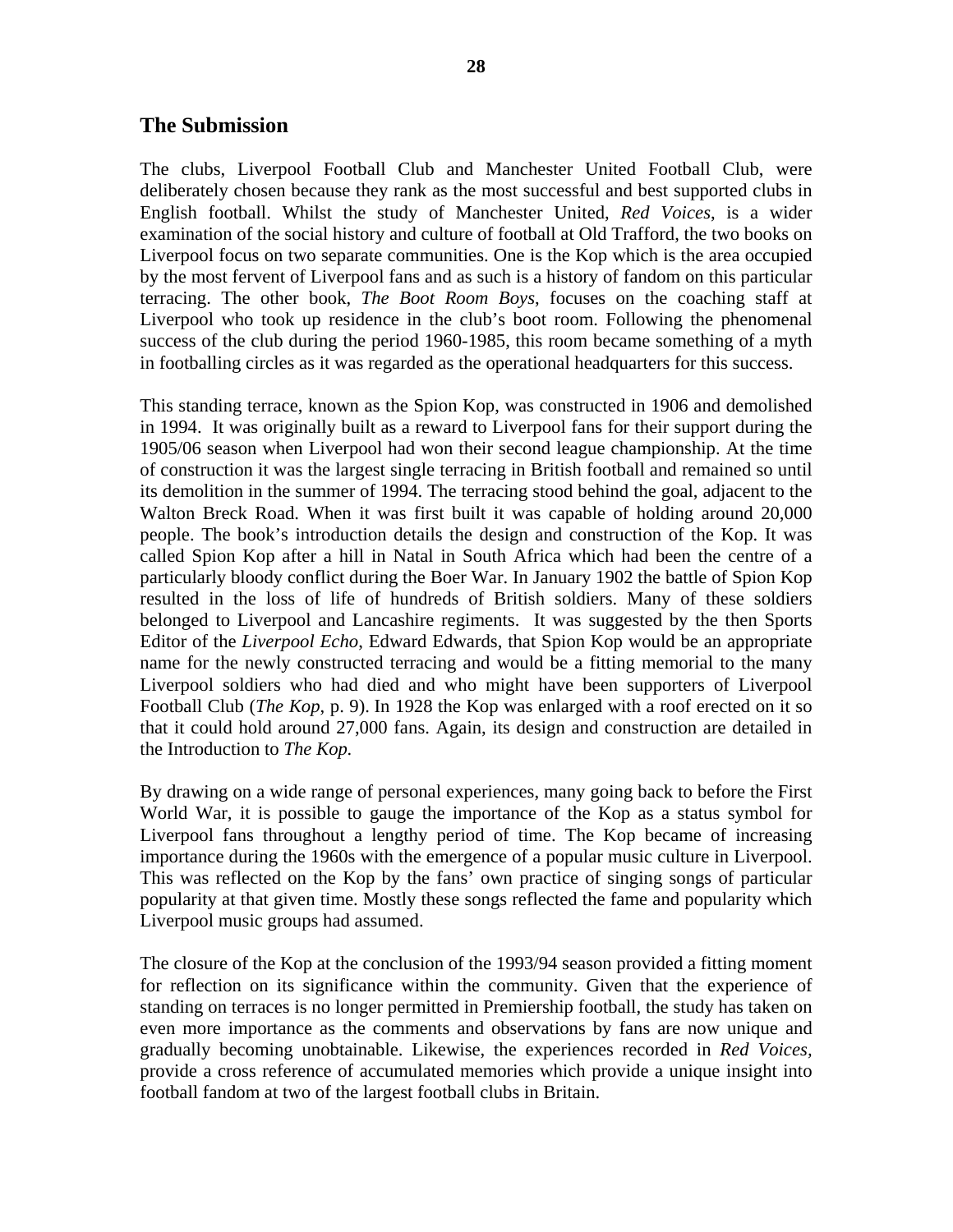Through a series of interviews with managers, coaches, directors and administrators of Liverpool Football Club, detailed in *The Boot Room Boys,* we are able to track some of the off- field changes which have taken place in English football over the years. Many of these interviews have now become unique as the interviewees have since died. As such their memories have become of increasing importance in the study of spectatorship and footballing history.

The gathering of a wealth of oral testimony, backed by extensive research in more traditional written sources, has allowed the reader to reconsider the history of football spectatorship and management in the twentieth century. Not only does it highlight the social history of spectatorship but it also encourages a new perspective, based on of the individual experience. This can also include emotional responses to spectatorship. In doing so this has had the effect of fleshing out the history of football, enabling it to break free from the traditional perspective of events on the pitch towards the inter-relationship between sport and everyday life.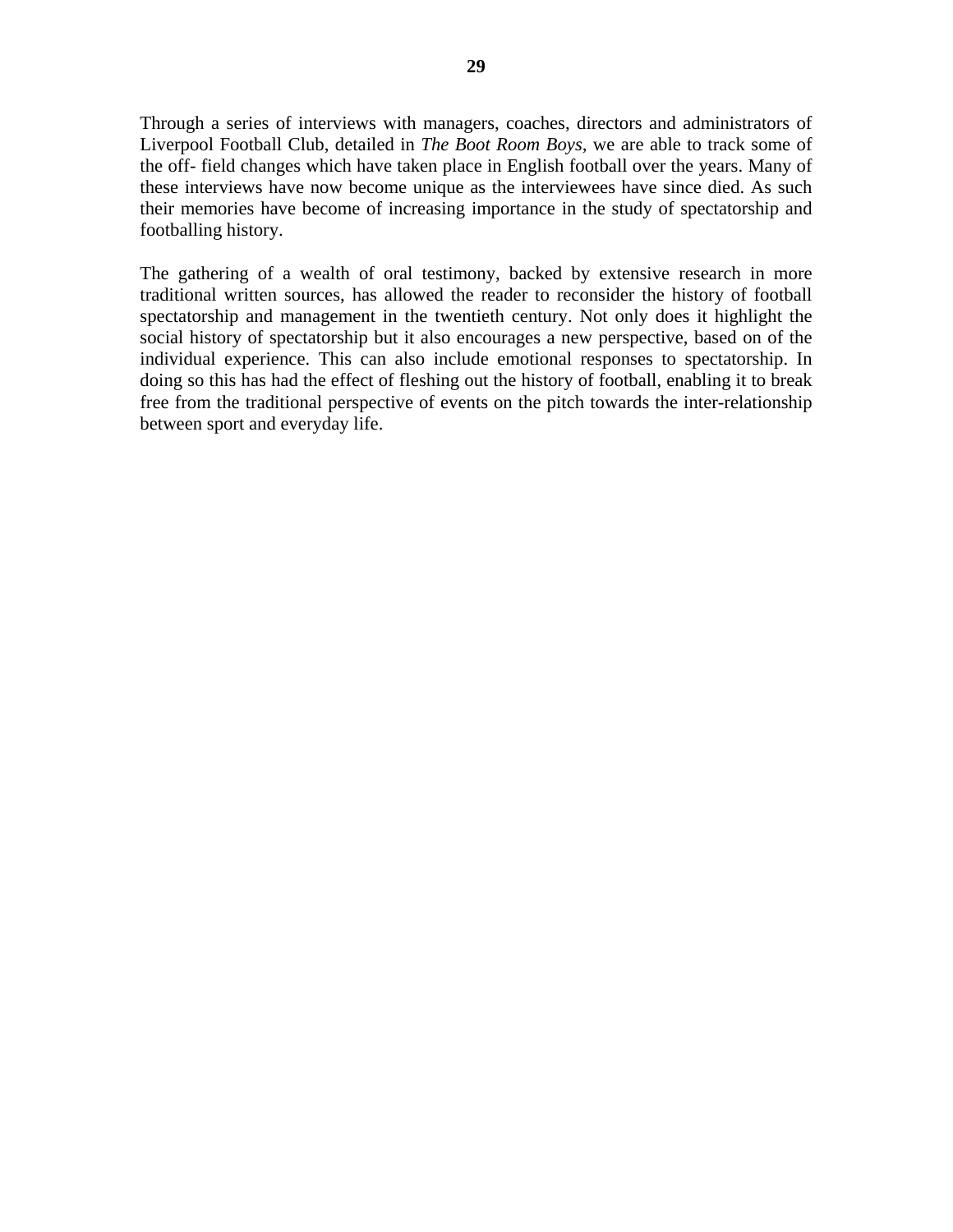## **The Pre-1960s Experience of Fandom: People's Fandom**

The experience of football fandom before the Second World War was a far different experience to the one of today. Before the war it was a case of standing for most fans, often on packed and uncomfortable terraces. Only the wealthy could afford the few seats that were available in the grandstands. Although both Liverpool and Manchester United had covered terraces, most football clubs did not, thereby subjecting their occupants to the vagaries of the weather.

Admission was cheap but this tended to be reflected in the facilities and conditions. Toilet facilities were usually non-existent, inadequate or difficult to reach, especially if it meant squeezing one's way past tens of thousands of spectators. At Liverpool this led to fans resorting to urinating where they stood (*The Kop* p. 11). Food was restricted to tea, hot Bovril and little else. And there were inherent dangers in the swaying masses on the Kop or Stretford End.

Transport was also a problem, often too costly for the average man, who ended up having to resort to either walking or cycling. Transport improvements have always played a major function in encouraging the development of the game. An improved railways structure between 1860 and 1890 made travel easier and helped encourage the development of local, then regional and later national league systems. Not only did travel become easier for teams to travel further distances but fans also were able to take advantage and follow their teams, albeit in small numbers initially.

Before the Second World War, it was not uncommon for fans to walk vast distances to follow their teams (*Red Voices*, p. 22). One interviewee records how he once walked from Salford to Bolton to see Manchester United and then walked back to Salford after the game (ibid.). Another recalls how he would regularly walk from Bootle to Anfield, a distance of five miles or so, most Saturdays, and then walk the same distance back (*The Kop*, p. 16). Many also travelled by bicycle and offering lockup sheds was a popular way for those who lived close to the ground to earn some extra money (*The Kop*, p. 19).

The cost and difficulty of travelling to away matches generally meant that few fans travelled in support of their team to away grounds, making the home ground an even more important focus for support. Many fans also worked a half day on a Saturday so that travelling to away grounds was out of the question. Nevertheless, it was not totally unknown prior to the Second World War. For some it offered their first ever experience of travel. Stan Orme (*Red Voices*, p. 12) saw miners for the first time when he followed Manchester United to Barnsley. This was to have a profound effect on him and his future career.<sup>[28](#page-30-0)</sup>

Another notable point to emerge from the oral evidence is that in both the cases of Manchester and Liverpool football it was not uncommon for fans to support both clubs within their city. After the war and well into the 1950s, Manchester United fans would

<span id="page-30-0"></span><sup>&</sup>lt;sup>28</sup> Stan Orme, later became the Labour MP for Salford West and a distinguished Cabinet Minister.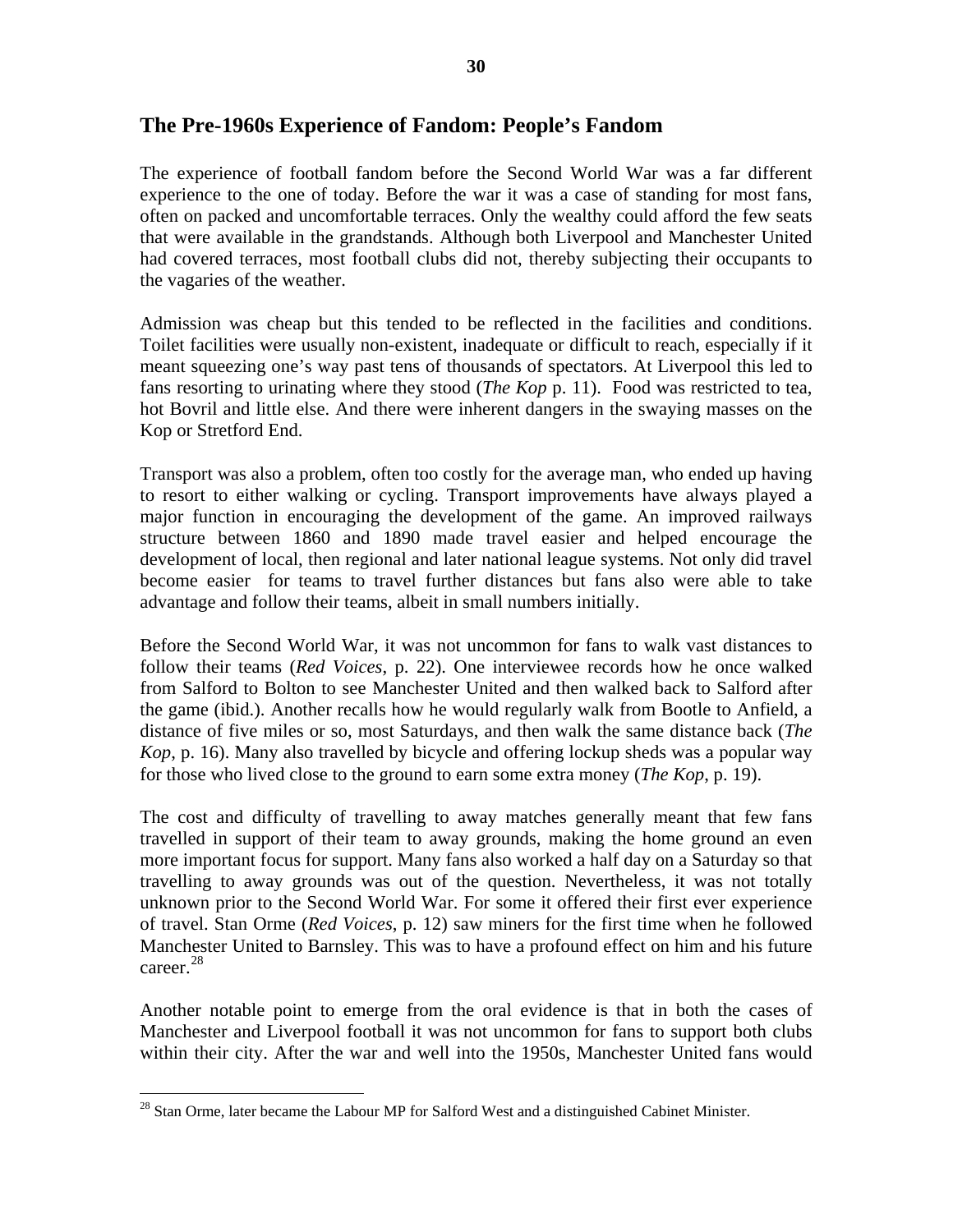support their team at Old Trafford one week, and then Manchester City at Maine Road the following week<sup>[29](#page-31-0)</sup> (*Red Voices*, p. 32). This would suggest that there was a less formalised system of fandom. This practice however was to die out in the later 1960s as football became more competitive and especially when violence at football grounds began to emerge. And with it fandom would become more formalized. Increasing social and geographical mobility would also in time change the nature of fandom.

Although football spectating may have been an uncomfortable business there were unforeseen benefits. Prior to 1960, and the reconstruction of many stadia, it was possible to walk from one part of the ground to another (*The Kop*, p. 18). Safety measures and ground rebuilding would later make this opportunity impossible. As a result it was common for fans to move from behind one goal to the other end of the ground at half time. This practice led to greater overcrowding on the Kop when the team were playing towards the Kop, usually in the second half (ibid.). This was a practice experienced at other grounds although the architecture of some grounds did not always allow for this movement of fans.

Prior to the Second World War, and indeed at some grounds even well into the 1950s, it was common practice to open the gates at three-quarter time. This was in order to let people out of the ground early but it always led to a rush of spectators coming into the ground, usually youngsters who could not afford to pay an entrance fee (*Red Voices*, p.20). During the 1930s, many fans would walk to the ground, wait until three-quarter time and then go in to see the final 20 minutes or so. That way they went to see a football match without having to pay.

The vast majority of fans at both Liverpool and Manchester United were working class (*The Kop*, p. 16). It was also the case that many players often lived in the same communities as the fans and it was not uncommon to spot players travelling via public transport, usually a bus, going to the same game (*Red Voices*, p. 62). This was primarily because players were paid little more than the average wage in the community and as consequence they lived in properties and areas similar to those of the fans. This led to a more direct relationship with players. Likewise, for the players their experience of the game was not dissimilar from that of the fans (*The Boot Room Boys*, p. 52). Many players had also supported their team from the same vantage point as the fans when they had been younger and as a consequence they understood the passion, identity, loyalty and dedication of those fans (*The Kop*, p. 33). Players also tended to play for their own local side and there were certainly no foreign players in the team, apart from the occasional Scot, Irish or Welshman.

Apart from Cup finals, semi-finals and some internationals, it was not until after 1945 that fans began to travel to away games in significant numbers. During the 1950s transport improvements, and the introduction of the five-day week in many occupations, offered greater opportunities for travelling support. British Rail football specials became a common feature along with cheap coach trips to away games (*Red Voices*, p. 114). Car

<span id="page-31-0"></span> $29$  It was the same situation in Liverpool where many Liverpool fans supported Everton one week and Liverpool the next.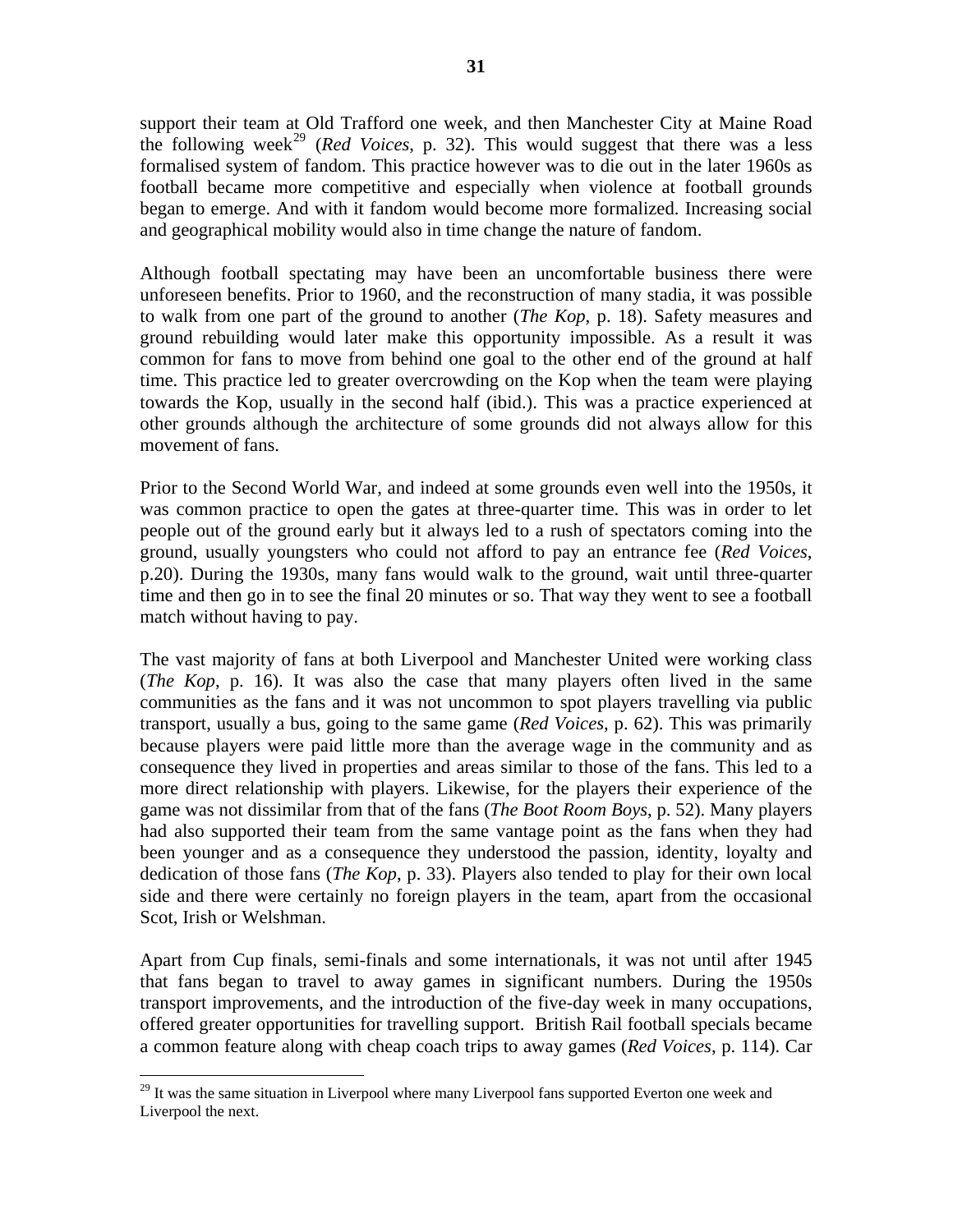ownership later encouraged further possibilities for travel, especially as travel costs could be shared between the four or five occupants. This was especially the case with Manchester United fans as their team was enjoying an unprecedented run of success. Liverpool's failure to reach the top division until 1962 stunted opportunities for away travel with fans reluctant to make long journeys in support of a team that was struggling to escape the second division or to see less attractive opposition.  $30$  One of the few occasions when Liverpool fans did travel to see their side was for the 1950 FA Cup semifinal and later final when they faced Arsenal at Wembley (*The Kop*, p.135).

Travelling to away games would eventually have a major impact on fandom, leading to increases in fanaticism, hooliganism and segregation in grounds. This is detailed at a later point.

Large terracings, such as the Kop and the Stretford End, nevertheless remained, throughout their existence, the preserve of less affluent supporters; the cost of entry being far lower for these areas than for any other part of the ground, particularly the seating areas. Prices for the stands were three or four times the cost of standing, and much of the seated area was preserved for season ticket holders who had to pay in advance for their season ticket. Costs therefore played a significant part in preserving these localities for the working man.<sup>[31](#page-32-1)</sup> Similarly the stands with seating remained the preserve of the more wealthy.

Within these large localities, many smaller sub-localities existed. The emergence of such sub-localities or communities on the Kop led to a number of peripheral footballing activities. During the 1950s, before the introduction of legalised gambling, informal betting was a major communal activity. Before kick-off fans would pay a small wager and would draw 20 numbers from a hat which was passed around the community. The winning ticket was the shirt number of the first goalscorer (*The Kop*, pp. 11, 12). It was also the same at Old Trafford (*Red Voices*, p. 16). Interestingly, this activity is today a legalised and highly popular form of betting at football matches.

The Boys' Pen which was an area on the Kop, designated for the sole use of youngsters, was another significant community. The area was penned off from the rest of the Kop and was for the restricted use of those under sixteen. It was also cheaper. Similar exclusive areas existed at most football clubs. Prior to the 1950s it had been located in the Kemlyn Road terracing (*The Kop*, p. 17). It was regarded as a 'safe' area and locating in this locality was seen as part of the ritual of the football fandom apprenticeship. Older fans standing on the fringes of the Boys' Pen would maintain a watchful eye on the locality and intervene if problems emerged. Equally however, it was seen as distinctly non-adult

<span id="page-32-0"></span> $30$  Liverpool had been League champions in the first season after the war, 1946/47 but were then relegated in 1954 after a number of dispiriting seasons.

<span id="page-32-1"></span><sup>31</sup> In September 1932 unemployment in Liverpool stood at 31 per cent (*Ministry of Labour Gazette*, 1932 HMSO). In some areas of the city and in certain trades the level of unemployment was considerably higher, making the cost of watching football particularly high for many of the club's traditional supporters. When unemployment again reached new heights in the 1980s, the club had to be mindful of their constituent's financial status. As a result the unemployed were admitted to matches at a cheaper rate while season tickets were held at an affordable price.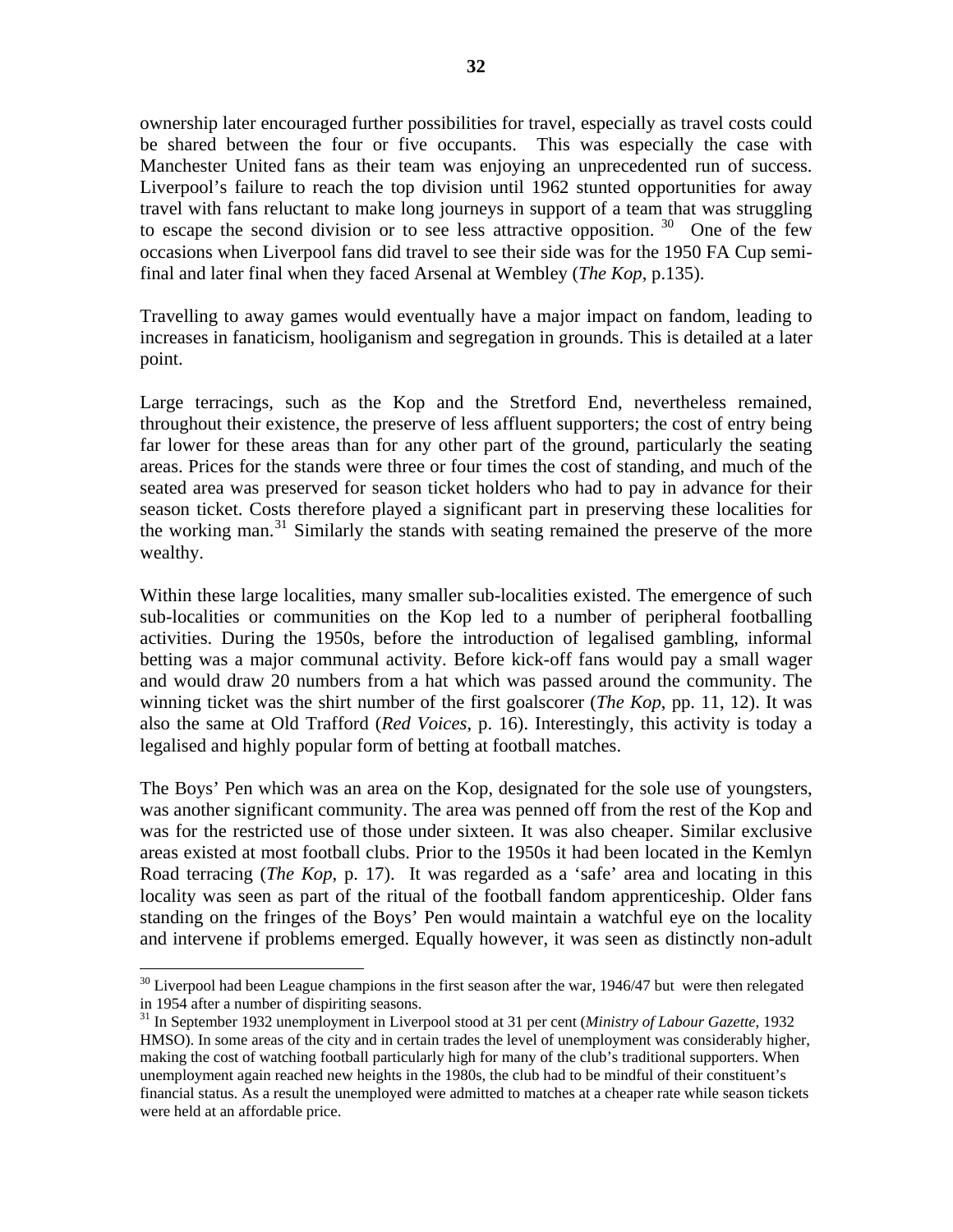to continue locating in this area as one grew older. And within this community activities such as the swapping of football programmes, autographs, comics and so forth was a common activity.

An aspect of football fandom, often ignored by social historians, is that mid-week matches were always played during the afternoon, and in winter kicked off earlier than in the summer. It was not until the late 1950s that floodlights became commonplace and subsequently allowed for every match to kick-off at a later time.<sup>[32](#page-33-0)</sup> The consequence of mid-week afternoon football was that it led to mass absenteeism from work and school (*The Kop*, p. 24). The principal employment in Liverpool at this time was on the docks and most of this was casual labour. This meant that missing work was of little consequence, apart from the loss of a day's wage. But it did necessitate a certain amount of deceit and discovery of attendance at a football match could lead to family difficulties (ibid.) and even employment problems.

The principal event which impacted on football fans during this period, and in particular on Manchester United fans, was the Munich air disaster on 6 February 1958 when a BEA Elizabethan airline crashed on take-off from Munich airport. This proved to be a turning point in the history of Manchester United Football Club and its fans. A total of 23 passengers were killed, including eight players. A number of backroom staff, journalists, and flight crew also died. The disaster was to have a dramatic effect on fans and was to change the course of Manchester United's history.<sup>[33](#page-33-1)</sup>

The transcripts of interviews can never fully convey the emotion and the depth of sadness with which fans remembered both the Munich and the Hillsborough disasters but even so there is a genuine sense of its drama and overwhelming impact. On a number of occasions interviews had to be halted so that interviewees could compose themselves. Even though the Munich disaster had been 40 years earlier, its impact on a generation was still felt very deeply. Many testified that the disaster cemented their relationship to the club and made them identify even more with Manchester United (*Red Voices*, pp. 81- 107).

<span id="page-33-0"></span> $32$  Liverpool switched on their floodlights in 1957, the same year as Manchester United who inaugurated their lights in March 1957, shortly before their European Cup semi-final against Real Madrid..

<span id="page-33-1"></span><sup>&</sup>lt;sup>33</sup> For a full account of the Munich air disaster, see Taylor (1983). Three of the players killed were regular England internationals while two more at least might have been expected to play with England in the World Cup finals due to take place later that year. England reached the quarter finals but might well have succeeded further had their squad not been decimated by the disaster.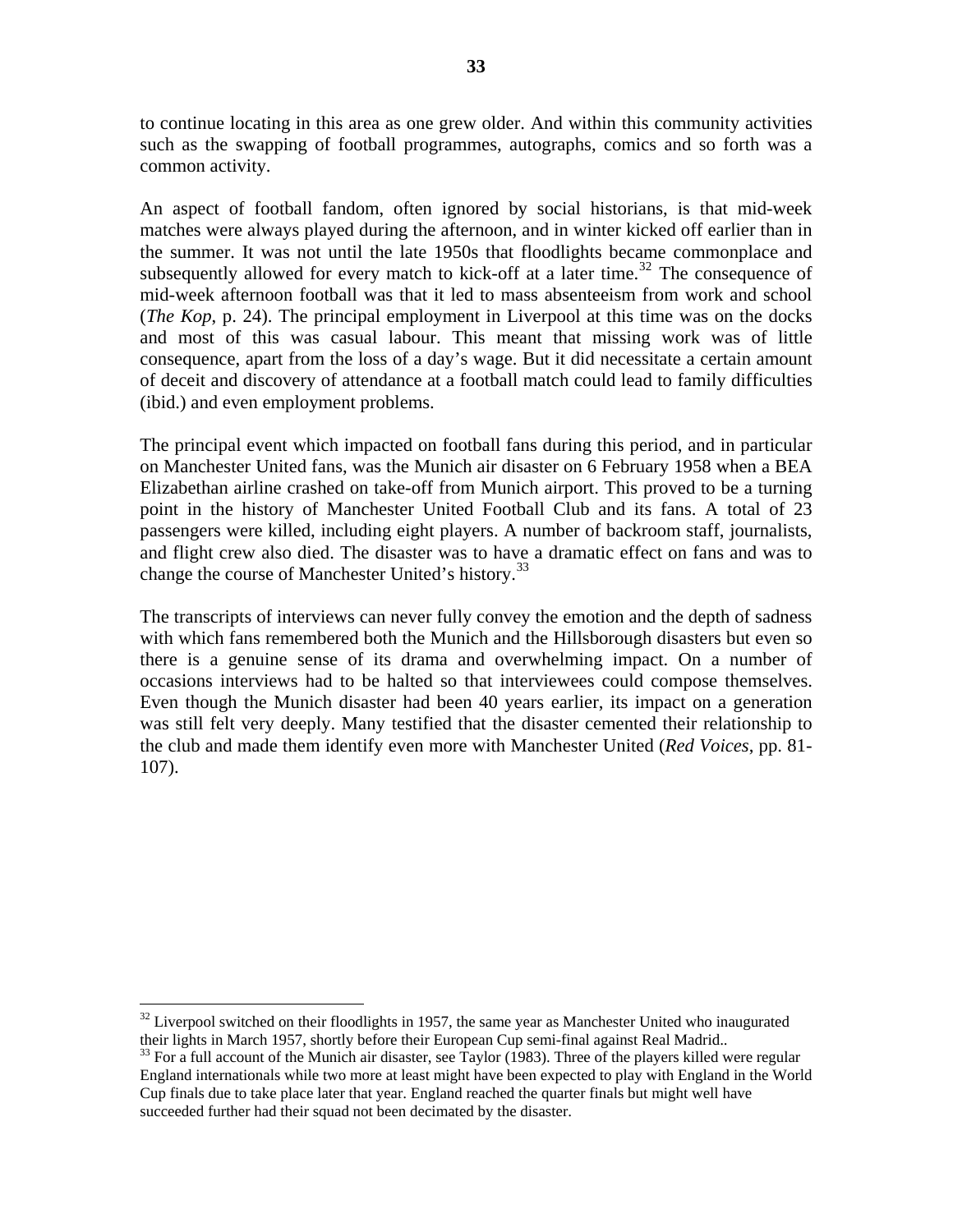#### **The 1960s and 70s: The Emergence of Fanatical Fandom.**

During the 1960s the Kop became famed as the first terracing where the then phenomenon of singing and chanting emerged. It had always been regarded as one of the noisiest terraces in Britain and the success of Liverpool in European competition during the 1960s and over the next twenty years would help promote the Kop as one of the most celebrated football terracings in Europe.

The Kop became the area where the most fervent Liverpool fans gathered to support their team. The term 'Kopite'[34](#page-34-0), to describe the fans who stood on the Kop, was seen as a term of endearment and helped codify their identity and identification with each other and with their team (*The Kop*, p. 41). The mass publicity which the Kop attracted during the 1960s, in newspapers and on television, also cemented this identity and relationship. Fans were 'proud' to be known as Kopites.

What also emerges from many of the interviews is the importance of the rite of passage, especially on the Kop. At the core of fandom lies the importance of an initiator, usually the father. The child is introduced to the notion of support or fandom by the initiator, though initially this does not necessarily involve active fandom at a football ground. Only when the child (usually male rather than female) has reached a certain age will they be introduced to active fandom. This involves attendance at a football match with the child being introduced to the Kop or wherever by perhaps initially serving an 'apprenticeship' in the Boy's Pen. (*The Kop*, p. 56 and p. 46). Once an apprenticeship had been served in the Boys' Pen, and as they grew older, (and in particular taller) they would then be introduced to the Kop itself (*The Boot Room Boys*, p. 16). This process normally involved being accompanied on the Kop by a father or an elder family member, often a brother, acting as the initiator. It is also clear from the evidence that this process is not a recent phenomenon but that generations have followed a similar pattern. Even Stanley Doig (*The Kop*, p. 7) testifies to having been taken to football matches by family elders as a youngster as far back as 1907.

The principal communal activity to emerge during the 1960s and 1970s was initially chanting and then singing. The roots of this phenomenon have never been adequately explained. Harry Wilson (*The Kop*, p. 15) is adamant that the chanting of the players' names was commonplace as long ago as the 1920s and Joe Martin points out that there was singing in the 1950s (*The Kop*, p. 25). Lack of recordings of football matches however make it difficult to verify when chanting began precisely.  $35$  The author's own experience is that chanting began in the 1962/63 season and in particular began at Liverpool and Everton.

<span id="page-34-0"></span><sup>&</sup>lt;sup>34</sup> No evidence has ever been put forward to show where or when the term 'Kopite' was first used but it appears to have been in common currency, certainly within the Liverpool area, since the 1950s and it is not unreasonable therefore to suppose that its origins come from the local press. 35 In the Leni Riefenstal film of the 1936 Berlin Olympic Games, *Olympiad,* (Germany, 1936) it is possible

<span id="page-34-1"></span>to hear the distinct chant of 'USA, USA, USA' from the crowd during some of the athletic events. Chanting can also be heard in support of Italian athletes. This is possibly the first audio recording of any chanting at a sports event.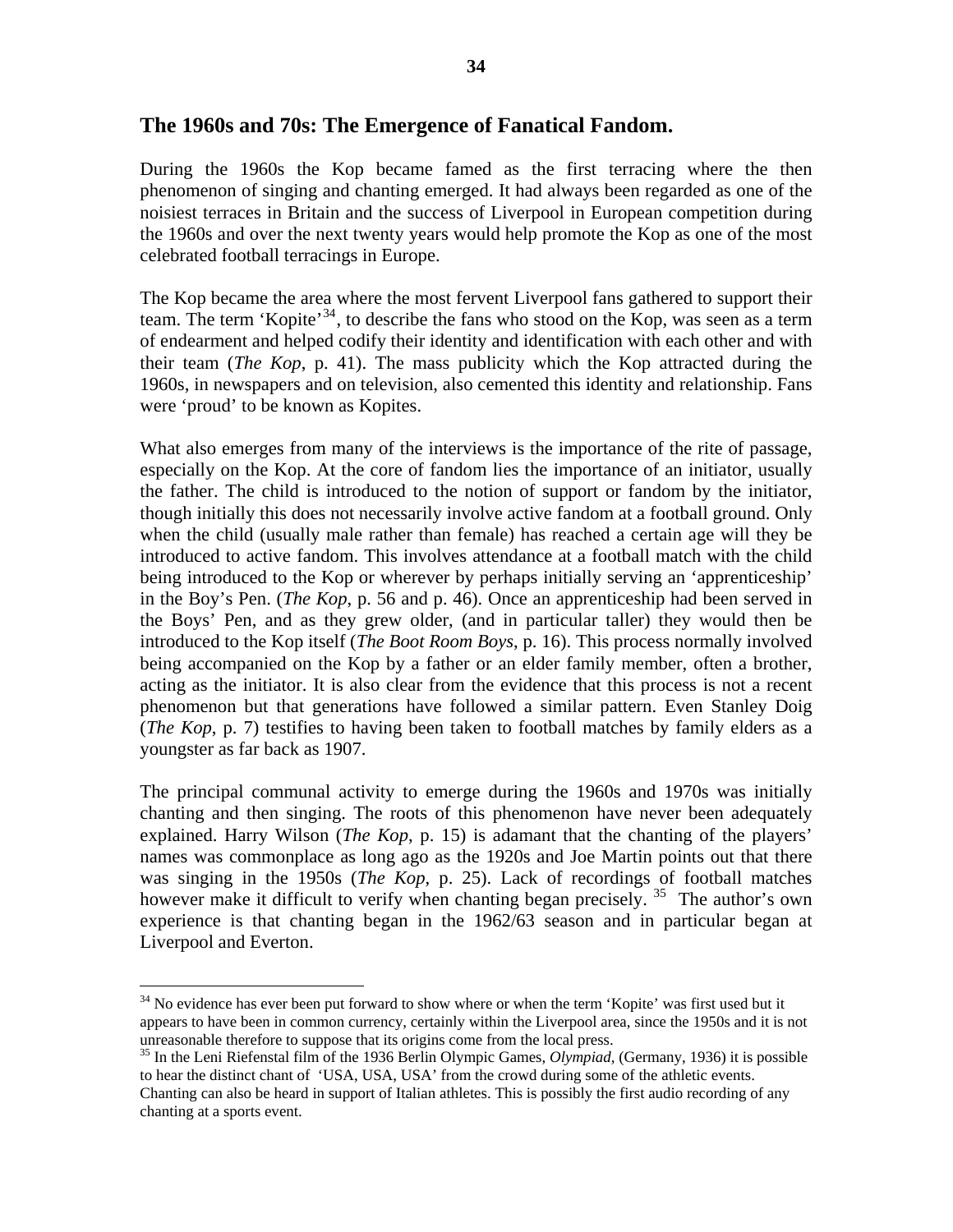Andi Thomas (*The Kop*, p. 59) argues that it was the release of the record *Let's Go* in 1962 by The Routers, with a particularly rhythmic handclap which inspired the use of similar rhythmic handclapping by fans. The chanting of the team's name was soon added to this. The name of the Liverpool forward Ian St John was the first individual to be promoted in this way through rhythmic handclapping. What we can say with certainty is that chanting at Liverpool and at neighbouring Goodison Park, the home of Everton Football Club, had become prevalent by 1962.

It is important to make especial reference to the rise of Liverpool at the time as a city of music. In October 1962 the Beatles released their first record *Love Me Do* (Coleman, 2000) and in January 1963 they released *She Loves You* (op cit), which was to become their first major hit record. The subsequent frenzy which surrounded the record and 'Beatlemania' led to the national rise of Merseybeat music which was to spread across the nation and beyond. This coincided with the success of the football club which in 1962 had been promoted to the first division, followed two years later by their winning the league championship. In between, their neighbours Everton had also won the First Division championship, making Liverpool not just a prominent national focus for comedy and music but also for football. Social historians have talked of this period in Liverpool as a social revolution.<sup>[36](#page-35-0)</sup> Even the new Labour Government, was led by a Prime Minister representing a Liverpool constituency.<sup>[37](#page-35-1)</sup>

The growing national popularity of Liverpool bands during the 1960s led to a reinforcement of identity with Liverpool culture. Surprisingly, some interviewees report that there had been singing at Anfield prior to the 1960s (*The Kop*, p. 25) although they stress that generally it tended to be organised and was usually a brass band with a conductor playing at half time or before kick off. It was not however until the emergence of what was to become known as 'Merseybeat' in the early 1960s that singing really surfaced on the Kop although importantly, it was now informal and spontaneous.

Because of the success of Liverpool at this time large crowds were in attendance and it was often the case that the Kop would be filled with the gates closed an hour beforehand. From the oral evidence produced by these books it seems that there was little to occupy them in the vast crowd as they waited for kick off. Consequently, fans would amuse themselves by singing along with the records that were usually being played over the tannoy system (*The Kop*, p.59). Often these were recordings by one of the many pop groups emerging out of Liverpool at that time. This singing soon developed along its own lines with the lyrics usually changed to reflect the 'glories' of Liverpool Football Club and their players.

<span id="page-35-0"></span><sup>&</sup>lt;sup>36</sup> See Lane, T., *Liverpool, City of the Sea*, Liverpool, Liverpool University Press, 1997.

<span id="page-35-1"></span><sup>&</sup>lt;sup>37</sup> Harold Wilson, although born in Huddersfield, had been raised on the Wirral and was the Member of Parliament for the Huyton constituency in Liverpool. As much as anybody (apart from the Beatles), Wilson helped raise the profile of the city of Liverpool both nationally and internationally. Wilson was elected Prime Minister in October 1964 and held office until June 1970. He would enjoy a second period of office between 1974 and 1976. For further details on Wilson see Pimlott, B., *Harold Wilson*, London, Harper Collins, 1992.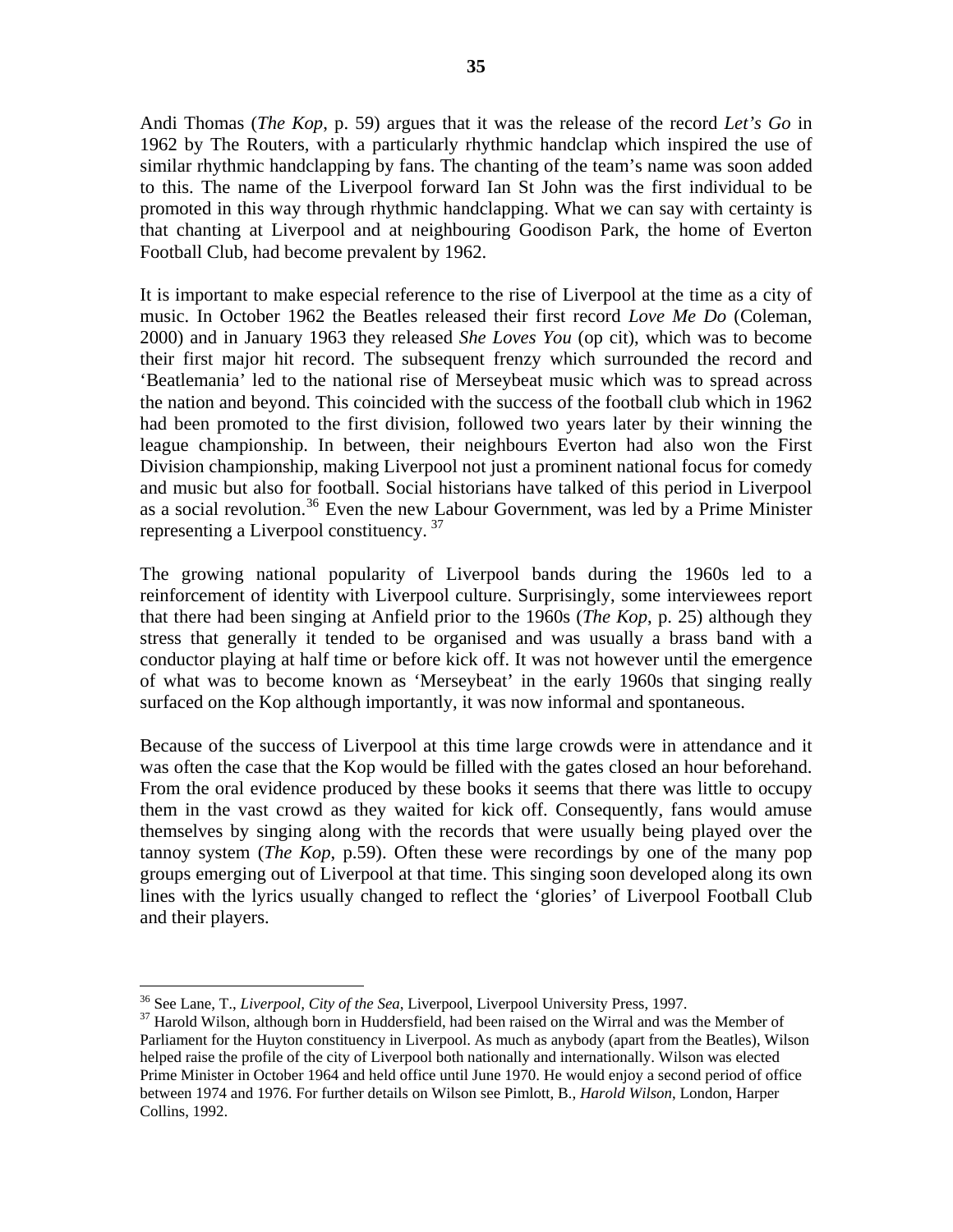In particular there has long been debate over when and why Liverpool fans began singing *You'll Never Walk Alone*. Some of these questions are answered by Gerry Marsden (*The Kop*, p. 62) who recalls that his record of the song was released in October 1963 and that it was first sung on the Kop six weeks later.

Within weeks of its release the record became a major hit, topping the record charts in Britain. The song had originally been composed in 1945 by Richard Rodgers and Oscar Hammerstein for their musical *Carousel*. The song was soon to become associated with Liverpool Football Club and taken up as their 'anthem'. Again the adoption of their *own* 'anthem' reinforces the concept of identity for the Liverpool fan. Even to this day it remains a puzzle as to why it should have been adopted by Liverpool fans as their particular song although the lyrics clearly speak of success through adversity. It has since been taken up by many football clubs throughout the world, including Glasgow Celtic and Internazionale Milan

There is evidence, nonetheless, to suggest that the singing at matches was not always as spontaneous as imagined (*The Kop*, p. 64). Groups of supporters regularly met informally prior to games to compose, learn and sing songs, usually in the pub during the week or even prior to the match. (*The Kop*, p. 58). These songs would then be replicated on the Kop, stemming from the composing community. They would very quickly be taken up by others within the dominant locality. Often fans would put their own words to the music to make them more apposite to their team or to individual players. Astonishingly, these songs, on occasion, could even be produced to order (*The Kop*, p. 221). A list of many of the songs and their lyrics were compiled and reproduced, for the first time, in *The Kop.* From these songs it is possible to see how they were adapted to suit the team, events and players

Humour also began to play a role. The city of Liverpool has long been associated with humour and numerous well known comedians have emerged from the city over the years.<sup>[38](#page-36-0)</sup> During the 1960s, two comedians, Ken Dodd and Jimmy Tarbuck, were regarded as paramount in their trade with both of them laying great emphasis on the city's culture and its football in their stage acts and public comments. Liverpool humour was consequently prominent in the media and matched the national attitude towards Liverpool.

The three strands of music, humour and footballing successes were to converge on the Kop as supporters sang Beatles songs and tried to outwit opposition fans by creating chants and songs which demonstrated their depth of humour. And as the media and public picked up on this wit, so it perpetuated its own myth.

The Liverpool manager Bill Shankly<sup>[39](#page-36-1)</sup> also pinpointed the vital role that the Kop and its spectators played when he talked about their part in the success of the club and how they

<span id="page-36-0"></span> <sup>38</sup> These have included Tommy Handley, Rob Wilton, Arthur Askey, Ted Ray, Ken Dodd and Jimmy Tarbuck.

<span id="page-36-1"></span><sup>&</sup>lt;sup>39</sup> Bill Shankly was the manager of Liverpool from December 1959 to July 1974 and is generally regarded as the person who changed the club's fortunes and created the club as it is today. For further details see Kelly, S. *Shankly: It's Much More Important Than That,* London, Virgin, 1996.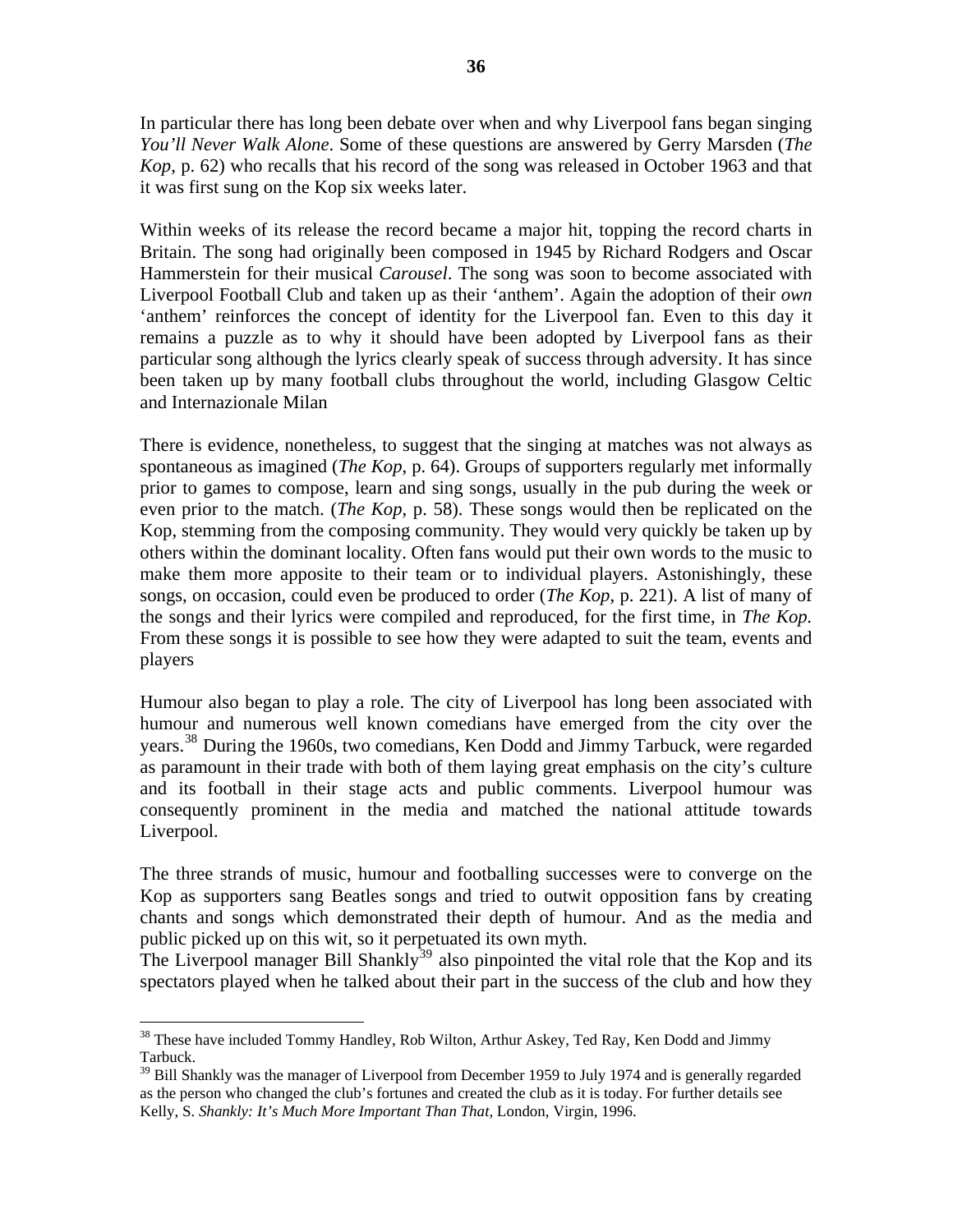were worth a goal start and could 'frighten the ball' into the back of the net (*The Kop* pp. 67, 68). His comments reinforced the link between spectators and players with the spectators convinced that they could play a role in the outcome of a game by making as much noise as possible.

This need to identify with the Kop was as much synonymous with the players and the coaching staff as it was with the fans. Within the city the Kop had become a cultural icon. The importance of the Kop to the coaching staff of Liverpool is well documented in the *The Boot Room Boys*. Various Liverpool managers throughout the past 40 years, including Frenchman Gerard Houllier (*The Boot Room Boys*, pp. 270-1), have spoken in awe of the Kop and in particular have articulated its importance to the team. Players (*The Boot Room Boys*, p. 42) have also voiced this importance and speak of being inspired by it.

Prior to the 1970s, it had not been uncommon for away supporters of any club to congregate on the Kop or the Stretford End. There was no expectation of danger or violence, and indeed it was rare for any section of the ground to be sectioned-off for the exclusive use of visiting fans. The later emergence of violence at football grounds and the subsequent segregation of fans however brought an end to this practice.

Entrance to areas like the Kop and the Stretford End were by payment, at the turnstiles, on the day. This practice used to result in lengthy queues outside some football stadia, particularly at Anfield and Old Trafford with their large fan base. The advantage of this system however was its informality which allowed fans to make decisions about attending matches at the last minute. The queuing which was accepted as a part of spectatorship could be an exhausting, lengthy and occasionally dangerous process, and at times a frustrating one as the turnstiles were closed just as you were about to reach them. (*The Kop*, p. 39). For some matches it meant that fans had to be at the ground early in order to guarantee entrance. However, it was also a common practice for tickets to be sold a few days in advance for major games on the basis of first come, first served. This usually related to FA Cup ties or major European games. This practice led to further queuing and in some cases overnight queuing to purchase tickets in advance. This provided rich experiences for some fans and on one occasion proved to be chaotic for both police and fans (*The Kop*, pp. 144-5).

Other technical developments which encouraged the growth and development of the game include the introduction of floodlights in the late 1950s. Not only did this vitalise the growth of European football competition but provided a theatrical backdrop to the drama of the evening's entertainment.

The entry of Liverpool and Manchester United into European competition offered even greater opportunities for travel and, for many, the first opportunity to travel abroad. (*Red Voices*, p. 127). This experience may have broadened some horizons but judging by the tales told by many fans in *The Kop*, foreign culture barely penetrated the Liverpool skin!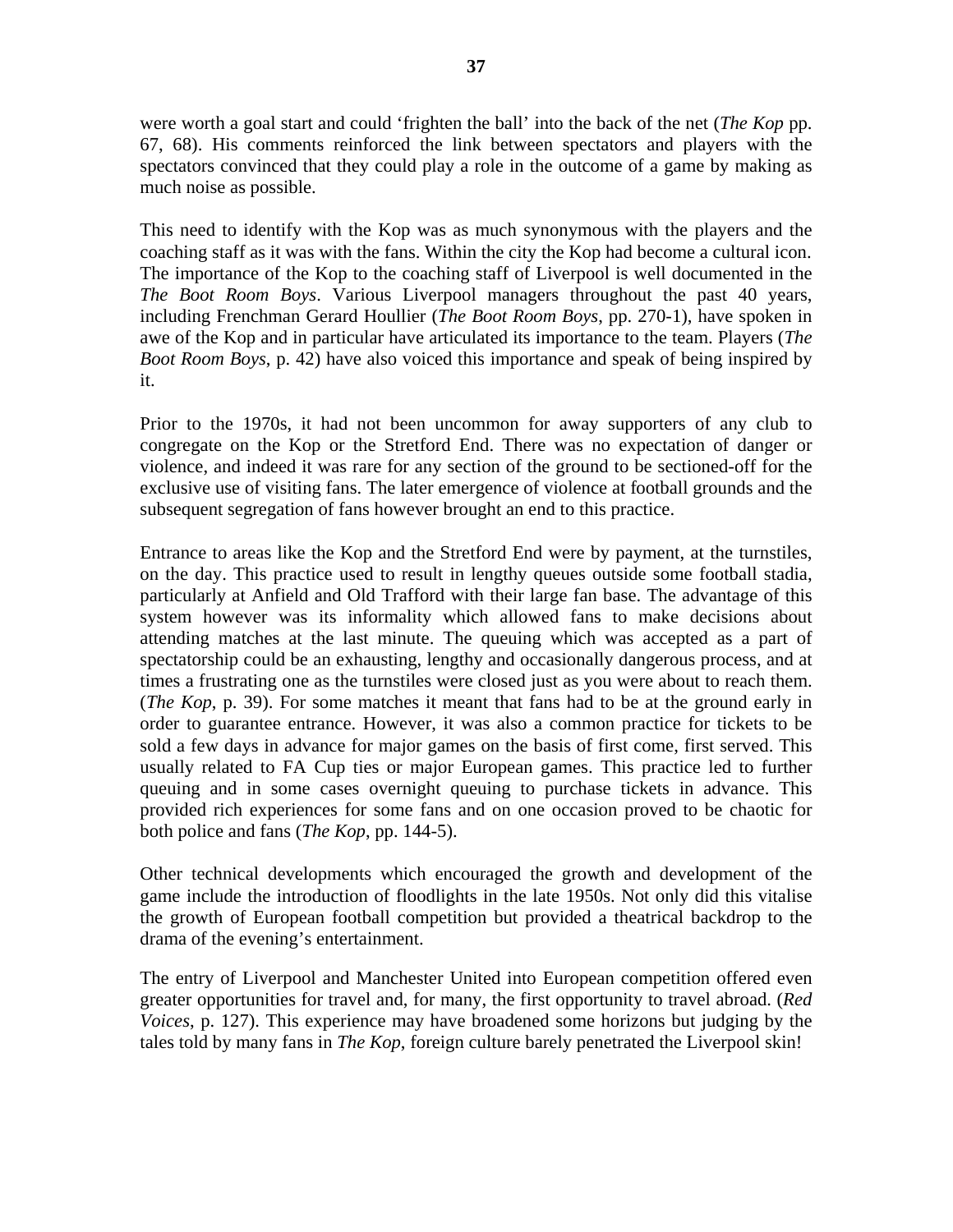Identity is clearly evidenced as an increasingly important aspect of football fandom.<sup>40</sup> At Liverpool the Kop was regarded as the locality within the ground where the most fervent of fans wanted to congregate. At Manchester United, the Stretford End was similarly regarded as the most popular terracing for such fans. For those fans locating on the Kop, it was of paramount importance to be identified as such. As a consequence, fans wishing to be identified as the most fervent and committed, automatically gathered there. This need to identify had not been so strong during before1960 but its importance grew as the team's fortunes also grew and the competitiveness of English football increased throughout the period. In the media and throughout football the Kop was perceived as a vital component in the club's success on the field and as a consequence its importance to fans also increased. As the city of Liverpool's image and status around the world grew on the back of the Beatles' success, so more and more Liverpudlians wanted to identify with the city. This could best be demonstrated through their support of either Liverpool or Everton football clubs. The combination of Merseybeat, a Liverpool based Prime Minister, Liverpool comedians and a thriving new car plant at Halewood as well as the football teams' successes, brought a new degree of optimism and pride that had been absent during the grey years of the 1950s and Depression of the 1930s.

It is apparent from interviews that there is also a sub-division of locality (*The Kop*, p. 31). Even within the locality of the Kop itself fans would congregate in a sub-locality and would settle in this locality for each game. In Liverpool terminology this was known as their 'spec'. As a result of this continuity of locality, it became possible for fans to attend matches alone and still be able to inter-act within their local community (ibid.). Fans would even keep places for each other (*The Kop*, p. 33). But this was not a phenomenon associated only with Liverpool. At Manchester United similar experiences are recorded and there is no reason to believe that it was not prevalent at many other football grounds.

Equally, standing at football matches allowed fans to go to matches with friends and to stand alongside them at the match. Everyone discovered their own locality and could talk articulately about precisely where it was and its importance to them. This phenomenon however was to change with the introduction of the all-seater stadia in 1993.

The sight of 25,000 fans on the Kop, crushed, swaying and singing was also a visual gift to television directors and photographers alike. A noted BBC Television *Panorama*  programme (transmitted 20.4.64) of the period featured the Kop in full voice with a reporter, standing in front of the swaying, singing Kop, commenting that 'as Napoleon said of his troops, I don't know what they do to the enemy but they sure frighten the hell out of me!'<sup>[41](#page-38-1)</sup>

As television pictures of the Kop were transmitted across the country and Europe, so too did the need of many more in Liverpool to identify with the club's success and the Kop's growing fame. The Kop soon became the place to be, the place where you could most

<span id="page-38-0"></span><sup>40</sup> For a general overview of identity as football phenomena see Brown, A., (ed) *Fanatics, Power, Identity & Fandom in Football,* London, Routledge, 1998. 41 That *Panorama*, a noted BBC current affairs programme should devote an entire hour long production to

<span id="page-38-1"></span>the emergence of singing on the Kop highlights the importance attached to this cultural phenomenon.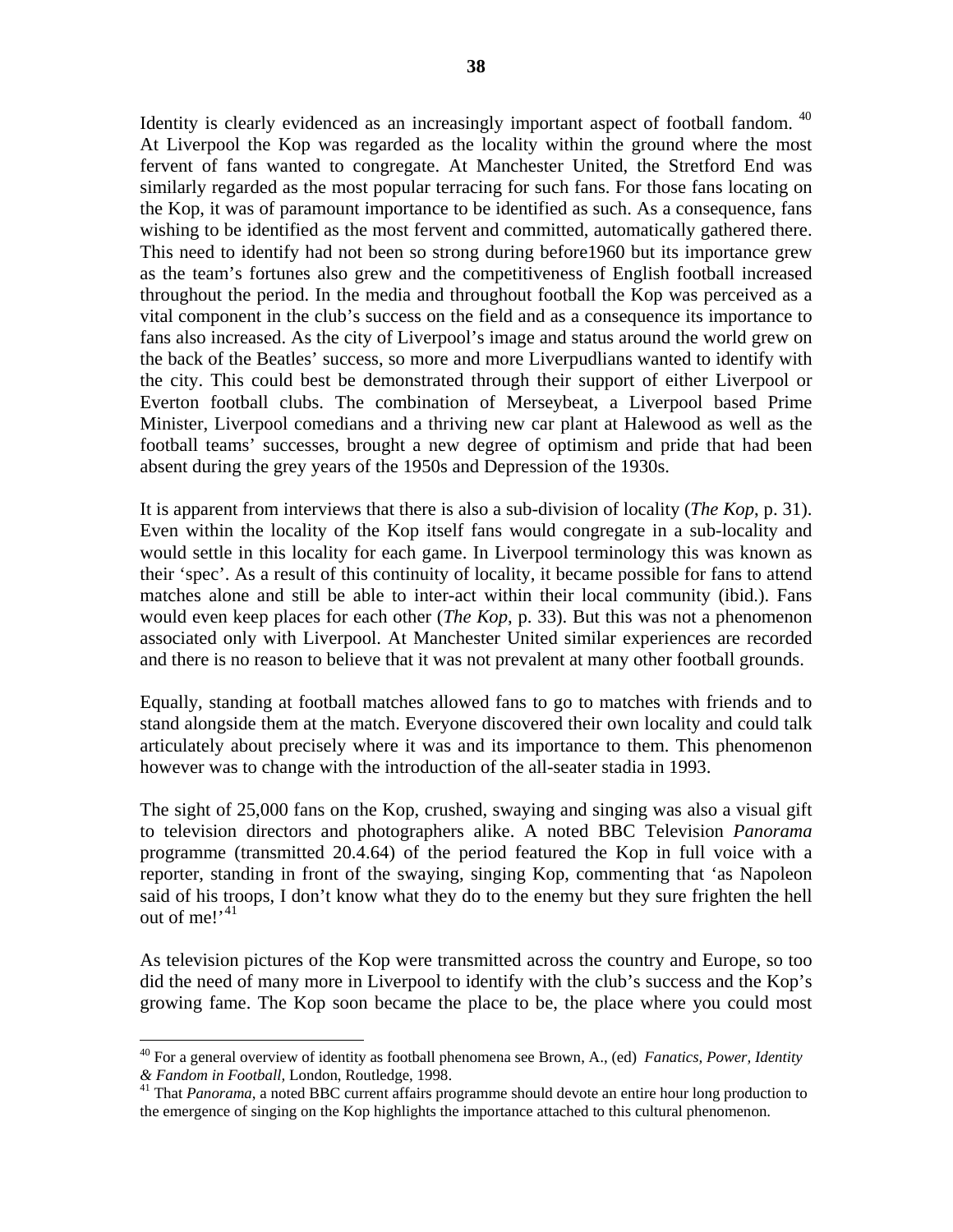identify with being a Liverpudlian. And nor was it uncommon for fans of other clubs to want to stand on the Kop simply to experience its drama. (*The Kop*, p. 47).

True fandom, at the time, therefore became identified by a number of factors. These were: first, standing, rather than sitting at a game; second, locating oneself behind the goal; third, locating in the cheapest area of the ground; fourth, expressing and identifying communally though singing and chanting; and fifth, the wearing of appropriate team colours (this will be discussed later).

Prior to Parliamentary legislation being introduced in 1975 to control crowds<sup>[42](#page-39-0)</sup> and to ease overcrowding at football grounds, there had been considerable swaying on the Kop as fans pushed and moved in one direction and another. Although there were dangers inherent in this, no major accidents ever occurred (*The Kop*, pp. 99-100). Nevertheless it led to difficult logistical problems for the St John Ambulance and the police (*The Kop*, p. 94). Given the difficulties for these services to operate on the Kop, particularly when it was full, it was common practice for bodies to be passed down the Kop and over the heads of spectators (*The Kop*, p. 34). Usually it was people who had simply fainted in the heat.

At Manchester United's ground, Old Trafford, the area most similar to the Kop was known as the Stretford End. Although it was not as large and did not hold as many spectators as the Kop, it was nevertheless a substantial terracing that attracted the most fervent supporters. It is apparent from the interviews that the Kop and the Stretford End tended to be the preserve of younger men. The considerable swaying that was experienced on the Kop, although it never resulted in any major accidents, was not favourable to the elderly. Youthfulness and fitness became a necessary prerequisite in order to survive the rigours of these terracings. (*The Kop*, pp. 99-102).

Some interviewees record how it was possible to begin spectating in one locality but to end up more than twenty yards away in an entirely different area. Sometimes this could result in the loss of clothing, particularly shoes though items such as wedding rings and watches were regularly discovered when the Kop was swept and cleaned (*The Kop*, p. 98). As a consequence, older fans, for reasons of safety and comfort, tended to end their active association with the Kop by the age of forty and either moved to another safer, more comfortable standing area in the ground or, if their social status in life had improved, pay higher prices for a seat (*The Kop,* p. 262).

Identity was not shaped by location alone. It was (and still is) also shaped by the wearing of team colours. In the 1950s, and before, this amounted to little more than a red and white scarf, a rosette or coloured bobble hat, most of which were home produced. (*The Kop,* p. 41). During the 1970s however, new specially manufactured merchandise appeared on the commercial market for the first time, leading to the production and wearing of official team shirts. By the 1980s, as clubs realised the financial potential of such merchandise, it had increased to any number of items from jerseys, scarves,

<span id="page-39-0"></span> <sup>42</sup> *The Safety of Sports Grounds Act,* 1975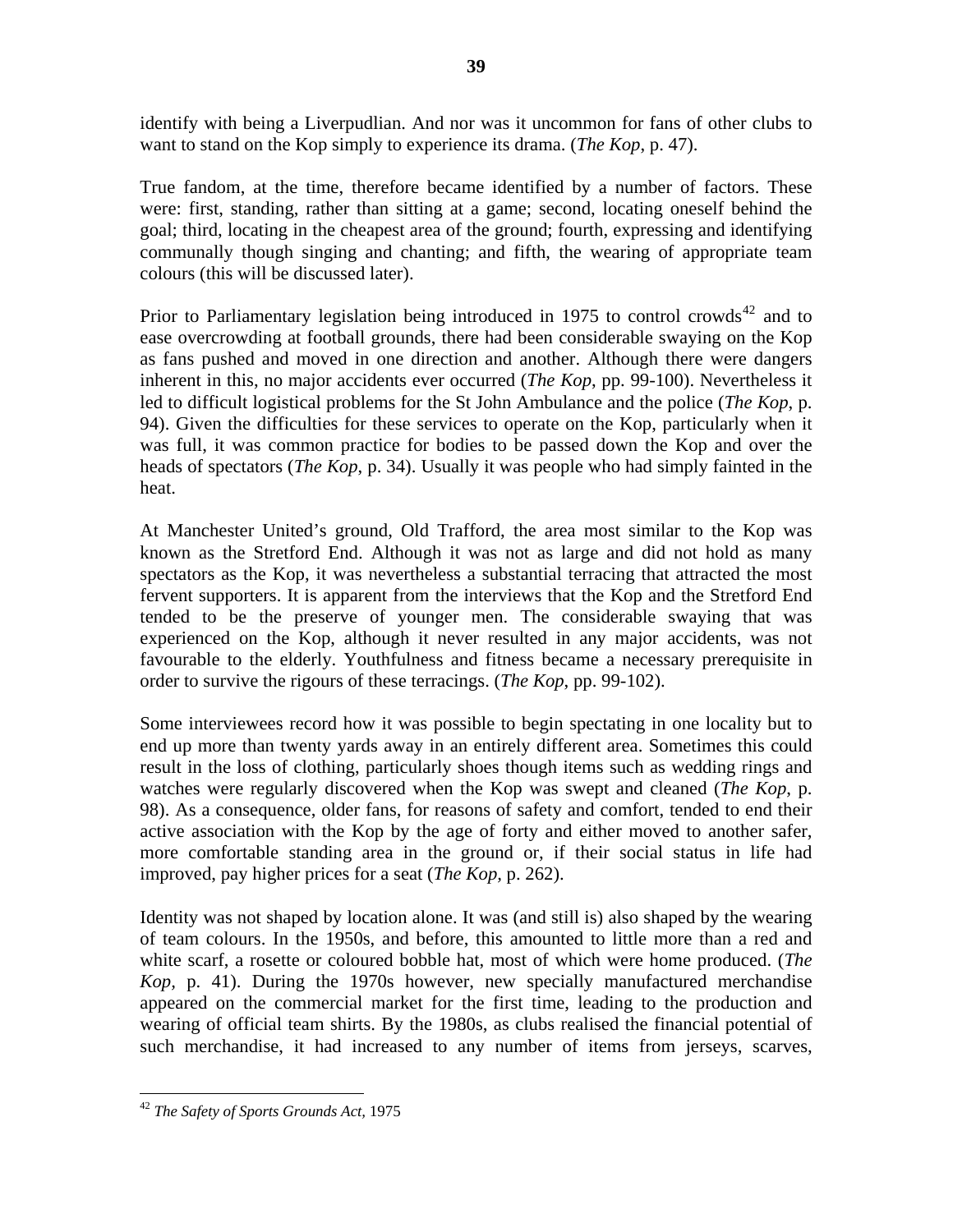headwear, keyrings and training tops to a wide range of team shirts. The wearing of some form of identity was regarded as almost obligatory on the Kop and the Stretford End.

Although the culture of the Kop continued much the same in the 1970s, a more sinister and zealous culture was beginning to emerge in the shape of hooliganism.<sup>[43](#page-40-0)</sup> This would continue into the 1980s eventually bringing shame to the club with the disaster at the Heysel stadium in Brussels. The emergence of this new culture may have had its roots elsewhere but inevitably it was taken up by other clubs, including both Liverpool and Manchester United.

The ability to travel to away games was a major factor in the emergence of violence. Prior to the 1960s any travel to away matches would be by organized coaches or British Rail football specials. This could be costly and needed organization. Hence, it tended to be older fans who travelled. However, the availability of cars to a younger generation in the 1970s meant that fans could travel to games far cheaper and consequently led to far more fans travelling and to younger fans.

Contrary to popular belief violence and misbehaviour at football matches has always existed and evidence of this is recorded in *The Kop* (p. 118) with a fan invading the pitch and assaulting an opposition player during the 1930s. Violence however tended to be sporadic, isolated and unorganised. Nonetheless, during the 1970s as Redhead (1991) has argued, the nature of football violence changed. It became more formal, more violent, involved more people and also became a means of strengthening fan identity with the team. A gang culture among football hooligans also emerged with gangs intent on reflecting the glories of their team in the streets and on the terraces through violence against opposition fans.<sup>[44](#page-40-1)</sup> In some cases however the gangs had few links with traditional fandom with football simply being a means to organised violence.

Although there is plenty of evidence, through court records, to show that Liverpool fans contributed more than their fair share to the growing social problem of football hooliganism, the general view has always been that Liverpool fans were rarely the perpetrators of the violence (Mason, 1985). As Harry Leather suggests however (*The Kop*, p. 43), they were ready to meet the challenge if it occurred. Liverpool fans tended to be more associated with stealing, and particularly the taking of clothes from High Street shops, especially across Western Europe on European trips where designer label clothes proved far too tempting and far too easy to steal. They would then be worn at home as a 'badge' to promote the team's European successes and their own commitment to the club.

Although Liverpool fans were rarely classified as among the most violent in the country there is little doubt from the oral evidence that they nevertheless participated in various

 $43$  For a more detailed account of the rise of hooliganism, see Redhead (1991).

<span id="page-40-1"></span><span id="page-40-0"></span><sup>&</sup>lt;sup>44</sup> There is a considerable library of publications on hooliganism, ranging from personal experience accounts to sociological analyses. Some are listed in the bibliography. For a full account of the literature, see Redhead, S., *Hit and Tell, A Review Essay on the Soccer Hooligan Memoir, Soccer and Society*, 5 (3). pp. 391-402. November 2004.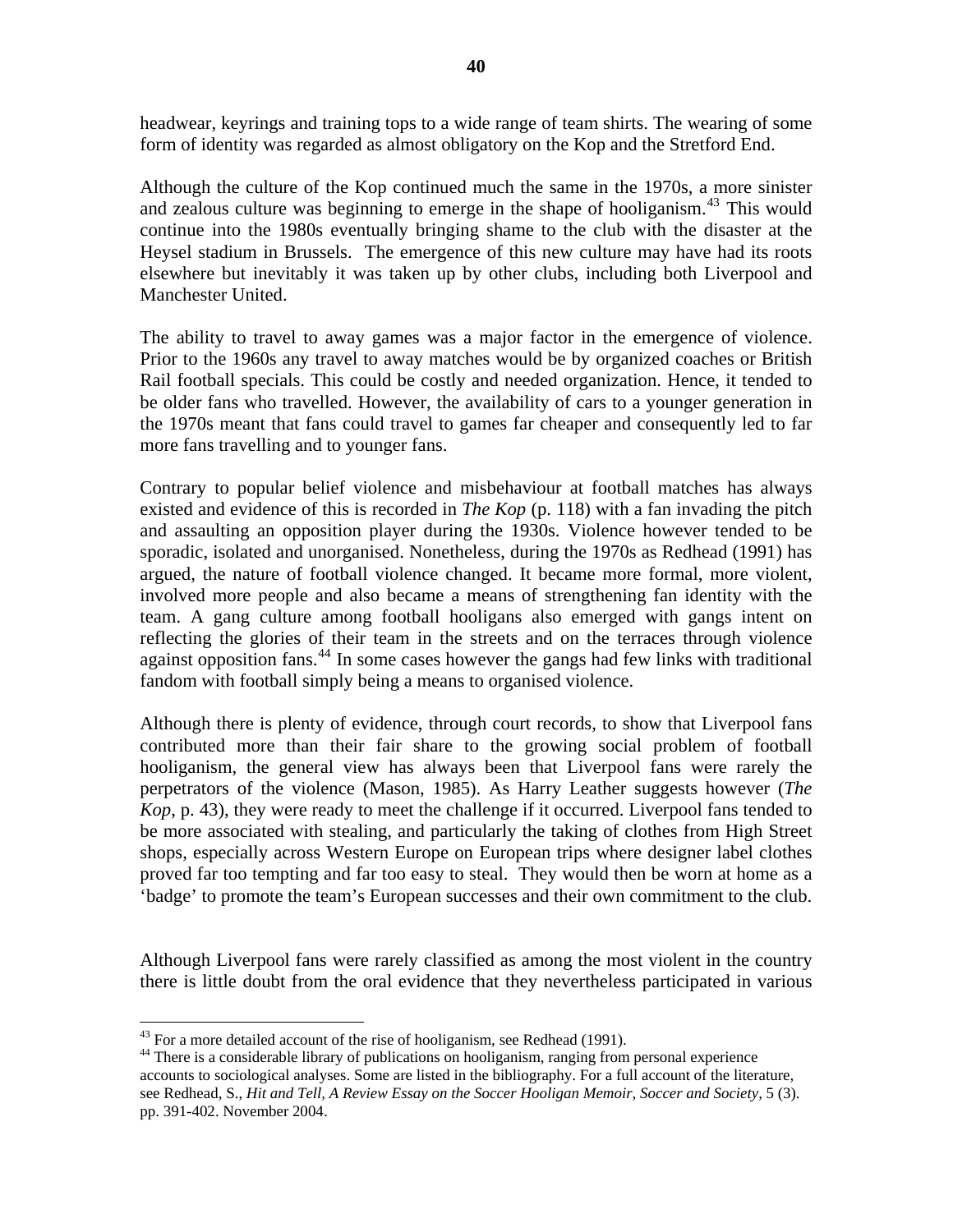forms of illegal and anti-social behaviour. Most of this occurred on away trips with little violence at Anfield itself. Indeed, many observe that the Kop, for all its overcrowding, was a 'safe' area, free from any violence (*The Kop*, pp. 44-5). It was also considered by visiting fans to be a difficult area to penetrate.

Hooliganism connected with Manchester United was however, more pronounced. United were not always a popular club and being a United fan brought with it a degree of unpopularity. A hooligan culture soon became closely associated with the club (*Red Voices,* p. 154). During the early 1970s Manchester United also struggled and in 1974 they were relegated to the Second Division. The impact of United's relegation however was ironically to strengthen the fan base. A number of interviewees testify that this was the time when they decided that the club most needed their support (*Red Voices*, p. 148). In particular United's away support increased as the team travelled to grounds they had not played on before and the supporters had never seen. There was a novelty element as well as a determination to flaunt their support and authority (*Red Voices*, p. 150).<sup>[45](#page-41-0)</sup>

The success of Liverpool Football Club and its growing reputation as one of the strongest teams in Europe during the 1970s and 1980s, led to regular travel across the continent in support of the their team. Indeed, Manchester United fans had become well versed in European travel during the 1950s and 1960s when their club was challenging for European honours.

Growing affluence in the 1960s and the emergence of cheap charter flights as well as car travel, widened the possibility of foreign travel to fans. Although not all fans could afford the luxury of air travel, many fans by 'clubbing' together could afford to take a car on a short hop across the channel. It soon became common not just for four or five fans to share a car to an away venue but also to travel to European matches.

Partly as a result of this, during the 1980s, identity took on a further twist in the shape of fashion. For a number of decades the usual form of identity had been maintained through the wearing of team colours, team shirts, scarves or hats. These aspects immediately identified the 'true' fan and it was indeed rare to see anyone on the Kop, or in the case of Manchester United, the Stretford End, without at least one of these identifying factors.

But in the 1980s some fans began to dress more formally and in High Street fashions. Quite where this trend began has never been accurately pinpointed as many groups of fans boast that they initiated the trend. However it was, as interviews suggest, an important aspect of support for Liverpool. (*The Kop*, pp. 44-5). Liverpool fans were undoubtedly among the earliest to adopt these fashions and indeed may have been the first. Folklore has it, and this is borne out in interviews, that Liverpool fans supporting their side across Europe stole quality fashionable clothing from leading retail shops on the continent. The wearing of fashionable clothes was partly a means of displaying that the club was successful and playing in Europe, in contrast to those teams who enjoyed only domestic football. Consequently fashion became associated with hooliganism as

<span id="page-41-0"></span><sup>&</sup>lt;sup>45</sup> United spent just one season in division two (1974/75) and were promoted as champions at the end of the season.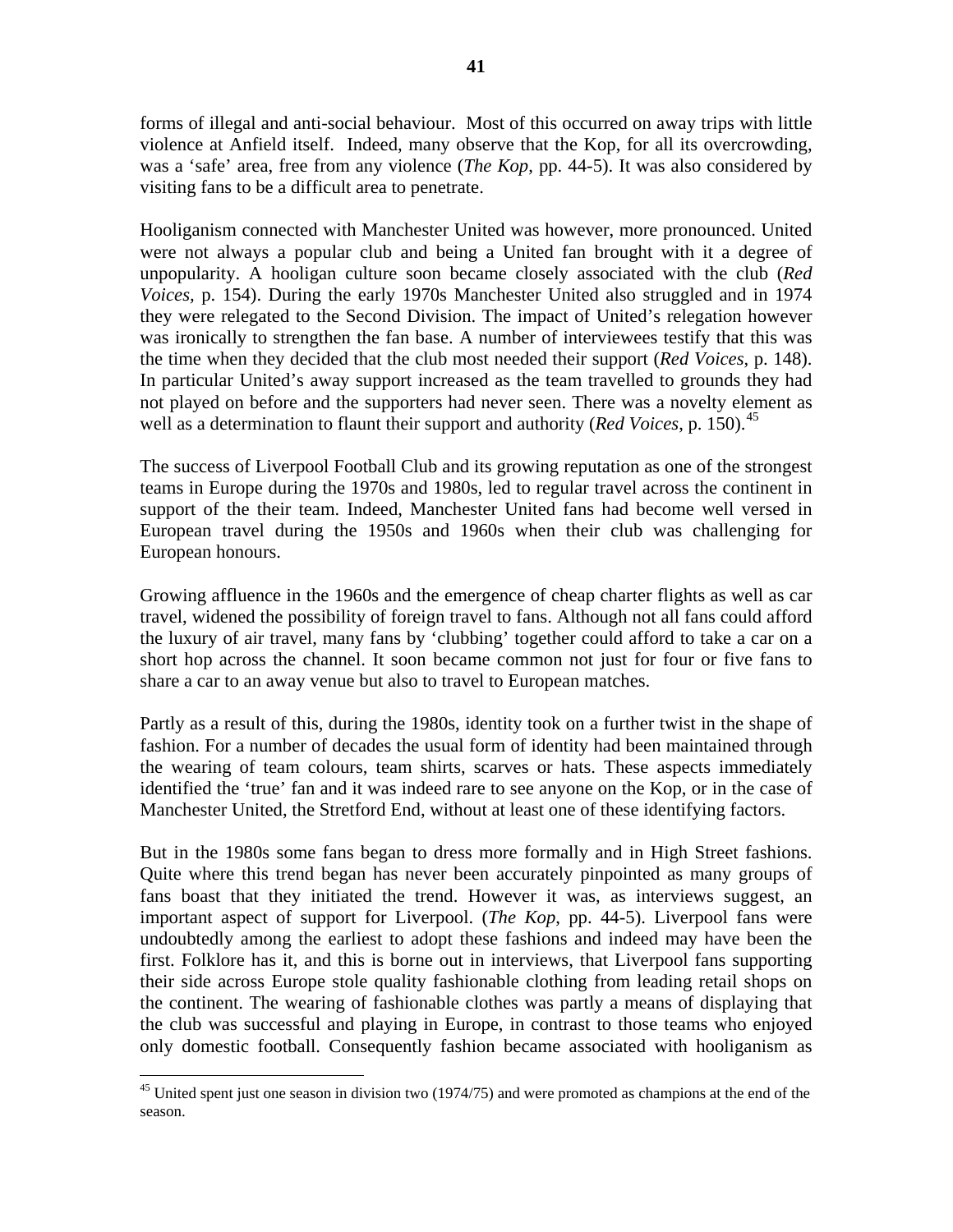fans chose to take on the identity of fashion rather than team colours in order to make themselves more anonymous for away trips to opposition grounds. This provided fans with a 'surprise' tactic.

Travelling to European games became a highlight of the period, offering opportunities for foreign travel that many fans had never previously experienced and would have found difficulties in experiencing through the course of their normal life styles (*Red Voices*, p. 127). But under the auspices of travelling with either Liverpool or Manchester United football clubs they could travel cheaper and safer. There was undoubtedly an adventure aspect to this. Travelling with friends also made travel not only more 'fun' but secure and comfortable. Problems could be shared. If difficulties arose then there were friends to help resolve those difficulties**.** Lack of a language skill, cultural unawareness, getting lost, could all be treated as 'fun' if there was more than one person sharing the problem. It also tested the ingenuity of some fans, many of whom could not afford transport costs to foreign games (*Red Voices*, p. 116). In particular Liverpool's first appearance in the European Cup Final in 1977 in Rome was for many their first experience of foreign travel. $46$ 

European competition with its increasing fan travel inevitably meant that the worsening English football culture of violence was also exported.<sup>[47](#page-42-1)</sup> For Manchester United fans it was in many ways to be a similar experience although again they were not always the perpetrators of violence. (*Red Voices*, p. 200).

Inside Anfield there were few reported violent incidents (*The Kop*, p. 84). Police measures including crowd control, segregation and the 'fortress' reputation of the ground itself, and the Kop in particular, kept violence to a low level. Rarely did opposition fans as a group, intent on violence, ever attempt to enter the Kop. When violence did occur it was outside the ground, in streets surrounding the stadium or on the route to the railway station. It was in such vicinities that violence was easier to organize and escape from (*Red Voices*. p. 154). Closed circuit television, introduced towards the end of the period was to have a marked effect in cutting down violence.

But despite Liverpool's generally acknowledged avoidance of violence the club was to become tainted as a result of the Heysel Disaster on  $25<sup>th</sup>$  May 1985 when 39 fans of Juventus Football Club were killed prior to the European Cup final between Liverpool and Juventus.<sup>[48](#page-42-2)</sup>

The consequences of the Heysel disaster were that Liverpool fans were blamed for the events and English football clubs were banned from competing in Europe for a period of five years with the ban on Liverpool specifically extended for a further year. This would

<span id="page-42-2"></span>see Kelly, S., ed (1992) *A Game of Two Halves, Eyewitness At Heysel,* p. 429. See also Laclemence, P., (1998) *Plus Jamais: De Heysel à Sheffield.* Paris.

 $46$  It was estimated that as many as 20,000 fans travelled to the game (*Liverpool Echo*, 26.5.77).

<span id="page-42-1"></span><span id="page-42-0"></span><sup>&</sup>lt;sup>47</sup> For a more detailed discussion of this see Chapter by John Williams, *Kopites, Scallies and Liverpool Fan Cultures: Tales of Triumph and Disaste .in Williams, J. Hopkins, S. & Long, C., eds, <i>(* 2001).<br><sup>48</sup> Surprisingly little has been written about the Heysel disaster but for an overall fans' view of the disaster,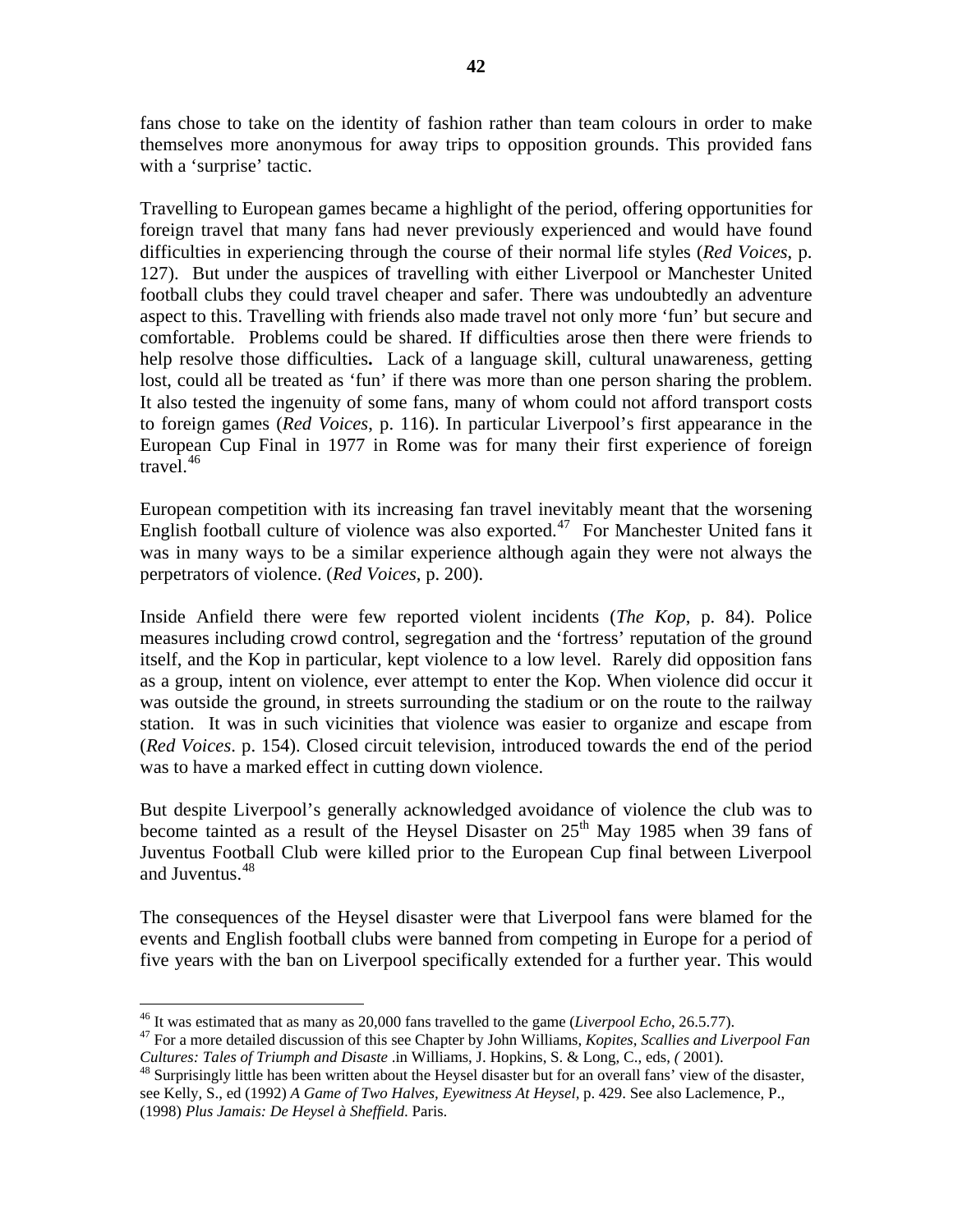have a dramatic effect on the international fortunes of Liverpool and at a time when it was at its height in European competition. More positively however the ban resulted in more dramatic and effective measures being taken domestically to deal with the problem of football hooliganism and violence.<sup>[49](#page-43-0)</sup>

The process of needing to identify as a Liverpudlian as well as a fan of the football club is cited as an important aspect of standing on the Kop for many exiled Liverpudlians at this time. It also appears to have been far more crucial in Liverpool than in Manchester. This can be explained, in part, by the decline in population of Liverpool, particularly during this period. Significant numbers had moved out of the city centre as older properties were knocked down and renovation took place. During the 1970s and 1980s many moved to new towns on the fringes of Liverpool, such as Skelmersdale and Kirby, while others moved to outlying areas such as the Wirral, St Helens, Warrington, Chester and even Manchester, where employment was more available.<sup>[50](#page-43-1)</sup> As a result it was important for some exiles to reinforce their identity with Liverpool by returning to the city whenever they could and standing on the Kop for each match and partaking of the forceful culture that emanated from that locality. By standing on the Kop they could reidentify with their roots (*The Kop*, p. 29).

As the oral evidence suggests, for many decades football stadia were the preserve of white, working-class males. Prior to the introduction of all-seater stadia in the 1990s it was unusual to see women at football grounds, and in particular to see them on the Kop (*The Kop*, pp. 22-3) where safety conditions also tended to discourage female support. Again this was generally the case at most football grounds (*Red Voices*, p. 208). Nevertheless, there is evidence from interviews to suggest that daughters accompanied their fathers to matches and went through the same rites of passages as males.<sup>[51](#page-43-2)</sup> Prior to the Second World War however there is little evidence of women attending football matches. The first signs of any change appear to have begun after the war (*The Kop*, p. 23). The emergence of George Best at Manchester United as a superstar also helped attract women to football matches at old Trafford.<sup>[52](#page-43-3)</sup>

It was often now more common to see women standing at football matches than to see anyone from one of the ethnic communities. Liverpool FC was no exception and the experience for many black supporters was a difficult one (*The Kop*, pp. 48-9). Similarly, at Manchester United, the experience was fraught. (*Red Voices*, p. 155). And this in spite

<span id="page-43-0"></span><sup>&</sup>lt;sup>49</sup> The Prime Minister, Mrs Thatcher, was to introduce a number of measures aimed at eliminating violence. <sup>50</sup> The population of the city centre of Liverpool fell from a high of 800,000 in 1951 to 441,674 in 2002.

<span id="page-43-2"></span><span id="page-43-1"></span><sup>(</sup>Government census statistics, quoted in *Liverpool Daily Post*, 10.9.04). 51 For a contemporary experience further evidence is provided by Liz Crolley and Cathy Long in their chapter *Sitting Pretty? Women and Football in Liverpool* (see Williams, J., Hopkins, S., and Long, C. (2001).

<span id="page-43-3"></span> $52$  Interestingly women were more likely to be found on the football pitch rather than on the terraces prior to the Second World War. Dick, Kerr Ladies Football Club played many friendlies on English league grounds and actually played in front of 53,000 fans at Goodison Park in Liverpool on Boxing Day, 1920 . A year later women were banned from playing at League grounds by the English Football Association. This in effect ended the women's game in England for many years. For further details see Newsham, G., (1997) *The Dick, Kerr Ladies Football Club*, London, Preston, Scarlett.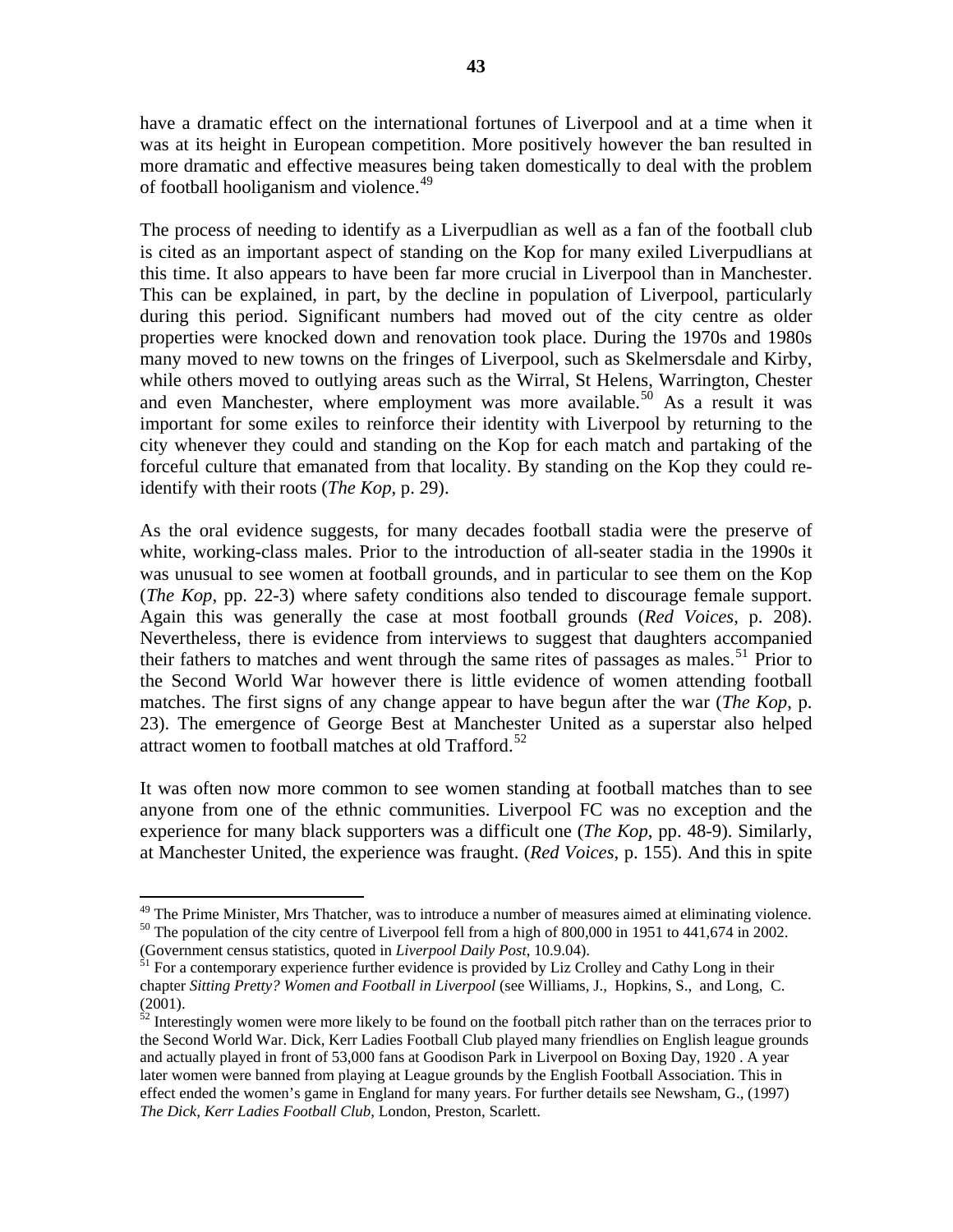of the fact that both Liverpool and Manchester boasted substantial ethnic populations. For many black people attendance at football matches was consequently not a common feature of their lives. Racist chanting and racist comments were also common, leading occasionally to retaliatory violence (*Red Voices*, p. 156). [53](#page-44-0)

Identity took on a further twist in the 1980s when the cultural division between spectators became exacerbated. Much of this division was caused by the introduction in many grounds of executive boxes where fans could be entertained, fed, and watch instant video replays of the match from the comfort of a lounge area behind glass windows. Although executive boxes have subsequently become the standard at most football grounds, their introduction caused a fierce debate at the time as fans in the cheaper areas called into question the legitimacy of those fans in expensive executive boxes to call themselves fans of the same club. (*Red Voices*, p. 255). It consequently became even more important for the fan on the Kop or the Stretford End to assert their identity as the truly committed fan. As a result fans in those localities reinforced their own identity in the form of wearing more club-associated colours or dress in order that they would stand out from those in executive boxes who would probably be dressed more formally. In the case of Manchester United which boasted more executive areas than any other club, the traditional fan became concerned at the economic direction of their club. Concern was in particular directed at Manchester United's decision to become a quoted stock exchange company<sup>[54](#page-44-1)</sup> and the financial implications involved. In particular it was feared that it would lead to more executive boxes, a changing culture in fandom, and the possibility of takeovers (*Red Voices*, p. 268). All of these fears were to be borne out with time.<sup>[55](#page-44-2)</sup>

As a consequence there existed a social division between those fans watching from the cheaper sections of the ground and those spectators sitting in the more costly areas. The banter however was generally light-hearted although at Liverpool there existed a strong belief from all spectators that the Kop was very much the 'soul of the club' and that this was where its impetus and dynamism lay. (*The Kop*, p. 17). During the 1960s and 1970s it was not uncommon for the Kop to ask, in unison, for other parts of the ground to respond to some vocal request. Such requests were sometimes for them to sing a song or for information, such as who had been the goalscorer. There was rarely a response from those who were seated.

Ritual and superstition have been well documented as phenomena with many sports fans.<sup>[56](#page-44-3)</sup> Again this seems to have become more pronounced in this period. Prior to each

<span id="page-44-0"></span> $53$  Liverpool Football Club was to be the centre of a fierce racist debate in the autumn of 1987 when new signing John Barnes, a black player, was greeted with racist daubings on the walls of Anfield. For a fuller description of the Barnes issue, see Hill, (1989).

<span id="page-44-1"></span><sup>&</sup>lt;sup>54</sup> Manchester United became a public limited company in 1991 with a Stock Exchange listing. They delisted in June 2005.

<span id="page-44-2"></span><sup>55</sup> In May 2005 the American millionaire Malcolm Glazer took over Manchester United football Club after purchasing a majority stake in the club. By June 2005 his stake had risen to over 97 per cent, thus allowing him to de-list the company from the stock exchange and take it entirely into private ownership.

<span id="page-44-3"></span><sup>&</sup>lt;sup>56</sup> Nick Hornby in *Fever Pitch* writes lyrically about his own superstitions and rituals both before going to watch Arsenal at Highbury and during the course of the game. (Hornby, N. (1992) *Fever Pitch*, London,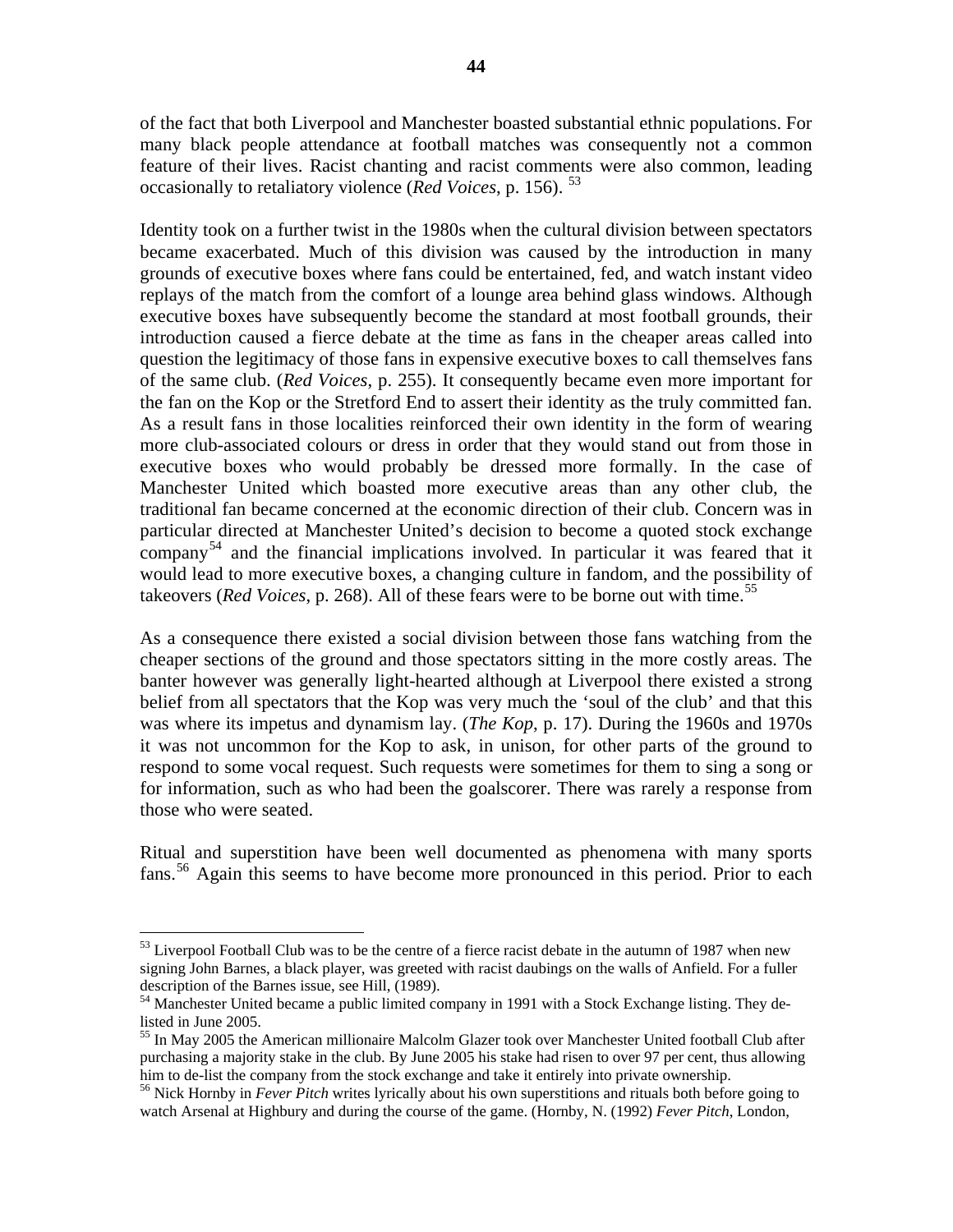match most fans follow a set routine (or ritual). This may involve the wearing of the same clothes, taking the same route to the game, standing in the same spot or following some identical procedure before and during the game (*The Kop*, p. 55). Again there is evidence to suggest that ritual has a long tradition in fandom, and, as would be expected, many interviewees both at Liverpool and Manchester United readily confessed their own rituals.

The Munich air disaster of February 1958 left 23 persons dead. Eight Manchester United players also died in the crash. The disaster is covered in detail in *Red Voices*. The impact of this disaster on fans was highly emotional and even to this day brought about highly emotional responses during interviews (see Methodology). In particular it highlighted the strong emotional attachment which fans had to their football club and the powerful memories that still linger from the time of the disaster.

Just as the Munch air disaster had a devastating effect on the fans of Manchester United, so the Hillsborough disaster of April 1989 had a similar effect on fans of Liverpool. The disaster at Hillsborough on 15 April 1989 led to the deaths of 96 Liverpool fans.<sup>[57](#page-45-0)</sup> One of the after-effects of the disaster was that it gave a further momentum to identification as the Kop became a focus for grieving and memorialisation.<sup>[58](#page-45-1)</sup> On the Monday following the disaster Liverpool Football Club allowed its gates to be opened so that fans could lay wreaths on the Kop where the family or colleagues of those who had died in the disaster, normally stood. Many fans also tied scarves or club shirts to the crush barriers on the Kop. The Kop quickly became a shrine. Within days hundreds of thousands of fans, mainly from Liverpool but also from other clubs, had visited the ground, walking respectfully towards the Kop where they lay their wreaths and mementos. The number of flowers and wreathes left became so numerous that a week after the disaster they had not only filled most of the Kop but had been extended onto the pitch filling half the pitch itself. For many the ability to be able to visit the Kop undoubtedly had a cathartic effect and played a vital part in the healing process for the wider community. The Hillsborough disaster has not been covered in any detail in *The Kop* as an excellent oral history has already been published (Taylor, 1993). What I have been more concerned with has been the impact of the disaster on future spectatorship.

Gollancz,). See also Morris, D. (1981) *The Soccer Tribe*, London, Cape, who writes in detail about rituals from both the player and fan point of view.

<span id="page-45-0"></span><sup>&</sup>lt;sup>57</sup> The disaster occurred within minutes of the start of the FA Cup semi-final between Liverpool and Nottingham Forest played at Hillsborough, the home of Sheffield Wednesday Football Club.

<span id="page-45-1"></span>**<sup>58</sup>** The disaster had occurred when a gate was opened by the police to allow queuing fans quick entry into the stadium. Sadly, the gate led spectators into a penned area behind the goal which was already packed with supporters. The impact of further fans into this area caused a major crush resulting in the deaths of 96 Liverpool fans. It was the worst disaster in British sporting history. See Lord Justice Taylor (1989) *Interim Report into the Hillsborough Stadium Disaster,* CMND 765, HMSO.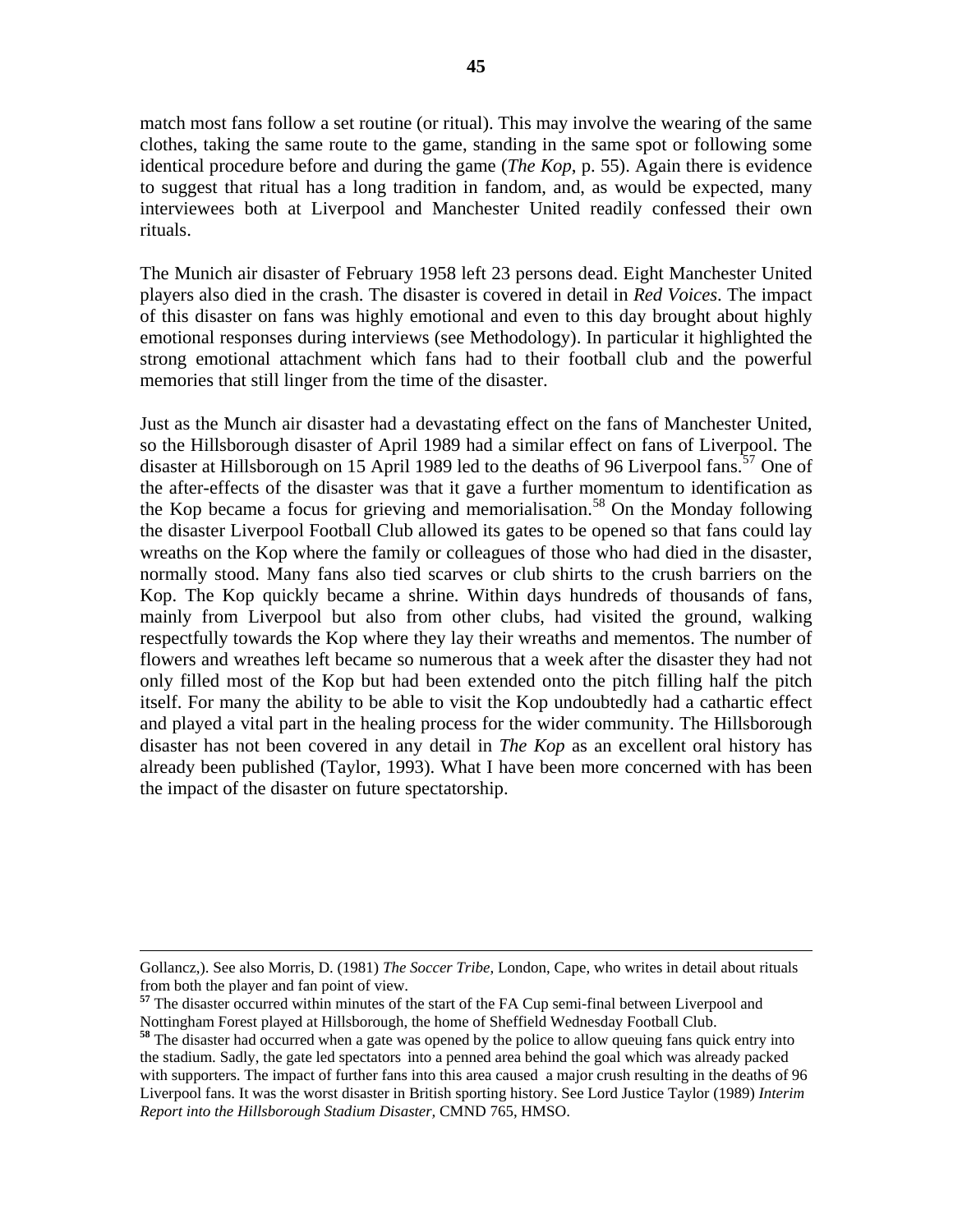# **The 1990s: The 'Bourgeoisification' of Football Fandom**

The Taylor Report, following the Hillsborough disaster in April 1989 called for the introduction of all-seater stadia among its various recommendations. As a result of the Taylor Report the Government brought in legislation to introduce all-seater stadia in the higher divisions.<sup>[59](#page-46-0)</sup>

In February 1992 the first division clubs of the Football League took a decision to break away from the Football League and set up the FA Premier League on the basis that they could then negotiate a financially lucrative deal for the live television coverage of games. The FA Premier League officially kicked off for the 1992/3 season. Subsequent deals for television coverage and the major commercialisation of the game in subsequent years also helped attract football to a new audience.

Following the Taylor Report, the Kop, which in 1994 was the only remaining terracing/standing area at the Anfield Ground, was demolished and replaced with a new all-seater stand which has been given the slightly modified name 'The Kop Grandstand'. Seating at Old Trafford had already been introduced and interviews in *Red Voices* recorded the fans' responses to the introduction of these all-seating areas. Their responses proved to be highly revealing and significant. As a result when a new edition of *The Kop* was suggested by another publishers, Virgin, in 2004, I was able to include a new chapter to take into account the impact of all-seating on the nature and culture of fandom at Liverpool Football Club as well. Again this was to prove illuminating and brought into focus the importance of having conducted so many interviews prior to the demolition of the Kop. Those interviews suddenly took on an historical importance that will be of increasing value to future researchers. It is also probably safe to suggest that about half those who attend matches at Manchester United and Liverpool today will never have experienced standing on terraces at a football match.

Since the introduction of the all-seater stadium and changing ticketing arrangements, some traditional aspects of the rite of passage have also changed. The Boy's Pen no longer exists either at Liverpool or Manchester United so that the traditional 'apprenticeship' has ended. The increase in women at football matches has also led to the initiator often being identified as the mother as well as the father while family attendance has become more commonplace. The demolition of the Kop has also meant that fathers/mothers and sons' daughters can sit together on the Kop in safety.

Until the introduction of the Premier League in 1991 and a shift towards all ticket games, the normal culture was to pay 'at the gate' on the day. With the introduction of ticket only games and membership schemes, this spontaneity has disappeared so that attendance has become more formalised. Fans not only need to be organised in deciding which matches to attend but also organised in acquiring tickets. (*Red Voices*, p. 254). Prices have increased and in the case of Manchester United availability is so limited that fans need to

<span id="page-46-0"></span><sup>59</sup> For further information on the Hillsborough disaster, see Taylor, R. (1990) *The Day of the Hillsborough Disaster*, Liverpool, Liverpool University Press.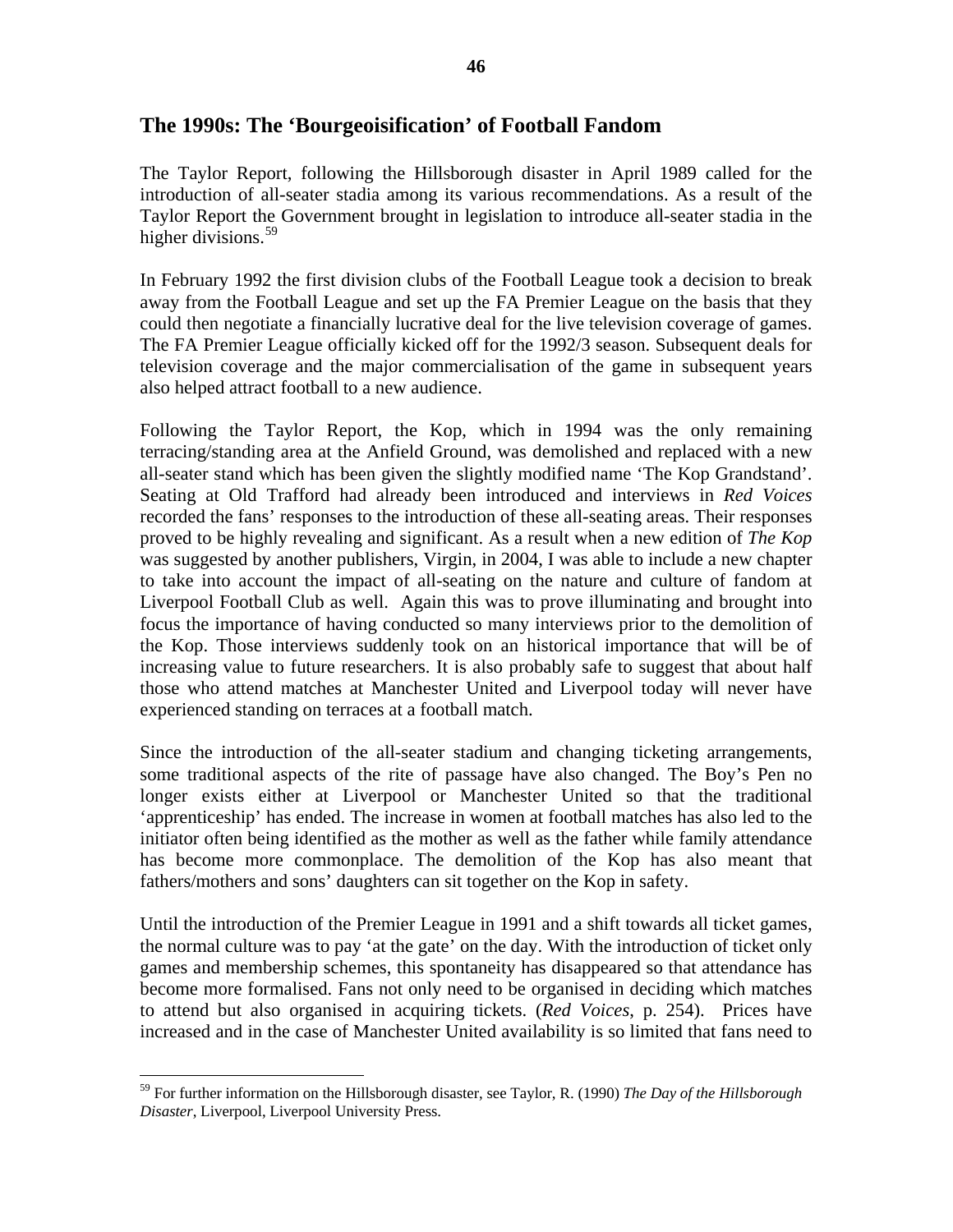purchase season tickets in order to guarantee attendance. Inevitably the process has become far more expensive. This in turn has also changed the demographic makeup of fans with younger fans now more likely to be excluded because of cost (*Red Voices,* p. 269). Today's fans tend therefore to be well paid, middle aged, attending with their family, female, and from ethnic minority backgrounds.

The 1990s have also brought demographic changes in the makeup of the fan base. Improved transportation (particularly the introduction of cheap air flights to and from Europe to Liverpool John Lennon airport and Manchester International Airport), the increasing popularity of the Premiership and the globalization of the game, have meant that the fan base has spread far beyond the normal city limits. Support may still come predominantly from within a ten-mile radius of the city centre but supporters from outside of that radius were arriving in greater number by the 1980s although they could still be counted in their hundreds rather than their thousands. Once into the 1990s, however, the success of Liverpool and also Manchester United has attracted growing numbers of supporters from outside of the previous boundaries (*Red Voices*). Where once Liverpool supporters hailed only from Merseyside or Manchester United supporters from Manchester, the norm today is to hear accents and indeed languages from as far away as Scandinavia, Germany, Spain, or even Asia. Some of these long-distance visitors are interviewed in the books. Local fans also testify to the increasing number of languages heard at Anfield and Old Trafford. The trend of fans travelling from Scandinavia to Manchester United appears to have begun as far back as the 1960s following United's European Cup victory in May 1968 while Liverpool's foreign fan base stems from their years of success in Europe. The acquisition of well-known 'foreign' players also encourages football fans from those countries to follow their 'favourites' to English football. Similarly a foreign manager, in the case of Liverpool, Frenchman Gerard Houllier and then Spanish manager Rafael Benitez, has brought a massive influx of visiting fans from those countries.

Regular live coverage on television, following various lucrative deals with television broadcasters, has also helped introduce a new audience to football.<sup>[60](#page-47-0)</sup> More women and members of ethnic communities have been attracted to the game and have subsequently become live consumers. The massive influx of money into the game has also attracted commercial businesses with facilities, such as executive boxes and hospitality areas, attracting a new clientele.

All these influences on football have brought about a new audience. Fans have generally become more middle class while more females and members of the ethnic communities now attend games. The geographical fan base has also widened, reflecting the globalisation of English football. And with it fandom and its many traditions has changed. Football has become respectable, a far cry from the attitude that existed in the 1970s and 80s.

<span id="page-47-0"></span> $60$  The first deal by Sky to televise live Premier League football in 1992/93 was £305 million. By 2009 a consortium of television broadcasters was paying more than  $£1.5$  billion for the rights to televise live football.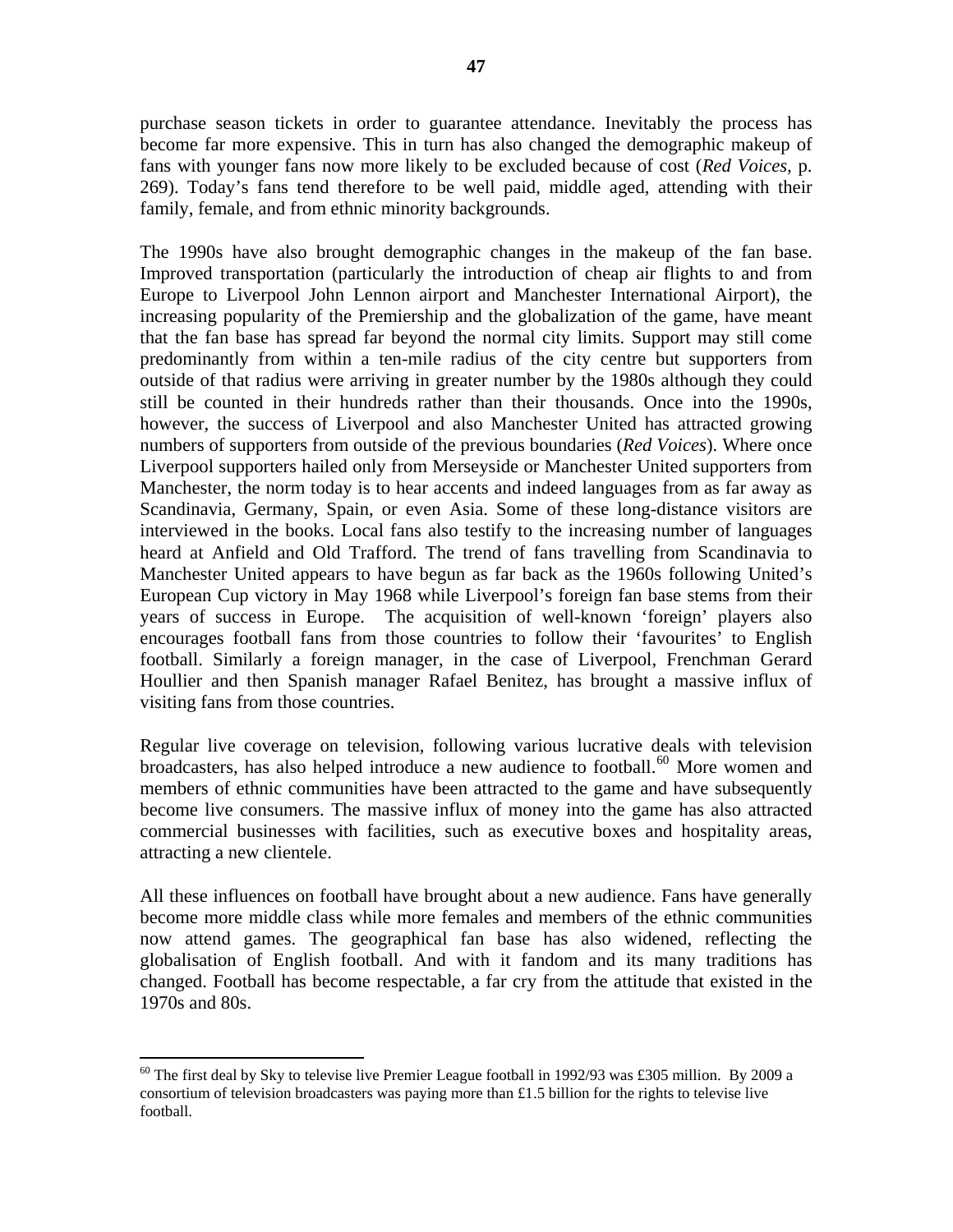# **Conclusion**

It can be seen from the evidence which has been produced through the oral interviews in these books, that there is a wealth of first-hand accounts that have added to our knowledge of fandom and the social history of the game. This approach provides an important portfolio of evidence that can be built on although it can never be conclusive.

These books offer a substantial body of work into the history of fandom. They provide first hand accounts, going back to the 1920s and 30s, which today are of increasing value to academics investigating the experience of fandom, particularly as they are so contrasting to the modern experience. Their testimony has become even more important as they represent almost the only first-hand evidence available from the pre-war years since many of those interviewed for these books have since died. Their intrinsic value lies in that they are first-hand accounts rather than reported accounts or secondary accounts.

Not only has the experience for fans changed but also that of players and officials. In 1996 the boot room, for so long regarded as the 'heart' of Liverpool Football Club, was torn down to make way for a new press room. This was required for the 1996 European Football Championships as Anfield had been chosen as a major venue for games. Other changes also took place over the next few years, particularly at the club's training ground, Melwood, which was revamped beyond recognition. *The Boot Room Boys* serves therefore as a unique testament to the physical importance of the boot room to players and officials whilst memories of training methods and the physical environment of Melwood are also reminders of a bygone era. Such memories are now becoming more difficult to recapture.

In compiling these studies I have been able to make valuable use of my own journalistic experience where interviewing is a vital skill. The correlation between journalism and oral history is well acknowledged. The ability to extract crucial information is a recognized part of the journalist/interviewer technique. This was particularly appropriate when it came to sensitive interviews about the Munich Air disaster. The interviewer also has to put the interviewee at ease as well as be able to talk with a wide range of personnel.

Being a journalist also meant that I was familiar with ethical issues relating to interviews and when interviewees requested confidentiality I was fully aware of its meaning and the need to respect that confidentiality.<sup>[61](#page-48-0)</sup> As a journalist I was also familiar with the importance for fact-checking and accuracy as well as the need to be impartial. When editing I was acutely aware that all edited material should be reflective of an overall interview and not distort the facts or the balance of what I was being told. I also had to abide by the ethical considerations highlighted by the Oral History Society.

My extensive knowledge of football and its fans built up over more than forty years enabled me to have detailed insights into the game and an informed standpoint from

<span id="page-48-0"></span>**<sup>61</sup>** Further information on ethical issues is dealt with under Methodology.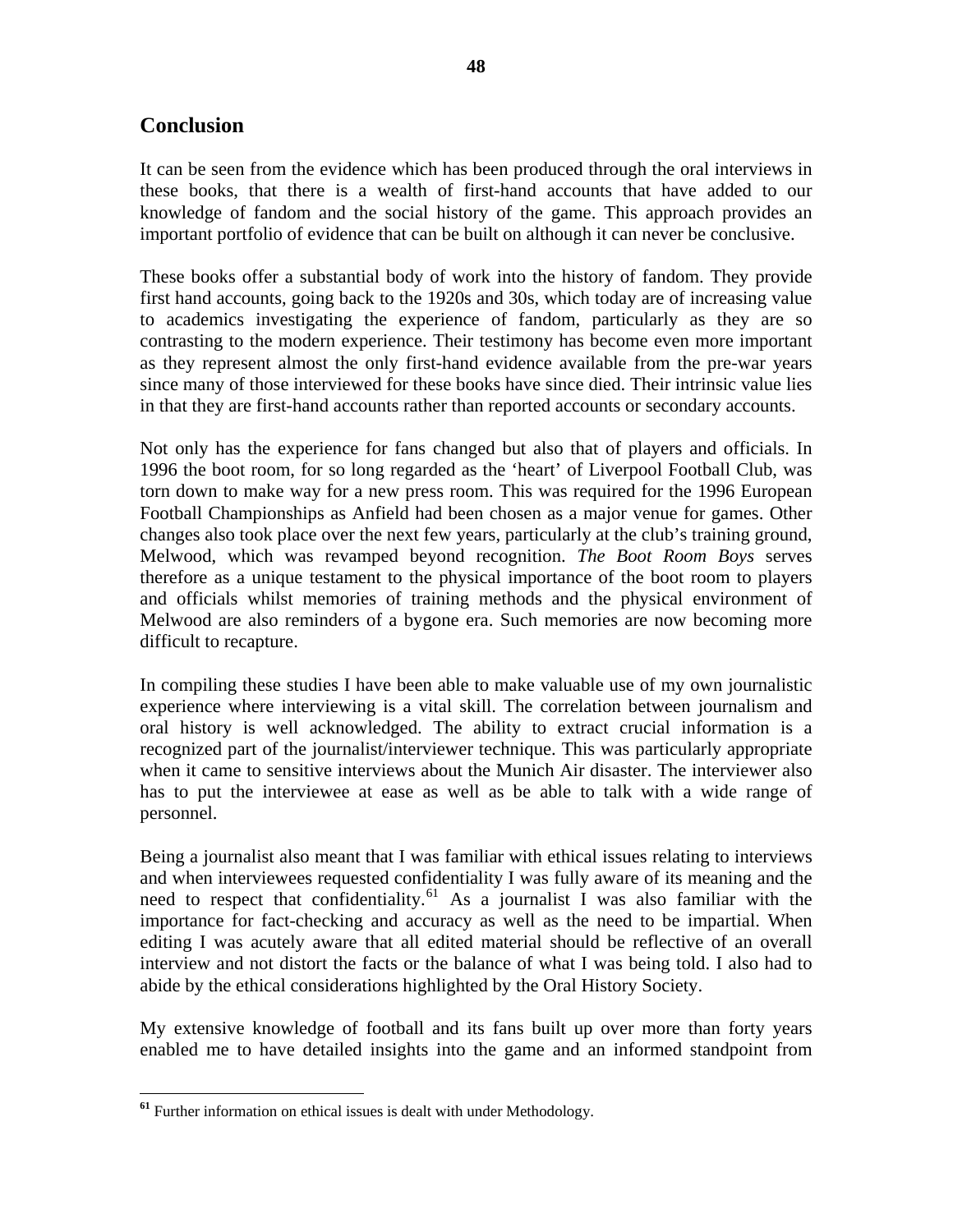which to conduct these interviews. As a supporter of Liverpool Football Club, I have personally experienced both standing on the Kop since 1962 and the changed environment since the introduction of seating. It meant that I was familiar with the subject material that I was considering through interviews and allowed me to empathise with my subjects. It also allowed me to have detailed knowledge of the most appropriate areas of questioning and gave me credibility with interviewees. However my journalistic training ensured that I was aware of the importance of remaining objective and to allow my interviewees to speak, rather than to ask leading questions or direct the line of questioning from a personal perspective. In particular my reputation as a journalist though my various publications allowed me access to interviewees which may not have been so readily possible to others. This was of especial importance when I was writing *The Boot Room Boys* as this involved not just interviewing fans but more crucially players and officials of Liverpool Football Club. It was similarly crucial with *Red Voices* as I was able to interview the chairman of Manchester United at any early stage. This interview subsequently facilitated interviews elsewhere with other prominent Manchester United officials and players.

The studies however are not just a series of journalistic interviews. They are carefully thought out and structured. Using my experience as a journalist, areas of discussion have been formulated and structured after considerable reading of the relevant literature, particularly historical texts. There was an ongoing review of the questions to be posed and these reflected the areas of experience and interest of individual interviewees. An important feature of the interview process was the period of reflection and analysis following each interview which not only informed the subsequent interviews but my own approach and development as an interviewer. My knowledge of the history of the relevant clubs, through my other publications, has also been invaluable and has helped frame the research. These other publications relating to football reinforced my credibility as someone who was able to make informed comment on the sport. Having a national reputation as a sports writer meant that I was respected as a commentator, again facilitating easier access to interviewees.

The importance of this work was further re-emphasized by the updating and republication of *The Kop* in 2005 to include an additional chapter examining cultural changes on the Kop since it had been restructured as a seater-only area. This demonstrated that the work is not 'static' but has taken account of changes within stadium design. It illustrates an ongoing reflection, by analysing the cultural predicament before and after the introduction of seating. This was invaluable as I was able to revisit previous material and draw on earlier experiences and accounts to inform the revised book.

At the request of the FIFA Football Museum in Preston, many of the taped interviews were deposited in their archive, along with transcriptions and copies of the books for the use of future researchers and historians. I believe that this is authentication of their importance within academia to the study of football and in particular its fans. This deposit and these books have now become a valuable source of material for future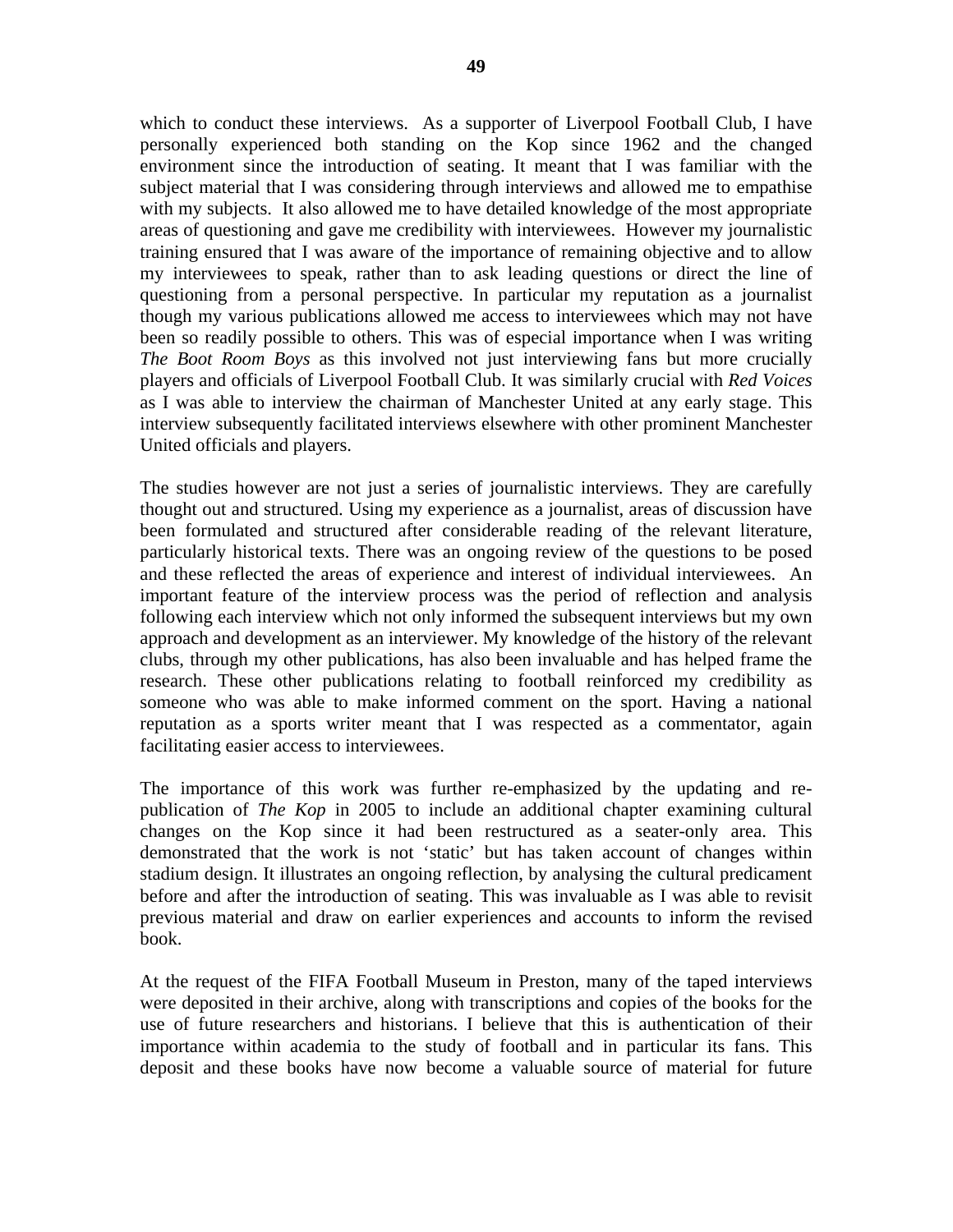historians. By making use of the material they can further develop theories and insights into the social history of football and the culture of football spectating.

An international academic conference on Oral History and Sport at the University of Huddersfield in April 2009 was only the second such conference to deal exclusively with oral testimony appertaining to sport. It featured contributions from the author and helped promote the importance of sport as an important area of research for oral historians. In his opening address to the conference, Dr Robert Perks, Secretary of the Oral History Society and Curator of the National Sound Archive at the British Library, paid tribute to the work done in the area of sport by myself.

My books have been the first to present a series of interviews which took account of, and considered, the experience of football and fandom from the perspective of the ordinary fan, addressing the range of experiences, responses and emotions to the game and all its aspects. It is this all rounded view that provides the greatest significance to my work. Although there are other textual sources, they are limited to describing commentaries on experience, whereas the oral testimony highlights the importance of football in people's lives as well as the relationship they have with particular clubs. This provides an essential contribution to the understanding of leisure in 20th century Britain. This should also be coupled with the fact that the vast amount of collected evidence is prior to 1993 when football grounds became all-seater and the traditional standing areas were demolished. It is now no longer possible to accrue much oral evidence on the experience of standing at football matches and its accompanying cultural experience. The three books present a well documented case for the importance of spectatorship within the context of social and leisure history. For many it provides a regular and important experience that is an essential, and in some cases an all-encompassing, activity in their social lives.

This argument was reinforced in an editorial in *Oral History*, the journal of the Oral History Society, which recognized that new work is being fulfilled in this area. 'Now, however, an emerging group of sports historians has recognized the value of oral techniques and is demanding a more thorough analysis of the role of sport in everyday life.' (*Oral History*, Spring 1997, Editorial, p.2).

The three texts were not only among the first such endeavours in this movement but also form a major contribution to our understanding of the importance of football and football fandom as a part of social history and an activity in the every day lives of many people. Through the oral testimony I have been able to identify a number of significant findings.

To begin with, I have identified three distinct periods of fandom. The first is identified as the period 1900 to 1960. I have called this 'people's fandom' as fans were largely in control of their own supporting activities within an informal structure highlighted by fans being able to gain access to most areas of the ground. Fans were able to mingle openly and socially on the same terrace as opposition fans. Many fans also had dual support of their other city club, demonstrating less tribal instincts in their support. The second period, 1960-1990 I have referred to as 'fanatical fandom'. In this period fandom became fanatical and tribal with the wearing of colours, accompanied by singing and chanting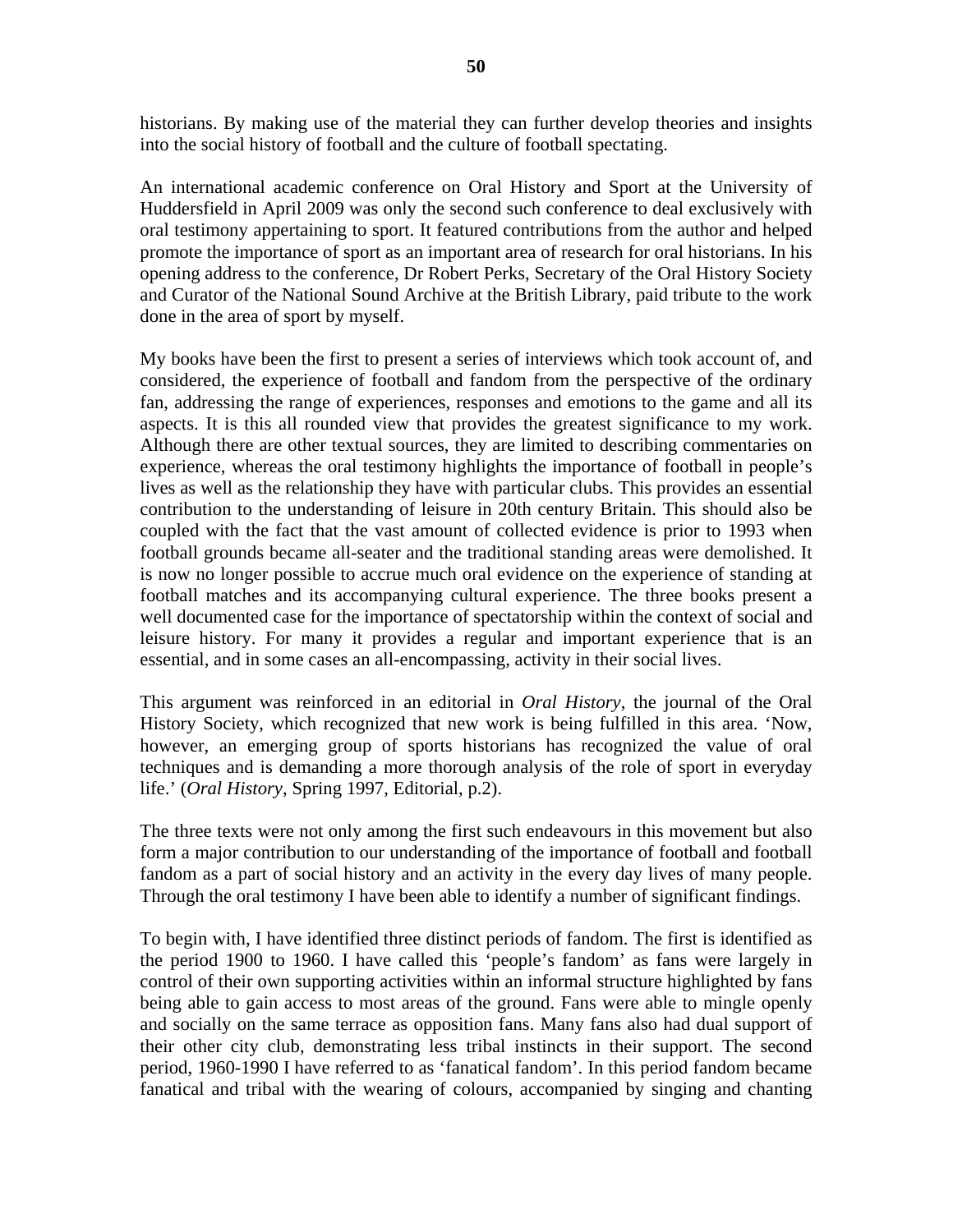and a more aggressive attitude towards opposing fans and players. As a result football fandom changed dramatically, becoming more intense. Trips to away grounds by large numbers of visiting fans created opportunities, not only for new experiences but also for violence. The media also highlighted these 'events' through television pictures and headlines. As a consequence hooliganism emerged as a factor of this fanaticism with the result that grounds became segregated and fandom became more formal. The third period, 1990 to the present, I have identified as the 'bourgeoisification of fandom' and can be explained by the introduction of the all-seater stadia and the establishment of the Premier League in 1992 which helped make football popular to a new audience. This has led to an even more formalised approach to fandom. Television deals with a significant influx of money, price increases, growing media interest and an increasing popularity of the game, have all brought about greater commercialisation and have resulted in many changes, most noticeably in the makeup of fans.

My second significant finding has been in respect of the importance and commonality of rites of passage. In the past young people were initiated into fandom, usually by a father but sometimes by a mother or elder brother. They adopted a deliberate and traditional approach to fandom. This initiation took various forms, controlled by who took them to a match and their location within the ground or specific terrace. In recent years however this tradition has changed, governed now by the architecture and formality of the allseater stadium. Whilst there are some differing approaches, rites of passage were largely the same at both Liverpool and Manchester United.

My third finding revolves around the importance and commonality of ritual. This can take various forms from superstition to dress code and spectator location. Although there may be minor changes in its modes, it remains largely the same as ever and is common to both clubs.

Fourth, I have identified that the emergence of chanting and singing during the 1960s began on the Kop at Liverpool Football Club and was subsequently adopted at other clubs. This was to become an important cultural aspect of fandom and continues to this day.

Fifth, I have identified the importance of social identity to fandom through location. Social identity takes the form not just of support for the football team but for the city as well and all that it represents. This is particularly the case with Liverpool Football Club and the need for fans to identify with the club and city by locating on the Kop, viewed by many fans as the 'heart and soul' of the club.

Sixth, the books have identified the importance of inter-action between fans and players. This has changed over the years, as players have become more alienated from their local communities but nonetheless remains a key element of fandom. Players and officials view the fans' involvement as 'enthusiasts' and important to the outcome of a game. Similarly fans believe that their support can have an impact on the result.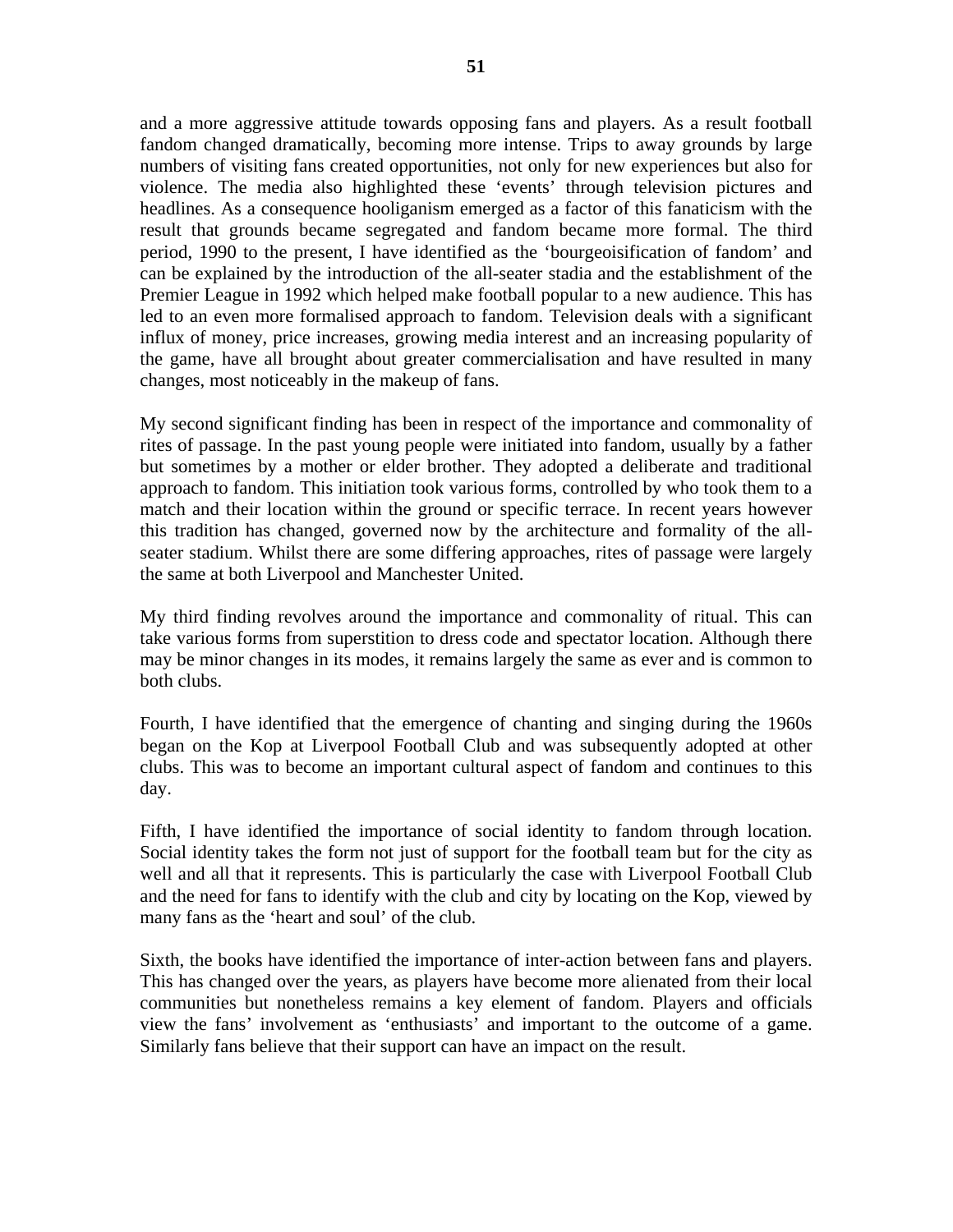Finally, by the specific use of oral evidence, I have demonstrated that sport, and in particular football, like any many leisure activities, is a relevant area of study for academics. This democraticisation of history through oral testimony is able to provide evidence for historians and academics which otherwise might never be formalised in a textual method. By examining fandom through oral interview we are able to gain a fresh and relevant perspective. Academics, oral historians and leading commentators on the game have all testified to the value of my work.

It is the establishment of these findings and their detailing through oral evidence that is the substance of my work. Some of these findings have been identified for the first time through the number and variety of oral interviews that are recorded in these books. As such the books contribute to the knowledge and experience of fandom, providing an insight into the history and trends of fandom during the  $20<sup>th</sup>$  century.

The driving force of my work has been to re-focus the study of football history from events and personalities on the field to an appreciation of the fans' relationship with the game. By taking serious consideration of their experiences, through the use of oral testimony, I have been able to explore their passions, emotions and attitudes within an historical timeframe. Through this fusion of football history and recordings of the memories of ordinary supporters, the study of football is no longer solely concerned with the activities of players and managers but no takes into account the role of fans as well. This democratisation process is an important and innovative development in approaches to the study of sport and leisure.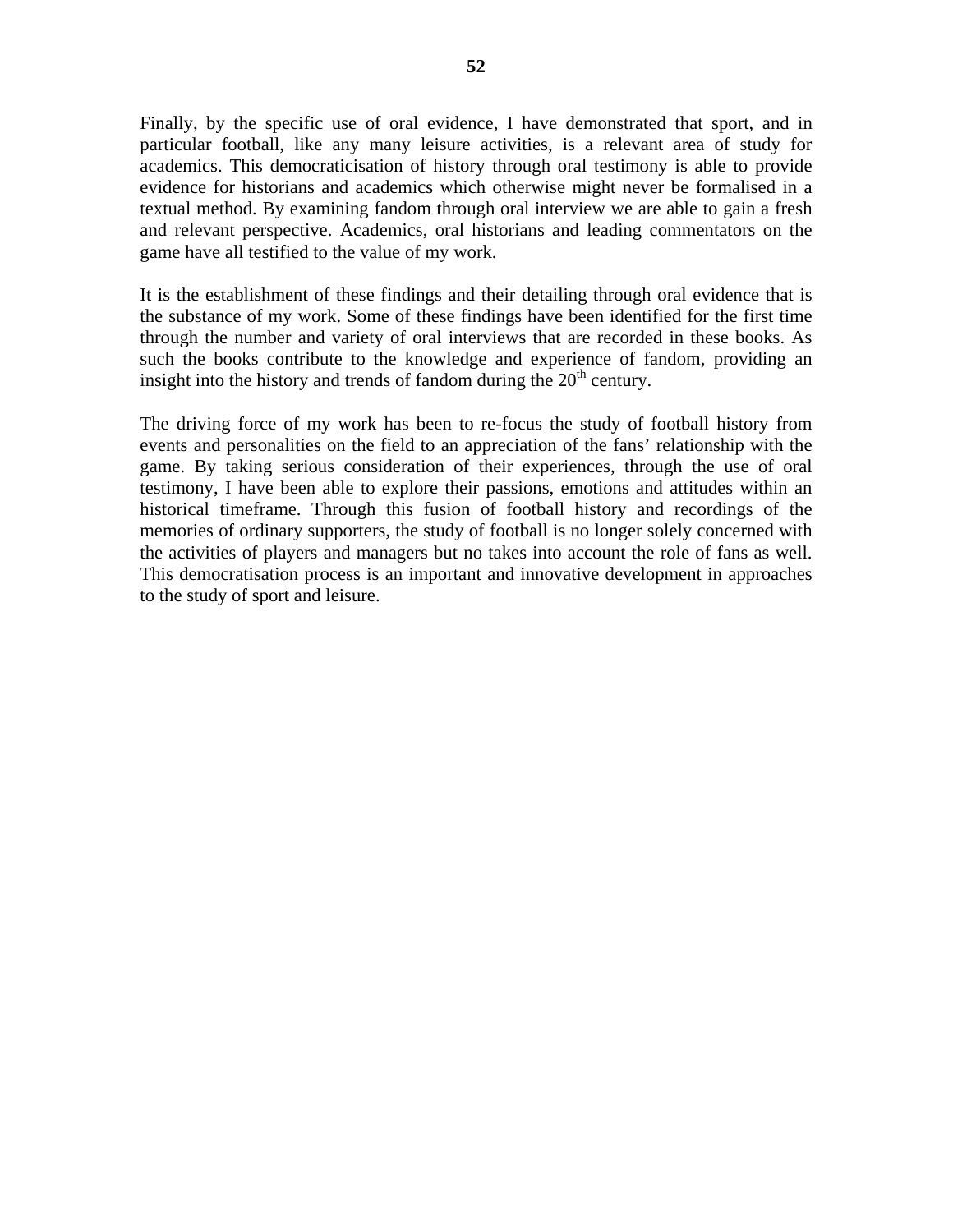# **General Note**

Across the three publications, a total of almost 250 people were interviewed, generating 450,000 words which were recorded, transcribed and edited for publication.

With all interviews I was acutely aware of the surrounding ethical issues related to oral history interviews. In accordance with the recommendations of the Oral History Society, all interviewees were asked to sign a permission document. This document briefly outlined the intent of the interviewer and the publication. All interviewees agreed to the document. Where necessary I also respected any request for confidentiality although this happened on only rare occasions.

Of more ethical consideration was the transcribing of interviews. Again I followed the recommendations of the Oral History Society. Some dialect was corrected although no correction was made where I felt that it provided an insight into the character of the interviewee or added to the reader's enjoyment. I did however correct grammar so that the text was not only more readable but also comprehensible. I did attempt to show corrected text to the interviewees but this was not always possible. This fact had been referred to in the permission form which stated that it would not be an obligation. Where necessary I also made factual corrections to interviews. For example, if an interviewee referred to a specific football match but gave the wrong date to the game or the wrong scoreline, I made the necessary correction.

All interviews were transcribed by myself. This process, although time-consuming, allowed me to retain control, not only of the interviews, but also of the ethical issues outlined above. It meant that I could check for inaccuracies and was able to begin the process of editing as I went along.

 My own journalistic experience, garnered over a 20 year period, proved to be invaluable. Interviewing techniques are only refined with time and experience and a long career as a journalist meant that I was able to ascertain with some degree of accuracy and certainty the structure of questioning and the importance of information being received. I was also able to remain silent and listen when I believed that it was necessary.

One of the principal reasons why I decided to use this technique of oral history was because of my experience of interviewing individuals over many years. As a journalist I was fully aware that it is comparatively easy to take an interview and extract whatever material is desired in order to establish a particular argument. The use of oral history however allows individuals to express themselves in a deliberately full and frank manner without fear of over-editing, excessive manipulation or time constraints.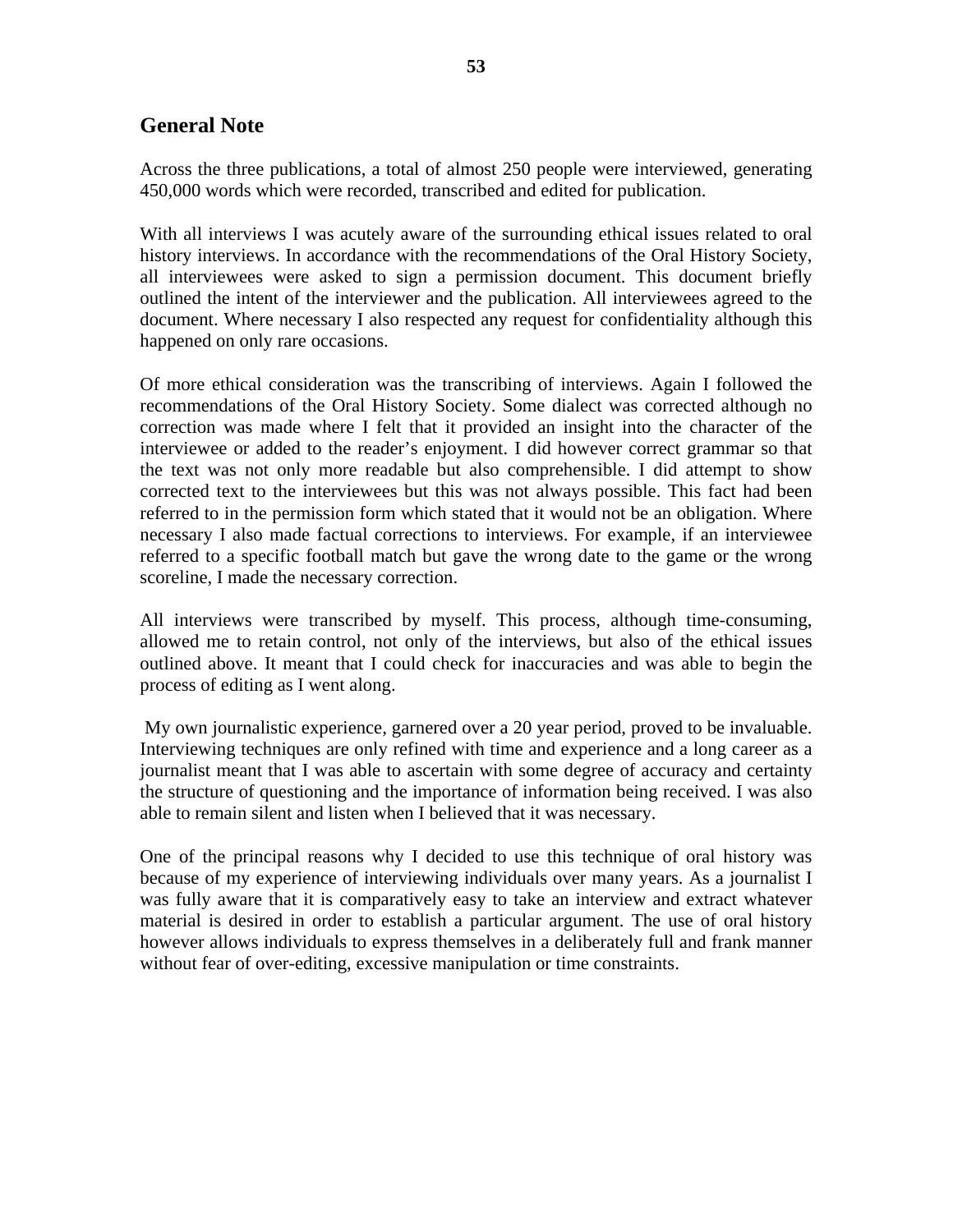# **Methodology**

## *A Note on the Research and Editing of Interviews.*

# *The Kop*

As far as possible all efforts were made to abide by the advice of the Oral History Society on interviewing techniques. Interviews for The Kop were conducted during 1992 and 1993 and further updating interviews were conducted in 2004. In all more than 100 interviews were conducted and 90 of these were included in the publication. A total of around 150,000 words were recorded.

Interviews were recorded by three methods.

1.Taped interviews. These were face to face and taped. The earlier interviews were taped using a small cassette player. Later interviews used a Sony Minidisc recorder. Although taping interviews was the most desirable technique, events did not always allow for this. For instance some of the interviews took place in surroundings that did not encourage taping, such as at the ground itself on match days, or in public places, and so forth. Where ideally possible, interviews were conducted at either the interviewer's home or the interviewee's home or office. This encouraged the interviewee to relax and talk in a quiet and detailed way without undue interruption.

2.Written interviews. Where it was not possible to tape an interview, they were recorded in shorthand and longhand. There are however only a small number of these.

3.Telephone interviews. It was necessary to conduct a number of interviews over the telephone as, on occasion, it was impossible to meet face to face with some of the more well-known persons, particularly ex-players. These interviews were either recorded or taken down in shorthand.

Interviewees were selected on the basis of a number of criteria. Principal among these was their ability to discuss a particular historical period. Other criteria however involved their relevance to certain aspects governing the functioning of the Kop, such as cleaners, police, St John Ambulance, club directors. An early analysis of the interviews showed that it was also necessary to conduct interviews with individuals who had a relevance to issues being raised, such as hooliganism, fashion and song writing.

Interviewees were found through a variety of means. An advert was initially placed in the *Liverpool Echo* but this brought few responses. The most fruitful sources proved to be through the various supporters' clubs. The management of Liverpool Football Club was particularly helpful in identifying such sources. In particular the unofficial Liverpool Supporters' Club has premises (including a large bar) which functioned on match day proved to be a most productive network. Some interviewees also recommended their own acquaintances.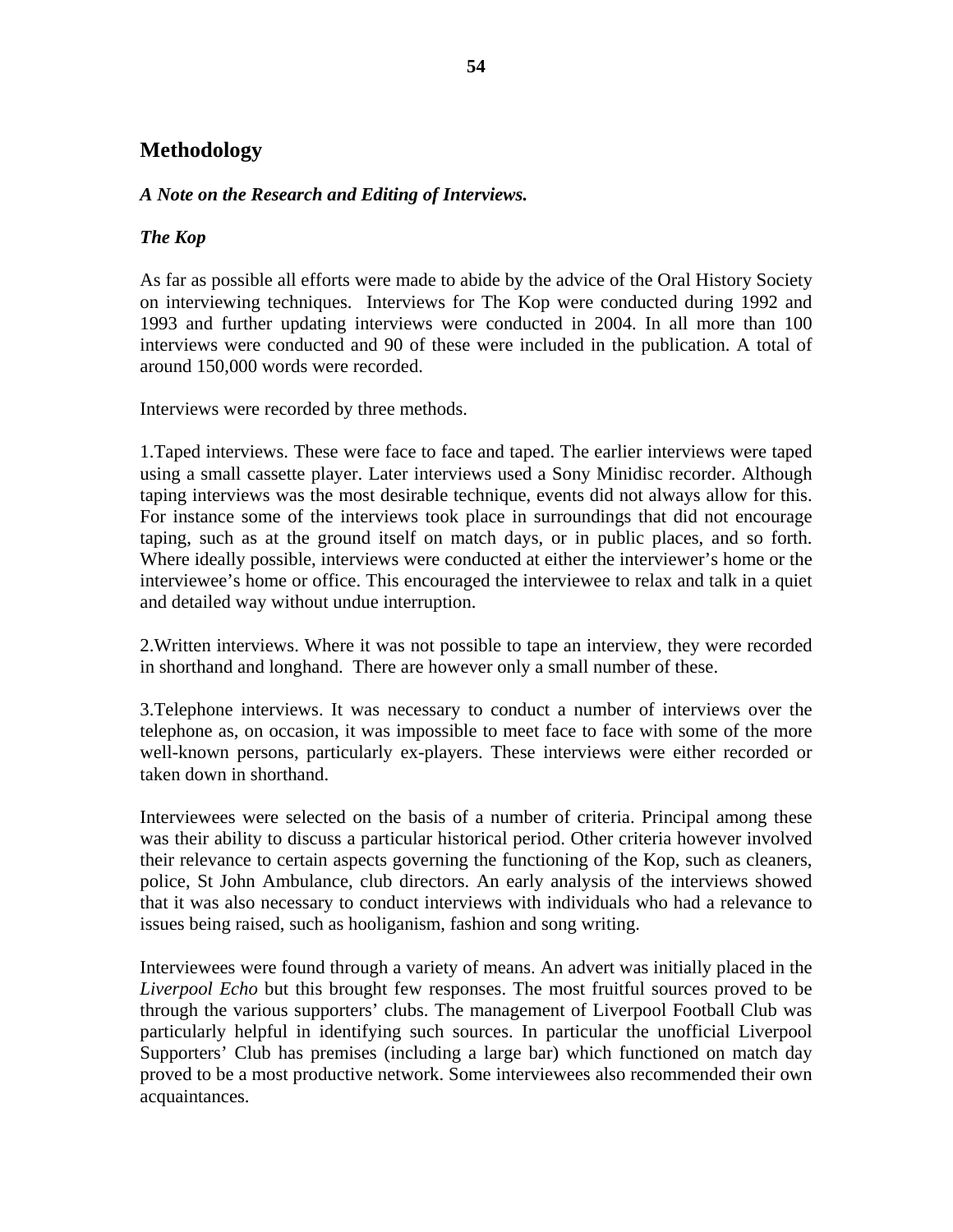Once the interviews had been conducted they were immediately transcribed and then edited in order to extract the relevant comments. In most cases dialect was rewritten in order to make sense. Grammatical errors were generally left intact but where it was necessary to improve the sense of the sentence, they were corrected. In some cases factual mistakes have also been corrected; for instance where the interviewee has incorrectly given a score or date. These corrections followed the general policy of the Oral History Society dealing with ethical issues. Permission forms were also signed.

All questions have been edited out of the interviews. It was often the case that interviews covered a range of issues and historical periods. Where this happened the interviews were separated into the most appropriate chapters.

A full list of those interviewed is detailed later.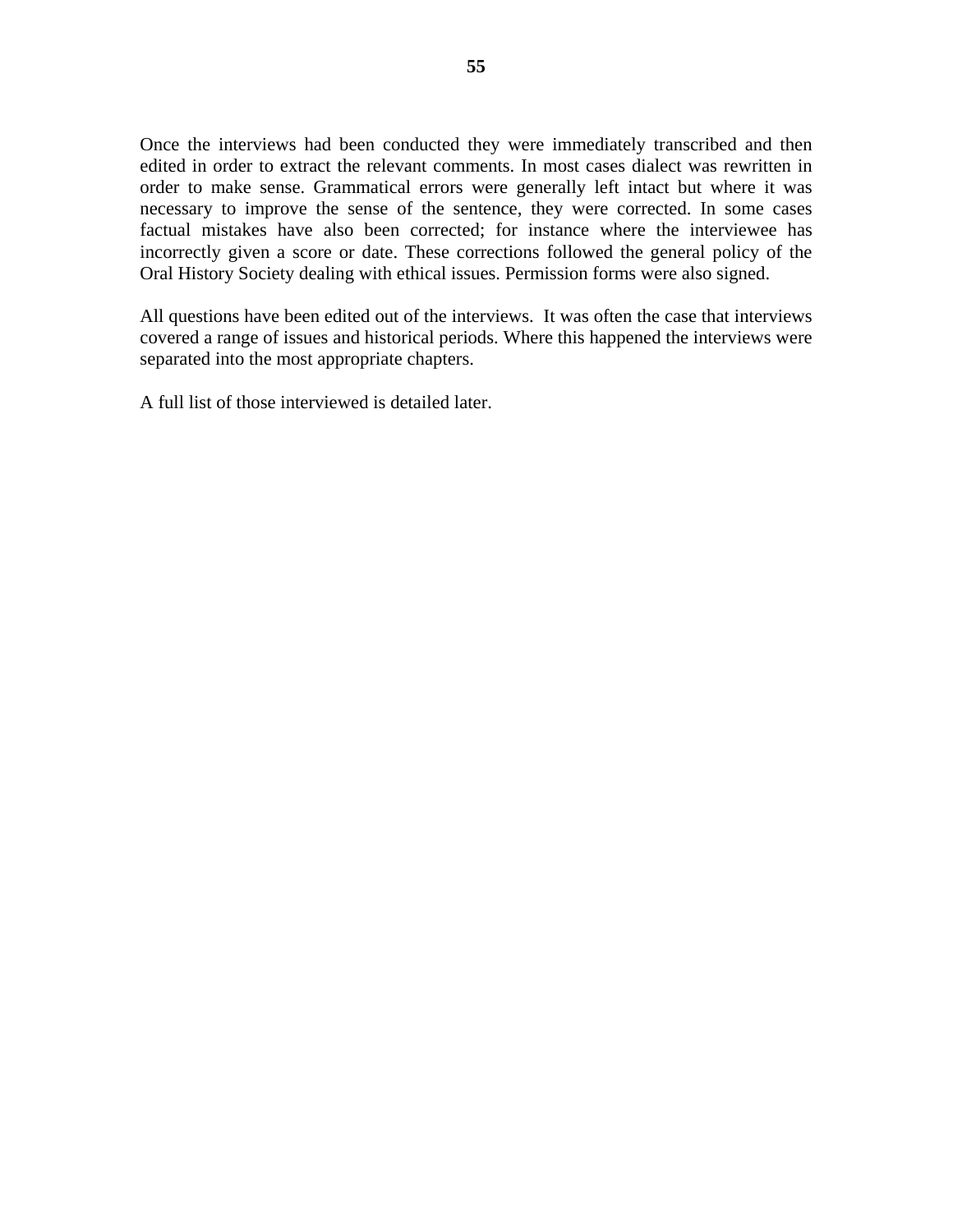## *Red Voices*

Interviews were conducted between1996 and 2000. A total of 73 people were interviewed with 65 being included in the publication. More than 170,000 words were recorded.

The vast majority of interviews contained within this particular book were recorded on a Sony Minidisc player. Each interview was then transcribed and broken into sections to be included in the relevant chapters. As little editing as possible took place. Where editing has taken place it was carried out in order to make the interview as coherent and readable as possible. Hopefully the meaning has not been destroyed. Some slang and dialect words have been kept so that the reader can feel the character of the interviewee. The interviews however have not been included in full. Some repetitions and irrelevancies have been dropped. The occasional factual correction has also been made (dates, games, players, etc) in order to save any embarrassment to the interviewee and to avoid any confusion for the reader.

This book took a more general approach to football fandom. It did not concentrate on any particular area of the ground and nor did it attempt to interview individuals about the functioning of the club. The principal objective was to record the memories and experiences of fans since the 1920s. Consequently interviewees were principally selected on the basis of age and their relevance to a particular historical period of the club.

Particular efforts were made to record interviews with individuals whose experiences went back as far as the pre-war years. For obvious reasons it was clear that such interviews were of paramount importance. Events have shown that a number of those interviewed have subsequently died.

Drawing on my experiences as a journalist, the chairman on Manchester United, Mr Martin Edwards, was deliberately chosen for the first interview as I believed that this would help facilitate later interviews with players, fans and other club officials. I also drew upon my experience of *The Kop*, by selecting interviewees through various organisations such as fanzines, unofficial supporters' clubs, and the club itself.

The taped interviews are now in the possession of the football archive at the FIFA National Football Museum in Preston.

In as many cases as possible individuals were allowed to see their written interviews and to make corrections. Some individuals however declined the opportunity. A full list of the interviewees is detailed later.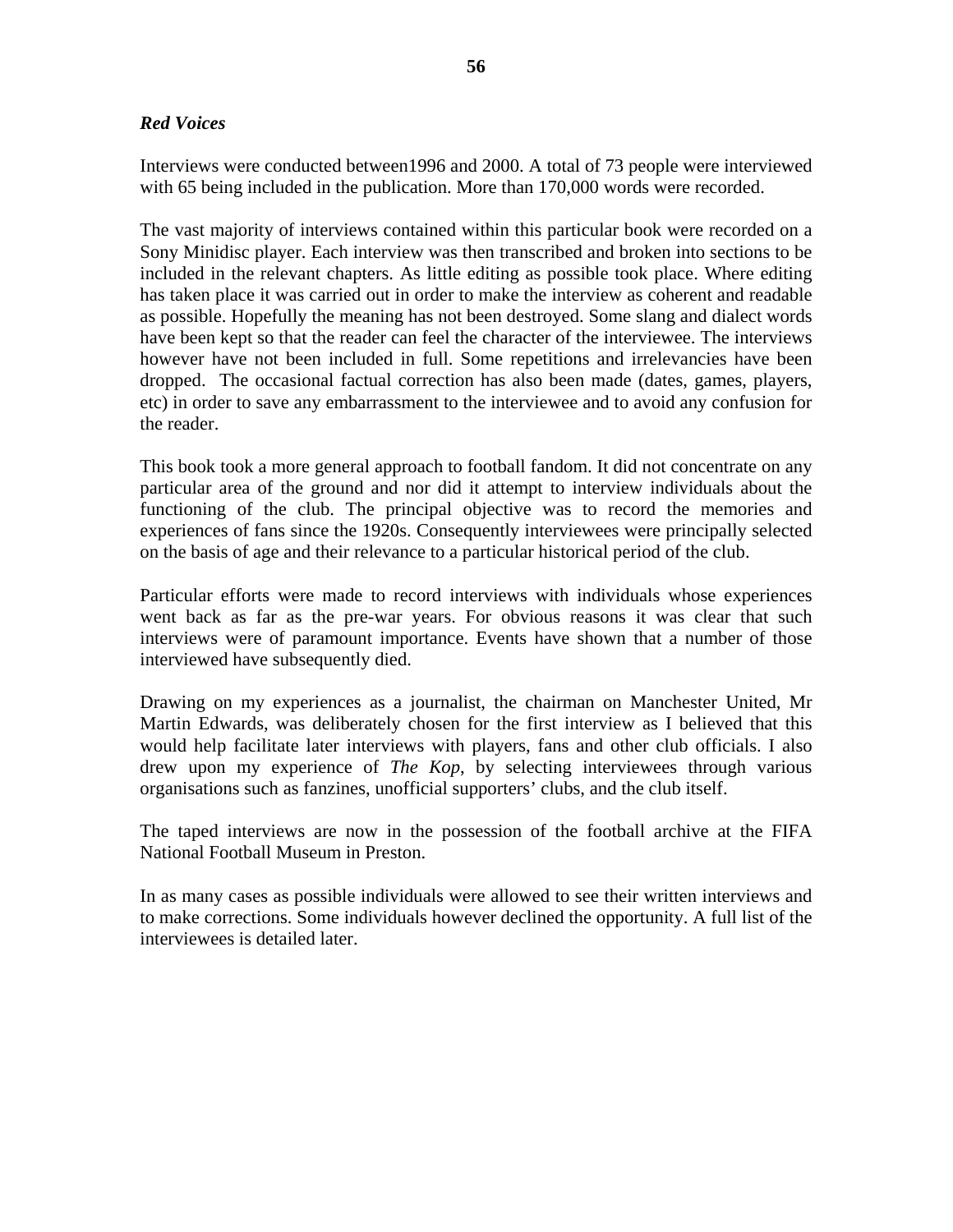#### *The Boot Room Boys*

Some 45 interviews are included in the book although a total of 51 interviews were recorded. These amounted to a total of 130,000 words. Interviews were conducted between 1998 and 1999.

The range of interviewees for this book is in contrast with the other publications. In this instance interviews have been conducted with a narrower range of personnel, concentrating on players, former players, members of the coaching staff and club directors. There are few interviews with fans. As a result interviewees tended to select themselves with my own knowledge of the club and its history of vital importance. There was clearly a limited number of coaching staff still available for interview, due to a number of factors, including death, illness and distance. I deliberately selected the club's secretary, Peter Robinson, as my initial interviewee due to his importance within the club's hierarchical structure, knowing that his agreement to an interview would facilitate further interviews. As a result the selection of interviewees and access to them was enhanced by the club. This was also due not only to the fact that the club had a 'friendly' relationship with myself and that the club also saw the publication as an important contribution to its history. The club was able to provide telephone numbers and was able to arrange access to its own employees. As a result the book contains interviews with almost everyone the author had sought.

Again, interviews were conducted along the lines recommended by the Oral History Society. All interviews were taped on a Sony minidisc player. Face to face taped interviews tended to be shorter in length as the author needed to be aware of the time demands being made on certain personnel, particularly the elderly and the more well known. A few telephone interviews took place. All of these were taped. Also included were some comments made in other publications. Generally these comments were restricted to those made by personnel no longer alive but who I believed added to the overall context of the book.

The taped interviews are now in the possession of the football archive at the FIFA National Football Museum in Preston. A full list of those interviewed is detailed later.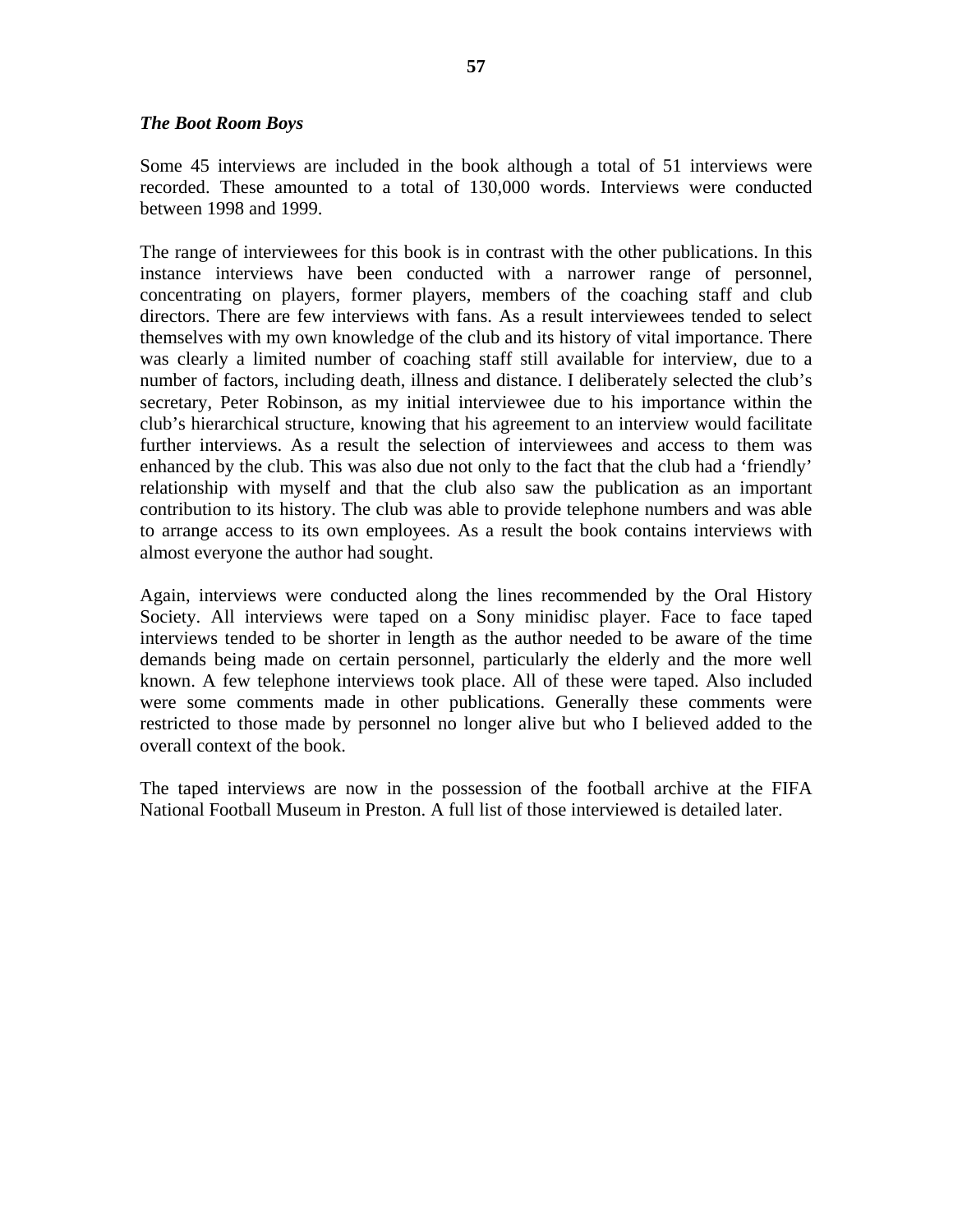# **Bibliography**

Kelly, S. (1999) *Red Voices: An Oral History of Manchester United.* London, Headline. Kelly, S. (1999) *The Boot Room Boys.* London, Collins Willow. Kelly, S. (2005) *The Kop: Liverpool's Twelfth Man,* London, Virgin.

Alcock, C. (1867) *Football: Our Winter Game*. London, Field. Andrews, D. ed. (2004) *Manchester United: A Thematic Study*, London, Routledge. Bale J. (1994) *Landscape of Sport*, Leicester, Leicester University Press. Bale, J (2003) *Post- Colonialism and Sport*, London, Berg. Barkow, A. (2000) *Getting' to the Dance Floor*. New York, Atheneum. Belchem, J. (2000) *Merseypride: Essays in Liverpool Exceptionalism.* Liverpool. Belchem, J. ed. (2006) *Liverpool 800.* Liverpool, LUP. Birley, D. (1995) *Land of Sport and Glory.* Manchester, MUP. Bose, M. (1990) *Cricket Voices.* London, Kingswood. Bose, M. (2007) *Manchester Disunited: And the Business of Soccer*, London, Aurum. Boyle, R. & Haynes, R. (2004) *[Football in the New Media Age](http://www.amazon.co.uk/Football-New-Media-Raymond-Boyle/dp/0415317916/ref=sr_1_1?ie=UTF8&s=books&qid=1242214510&sr=1-1)*, London, Routledge. Branson, N & Heinemann, M. (1971) *Britain in the 1930s.* London, Heinemann. Brown, A. ed. (1998) *Fanatics, Power, Identity & Fandom in Football.* London, Routledge. Burns, J. (2004) *When Beckham Went to Spain: Power Stardom and Real Madrid.*  London, Michael Joseph. Butler, B. (1988) *The Football League 1888-1988.* London, Macdonald. Carter, N. (2006) *The Football Manager*. London, Routledge.Coleman, R. (2000) *Lennon, the Definitive Biography.* London, Pan. Cunningham H. (1980) *Leisure in the Industrial Revolution.* London, Palgrave. Davies, H. (1972) *The Glory Game.* London, Weidenfeld and Nicholson. De Lisle, T. (1995) *Lives of the Great Songs.* London, Penguin. Dohren, D. (2004) *Ghost on the Wall*. Edinburgh, Mainstream. Dragowki, J., Diethelm, K. & Watson, I. (1995) *Alive and Kicking, Fussball Zwischen Deutschland und England.* Bremen, Redaktion Gulliver. Dunning, E., Murphy, P. and Williams, J. (1988) *The Roots of Football Hooliganism.* London, Routledge. Dunphy, E. (1976) *Only a Game.* London, Kestrel. Dunphy, E. (1991) *A Strange Kind of Glory, Sir Matt Busby and Manchester United.* London, Heinemann. Evans, G.E. (1956) *As The Fellow Who Cuts The Hay*, London, Faber. Evans, G.E. (1970) *Where Beards Wag All*, London Faber. Fishwick, N. (1989) *English Football and Society*, Manchester, Manchester University Press. Garland, J., Malcolm, D. & Rowe, M. (2003) *The Future of Football*, London, Cass. Gibson, A. & Pickford, W. (1906) *Association Football & the Men Who Made It.*  London, publisher unknown*.* Green, G. (1978) *There's Only One United.* London, Hodder and Stoughton.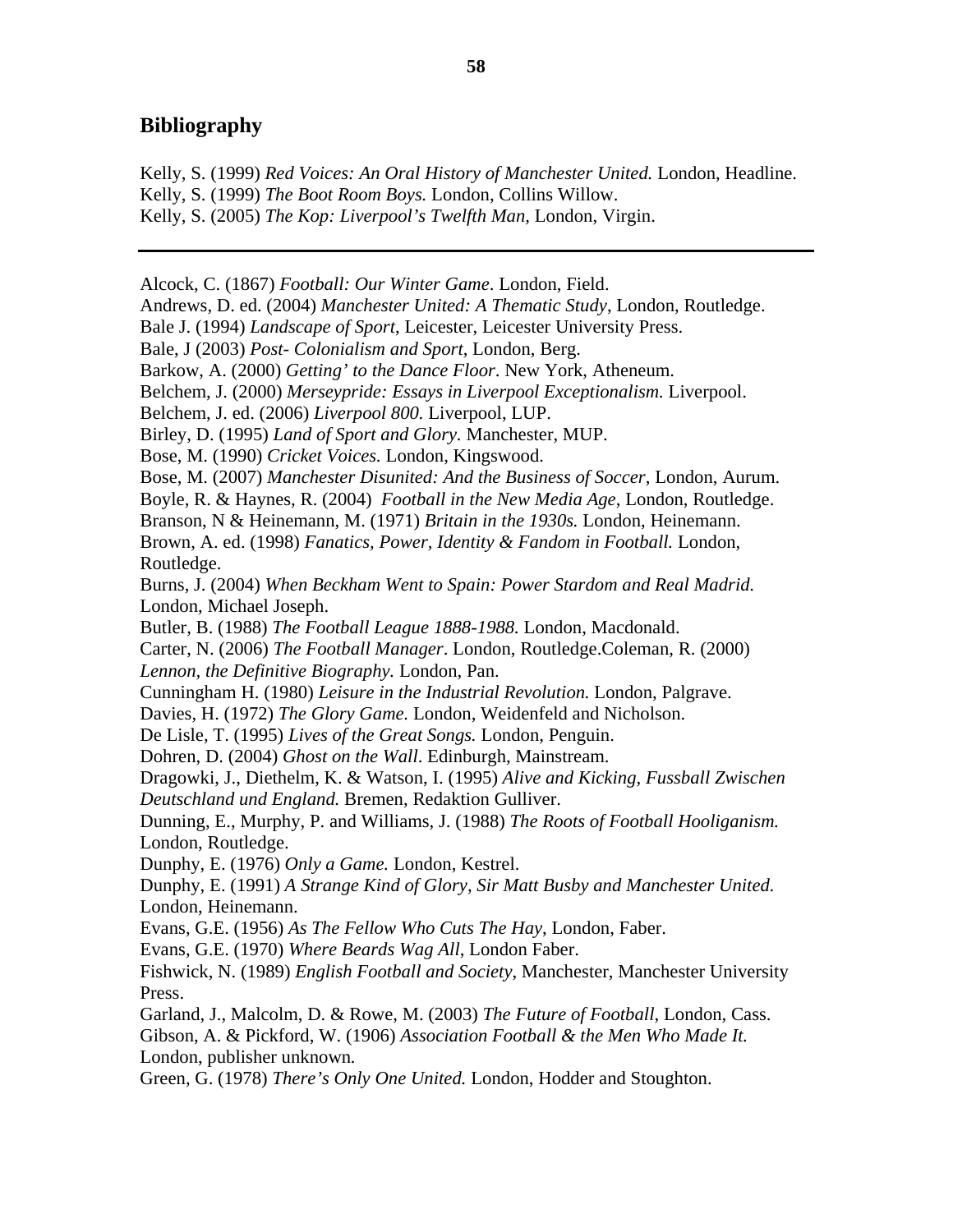Guilianotti, R. Ed. (1994) *Football, Violence and Social Identity,* London, Routledge*,* 

Guilianotti, R. (2005) *Sport: A Critical Sociology*, London, Routledge*,* 

Holt, R. (1990) *Sport and the British.* Oxford, OUP.

Hill, D. (1989) *Out of His Skin. The John Barnes Phenomena.* London, Faber.

Hill. J. (2002) *Sport, Leisure and Culture in 20th Century Britain.* Basingstoke, Palgrave.

Hill, J. & Williams, J. (1996) *Sport and Identity in the North of England.* Keele, Keele University Press.

Hornby, N. (1992) *Fever Pitch.* London, Gollancz.

Inglis, S. (1988) *League Football And The Men Who Made It.* London, Collins Willow.

Inglis, S. (1996) *The Football Grounds of Britain.* London, Collins Willow.

Jones, S. (1988) *Sport, Politics & the Working Class.* Manchester, MUP.

Keates, T. (1929) *History of Everton Football Club 1878-1929.* London, Thomas Brakell.

Kelly, S. (1987a) *Idle Hands, Clenched Fists.* Nottingham, Spokesman.

Kelly, S. (1987b) *You'll Never Walk Alone, The Official History of Liverpool Football Club.* London, MacDonald.

Kelly, S. (1988) *Forever Everton, the Official History of Everton Football Club.* London, Macdonalds.

Kelly, S. (1992) *Dalglish,* London, Headline.

Kelly, S. ed. (1992) *A Game of Two Halves.* London, Mandarin.

Kelly, S. (1994) *Souness, A Soccer Revolutionary.* London, Headline.

Kelly, S. (1995) *Backpage Football.* London, Macdonalds.

Kelly, S. (1996a) *Bill Shankly: It's Much More Important Than That.* London, Virgin.

Kelly, S. (1996b) *Backpage United.* London, Macdonalds.

Kelly, S. (1997) *Fergie, The Biography of Alex Ferguson.* London, Headline.

Kelly, S. (2003) *Gerard Houllier, The Liverpool Revolution*, London, Virgin.

King, A. (2002) *The End of the Terraces.* London, Leicester University Press

King, C. (2004) *Offside Racism*, London, Berg.

[Laclémence,](http://www.amazon.co.uk/exec/obidos/search-handle-url/index=books-uk&field-author=Lacl%E9mence%2C%20Patrick/202-2404730-6567033) P. (1998) *Plus Jamais ! De Heysel à Sheffield.* Paris, Blick.

Lane, T. (1987) *Liverpool: Gateway of Empire.* London, Lawrence and Wishart.

Lane, T. (1997) *Liverpool City of the Sea.* Liverpool, Liverpool University Press.

Loverro, T. (2007) *Hail Victory: An Oral History of the Washington Redskins*, New York, Wiley

McKinstry, L. (2003) *Jack and Bobby.* London, Collins Willow.

Mailer, N. (1975) *The Fight.* London, Little Brown.

Mariner, S. (1982) *The Economic and Social Development of Merseyside.* London, publisher unknown.

Mason, T. (1980) *Association Football and English Society*, *1863-1915.* Brighton, Harvester.

Mason, T. (1985) *The Blues and the Reds.* Liverpool, Lancashire and Cheshire Historical Society.

Mason, T. (1988) *Sport in Britain.* London, Faber & Faber.

*Ministry of Labour Report* (1932), Cmnd 4281, London, HMSO.

McMillan, R. (2004) *Us Against Them*, London, Harper Collins

Mellor, G. (1999) The Social and Geographical Make-up of Football Crowds in the North West of England, 1946-1962, *The Sports Historian,* Vol 19, No.2.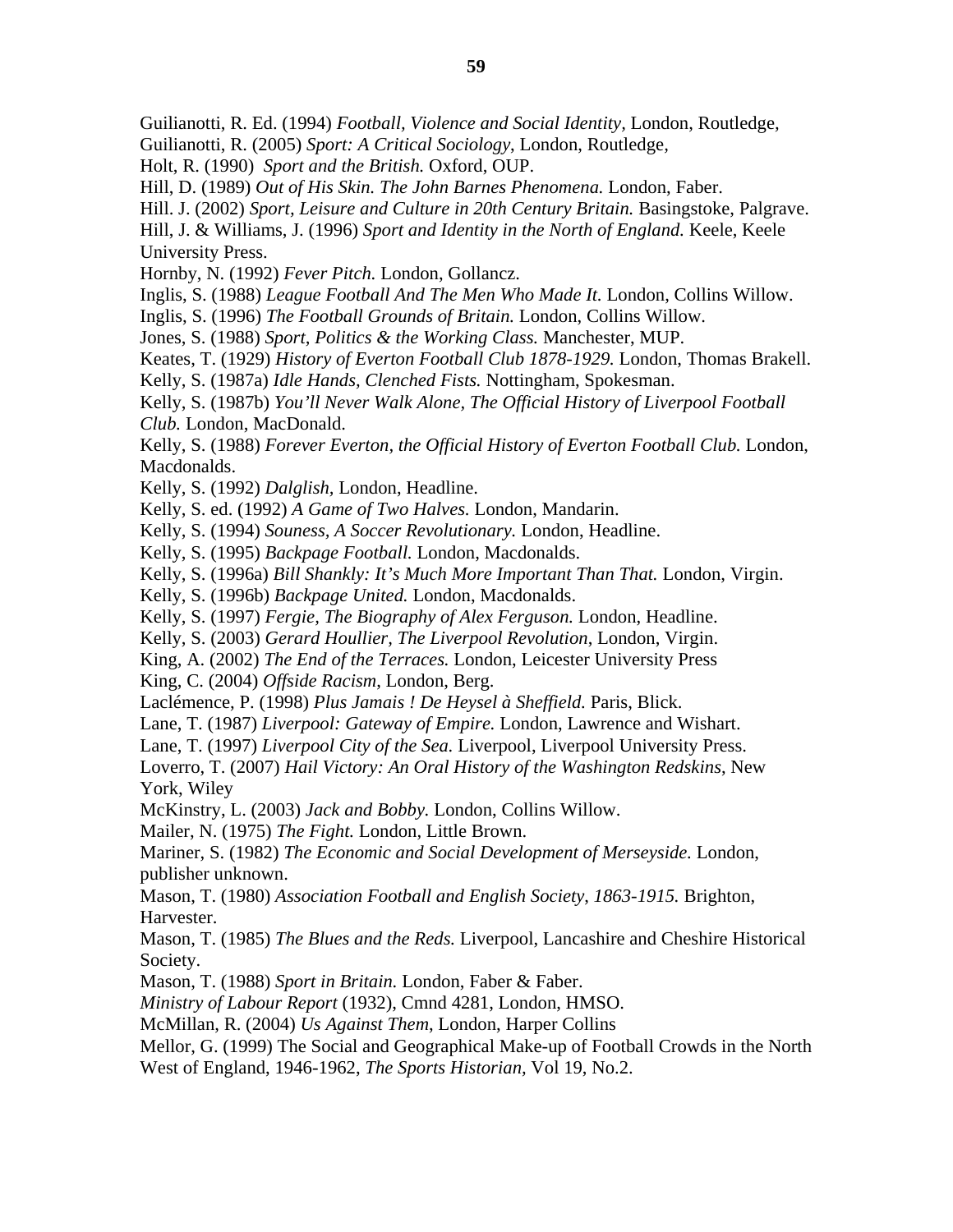Mellor, G. (Summer 2002) The Genesis of Manchester United as a National and International 'Super-Club', *Soccer and Society*, Vol 1, No.2 Morris, D. (1981) *The Soccer Tribe.* London, Cape. Morrison, I. & Shury, A. (1992) *Manchester United A Complete Record.* Derby, Breedon. Morrow, S. (2003) *The People's Game?* London. Palgrave. *Oral History*, *The Journal of the Oral History Society*, Spring 1997, Vol 25. Taylor and Ward, *Kicking and Screaming: Broadcasting Football Oral Histories;* Gearing, B., *More Than a Game: The Experience of Being a Professional Footballer in Britain.* Newsham, G. (1997) *The Dick, Kerr Ladies Football Club.* London, Preston, Scarlett. Paisley, B. (1983) *Bob Paisley: An Autobiography.* London, Arthur Barker. Paul, D. (1998) *Anfield Voices.* Stround, Tempus. Pead, B. (1986) *Liverpool: A Complete Record.* Derby, Breedon. Polley, M. (1988) *Moving the Goalposts.* London, Routledge. Redhead, S. (1991) *Football with Attitude.* Manchester, Ashgate. Redhead, S. (1997) *Post-Fandom and the Millennial Blues.* London, Routledge. Redhead, S., *Hit and Tell, A Review Essay on the Soccer Hooligan Memoir, Soccer and Society,* 5 (3). pp. 391-402. November 2004. Rollin, J. (1985) *Soccer At War.* London, Collins Willow. Ross, I. & Smailes, G. (1985) *Everton, A Complete Record.* Derby, Breedon. Royal, D & Wheat, J. (2005) *Coach Royal* , Texas, University of Texas Russell, D. (1997) *Football and the English.* Preston, Carnegie. Seddon, P. (1999) *A Football Compendium*. London, British Library. Shankly, B. (1976) *Shankly,* London Arthur Barker, Shaw, B. (1979) *Cashel Byron's Profession.* London, Penguin. Smailes, G. (1991) *The Breedon Book of Football League Records.* Derby, Breedon. Taylor, Rt Hon Lord Justice (1990) *The Hillsborough Stadium Disaster 15 April 1989. Final Report Home Office*, *Cmnd 962.* London, HMSO. Taylor, F. (1983) *The Day A Team Died.* London, Souvenir. Taylor, M. (2008) *The Association Game, A History of British Football,* London, Pearson. Taylor, R. (1992) *Football and its Fans*, Leicester, Leicester University Press. Taylor, R. & Ward A. (1993) *Three Sides of the Mersey.* London, Robson. Taylor, R. (1993) *The Day of the Hillsborough Disaster.* Liverpool, Liverpool University Press. Taylor, R. & Ward A. (1995) *Kicking and Screaming: An Oral History of Football in England.* London, Robson. Tyrrell, T. & Meek D. (1988) *Manchester United the Official History.* London, Guild. Wagg, S. (2004) *British Football and Social Exclusion*. London, Routledge. Waller, P. J. (1981) *Democracy & Sectarianism, A Political and Social History of Liverpool, 1868-1939.* Liverpool, Liverpool University Press. Walvin, J. (1975) *The People's Game.* Edinburgh, Mainstream. Watt, T. (1993) *The End.* Edinburgh, Mainstream. Watt, T. (1995) *A Passion for the Game.* Edinburgh, Mainstream. Williams, J. & Wagg, S., eds. (1991) *British Football and Social Change.* Leicester, Continuum.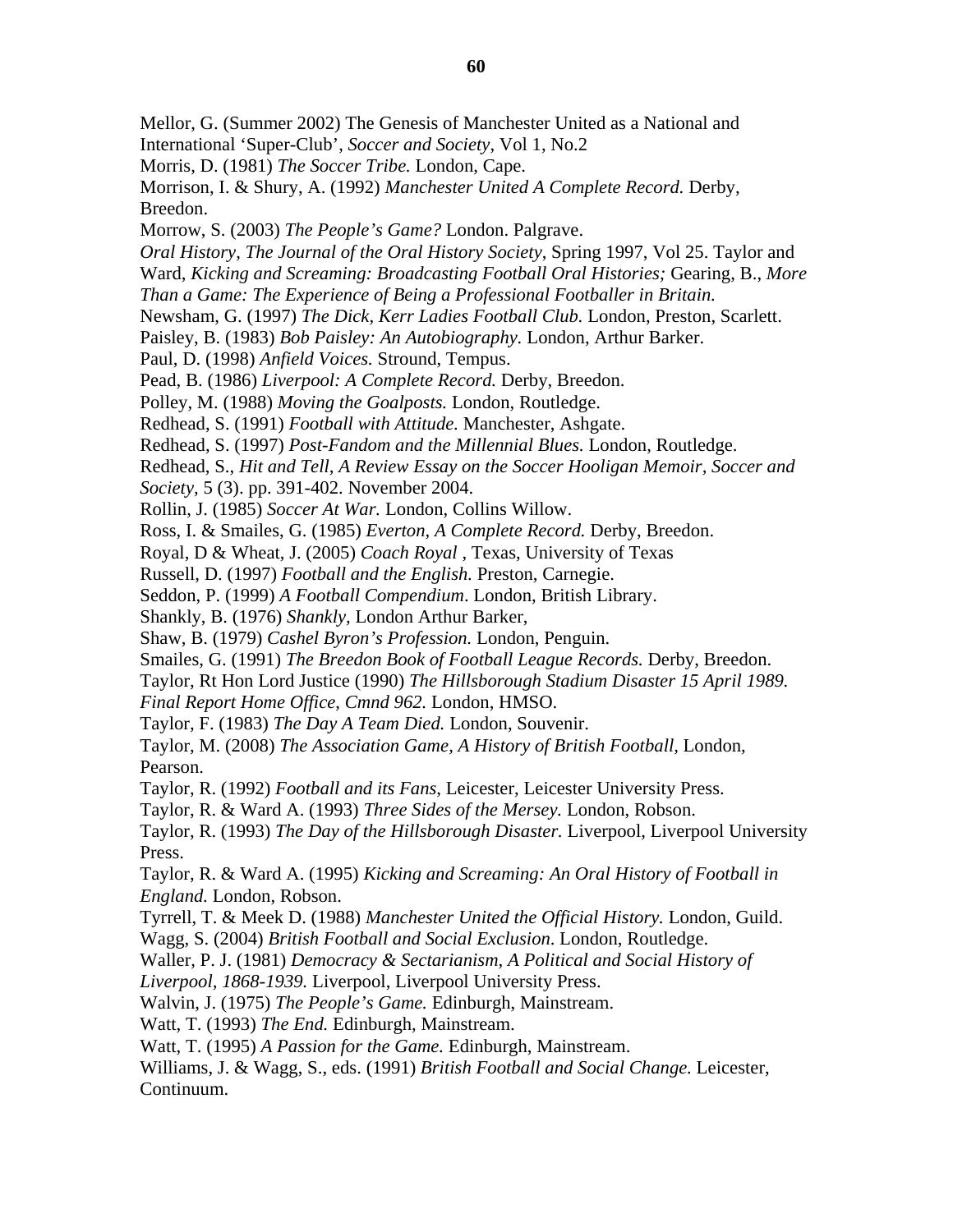Williams, J., Dunning, E. & Murphy, P., (1989) *Hooligans Abroad.* London, Routledge. Williams, J., Hopkins, S. & Long, C. (2001) *Passing Rhythms, Liverpool FC and the Transformation of Football.* Oxford, Berg. Wood, F. (1867) *Beeton's Football.* London, Frederick Warne. Young, P. (1963) *Football on Merseyside.* London, Soccer Book Club. Young, P. (1950) *Football: Facts and Fancies or the Art of Spectatorship.* London, Dennis Dobson. Young, P. (1951) *The Appreciation of Football*. London, Dennis Dobson.

#### **Newspapers, Magazines and Fanzines**

*Athletic News Daily Telegraph Guardian Independent Liverpool Daily Post Liverpool Echo Liverpool Football Echo Oral History, Journal of the Oral History Society Manchester Evening News Mersey Beat Sport, Leisure and Culture in 20th Century Britain Sporting Chronicle The Sports Historian Through The Wind and Rain United We Stand When Saturday Comes*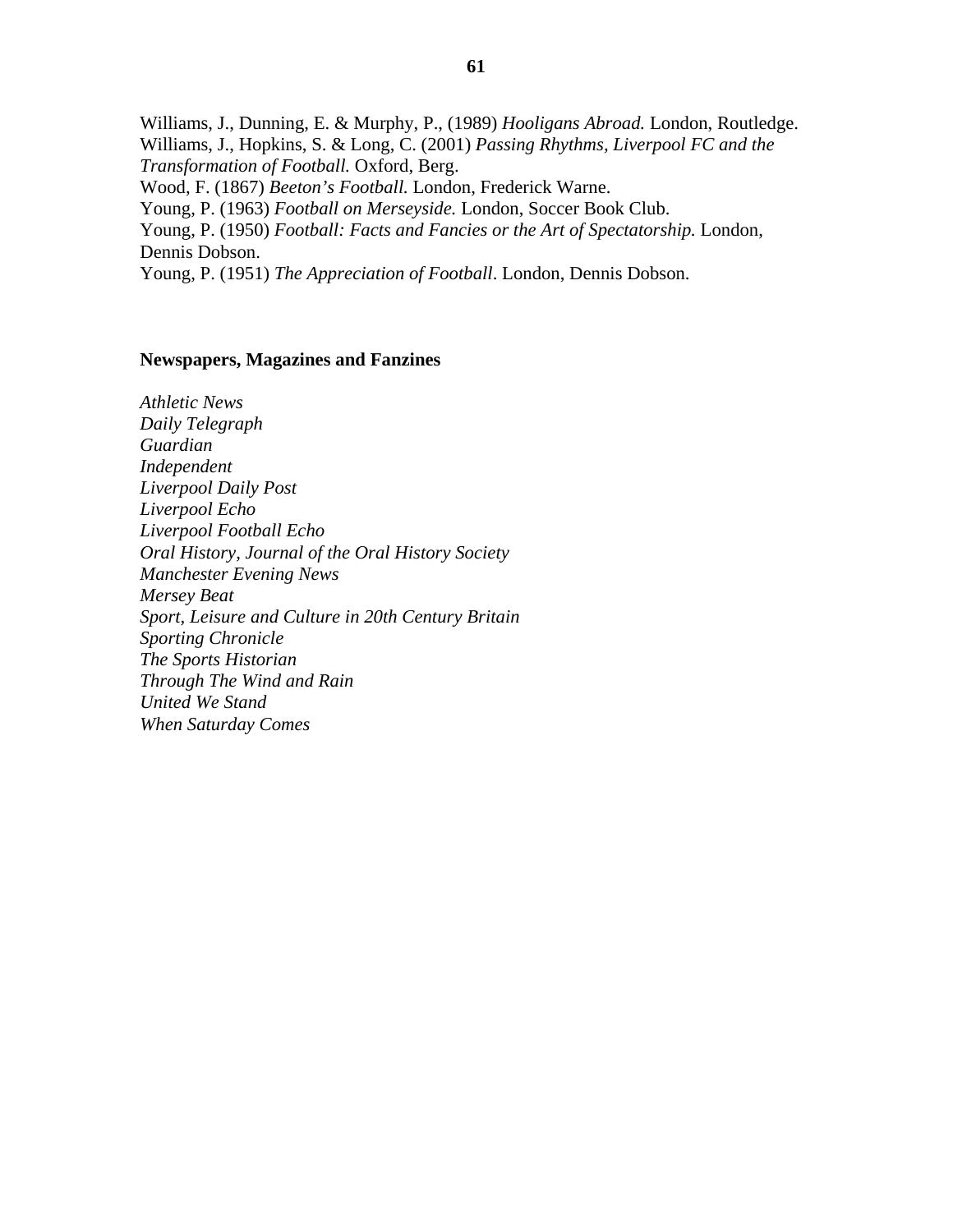### **List of Interviewees**

#### *The Kop*

*John Aldridge,* Former Liverpool player *Jeff Anderson,* Fan and television producer. *Steve Anderson,* Fan and former network current affairs editor ITV *Phil Aspinal,* Fan *Bob Azurdia,* BBC Radio Merseyside Broadcaster *Geoffrey Banfield, Michael Banfield, Robert Banfield*, *Gordon Banks*, Former Stoke, Leicester City and England goalkeeper *Eric Barnsley,* Fan *Brian Bird, Alan Bleasdale,* Livepool-born Playwright *Billy Butler,* BBC Radio Merseyside Broadcaster *Steve Cain, Andrew Cashin,* Businessman and secretary of the Toronto Liverpool fan club *James Catling,* Cleaner, Liverpool Football Club *John Chadwick,* Fan *Dave Clay,* Fan. *Ray Clemence*, Former Liverpool and England goalkeeper *Kenny Dalglish,* Former Liverpool and Scotland player, and manager of Liverpool *Stanley Doig,* Fan and son of Liverpool goalkeeper Ned Doig. *Wendy Doig.* Fan. *Dr John Doyle*, Academic *George Edwards Leslie Edwards.* Former Sports Editor *Liverpool Daily Post and Echo Roy Evans,* Former Liverpool player and manager *David Fairclough,* Former Liverpool player *Alex Finlason,* Architect and fan *John Frank Jim Gardiner,* Fan. *Wayne Gordon*, Fan *Harry Gough, Mick Graham, Bob Greaves.* Former television presenter and sports reporter. *Jim Hartley, Steve Heighway,* former Liverpool player *Jim Hesketh,* Former police officer *Gill Holroyd,* Fan *Emlyn Hughes.* Former Liverpool and England captain. *John Jeffrey Pat Jennings*, Former Tottenham, Arsenal and Northern Ireland goalkeeper. *Judith Jones,* Fan.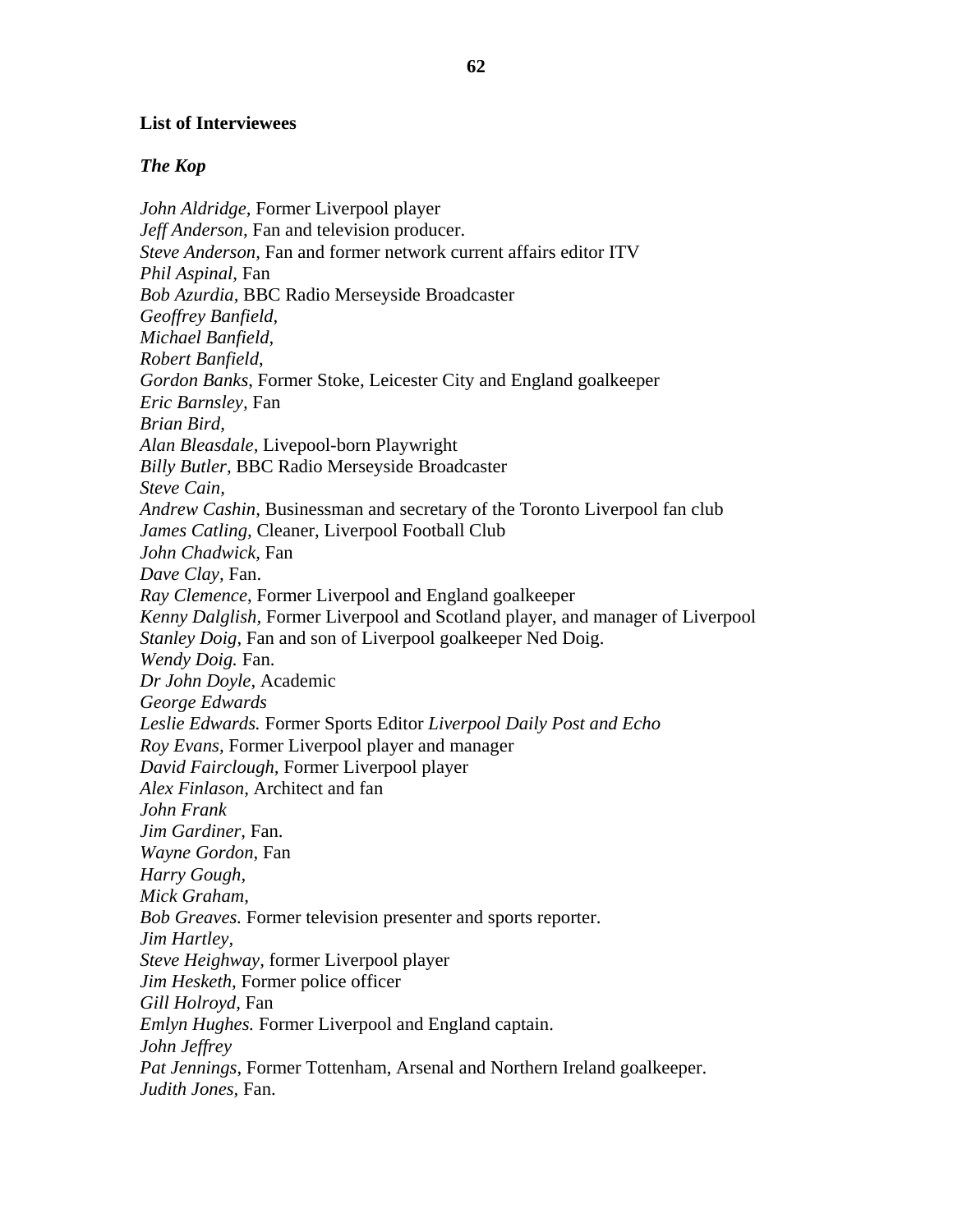*Tony Jones,* Fan. *Paul Kelly,* Fan. *Alan Kennedy,* Former Liverpool and England player. *Johnny Kennedy,* Broadcaster Radio City. *Andrei Kissilev,* Moscow Spartak fan. *Brian Labone,* Former Everton and England player. *Denis Law,* Former Manchester United, Manchester City and Scotland player. *Mark Lawrenson*, Former Liverpool and Ireland player. *Harry Leather,*Fan. *Bob Lyons*, Fan *Eileen McAuley*, Fan. *William McIntyre*, BBC journalist and fan *Duncan McKenzie*, Former Everton player. *Tommy McKinlay*, Fan *Yvonne McLeod,* **Fan** *John Mapson,* Fan *Gerry Marsden*, Lead singer Gerry and the Pacemakers *Neil Midgeley*, Former Football League referee. *Charlie Mitten*, Former Manchester United and England player *Denis Mooney*, Fan and television producer *Steve Morgan*, Businessman, former shareholder and fan *Sydney Moss*, Former Vice Chairman, Liverpool Football Club. *Joe Murray,* Local businessman and fan *Rob Noble,* Fan *Billy O'Donnell*, Fan. *Hugh O'Neil,* St John Ambulance*. Ron Pawsey,* Fan *Jack Payne,* Fan. *Richard Pedder*, Fan *Keith Richards,* Fan *Gareth Roberts*, Fan *Ted Robbins,* Comedian, writer and fan *Sandy Ross,* Fan and Television Producer. Managing Director Scottish Television *Ian St John*, Former Liverpool and Scotland player. *Jeff Scott,* Fan. *Ian Sergeant,* Policed Constable, Merseyside Police *Steve Shakeshaft,* Photographer *Liverpool Daily Post and Echo*. *George Shannon*, Fan *The Rt. Rev David Sheppard,* Former Bishop of Liverpool, *Sheila Spears*, Fan. *John Stile,* Fan *Albert Stubbins*, Former Liverpool player. *Bernard Swift,* Former police officer *Rogan Taylor,* Fan, writer and academic *Andrew Thomas*, Judge and fan. *Ian Thomson,*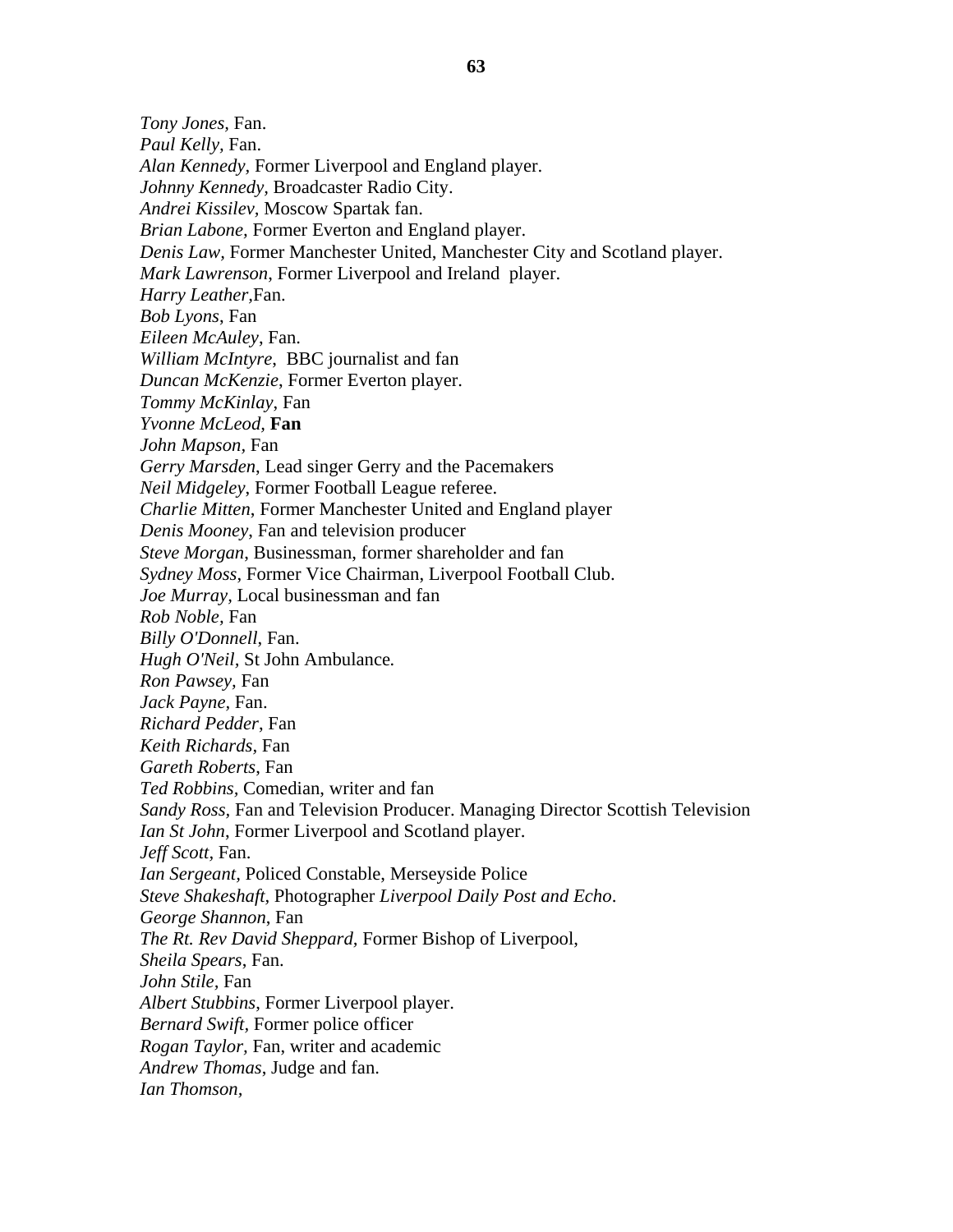*Phil Thompson*, Former Liverpool player and former Assistant manager. *Louise Tovey,* Fan. *Bob Tweedale,* Fan *Rev Jackie Waterman*, Local vicar, Anfield. *Professor Roger Webster*, Academic and fan *Barry Wilford*, Fan. *Dr John Williams,* Fan and academic *Billy Wilson,* Fan and BBC journalist *Harry Wilson*, Fan *Linda Winrow*, Fan. *Dave Woods*, BBC radio five commentator *Lennie Woods,* Fan

Others interviewed for more general and historical information include: Bill Gilson of architects Atherden Fuller The editors and publishers of *Kop* magazine The staff of the microfilm department of Liverpool Central Library, Norman Whibbley of the Liverpool City Council Surveyors department Steve Shakeshaft, photographer, the *Liverpool Daily Post and Echo* Liverpool Supporters Club and in particular Ted Morris and Richard Pedder, Manchester Central Library, Roger Hughes of Radio Merseyside, Merseyside Police Force and especially Inspector Bernard Swift who allowed me to spend a Saturday watching a game from the police control room, The St John Ambulance Brigade and Hugh O'Neill The editor*, Through The Wind And Rain*  Ivor Rolands for his song collection.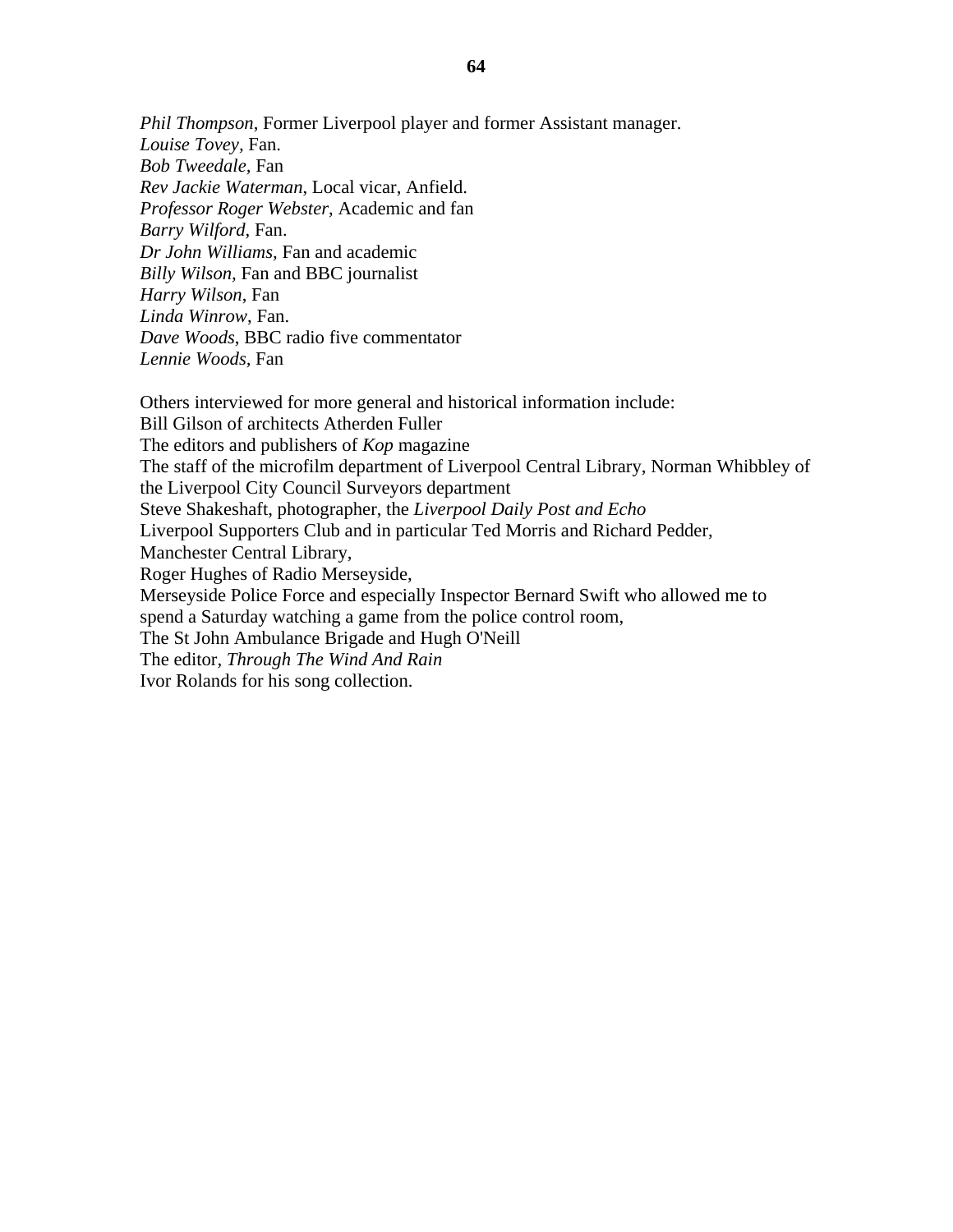### **List Interviewees**

### *Red Voices*

It should be noted that a number of these interviewees have died since they were interviewed.

### *Adam Brown*,

Former*,* member of the Football Supporters Association and the Football Task Force. He is also research officer at the Institute for Popular Culture at Manchester Metropolitan University

#### *Alan Durrans,*

Born in Manchester and started supporting United in the fifties. Once had a trial with the club.

# *Albert Thorpe.*

Former journalist covering Manchester United. First watched United in the early 1920s.

### *Alf Davies*

Member of the St John Ambulance Brigade since 1935. First saw United in 1928 and regularly watched them when they were in the second division before the War

### *Alisson Thornton*

Accountant. Born in the north east but converted to United while at university in Manchester

#### *Andy Mitten*  Founder and editor of the United fanzine *United We Stand*

*Barney Chilton* Former editor of the Fanzine *Red News*.

### *Barry Moorhouse*

Club membership secretary who has seen membership increase from 40,000 to 140,000 in ten years.

## *Sir Bobby Charlotn*. Former Manchester United player. Now a club director

### *Bob Greaves*

Former journalist with the *Daily Mail* at the time of the Munich disaster. He subsequently became a television presenter with Granada Television.

# *Brian Kidd* Former player and assistant manager at Old Trafford.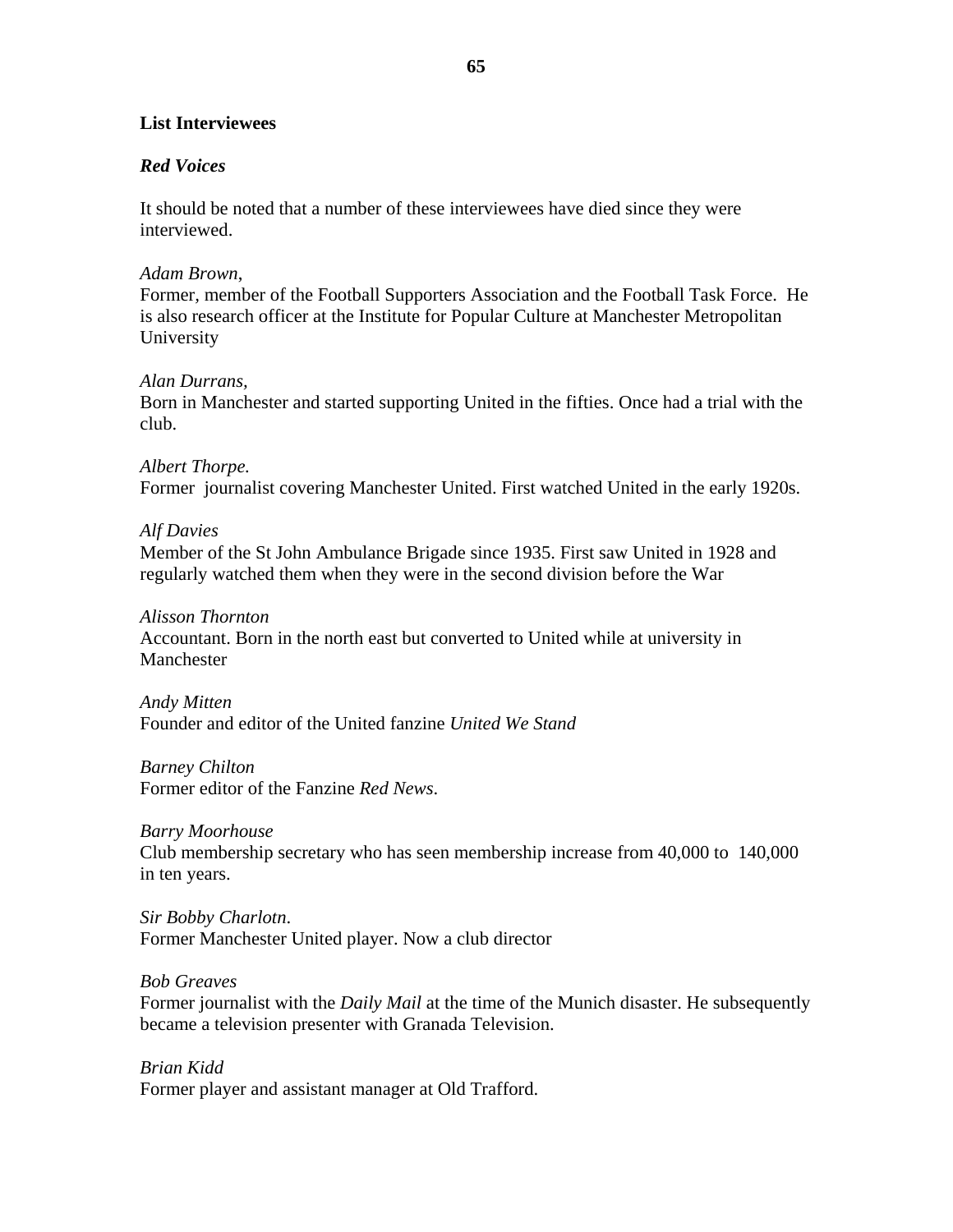#### *Cliff Butler.*

Former editor of the United programme *United Review* and a lifelong United fan. *Danny McGregor*

Born in Moss Side and supported the club as a young boy after the War. Was the club's commercial manager overseeing a massive growth in business.

### *David Meek*

Journalist given the task of covering United when the Manchester EveningNew*s*' football correspondent was killed in the Munich air disaster. He retired in May 1995 after 35 years service with the paper.

### *David Menasche*

Owns a small temporary staffing agency in San Jose, close to San Francisco but still supports United from afar, usually via the internet but makes the occasional trip to Old Trafford.

#### *George Reynolds*

Fifty-three year old shopkeeper in Chorlton who has rarely watched United since the Munich disaster, a tragedy which still upsets greatly him.

*Derek Wynne* Former full time professional player with Port Vale but then became an academic.

*Eamon Holmes*  Presenter of GMTV. Born in Belfast

*Graham Stringer*  Former leader of Manchester City Council, 1984-96, and has been Labour MP for Manchester Blackley since 1997.

*Hugh Jones*  Founder of Jones Executive Coaches and former first team coach driver.

*Ian Moss*  Former policeman and now county manager of the St John Ambulance Brigade.

#### *James Thornton*

An accountant living in Bolton. Born in Colchester but began supporting United at an early age. Came to university in Manchester solely in order to watch United. Married to Alisson Thornton.

#### *Joe Dillon*

Retired shopkeeper who started supporting United before the War. Saw his first game in 1937.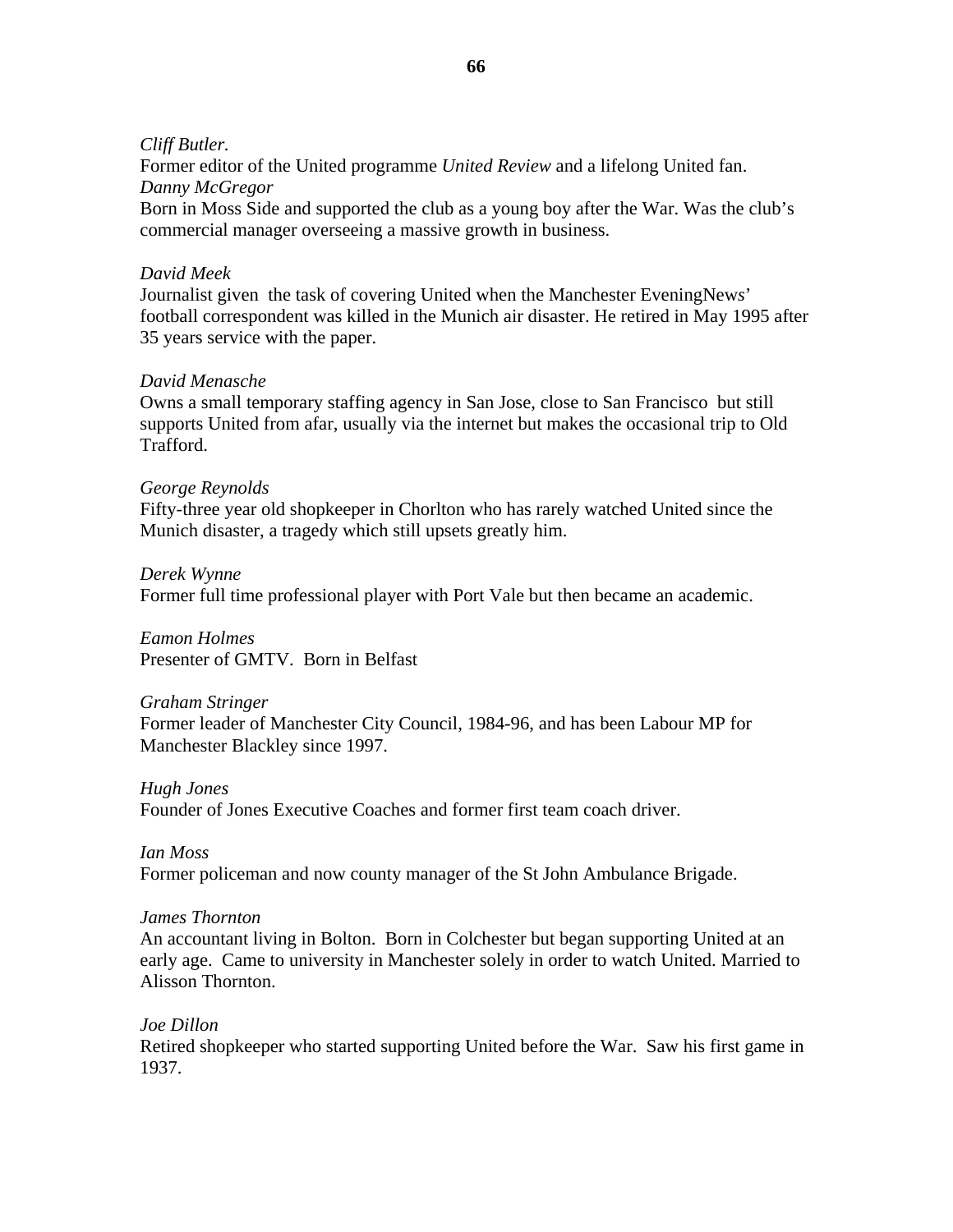### *Johnny Morris.*

United player born in Radcliffe. Joined United as a fifteen year old shortly before the War. Served in the army during the war but returned to Old Trafford for the 1946/47 season. A lightly-built inside forward he was a cup winner the following season but then left the club following a disagreement with Matt Busby in early 1949, joining derby County for a record fee of £24,500. Capped three times by England. A total of 92 appearances for United with 35 goals.

### *Judith Swift*

Began supporting United as a schoolgirl in the 1970s

### *Ken Hastings*

Retired Government Education Inspector, now living in Cambridge. Although he was born in Gainsborough, his father had become a United supporter after regularly watching them play Gainsborough Trinity at the turn of the century. Passed his love of United on to his son.

#### *Kevin McAleny*

Born on Merseyside but became a fan of the Busby Babes when he was young and has remained a United fan all his life . Once had a trial with United.

#### *Laurence Cassidy*

Lifelong United fan who played for the club between 1947-52. Played mainly in the reserves, making only four appearances in the first team. Later became a teacher, and then headmaster at St Patrick's school in Collyhurst and was responsible for feeding a number of players towards Old Trafford including Brian Kidd.

#### *Leon Swerling*

Solicitor and lifelong United supporter with vivid memories of the European Cup final.

### *Les Olive*

Appointed assistant secretary in 1942 and took over as secretary of United immediately after the Munich disaster when Walter Crickmer was killed. Retired in 1988 and was a director of the club. Played twice for the first team during the early fifties as a goalkeeper.

#### *Martin Edwards*

Son of Louis Edwards the former United chairman. Martin Edwards became chairman of the club in 1992. In September 1998 he agreed to the takeover of United by SKY Television. Later and sold his personal stake in the club, valued at £80 million.

#### *Matthew Reynolds*

Much travelled around Europe in support of United.

#### *Maxine Dunham*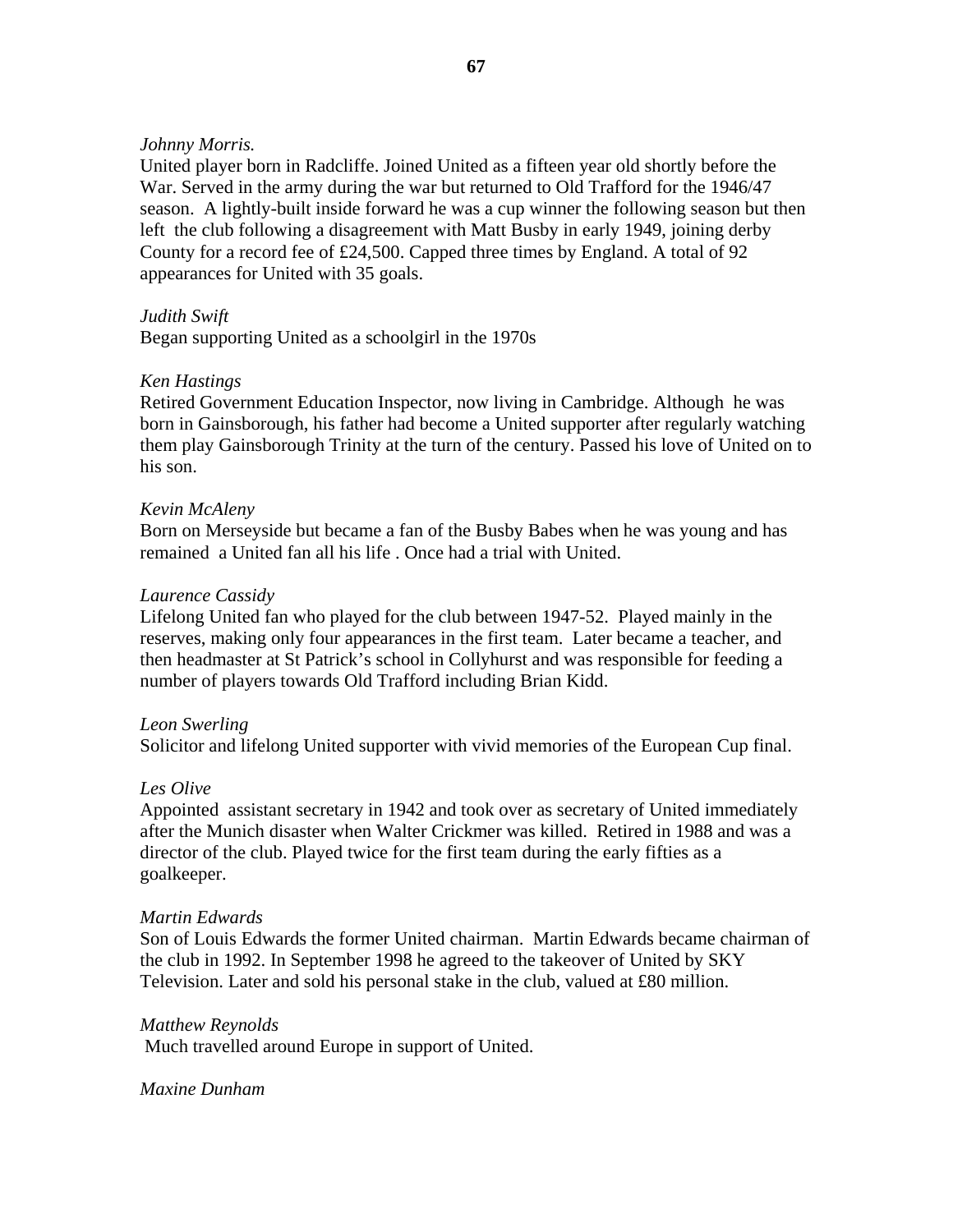Travelled extensively following United around Europe with more than a few escapades. Was imprisoned in Turkey when she went to see United play Galatasaray

*Pat MacDonald*  Fan

### *Michael Dunham*

Accountant and a United supporter since the War. Vivid memories of the 1948 FA Cup final.

#### *Paul Windridge*

Brought up in a rugby household but was finally forced to confess his allegiance to football and United. Is the creative director in graphic design business.

#### *Pete Holland*

Born in West Gorton but emigrated to the United States in 1977, shortly after he had invaded the pitch, flairs and all, following Denis Law's famous goal that plunged United into the Second Division.

#### *Robin Murray*

Although born in Portsmouth Robin Murray became a United supporter at school. He travelled regularly to Old Trafford on his motorbike before eventually joining the Greater Manchester Police, a decision not wholly unconnected with his support of United.

*Roger Hennell*  Chartered Surveyor.

#### *Roland Coburn*

Film editor at Granada Television. Lifelong United fan who has travelled the length and breadth of Europe in support of United.

#### *Sally Orpin*

Member of the Manchester United Supporters' Club in Victoria, Australia. Has lived in Australia for five years.

### *Simon Jones*

Drives the first team coach. Also managing director of Jones Executive Coaches.

#### *Simon Thorp*

Chorlton based writer who remembers the second division days with affection and a few far distant flung places where he watched them.

#### *Stan Orme.*

Now Lord Orme. Was Labour MP for Salford West between 1964-83 and for Salford East between 1983-97. Held various Cabinet posts including Minister of State for Northern Ireland 1974-76 and Secretary of State for Social Security.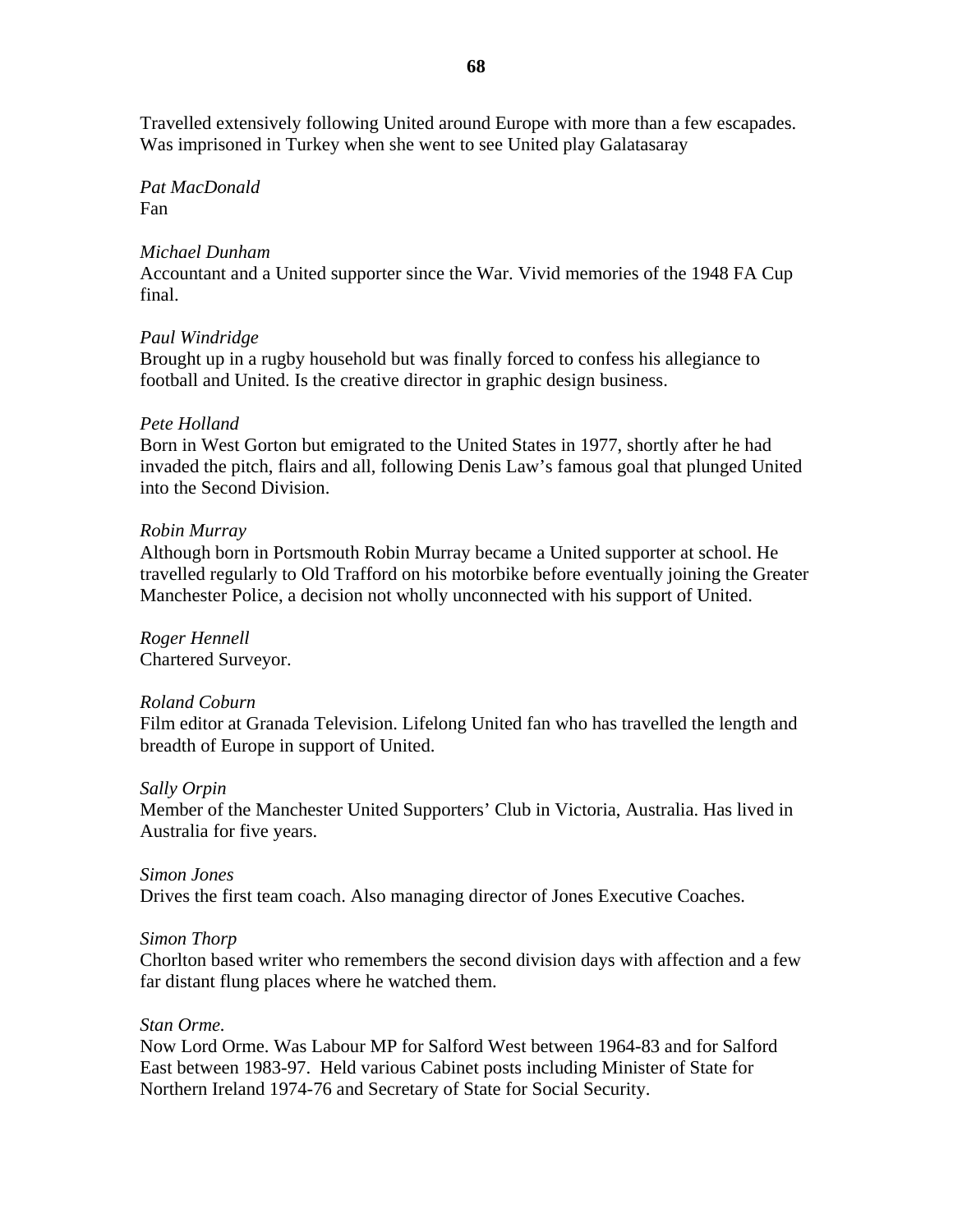#### *Teresa Hennell*

Solicitor and Season ticket holder who now cycles to Old Trafford from their home in Didsbury.

# *Tim Bamford*

A research officer with the Shopworkers Union, USDAW.

#### *Warren Bradley*

Winger who joined the club from Bishop Auckland immediately after the Munich disaster. Died 2007.

#### *Wilf McGuinness*

Busby Babe, born in Manchester, who missed the trip to Munich through injury. He was also forced to retire early through injury. At the age of 31 he was appointed successor to Matt Busby but was sacked after 18 months.

#### *Wilf Sudlow*

Seventy-six year old former deputy head of St Ambrose School in Manchester. Began keeping a United scrap book in the fifties which today is a fascinating collection of photos and information covering 40 years of United's history.

#### *Christopher Ecclestone.*

Salford born actor. Starred in the films *Jude the Obscure* and *Elizabeth I* as well as the highly regarded BBC production *Our Friends in the North.* 

# *Gary Rhodes*  Television Chef who became a United fan after his family moved to Cheadle.

*Sean Wilson*  Actor. Coronation Street's Martin Platt.

*Diane Modhal.*  Olympic athlete

### *Rudi Kidd.*

Forty-three year old black solicitor who over the years came face to face with racism on the terraces and decided there was only way to combat it. Now a lawyer repesenting media clients.

# *Denis Law*  Joined Manchester United for a record fee from Torino in July 1962.

### *Shay Brennan*

Swept to stardom following the Munich Disaster when he made his debut in the first match after the air crash, against Sheffield Wednesday.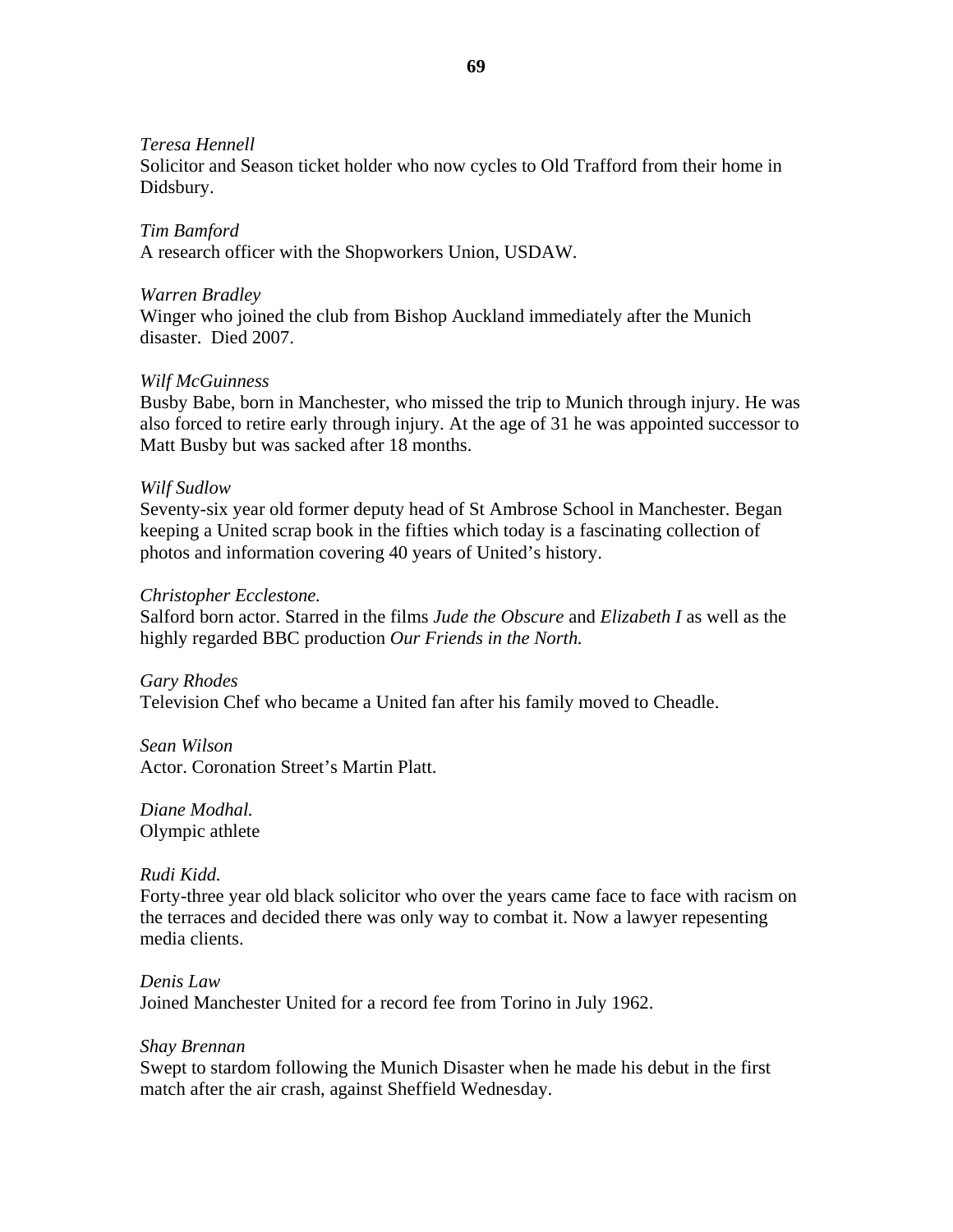#### *Norman Whiteside.*

Played 254 games for United either in the midfield or upfront, scoring 67 goals. Transferred to Everton in August 1989 but retired two years later due to injury. Now a podiatrist, working mainly with lower league football clubs.

## *Bill Foulkes.*

United defender, 1952-70. Busby Babe who survived Munich air disaster and went on to win a European Cup medal. Played 679 games for United, scoring nine goals.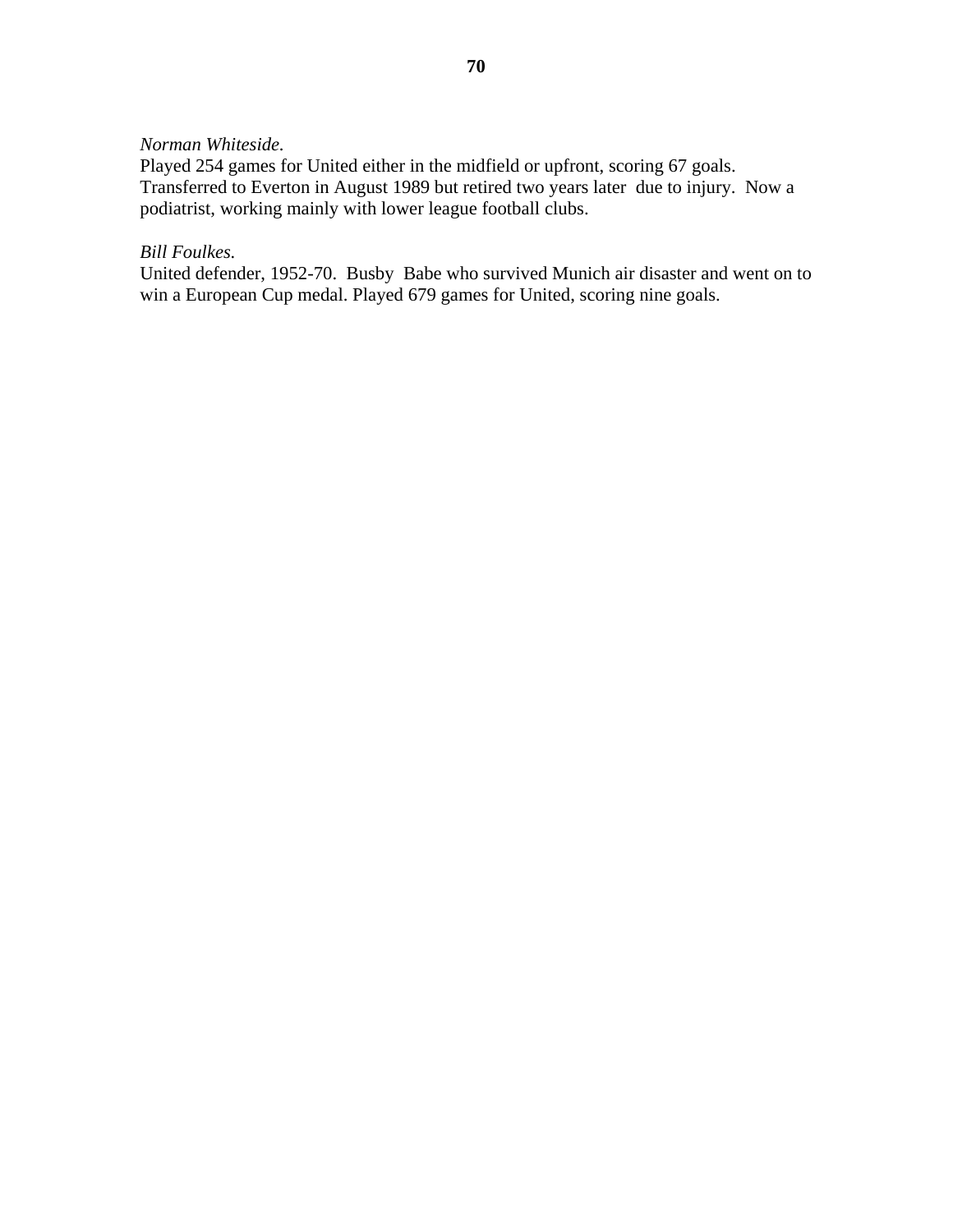### **List of Interviewees**

#### *The Boot Room Boys*

#### *John Aldridge*.

Former player who went on to score 50 goals in 83 league games before leaving in September 1989 to join Real Sociedad. Capped more than 60 times by the Republic of Ireland.

#### *John Bennett*.

Joined Liverpool as a schoolboy during the 1961/61 season. Played A team and reserve team football but never making it to the first team.

#### *John Bennison.*

Former coach. Worked particularly with the young players. Now retired

#### *Mike Berry.*

Runs a marketing, publicity and promotions company in Liverpool and has organised the testimonials of a number of former Liverpool players. Liverpool fan since the 1950s.

#### *Alan Brown.*

Lifelong Liverpool fan. One of his first games was the 1950 FA Cup final.

#### *Gordon Burns*.

Well known television presenter and producer who used to produce Granada Television's football coverage. Later became presenter of the Krypton Factor and is now presenter of BBC Television's Look North West.

### *Phil Chisnall*.

The only player to have been transferred directly between Manchester United and Liverpool since the 1930s. Has the rare distinction of having played under both Shankly and Busby.

#### *Ian Callaghan*.

Liverpool midfielder of the 1960s. Played a record 800 plus games for the club in all competitions with 69 goals. England international who played in the 1966 World Cup finals.

#### *Kenny Dalglish*.

Joined the club from Celtic in August 1977 for a record £440,000. Went on to win every honour in the game as well as 102 caps for Scotland. Became player/manager of Liverpool in May 1985 following the Heysel disaster but shocked the football world when he quit in February 1991, claiming that the pressures had become too great.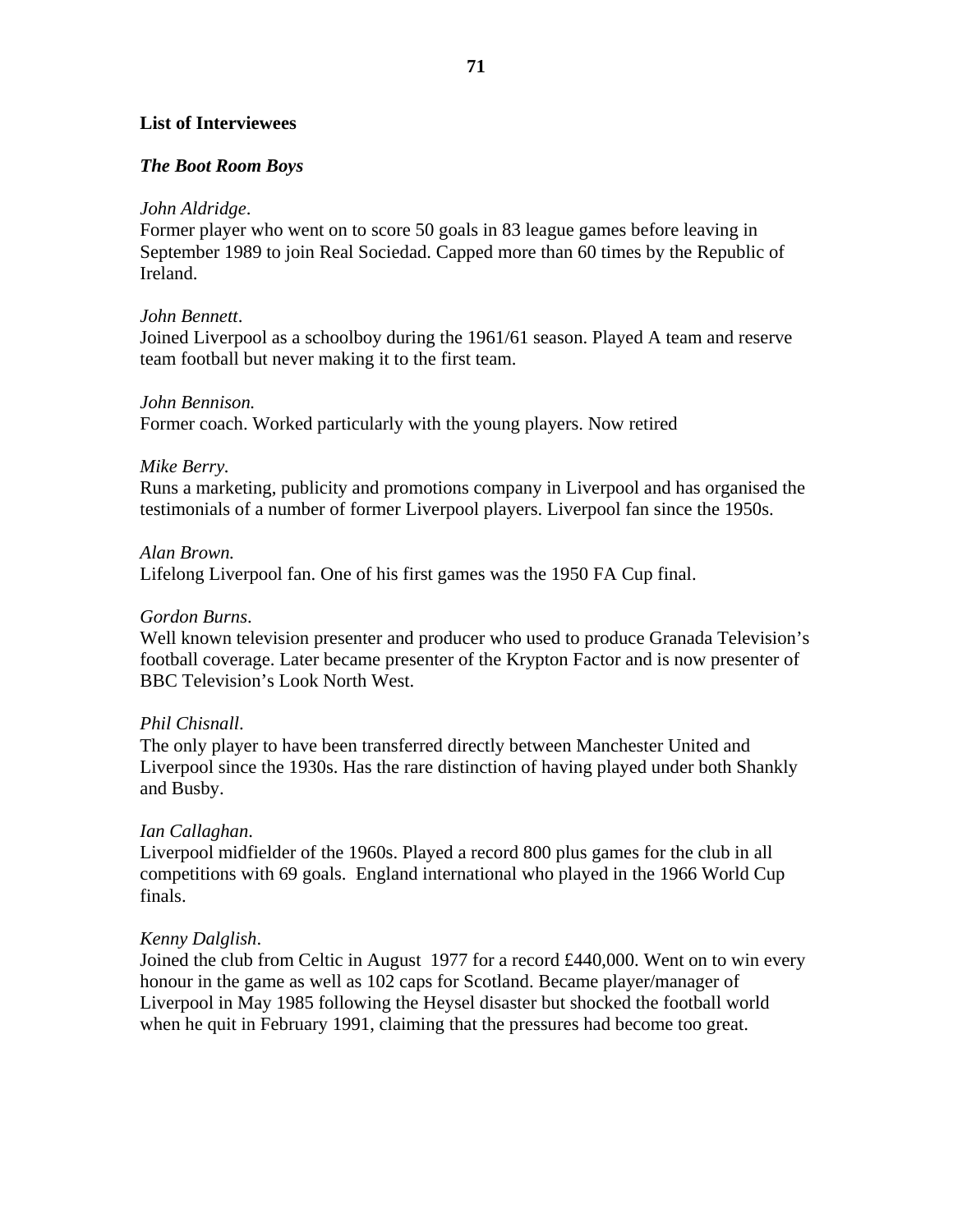# *Roy Evans*.

An apprentice with Liverpool he played just a handful of games before Bob Paisley persuaded him to join the coaching staff. Went into the bootroom to help mastermind domestic and European successes. Appointed manager after Graeme Souness left the club but quit in November 1998.

# *David Fairclough*.

Fomer player who will always be remembered for the dramatic impact he made when he came on against St Etienne in the European Cup quarter finals of 1977. Played 88 times for Liverpool plus 62 appearances as a sub, scoring 52 goals before leaving to play his football in Switzerland and Belgium. Now a media pundit.

## *Jim Gardiner.*

One of Liverpool's most dedicated fans who has seen virtually every Liverpool game home and away throughout the world since the mid 1970s.

## *Bob Greaves*.

Was for more than 30 years a presenter with Granada Television. He was also a regular match reporter with the *Mail on Sunday*, a job which took him to Anfield on numerous occasions.

## *Alan Hansen*.

Joined Liverpool from Partick Thistle in 1977 and went on to win just about every honour in the game. Now a media pundit with BBC Television's Match of the Day.

# *Steve Hale*.

Well known freelance Liverpool photographer. Also the author of a number of illustrated books on Liverpool.

# *Brian Hall*.

University educated midfielder with the successful Shankly team of the 1970s. Won FA Cup, league and UEFA honours before leaving in 1976. Later went into teaching but is now back at Anfield as Community Development Officer.

#### *Ian Hargreaves*.

Former sports editor of T*he Liverpool Daily Post and Echo.* Covered Liverpool as sports journalist for most of the years of the club's great success and befriended a host of Liverpool managers.

#### *Barrie Holmes*.

Liverpool supporter since the 1960s Helped set up the International Supporters club and was secretary of the Merseyside branch for some years.

#### *Gerard Houllier*.

Former Liverpool manager.Also former manager of Lens, Paris St Germain and France. Was technical director for France when they won the World Cup in 1998. Joined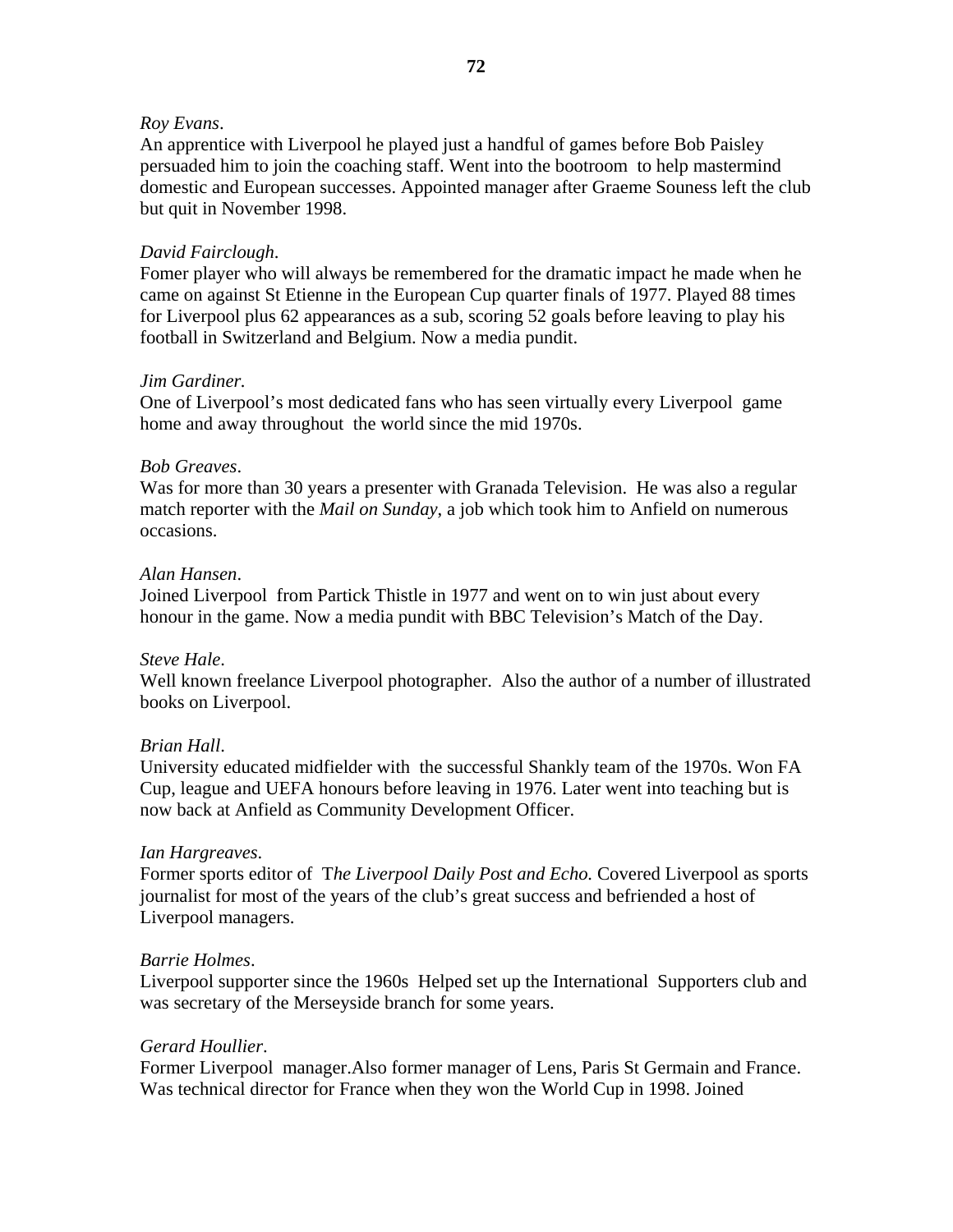Liverpool as joint manager with Roy Evans that summer but became manager in November 1998 when Evans left.

#### *Emlyn Hughes*.

Liverpool and England captain of the 1970s.

#### *Roger Hunt.*

The leading league goalscorer in Liverpool's history with a total of 245 league goals between 1959 and 1969. Also scored a record 41 league goals in the 1961-62 season. Won League and cup honours with Liverpool plus 34 England caps and a World Cup winners medal.

#### *Joey Jones.*

Joined Liverpool from Wrexham in July 1975 and played just three seasons, winning European Cup and league honours before returning to Wrexham. Later played for Chelsea. Won 72 caps for Wales. Now on the coaching staff at Wrexham.

#### *Alan Kennedy*.

The man who scored the winning penalty in the European Cup final against Roma and the winning goal against Real Madrid. Bob Paisley paid a record fee for a fullback when he signed Kennedy from Newcastle in 1978.

#### *Chris Lawler.*

Liverpool born fullback who joined Liverpool as a schoolboy in 1960. Played under Bill Shankly, winning cup and league honours as well as four England caps.

#### *Tommy Lawrence*.

Liverpool goalkeeper of the 1960s.

#### *Mark Lawrenson*.

One of the finest central defenders in Liverpool's history. A £900,000 signing from Brighton in 1981 who went on to win European and domestic honours. Capped 31 times by the Republic of Ireland. Had a brief spell as manager of Oxford United and now media pundit, still partnering Alan Hansen on Match of the Day.

#### *Sammy Lee*.

Joined Liverpool as an apprentice in 1975 and made his debut in 1978. Won European, league and cup honours before leaving to join QPR in August 1986. Capped 14 times by England. Found his way back to Liverpool as a coach under Graeme Souness.

#### *Alec Lindsay .*

Liverpool fullback of the 1970s who joined the club from Bury. Won FA Cup, League and UEFA honours with Liverpool as well as four England caps. Left Liverpool in 1977 to join Stoke.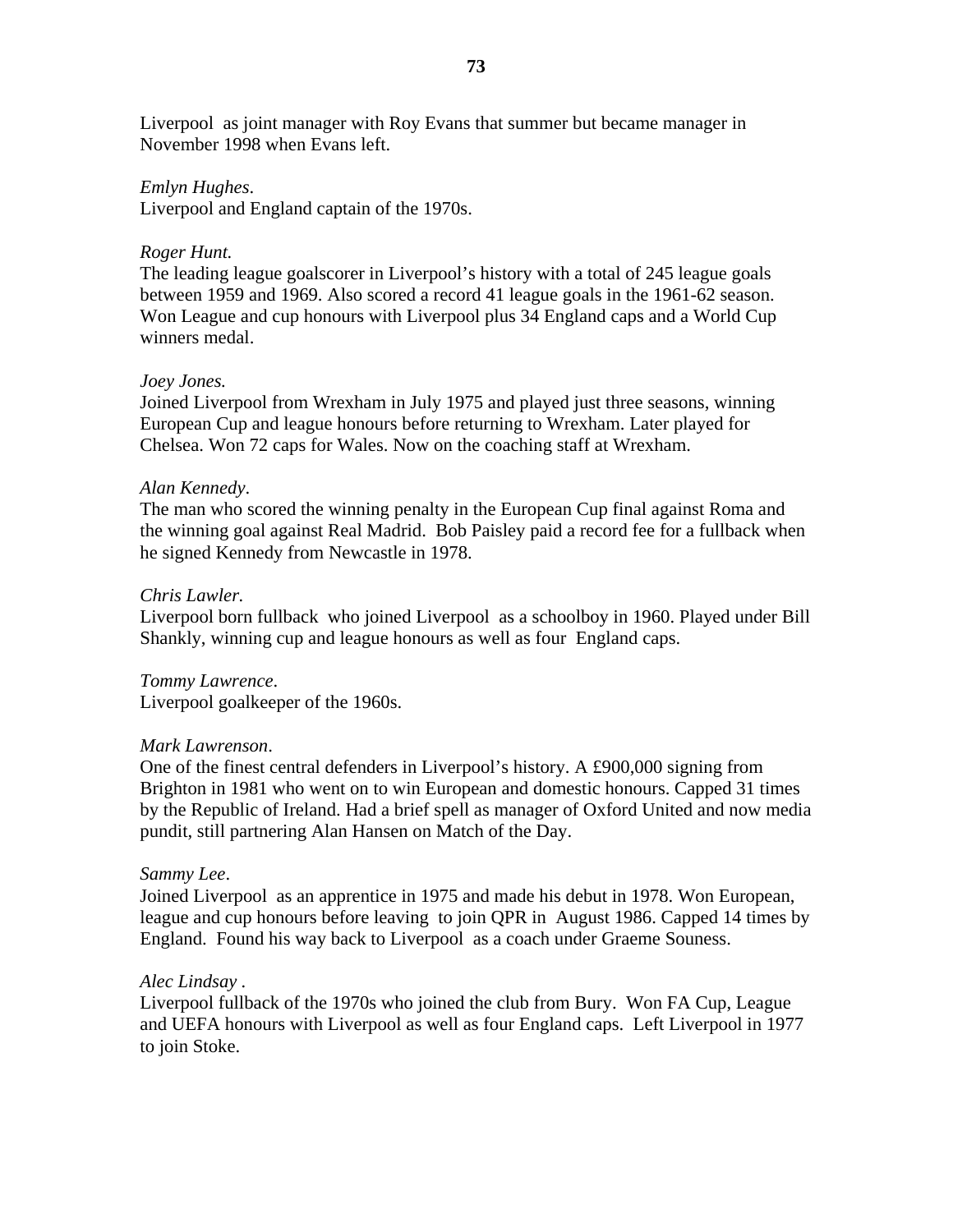# *Lawrie McMenemy*.

Former Sunderland and Southampton manager. Great admirer of all things Liverpool and a regular visitor to the boot room during his days with Southampton.

# *Willie Miller.*

Lifelong Liverpool fan who helped set up and now runs the Liverpool FC Former Players' Association.

## *Jan Molby*.

Danish international midfielder signed form Dutch club Ajax in August 1984.

## *Ronnie Moran.*

Joined Liverpool in 1949 as a schoolboy amateur, turning professional in 1952. Played 379 games, mainly as a fullback until 1965 when he joined the coaching staff. Had a brief stint as acting manager, retired 1998 after 49 years service.

## *Steve Morgan*.

Liverpool born multi-millionaire former chairman of Redrow Homes. Also life-long Liverpool supporter and at one time one of the largest shareholders in the club.

## *Phil Neal*.

One of the most honoured players in the game. Bob Paisley's first signing in October 1974, went on to play more than 600 games for the club. Had subsequent spells as manager of Bolton Wanderers, Coventry City and Manchester City and also worked with the England squad under Graham Taylor.

# *Bob Paisley*.

The most successful manager in the history of British football. Liverpool player 1939 to 1954 before taking up a coaching position at the club. Became manager following the resignation of Bill Shankly in 1974. Retired 1983 and became a club director. Died 1996.

# *Rick Parry.*

Chief Executive Liverpool Football Club. Formerly Chief Executive of the Premier League and before that an accountant.

# *Peter Robinson.*

Secretary of Liverpool since 1965. Later a director of the club and executive vice chairman. Over the years one of the most important and influential people in the history of the club. Retired.

#### *Ian Ross.*

Joined Liverpool in 1966 and went on to play just over 50 games for the club before joining Aston Villa. Had stints as a manager with a variety of clubs including Huddersfield Town. Now a publican at Timperely in Manchester.